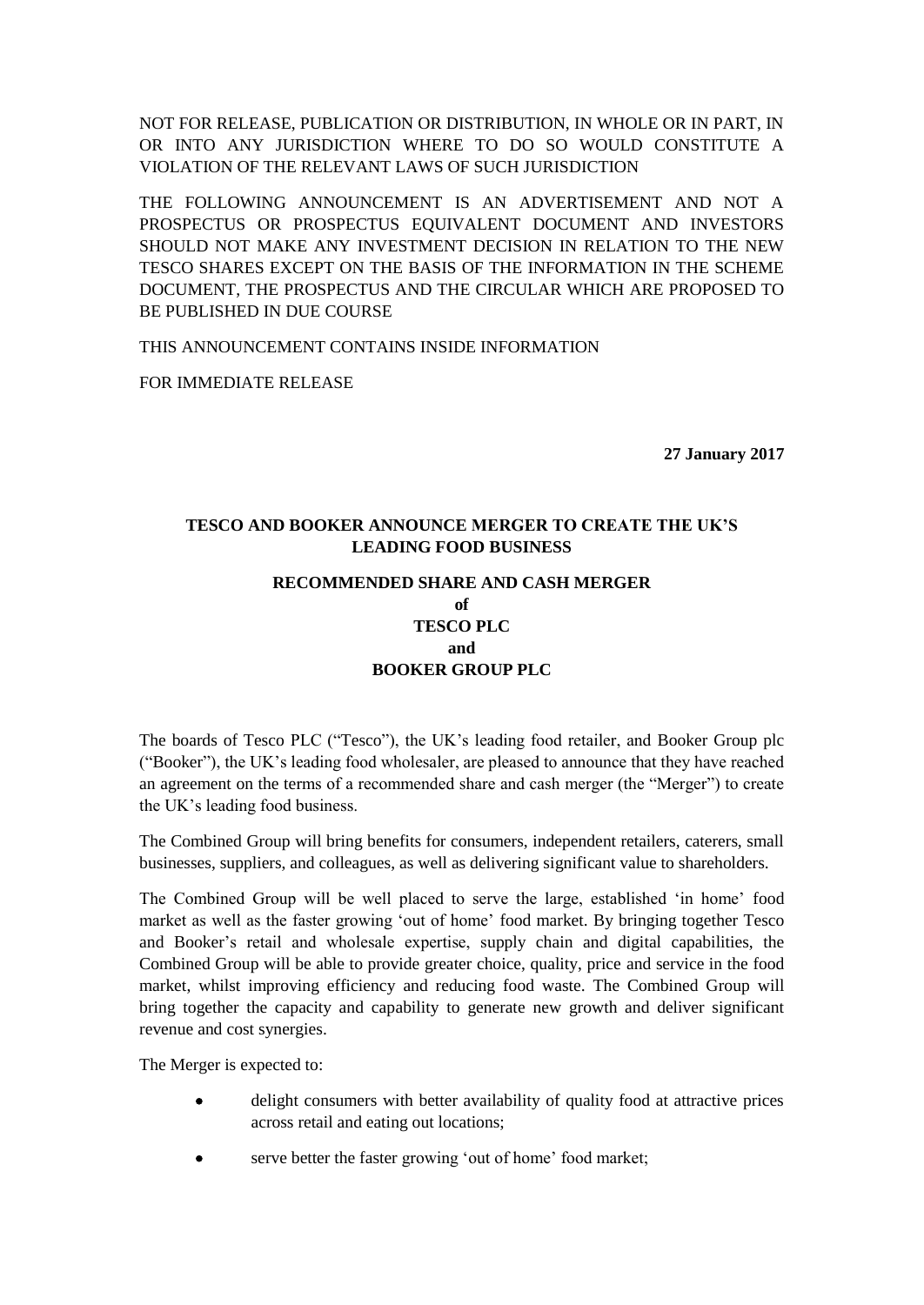- help independent retailers, caterers and small businesses by further improving choice, price and service, with enhanced digital and delivery service options;
- present a broader market opportunity for our suppliers, with strong growth prospects and a clear opportunity to develop better own brand and fresh ranges;
- cut food waste and increase efficiency by creating a broader, multi-channel partner who can work with producers across their full agricultural crop;
- create significant opportunities for synergies whilst retaining market-leading retail and wholesale expertise; and
- create attractive innovation opportunities to serve customers and consumers better in a rapidly evolving market place.

Commenting on today's Announcement, Dave Lewis, Chief Executive Officer of Tesco said:

"Tesco has made significant progress in turning around our UK retail business. This Merger with Booker will further enhance Tesco's growth prospects by creating the UK's leading food business with combined expertise in retail, wholesale, supply chain and digital. Wherever food is prepared and eaten – 'in home' or 'out of home' – we will meet this opportunity with the widest choice and best service available."

Commenting on today's Announcement, Charles Wilson, Chief Executive Officer of Booker said:

"Booker is committed to improving choice, prices and service for the independent retailers, caterers and small businesses that we are proud to serve. We believe that joining forces with Tesco offers the potential to bring major benefits to end consumers, our customers, suppliers, colleagues and shareholders."

# **Summary**

Under the terms of the Merger, each Booker Scheme Shareholder will receive:

**for each Booker Scheme Share: 0.861 New Tesco Shares; and**

# **42.6 pence in cash**

- Based on the Closing Price of 189.0 pence per Tesco Share on 26 January 2017 (being the last Business Day before the date of this Announcement), the terms of the Merger represent:
	- a value of approximately 205.3 pence per Booker Share;
	- a value of approximately £3.7 billion for Booker's ordinary share capital; and
	- a premium of approximately 12 per cent. to the Closing Price of 183.1 pence per Booker Share on 26 January 2017, being the last Business Day prior to this Announcement.
- The Merger represents:
	- a premium of approximately 15 per cent. based on the volume weighted average share prices of Booker and Tesco since 12 January 2017, being the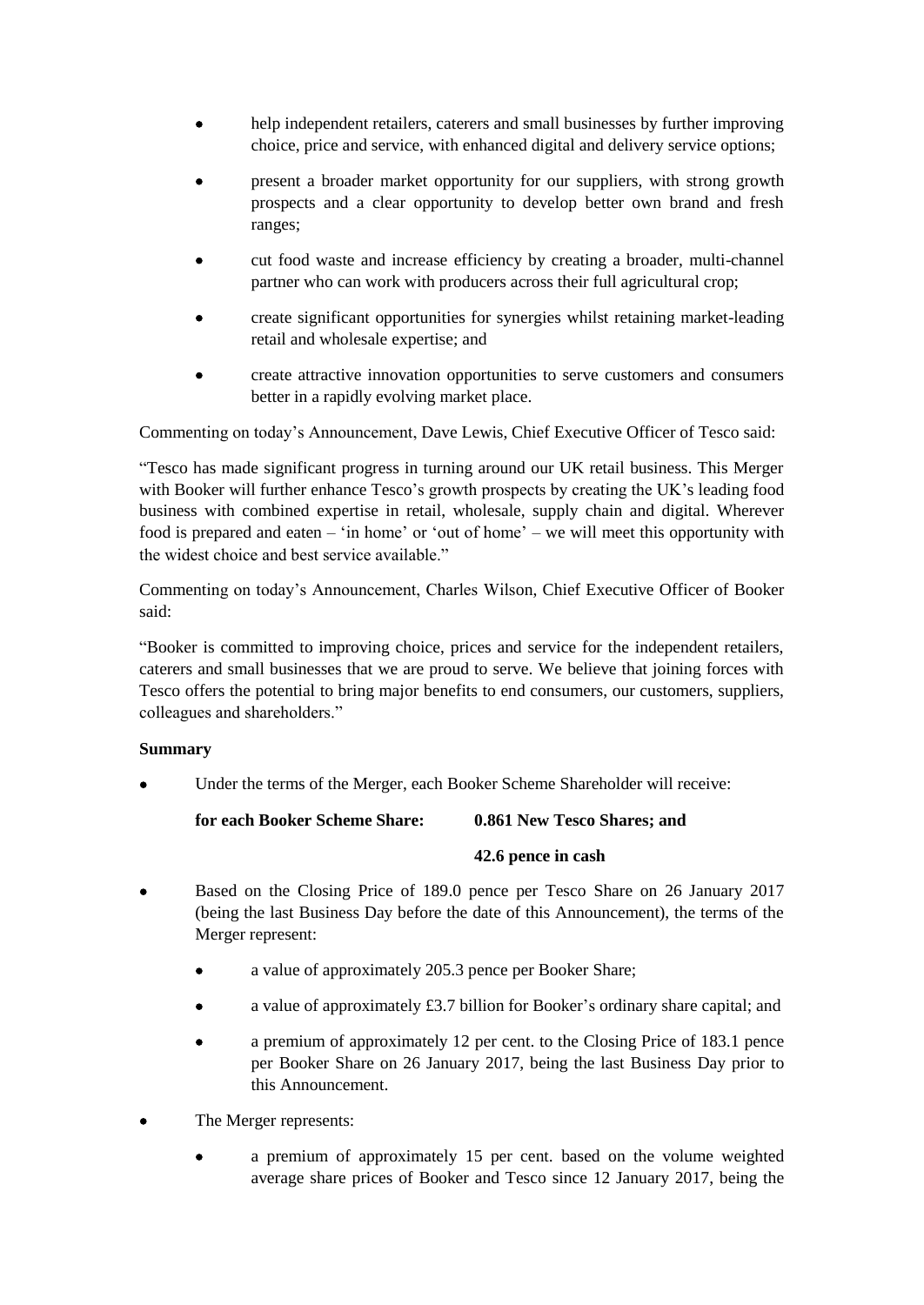date on which Booker and Tesco published their Christmas trading updates; and

- a premium of approximately 24 per cent. based on the three month volume weighted average share prices of Booker and Tesco.
- The Merger will result in Booker Shareholders owning approximately 16 per cent. of the Combined Group (based on the existing issued ordinary share capital of Tesco and Booker) and sharing in the benefits accruing to the Combined Group via attractive growth prospects and the realisation of significant revenue and cost synergies.
- Opportunities for revenue and cost synergies have been identified which support the significant shareholder value creation opportunity of the Merger. The Tesco Board expect pre-tax synergies for the Combined Group to reach a run-rate of at least £200 million per annum by the end of the third year following completion of the Merger. Quantified revenue synergies of at least  $£25$  million per annum are anticipated to come by the end of the third year following completion of the Merger, primarily from an enhanced offering and customer proposition. The Tesco Board also believes that there is significant opportunity for further revenue synergies which have not been fully quantified for reporting under the Code at this stage. The Merger is also expected to enable opportunity for cost synergies of at least £175 million, mainly in areas such as procurement and distribution.
- Booker's Chief Executive Officer will join the Combined Group's Board and Executive Committee and Booker's Chairman will also join the Combined Group's Board.

# **Financial Benefits and Effects**

- The shareholders of the Combined Group will benefit from a leading market position in both the 'in home' food market and the faster growing 'out of home' food market. In addition, the Merger will combine Tesco and Booker's capabilities and skills and provide a platform for substantial growth and to realise revenue and cost synergies.
- The Merger is expected to:
	- generate a Return on Invested Capital in excess of Tesco's cost of capital in the second full financial year following the Effective Date, and significantly in excess of Tesco's cost of capital in the third full financial year as the synergy benefits are delivered;
	- be accretive to Tesco's earnings per share (excluding the effects of implementation costs) in the second full financial year following the Effective Date; and
	- be beneficial to Tesco's leverage metrics.

# **Tesco Dividend Policy and Booker Dividends**

 Reflecting Tesco's improved performance and the Tesco Board's confidence in its future prospects, the Tesco Board has reviewed its dividend policy and intends to recommence paying dividends in respect of the financial year 2017/18. The Tesco Board expects dividends to grow progressively from that financial year with the aim of achieving a target cover of c.2x earnings per share over the medium term.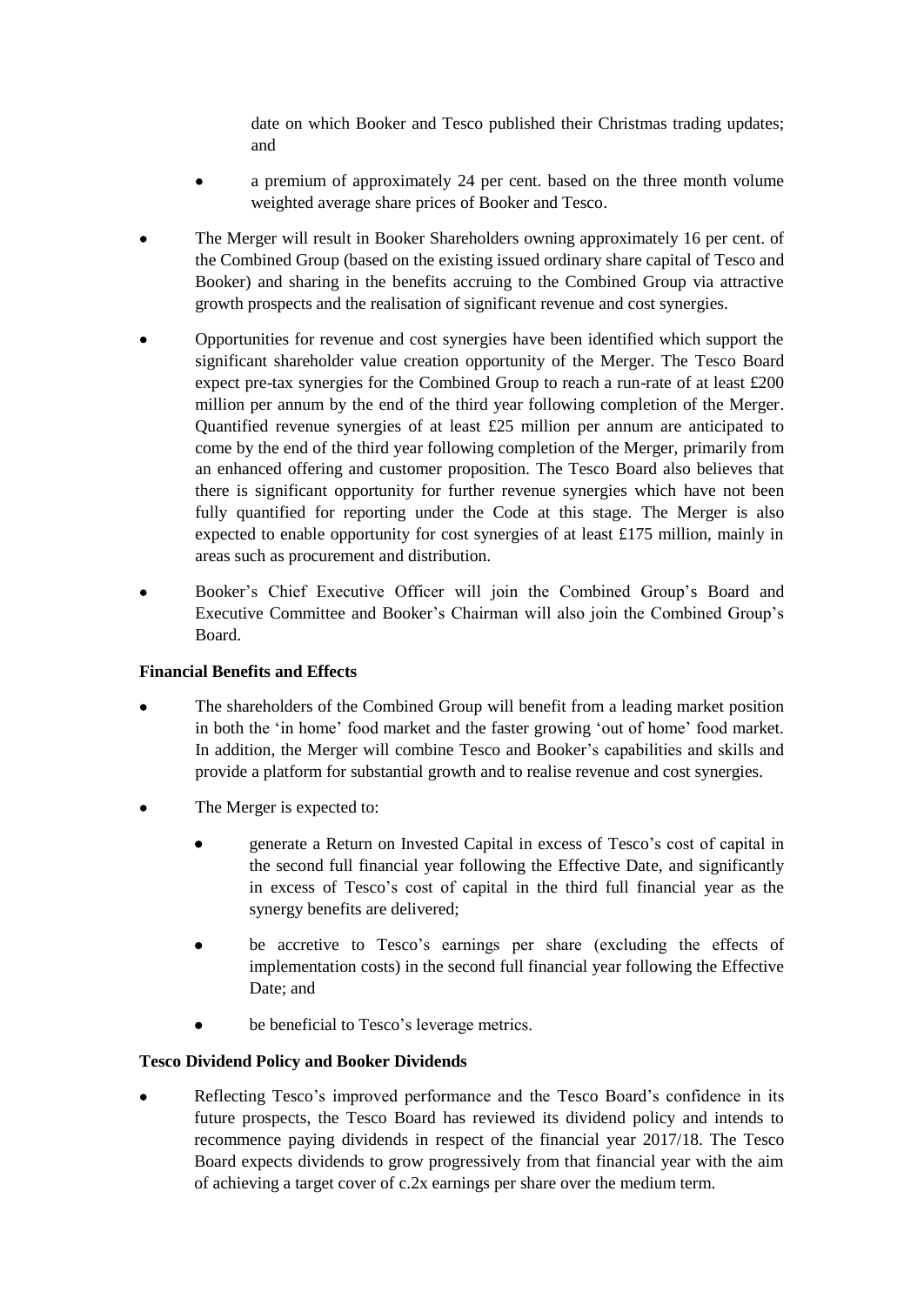- Tesco and Booker have agreed that Booker Shareholders will be entitled to receive: (i) any ordinary interim and final dividends announced, declared or paid by Booker in the ordinary course, in a manner consistent with past practice, and with a record date falling prior to the Effective Date; and (ii) a special dividend in respect of the financial year ending 24 March 2017 which Booker intends to pay in lieu of the annual B share scheme (as stated in Booker's interim results announcement on 13 October 2016), in each case as described in [Appendix 7.](#page-72-0) In addition, Booker Shareholders will also be entitled to receive a Closing Dividend soon after the Effective Date, as described in [Appendix 7.](#page-72-0) This dividend will reflect the principle agreed between Tesco and Booker that Booker Shareholders should receive a dividend payment equal to the accrued but unpaid ordinary dividends that they would otherwise have expected to receive as a Booker Shareholder in respect of the period from the end of the last financial period for which a dividend was announced, made, declared or paid until the Effective Date, such payment to be reduced by any dividends that a Booker Shareholder would be expected to become entitled to receive as a holder of New Tesco Shares after the Effective Date in relation to the same period. [Appendix 7](#page-72-0) sets out further details of the dividend entitlements of Booker Shareholders.
- The rights of holders of B Shares issued by Booker on 18 July 2016, who elected for the deferred redemption option set out in the B Share Scheme Circular, will not be impacted by the Merger and the B Shares will be redeemed on or around 27 April 2017, as per the indicative timeline set out in the B Share Scheme Circular (the "2017 B Share Redemption").
- If Booker announces, declares, makes or pays any dividend or other distribution on or after the date of this Announcement and prior to the Effective Date, other than the Permitted Booker Dividends or 2017 B Share Redemption, or in excess of the Permitted Booker Dividends or 2017 B Share Redemption, Tesco reserves the right to reduce the amount of cash payable and the number of New Tesco Shares to be issued to each Booker Shareholder in respect of each Booker Share so as to reflect the value attributable to any such dividend or such excess.

# **Merger Details**

- On completion of the Merger, Charles Wilson, Booker's Chief Executive Officer and Stewart Gilliland, Booker's Chairman, will join the Combined Group's Board. Charles Wilson will also join the Combined Group's Executive Committee.
- It is intended that the Merger will be implemented by means of a Court-sanctioned scheme of arrangement under Part 26 of the Act, further details of which are contained in the full text of this Announcement. However, Tesco reserves the right to implement the Merger by way of a Takeover Offer, subject to the Panel's consent and the terms of the Co-operation Agreement.
- Tesco will provide a Mix and Match Facility, which will allow Booker Shareholders to elect, subject to off-setting elections made by other Booker Shareholders, to vary the proportion in which they receive New Tesco Shares and cash. The Mix and Match Facility will not change the total number of New Tesco Shares to be issued or the maximum amount of cash that will be paid under the terms of the Merger.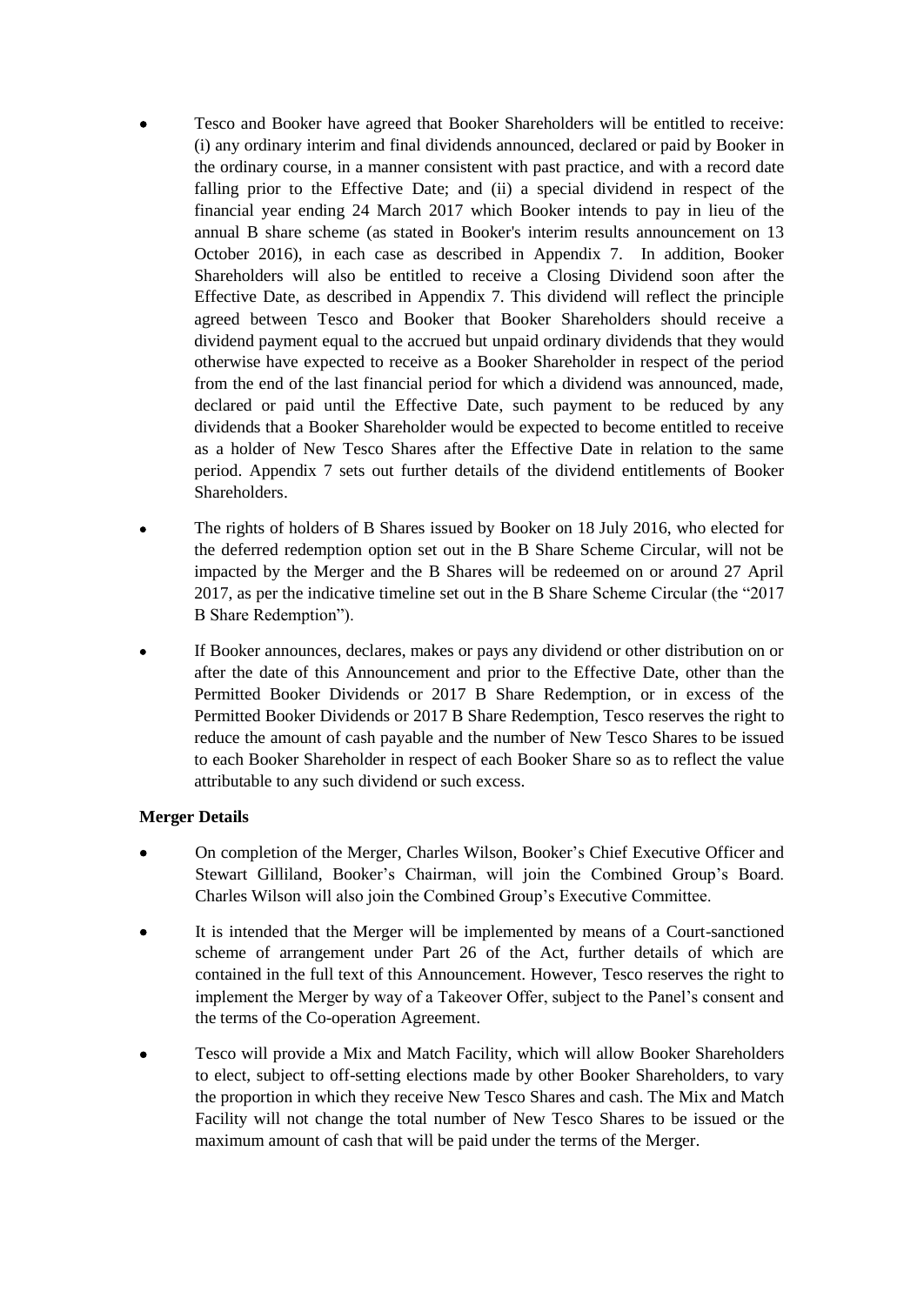- Elections made by Booker Shareholders under the Mix and Match Facility will be satisfied only to the extent that other Booker Shareholders make off-setting elections. To the extent that elections cannot be satisfied in full, they will be scaled down on a pro rata basis.
- In connection with the Mix and Match Facility, Charles Wilson, the Chief Executive Officer of Booker has irrevocably undertaken to elect to receive 100 per cent. New Tesco Shares in respect of his entire holding of Booker Shares, subject to the elections of other Booker Shareholders.
- Charles Wilson has also entered into the Lock-up Agreement pursuant to which he has agreed not to (subject to certain customary carve-outs) dispose of his current holding of 24,533 Tesco Shares and the New Tesco Shares he will receive pursuant to the Merger without Tesco's consent during the lock-up period of five years from the Effective Date.
- The Booker Directors, who have been so advised by J.P. Morgan Cazenove as to the financial terms of the Merger, consider the terms of the Merger to be fair and reasonable. The Booker Directors intend unanimously to recommend that Booker Shareholders vote in favour of the Scheme at the Scheme Court Meeting and the resolutions relating to the Merger at the Booker General Meeting as they have irrevocably undertaken to do in respect of their own holdings of, in aggregate, 120,555,793 Booker Shares representing approximately 6.8 per cent. of the existing issued ordinary share capital of Booker on 26 January 2017, being the last Business Day before the date of this Announcement. In providing its advice, J.P. Morgan Cazenove has taken into account the commercial assessments of the Booker Directors.
- The Merger constitutes a Class 1 transaction for Tesco for the purposes of the Listing Rules. Accordingly, the Merger will be conditional on the approval of the Tesco Shareholders at the Tesco General Meeting.
- The Tesco Directors consider the Merger to be in the best interests of Tesco and the Tesco Shareholders as a whole and unanimously intend to recommend that Tesco Shareholders vote in favour of the Tesco Resolutions to be proposed at the Tesco General Meeting which will be convened in connection with the Merger, as all Tesco Directors who hold Tesco Shares have irrevocably undertaken to do in respect of their own holdings of, in aggregate, 400,970 Tesco Shares representing approximately 0.0049 per cent. of the existing issued ordinary share capital of Tesco on 26 January 2017, being the last Business Day before the date of this Announcement. In addition, all Tesco Directors who hold their Tesco Shares in the form of ADRs have irrevocably undertaken to vote in favour of the Tesco Resolutions to be proposed at the Tesco General Meeting in the event that their current holdings convert from the form of ADRs to Tesco Shares (and therefore become entitled to vote at the Tesco General Meeting), with such undertakings relating to, in aggregate, 277,200 Tesco Shares representing approximately 0.0034 per cent. of the existing issued ordinary share capital of Tesco on 26 January 2017, being the last Business Day before the date of this Announcement.
- The Tesco Directors have received financial advice from Greenhill, Barclays and Citi in relation to the Merger. In providing their advice to the Tesco Directors, Greenhill,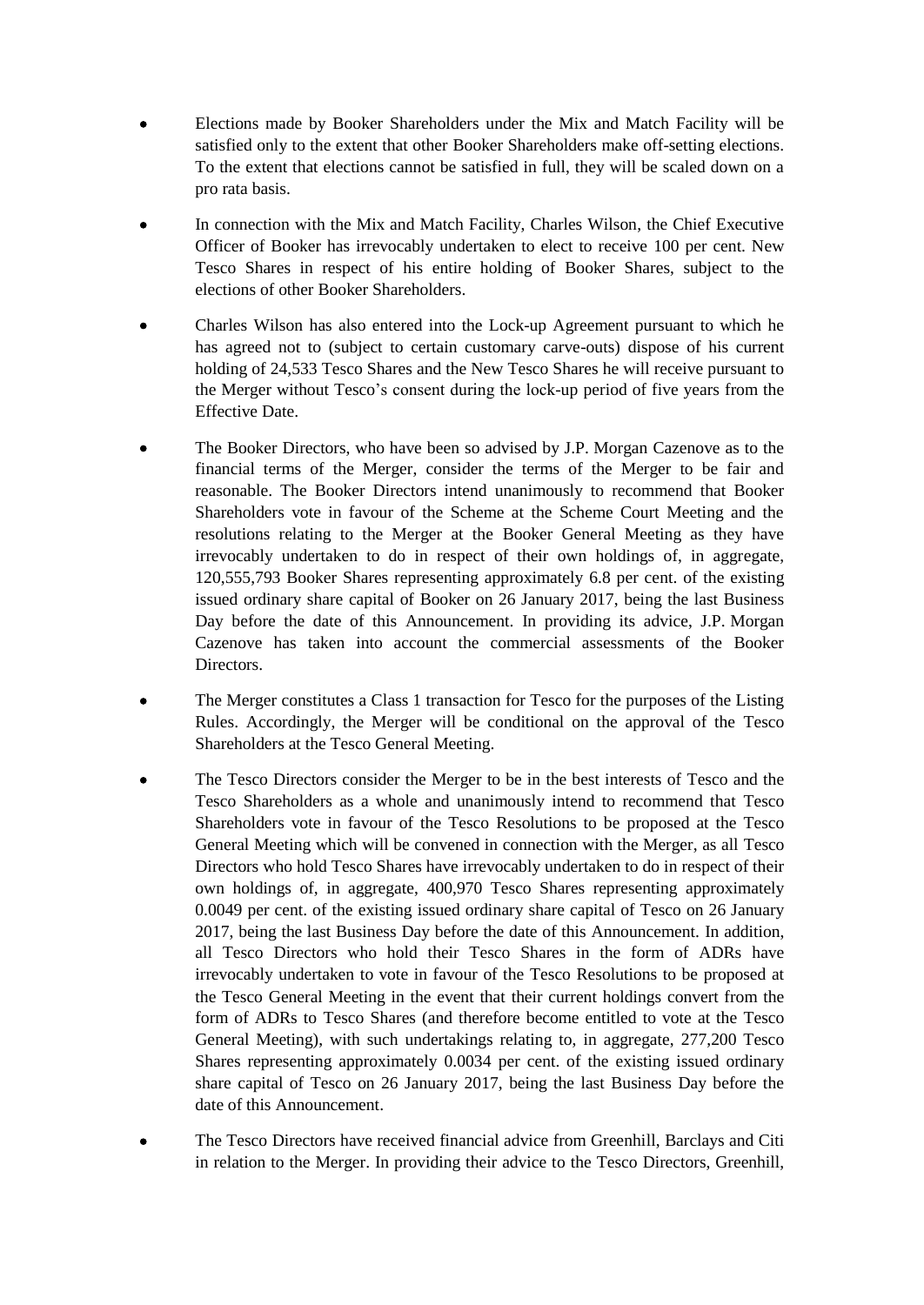Barclays and Citi have relied upon the Tesco Directors' commercial assessments of the Merger.

- The Merger is subject to, *inter alia*, the satisfaction or waiver of the CMA Pre-Condition set out in Appendix 1 to this Announcement and the Conditions set out in Appendix 2 to this Announcement. The Merger is also subject to the further terms set out in Appendix 2 to this Announcement and to the full terms and conditions which will be set out in the Scheme Document.
- The Scheme Document will contain further information about the Merger and notices of the Scheme Court Meeting and Booker General Meeting, and will specify the action to be taken by Booker Scheme Shareholders. It is expected that the Scheme Document will be despatched to Booker Shareholders together with the Forms of Proxy no later than 28 days after the date on which the CMA Pre-Condition is satisfied or waived, as applicable, save as the Panel may otherwise permit.
- It is expected that the Prospectus, containing information about the New Tesco Shares, will be published at or around the same time as the Scheme Document is posted to Booker Shareholders. It is also expected that the Circular, containing details of the Merger and notice of the Tesco General Meeting, will be posted to Tesco Shareholders at or around the same time as the Scheme Document is posted to Booker Shareholders, with the Tesco General Meeting being held at or around the same time as the Booker Meetings.
- The Scheme is expected to become effective in late 2017/early 2018, subject to the satisfaction or waiver of the CMA Pre-Condition set out in Appendix 1 to this Announcement and the Conditions set out in Appendix 2 to this Announcement.

**This summary should be read in conjunction with, and is subject to, the full text of the following Announcement (including its Appendices). The Merger is subject to,** *inter alia***, the satisfaction or waiver of the CMA Pre-Condition set out in Appendix 1 to this Announcement and the Conditions set out in Appendix 2 to this Announcement. The Merger is also subject to the further terms set out in Appendix 2 to this Announcement and to the full terms and conditions which will be set out in the Scheme Document. Appendix 3 to this Announcement contains the sources and bases of certain information contained in this summary and the following Announcement. Appendix 4 to this Announcement contains details of the irrevocable undertakings received by Tesco and by Booker. Appendix 5 to this Announcement contains the Tesco Quantified Financial Benefits Statement, together with the reports from Deloitte, Tesco's reporting accountants, and Greenhill, Tesco's lead financial adviser, as required under Rule 28.1(a) of the Code. Appendix 6 to this Announcement contains an outlook statement made by Tesco, together with the reports from Deloitte, its reporting accountants and Greenhill, Tesco's lead financial adviser, as required under Rule 28.1(b) of the Code. Appendix 7 to this Announcement contains details of the dividend entitlements of the Booker Shareholders. Appendix 8 to this Announcement contains the definitions of certain terms used in this summary and the following Announcement.**

**For the purposes of Rule 28 of the Code, the Tesco Quantified Financial Benefits Statement contained in Appendix 5 to this Announcement and the Tesco Outlook Statement contained in Appendix 6 to this Announcement are the responsibility of Tesco and the Tesco Directors. Any statement of intention, belief or expectation for the**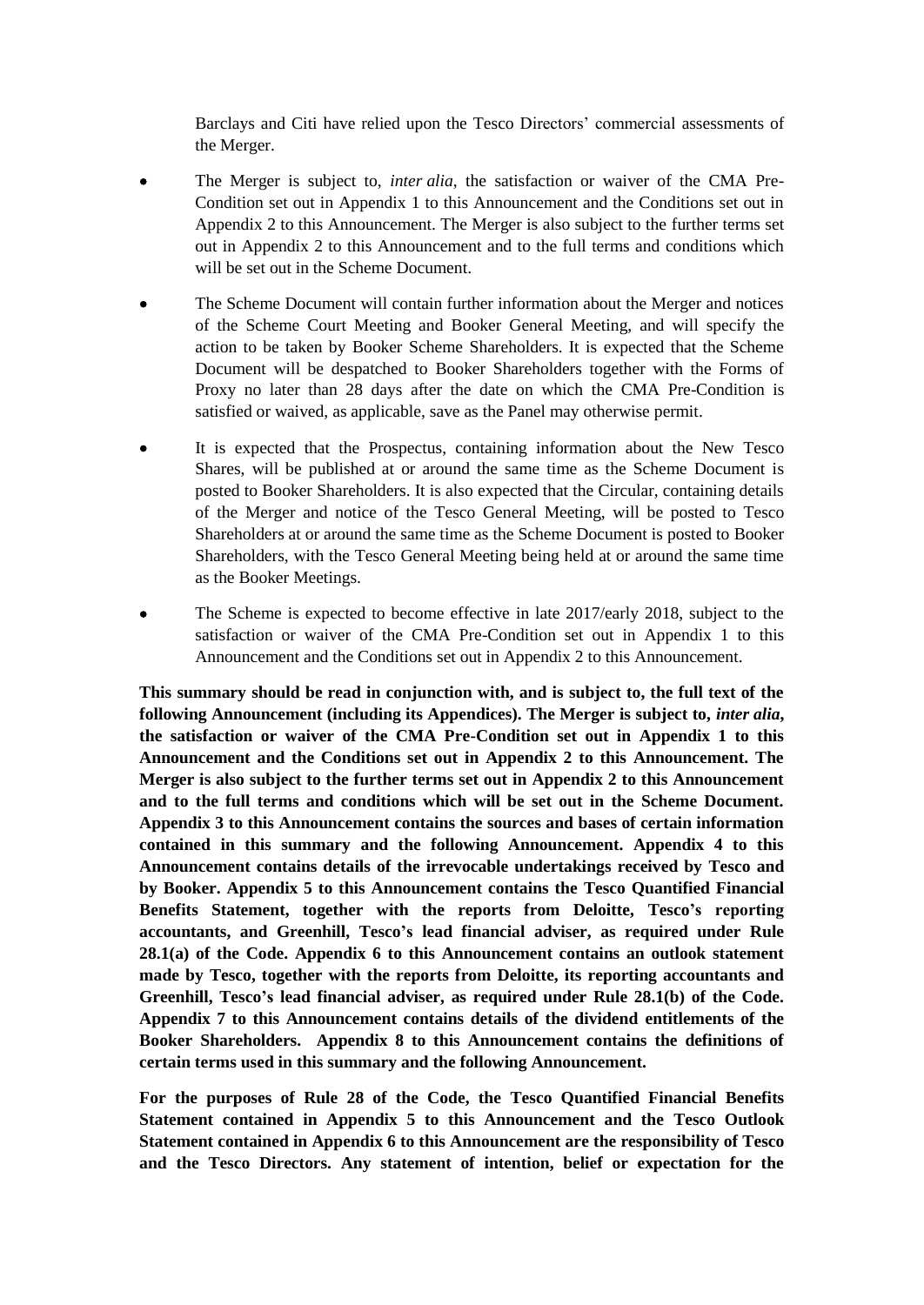# **Combined Group following the Effective Date is an intention, belief or expectation of the Tesco Directors and not of the Booker Directors.**

There will be an analysts' briefing at 8.30 a.m. and a press conference at 11 a.m. today at J.P. Morgan Cazenove, 60 Victoria Embankment, London EC4Y 0JP.

There will also be live webcasts of this briefing. Information on how to access the live audio webcast can be found at www.tescoplc.com and www.bookergroup.com/investor-centre.

Subject to certain restrictions, the recorded briefing and the accompanying slides will be available to all interested parties at www.tescoplc.com and www.bookergroup.com/investorcentre. Your attention is also drawn to the important information below.

#### **Enquiries**

#### **Tesco**

| <b>Investor Relations:</b><br>Media:                              | Chris Griffith<br>Jane Lawrie | +44 (0) 1707 912 900<br>+44 (0) 1707 918 701                            |
|-------------------------------------------------------------------|-------------------------------|-------------------------------------------------------------------------|
| <b>Greenhill</b> (lead financial adviser to Tesco)                |                               |                                                                         |
| David Wyles<br><b>Charles Gournay</b>                             |                               | $+44(0)$ 207 198 7400                                                   |
|                                                                   |                               | Barclays (financial adviser, corporate broker and sponsor to Tesco)     |
| Alisdair Gayne<br>Mark Todd                                       |                               | $+44(0)$ 207 623 2323                                                   |
| Citi (financial adviser and corporate broker to Tesco)            |                               |                                                                         |
| <b>Andrew Seaton</b><br>Ed McBride                                |                               | $+44(0)$ 207 500 5000                                                   |
| Teneo Blue Rubicon (public relations adviser to Tesco)            |                               |                                                                         |
| Philip Gawith                                                     |                               | $+44(0)$ 207 260 2700                                                   |
| <b>Booker</b>                                                     |                               |                                                                         |
| <b>Charles Wilson</b><br><b>Jonathan Prentis</b>                  |                               | $+44(0)$ 193 337 1148                                                   |
|                                                                   |                               | J.P. Morgan Cazenove (financial adviser and corporate broker to Booker) |
| Toby Radford / Behzad Arbabzadah<br>Dwayne Lysaght / Adam Laursen |                               | $+44(0)$ 207 742 6000                                                   |
| <b>Tulchan</b> (public relations adviser to Booker)               |                               |                                                                         |
| Susanna Voyle                                                     |                               | $+44(0)$ 207 353 4200                                                   |

#### **Further information**

*This Announcement is for information purposes only and is not intended to and does not constitute, or form part of, an offer, invitation or the solicitation of an offer or invitation to*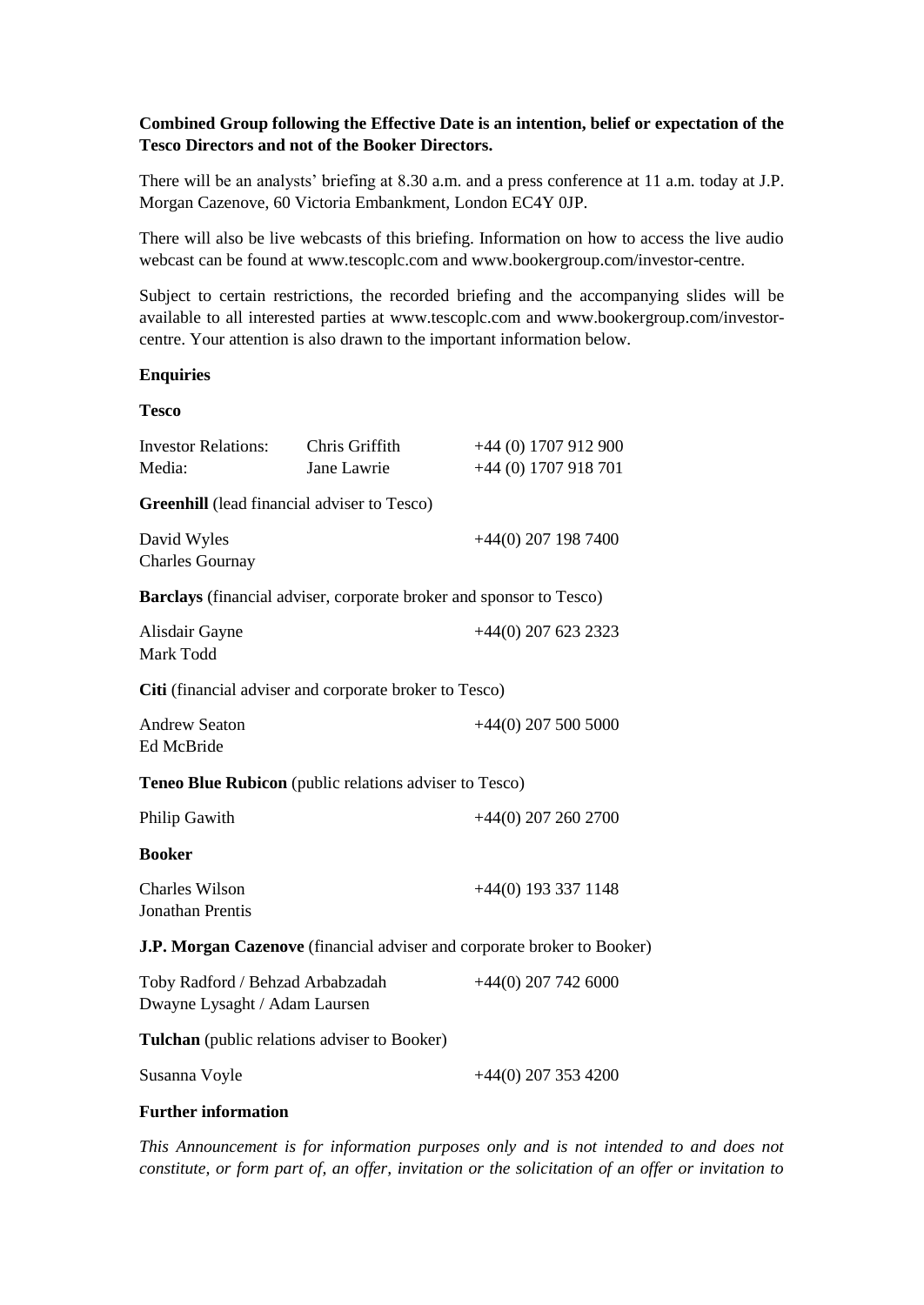*purchase, otherwise acquire, subscribe for, sell or otherwise dispose of any securities, or the solicitation of any vote or approval in any jurisdiction, pursuant to the Merger or otherwise, nor shall there be any sale, issuance or transfer of securities of Booker in any jurisdiction in contravention of applicable law. The Merger will be implemented solely by means of the Scheme Document (or in the event that the Merger is to be implemented by means of a Takeover Offer, the offer document), which will contain the full terms and conditions of the Merger including details of how to vote in respect of the Merger. Any vote in respect of the Scheme or other response in relation to the Merger should be made only on the basis of the information contained in the Scheme Document.*

*Tesco will prepare the Circular to be distributed to Tesco Shareholders and will also publish the Prospectus containing information on the New Tesco Shares and the Combined Group. Tesco urges Booker Shareholders to read the Scheme Document and the Prospectus carefully when they become available because they will contain important information in relation to the Merger, the New Tesco Shares and the Combined Group. Tesco urges Tesco Shareholders to read the Prospectus and the Circular carefully when they become available. Any vote in respect of resolutions to be proposed at the Booker Meetings or the Tesco General Meeting to approve the Merger, the Scheme or related matters, should be made only on the basis of the information contained in the Scheme Document, the Prospectus and, in the case of Tesco Shareholders, the Circular.*

*This Announcement does not constitute a prospectus or prospectus equivalent document.*

*Please be aware that addresses, electronic addresses and certain other information provided by Booker Shareholders, persons with information rights and other relevant persons for the receipt of communications from Booker may be provided to Tesco during the offer period as required under Section 4 of Appendix 4 of the Code to comply with Rule 2.11(c).*

*Greenhill, which is authorised and regulated in the UK by the FCA, is acting exclusively for Tesco and no one else in connection with the Merger and will not be responsible to anyone other than Tesco for providing the protections afforded to clients of Greenhill nor for providing advice in relation to the Merger or any other matters referred to in this Announcement. Neither Greenhill nor any of its affiliates owes or accepts any duty, liability or responsibility whatsoever (whether direct or indirect, whether in contract, tort or, under statute or otherwise) to any person who is not a client of Greenhill in connection with this Announcement, any statement contained herein, the Merger or otherwise.*

*Barclays, which is authorised by the PRA and regulated by the FCA and the PRA in the UK, is acting exclusively for Tesco and no one else in connection with the Merger and will not be responsible to anyone other than Tesco for providing the protections afforded to clients of Barclays nor for providing advice in relation to the Merger or any other matters referred to in this Announcement.*

*Citi, which is authorised by the PRA and regulated by the PRA and the FCA, is acting exclusively for Tesco and no one else in connection with the Merger and will not be responsible to anyone other than Tesco for providing the protections afforded to its clients for providing advice in relation to the Merger or in relation to the contents of this announcement or any transaction or any other matters referred to herein.*

*J.P. Morgan Cazenove, which is authorised and regulated in the UK by the FCA, is acting exclusively for Booker and no one else in connection with the Merger and will not be responsible to anyone other than Booker for providing the protections afforded to clients of*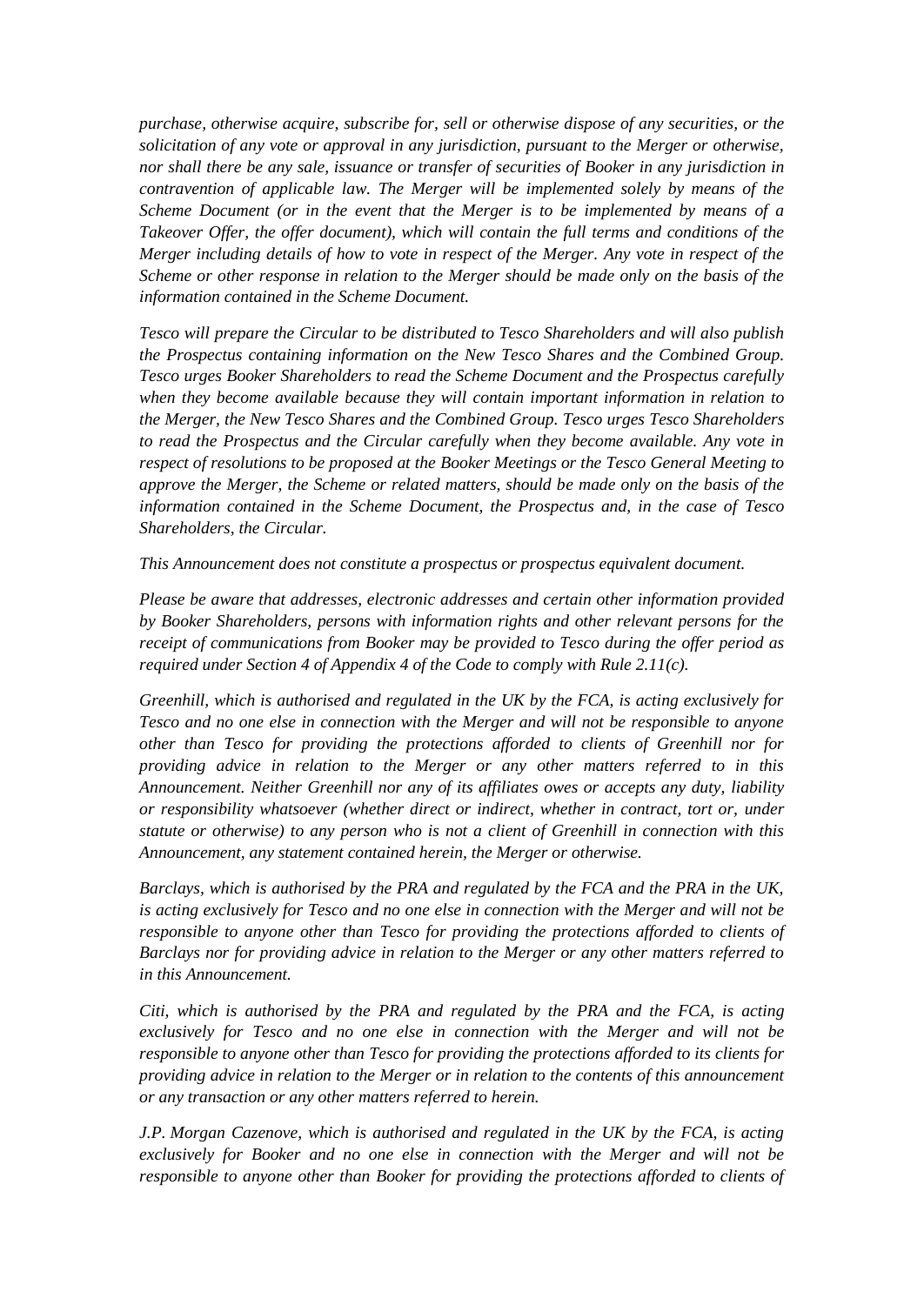*J.P. Morgan Cazenove nor for providing advice in relation to the Merger or any other matters referred to in this Announcement.*

#### *Overseas jurisdictions*

*The release, publication or distribution of this Announcement in or into jurisdictions other than the UK may be restricted by law and therefore any persons who are subject to the law of any jurisdiction other than the UK should inform themselves about, and observe, any applicable legal or regulatory requirements. In particular the ability of persons who are not resident in the United Kingdom, to vote their Booker Shares with respect to the Scheme at the Scheme Court Meeting, or to appoint another person as proxy to vote at the Scheme Court Meeting on their behalf, may be affected by the laws of the relevant jurisdictions in which they are located. Any failure to comply with the applicable restrictions may constitute a violation of the securities laws of any such jurisdiction. To the fullest extent permitted by applicable law, the companies and persons involved in the Merger disclaim any responsibility or liability for the violation of such restrictions by any person. This Announcement has been prepared for the purpose of complying with English law and the Code and the information disclosed may not be the same as that which would have been disclosed if this Announcement had been prepared in accordance with the laws of jurisdictions outside of England and Wales. Unless otherwise determined by Tesco or required by the Code, and permitted by applicable law and regulation, the Merger will not be made available directly or indirectly, in, into or from a Restricted Jurisdiction where to do so would violate the laws in that jurisdiction and no person may vote in favour of the Merger by any such use, means, instrumentality or form within a Restricted Jurisdiction or any other jurisdiction if to do so would constitute a violation of the laws of that jurisdiction*

*Copies of this Announcement and any formal documentation relating to the Merger will not be and must not be, directly or indirectly, mailed or otherwise forwarded, distributed or sent in, into or from any Restricted Jurisdiction or any jurisdiction where to do so would violate the laws of that jurisdiction and persons receiving such documents (including custodians, nominees and trustees) must not mail or otherwise forward, distribute or send them in or into or from any Restricted Jurisdiction. Doing so may render invalid any related purported vote in respect of the Merger. If the Merger is implemented by way of Offer (unless otherwise permitted by applicable law or regulation), the Takeover Offer may not be made, directly or indirectly, in or into or by use of the mails or any other means or instrumentality (including, without limitation, facsimile, email or other electronic transmission, telex or telephone) of interstate or foreign commerce of, or any facility of a national, state or other securities exchange of any Restricted Jurisdiction and the Offer will not be capable of acceptance by any such use, means, instrumentality or facilities or from within any Restricted Jurisdiction.*

*The availability of New Tesco Shares under the Merger to Booker Shareholders who are not resident in the United Kingdom or the ability of those persons to hold such shares may be affected by the laws or regulatory requirements of the relevant jurisdictions in which they are resident. Persons who are not resident in the United Kingdom should inform themselves of, and observe, any applicable legal or regulatory requirements.*

*Further details in relation to Overseas Shareholders will be contained in the Scheme Document.*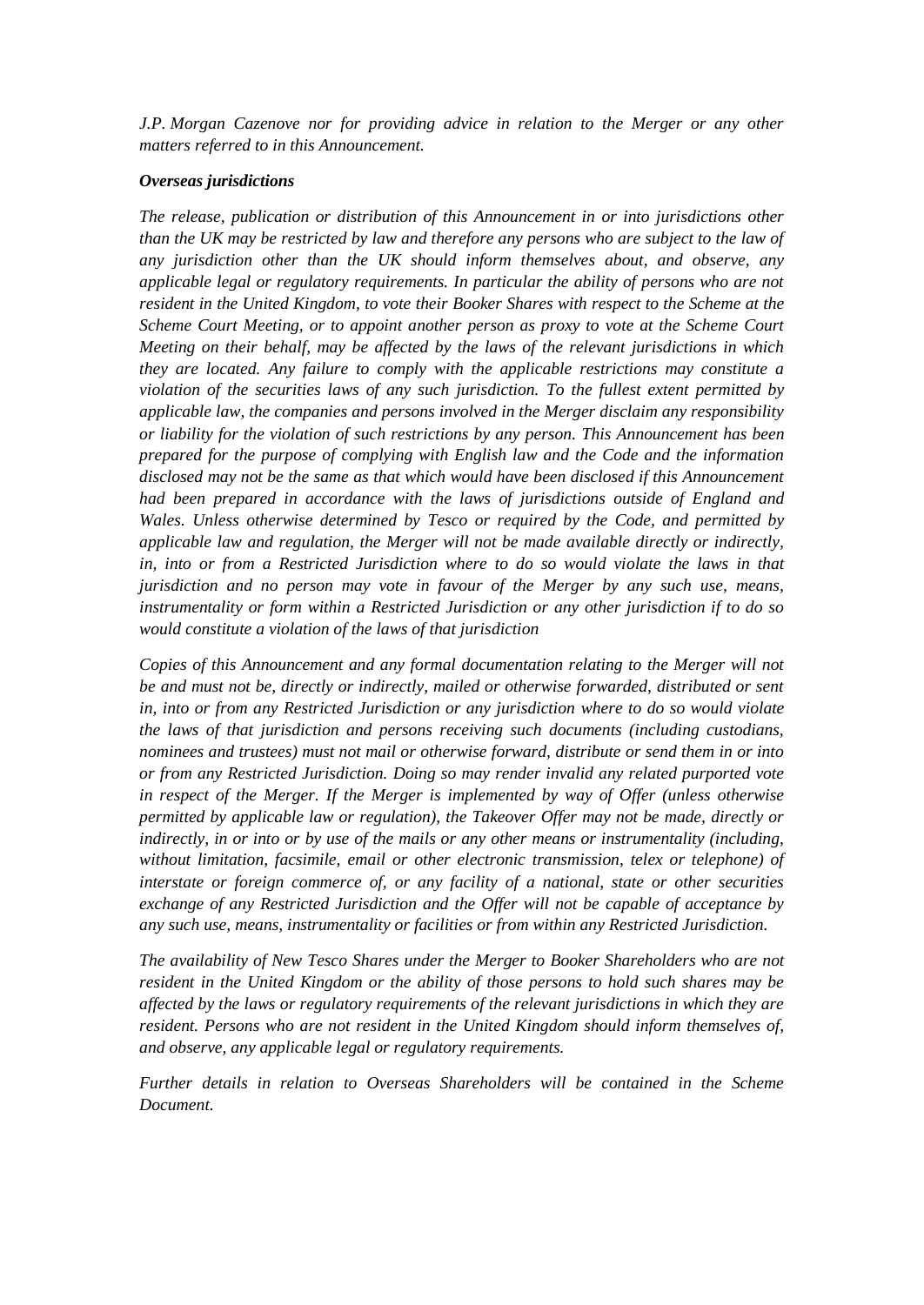## *Additional information for US investors*

*The Merger is being made to acquire the securities of an English company by means of a scheme of arrangement provided for under English law. A transaction effected by means of a scheme of arrangement is not subject to the tender offer rules under the US Exchange Act and is exempt from the registration requirements under the US Securities Act. Accordingly, the Scheme will be subject to disclosure requirements and practices applicable in the UK to schemes of arrangement, which are different from the disclosure and other requirements of the US tender offer and securities laws. The financial information included in this Announcement and the Scheme documentation has been or will have been prepared in accordance with International Financial Reporting Standards and thus may not be comparable to financial information of US companies or companies whose financial statements are prepared in accordance with generally accepted accounting principles in the US.*

*The receipt of consideration pursuant to the Merger by a US holder for the transfer of its Booker Scheme Shares pursuant to the Scheme may be a taxable transaction for United States federal income tax purposes and under applicable United States state and local, as well as foreign and other, tax laws. Each Booker Shareholder is urged to consult his independent professional adviser immediately regarding the tax consequences of the Merger applicable to him.*

*It may be difficult for US holders of shares to enforce their rights and any claims they may have arising under US federal securities laws in connection with the Merger, since Tesco and Booker are each organised under the laws of a country other than the US, some or all of their officers and directors may be residents of countries other than the US and most of the assets of Tesco and Booker are located outside of the US. US holders may not be able to sue a non-US company or its officers or directors in a non-US court for violations of US securities laws. Further, it may be difficult to compel a non-US company and its affiliates to subject themselves to a US court's jurisdiction or judgement.*

*The Merger is intended to be carried out under a scheme of arrangement provided for under English company law (which requires the approval of the Booker Scheme Shareholders). If so, it is expected that any Tesco Shares to be issued pursuant to the Scheme to Booker Shareholders would be issued in reliance upon the exemption from the registration requirements of the US Securities Act, provided by Section 3(a)(10) thereof.*

*Securities issued pursuant to the Scheme will not be registered under any US state securities laws and may only be issued to persons resident in a state pursuant to an exemption from the registration requirements of the securities laws of such state.*

*For the purpose of qualifying for the exemption provided by Section 3(a)(10) of the US Securities Act, Booker will advise the Court that its sanctioning of the Scheme will be relied on by Tesco as an approval of the Scheme following a hearing on its fairness to Booker Shareholders, at which Court hearing all Booker Shareholders are entitled to attend in person or though counsel to support or oppose the sanctioning of the Scheme and with respect to which notification has been given to all such holders.*

*The Merger may in the circumstances provided for in this Announcement, instead be carried out by way of a Takeover Offer under English law. If Tesco exercises its right to implement the Merger by way of a Takeover Offer, such Offer will be made in compliance with*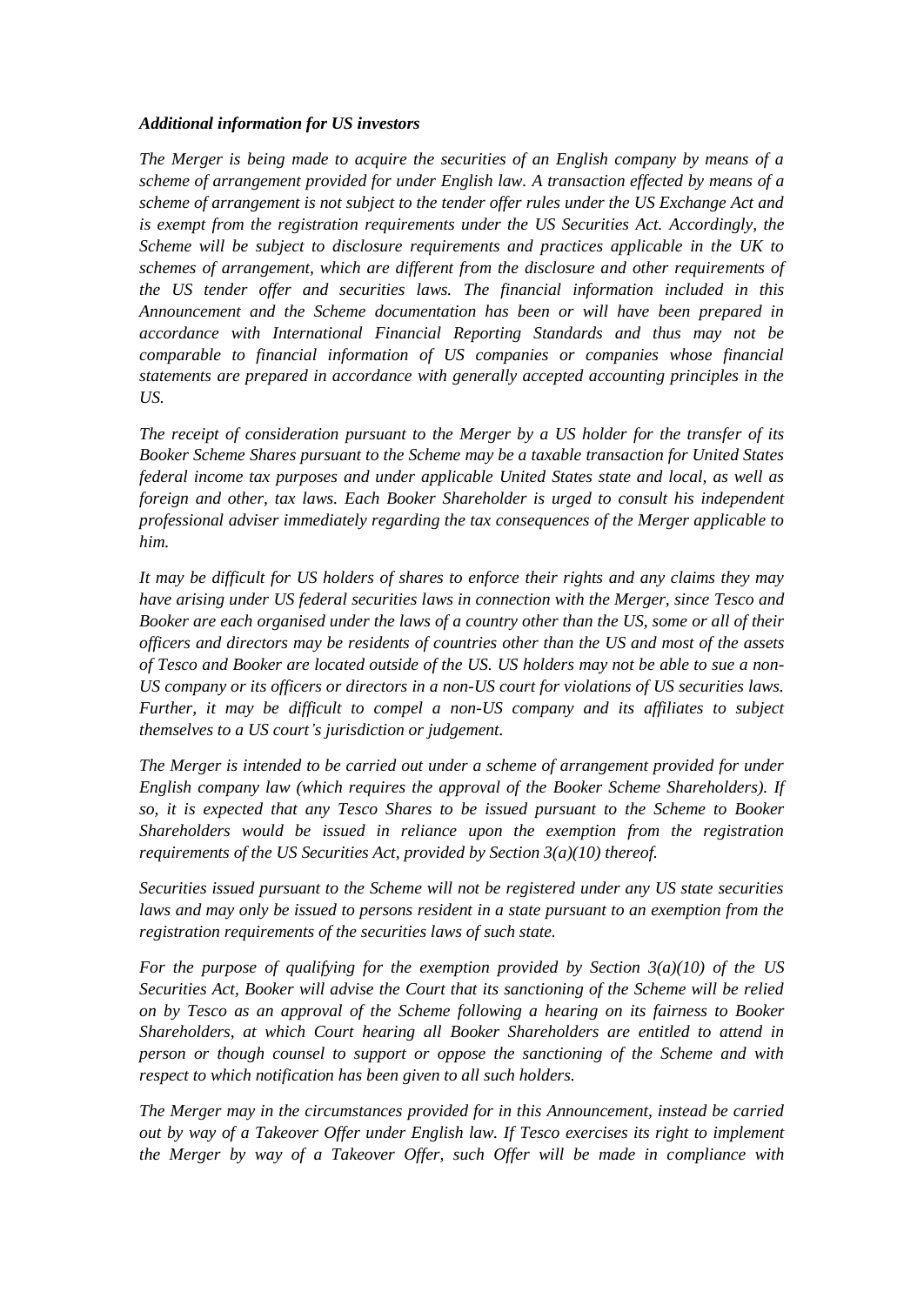*applicable US tender offer and securities laws and regulations, including the exemptions therefrom.*

*In accordance with normal UK practice and pursuant to Rule 14e-5(b) of the US Exchange Act, Tesco or its nominees, or its brokers (acting as agents), may from time to time make certain purchases of, or arrangements to purchase, Booker Shares outside of the US, other than pursuant to the Merger, until the date on which the Merger and/or Scheme becomes effective, lapses or is otherwise withdrawn. These purchases may occur either in the open market at prevailing prices or in private transactions at negotiated prices. Any information about such purchases will be disclosed as required in the UK, will be reported to a Regulatory Information Service and will be available on the London Stock Exchange website at www.londonstockexchange.com.*

*Investors are urged to read any documents related to the Merger filed, furnished or to be filed or furnished with the SEC because they will contain important information regarding the Merger and any related offer of securities Such documents will be available free of charge at the SEC's web site at www sec.gov, Tesco's website at www.tescoplc.com and Booker's website at www.bookergroup.com/investor-centre.*

#### *Forward-looking statements*

*This Announcement (including information incorporated by reference into this Announcement), oral statements made regarding the Merger, and other information published by Tesco and Booker contain statements which are, or may be deemed to be, "forwardlooking statements" with respect to the financial condition, results of operations and businesses of Booker and Tesco and the Booker Group and the Tesco Group, and certain plans and objectives of Booker and Tesco with respect to the Combined Group. All statements other than statements of historical fact are forward-looking statements. Forward-looking statements are prospective in nature and are not based on historical facts, but rather on current expectations and projections of the management of Tesco and Booker about future events, and are therefore subject to risks and uncertainties which could cause actual results to differ materially from the future results expressed or implied by the forward-looking statements. The forward-looking statements contained in this Announcement include statements relating to the expected effects of the Merger on Tesco and Booker, the expected timing and scope of the Merger and other statements other than historical facts. Often, but not always, forward-looking statements can be identified by the use of forward-looking words such as "plans", "expects", "does not expect", "is expected", "is subject to", "budget", "scheduled", "estimates", "forecasts", "intends", "anticipates", "does not anticipate", "believes", or variations of such words and phrases or statements that certain actions, events or results "may", "could", "should", "would", "might" or "will" be taken, occur or be achieved. Although Tesco and Booker believe that the expectations reflected in such forwardlooking statements are reasonable, Tesco and Booker can give no assurance that such expectations will prove to be correct. By their nature, forward-looking statements involve risk and uncertainty because they relate to events and depend on circumstances that will occur in the future. There are a number of factors that could cause actual results and developments to differ materially from those expressed or implied by such forward-looking statements. These factors include the satisfaction of the CMA Pre-Condition and the Conditions, as well as additional factors, such as: risks relating to the Tesco Group's credit rating; local and global political and economic conditions including Brexit; the Tesco Group's and the Booker Group's economic model and liquidity risks; financial services risk; the risks associated with each of Tesco's and Booker's brand, reputation and trust; environmental risks; safety,*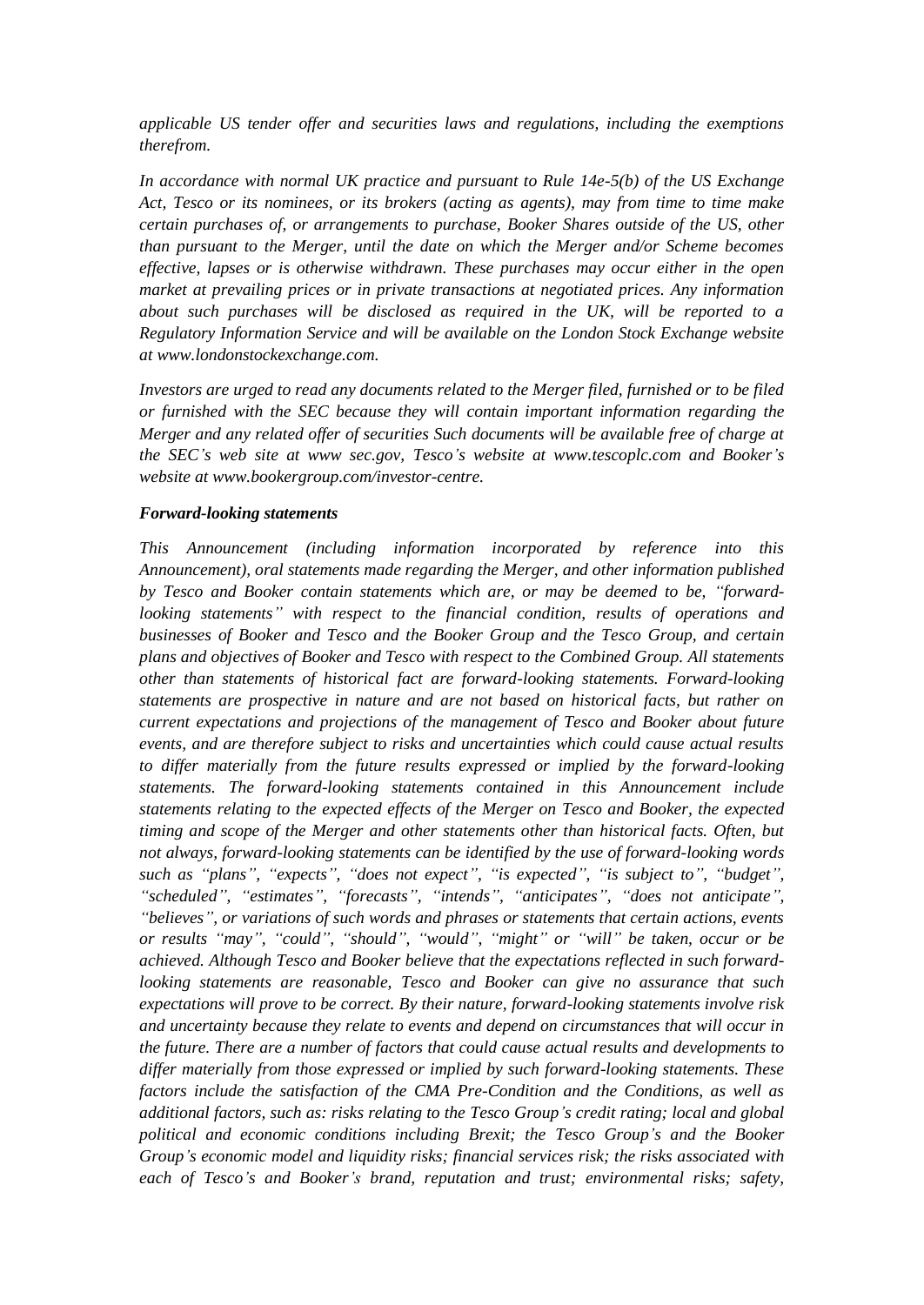*technology, data security and data privacy risks; changes in consumer habits and preferences; legal or regulatory developments and changes; the outcome of any litigation; the impact of any acquisitions or similar transactions; competition and market risks; competitive product and pricing pressures; business continuity and crisis management; pensions risks; joint venture governance and partnerships; and failure to report accurate financial information in compliance with accounting standards and applicable legislation. Other unknown or unpredictable factors could cause actual results to differ materially from those in the forward-looking statements. Such forward-looking statements should therefore be construed in the light of such factors. Neither Tesco nor Booker, nor any of their respective associates or directors, officers or advisers, provides any representation, assurance or guarantee that the occurrence of the events expressed or implied in any forward-looking statements in this Announcement will actually occur. You are cautioned not to place undue reliance on these forward-looking statements. Each forward looking statement speaks only as of the date of this Announcement. None of Booker, the Booker Group, Tesco or the Tesco Group undertakes any obligation to publicly update or revise any forward-looking statements, whether as a result of new information, future events or otherwise.*

## *Rounding*

*Certain figures included in this Announcement have been subjected to rounding adjustments. Accordingly, figures shown for the same category presented in different tables may vary slightly and figures shown as totals in certain tables may not be an arithmetic aggregation of the figures that precede them.*

## *Tesco Quantified Financial Benefits Statement*

*The statements in the Tesco Quantified Financial Benefits Statement relate to future actions and circumstances which by their nature, involve risks, uncertainties and contingencies. The synergies and cost savings referred to may not be achieved, or may be achieved later or sooner than estimated, or those achieved could be materially different from those estimated. No statement in the Tesco Quantified Financial Benefits Statement, or this Announcement generally, should be construed as a profit forecast (other than the Tesco Outlook Statement) or interpreted to mean that the Combined Group's earnings in the first full year following the Effective Date, or in any subsequent period, would necessarily match or be greater than or be less than those of Tesco and/or Booker for the relevant preceding financial period or any other period. For the purposes of Rule 28 of the Code, the Tesco Quantified Financial Benefits Statement is the responsibility of Tesco and the Tesco Directors.*

#### *Tesco Outlook Statement*

*The Tesco Outlook Statement is a profit forecast for the purposes of Rule 28 of the Code. The Tesco Outlook Statement is repeated in [Appendix 6,](#page-67-0) together with the reports from Deloitte, Tesco's reporting accountants and Greenhill, Tesco's lead financial adviser, as required under Rule 28.1(b) of the Code. For the purposes of Rule 28 of the Code, the Tesco Outlook Statement is the responsibility of Tesco and the Tesco Directors.*

*Other than the Tesco Outlook Statement, no statement in this Announcement is intended as a profit forecast or estimate for any period and no statement in this Announcement should be interpreted to mean that earnings or earnings per Booker Share or per Tesco Share for the current or future financial years would necessarily match or exceed the historical published earnings per Booker Share or per Tesco Share.*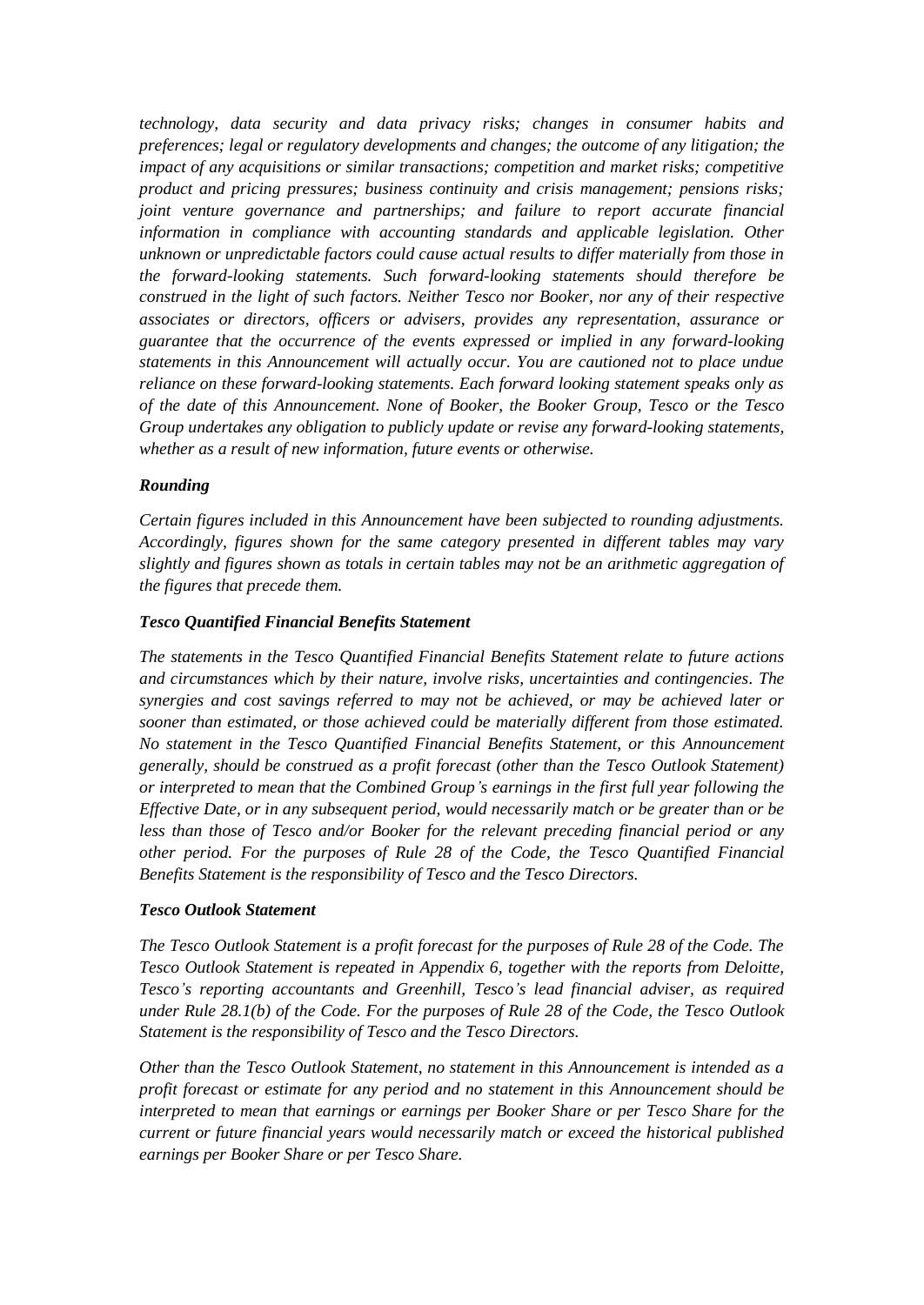## *Rule 2.9 information*

*In accordance with Rule 2.9 of the Code, Tesco confirms that, as at close of business on 26 January 2017, being the last Business Day before the date of this Announcement, it has 8,174,829,405 ordinary shares of 5 pence each in issue and admitted to trading on the London Stock Exchange. Tesco currently holds no ordinary shares in treasury. Tesco's International Securities Identification Number ("ISIN") is GB0008847096. Tesco has an ADR programme. Each ADR represents three ordinary shares of 5 pence each. The ADRs have the trading symbol TSCDY and ISIN US8815753020.*

*In accordance with Rule 2.9 of the Code, Booker confirms that, as at close of business on 26 January 2017, being the last Business Day before the date of this Announcement, it has 1,780,895,173 ordinary shares of 1 penny each in issue and admitted to trading on the London Stock Exchange. Booker currently holds no ordinary shares in treasury. The ISIN for the Booker Shares is GB00B01TND91.*

# *Disclosure requirements of the Code*

*Under Rule 8.3(a) of the Code, any person who is interested in 1 per cent. or more of any class of relevant securities of an offeree company or of any securities exchange offeror (being any offeror other than an offeror in respect of which it has been announced that its offer is, or is likely to be, solely in cash) must make an Opening Position Disclosure following the commencement of the offer period and, if later, following the announcement in which any securities exchange offeror is first identified. An Opening Position Disclosure must contain details of the person's interests and short positions in, and rights to subscribe for, any relevant securities of each of (i) the offeree company and (ii) any securities exchange offeror (s). An Opening Position Disclosure by a person to whom Rule 8.3(a) applies must be made by no later than 3.30 pm (London time) on the 10th Business Day following the commencement of the offer period and, if appropriate, by no later than 3.30 pm (London time) on the 10th Business Day following the announcement in which any securities exchange offeror is first identified. Relevant persons who deal in the relevant securities of the offeree company or of a securities exchange offeror prior to the deadline for making an Opening Position Disclosure must instead make a Dealing Disclosure.*

*Under Rule 8.3(b) of the Code, any person who is, or becomes, interested in 1 per cent. or more of any class of relevant securities of the offeree company or of any securities exchange offeror must make a Dealing Disclosure if the person deals in any relevant securities of the offeree company or of any securities exchange offeror. A Dealing Disclosure must contain details of the dealing concerned and of the person's interests and short positions in, and rights to subscribe for, any relevant securities of each of (i) the offeree company and (ii) any securities exchange offeror(s), save to the extent that these details have previously been disclosed under Rule 8. A Dealing Disclosure by a person to whom Rule 8.3(b) applies must be made by no later than 3.30 pm (London time) on the Business Day following the date of the relevant dealing.*

*If two or more persons act together pursuant to an agreement or understanding, whether formal or informal, to acquire or control an interest in relevant securities of an offeree company or a securities exchange offeror, they will be deemed to be a single person for the purpose of Rule 8.3.*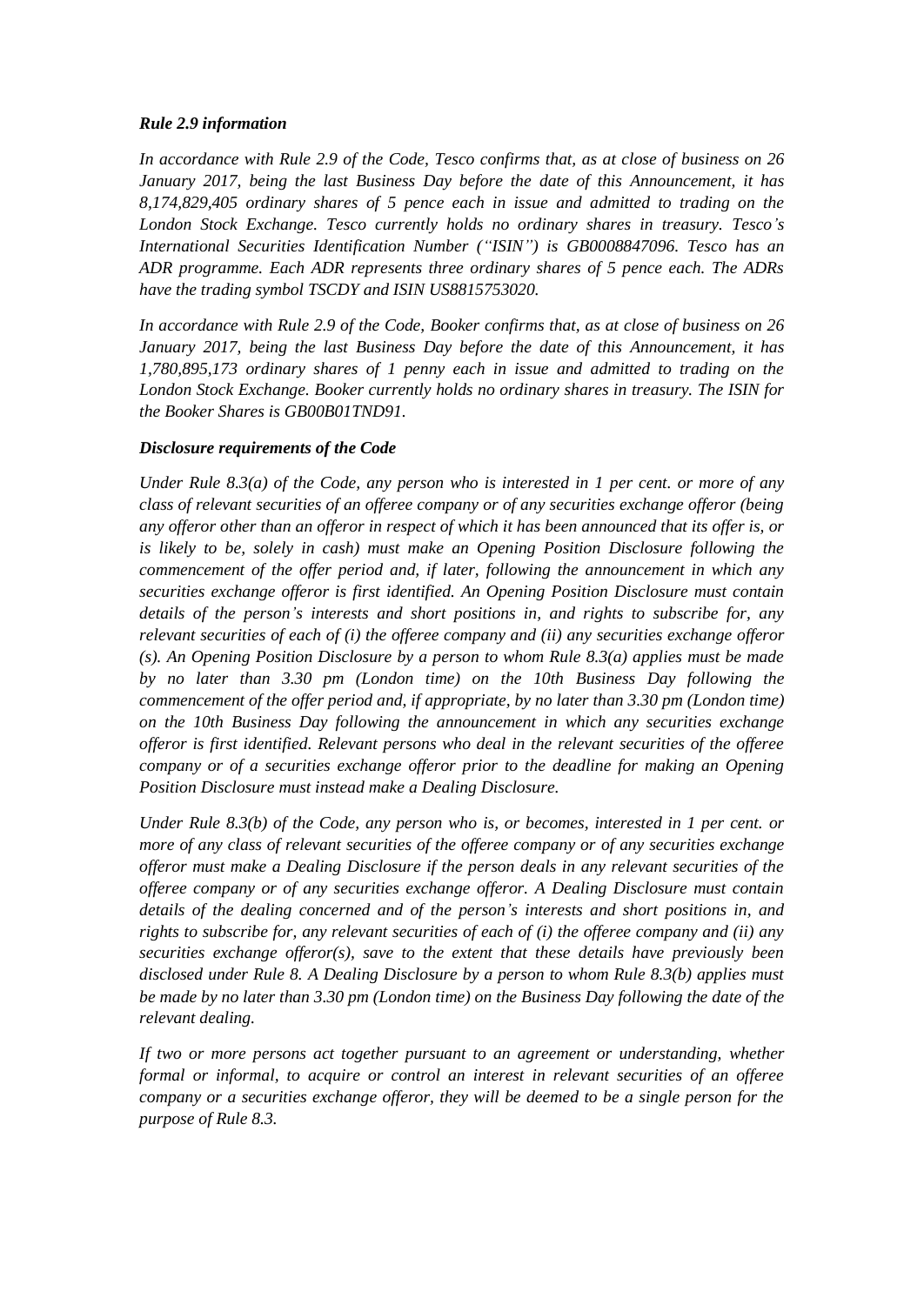*Opening Position Disclosures must also be made by the offeree company and by any offeror and Dealing Disclosures must also be made by the offeree company, by any offeror and by any persons acting in concert with any of them (see Rules 8.1, 8.2 and 8.4).*

*Details of the offeree and offeror companies in respect of whose relevant securities Opening Position Disclosures and Dealing Disclosures must be made can be found in the disclosure table on the Panel's website at www.thetakeoverpanel.org.uk, including details of the number of relevant securities in issue, when the offer period commenced and when any offeror was first identified. You should contact the Panel's Market Surveillance Unit on +44 (0)20 7638 0129 if you are in any doubt as to whether you are required to make an Opening Position Disclosure or a Dealing Disclosure.*

#### *Publication on website and availability of hard copies*

*A copy of this Announcement and the documents required to be published by Rule 26 of the Code will be made available, subject to certain restrictions relating to persons resident in Restricted Jurisdictions, on Tesco's website at www.tescoplc.com and Booker's website at www.bookergroup.com/investor-centre by no later than 12 noon (London time) on the Business Day following this Announcement. For the avoidance of doubt, the contents of those websites are not incorporated into and do not form part of this Announcement.*

*Tesco Shareholders may request a hard copy of this Announcement by: (i) contacting Equiniti during business hours on +44 371 384 2977 if calling from the UK, or +44 121 415 7053 if calling from outside the UK (lines are open from 8.30am to 5.30pm (UK time), Monday to Friday (excluding public holidays in England and Wales)); or (ii) by submitting a request in writing to Equiniti at Equiniti Limited, Aspect House, Spencer Road, Lancing, West Sussex BN99 6DA. Calls to 03 numbers cost no more than a national rate call to a 01 or 02 number. If you have received this Announcement in electronic form, copies of this Announcement and any document or information incorporated by reference into this document will not be provided unless such a request is made. Tesco Shareholders may also request that all future documents, announcements and information to be sent to them in relation to the Merger should be in hard copy form.*

*Booker Shareholders may request a hard copy of this Announcement by contacting Computershare during business hours on +44 370 889 3230 or by submitting a request in writing to Computershare at Computershare Investor Services PLC, The Pavilions, Bridgwater Road, Bristol, BS13 8AE. If you have received this Announcement in electronic form, copies of this Announcement and any document or information incorporated by reference into this document will not be provided unless such a request is made. Booker Shareholders may also request that all future documents, announcements and information to be sent to them in relation to the Merger should be in hard copy form.*

*If you are in any doubt about the contents of this Announcement or the action you should take, you are recommended to seek your own independent financial advice immediately from your stockbroker, bank manager, solicitor, accountant or independent financial adviser duly authorised under the Financial Services and Markets Act 2000 (as amended) if you are resident in the United Kingdom or, if not, from another appropriately authorised independent financial adviser.*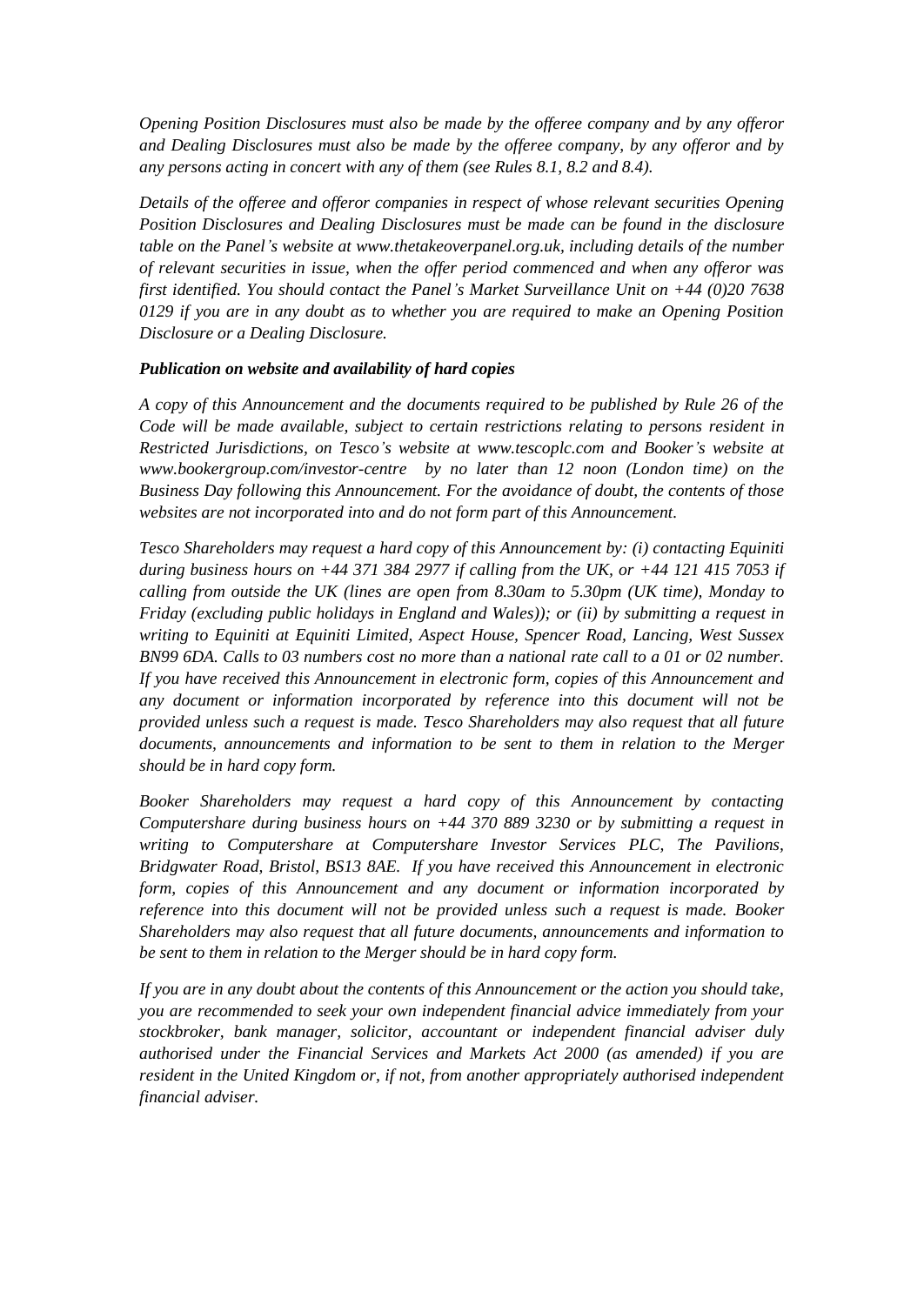NOT FOR RELEASE, PUBLICATION OR DISTRIBUTION, IN WHOLE OR IN PART, IN OR INTO ANY JURISDICTION WHERE TO DO SO WOULD CONSTITUTE A VIOLATION OF THE RELEVANT LAWS OF SUCH JURISDICTION

THE FOLLOWING ANNOUNCEMENT IS AN ADVERTISEMENT AND NOT A PROSPECTUS OR PROSPECTUS EQUIVALENT DOCUMENT AND INVESTORS SHOULD NOT MAKE ANY INVESTMENT DECISION IN RELATION TO THE NEW TESCO SHARES EXCEPT ON THE BASIS OF THE INFORMATION IN THE SCHEME DOCUMENT, THE PROSPECTUS AND THE CIRCULAR WHICH ARE PROPOSED TO BE PUBLISHED IN DUE COURSE

THIS ANNOUNCEMENT CONTAINS INSIDE INFORMATION

FOR IMMEDIATE RELEASE

**27 January 2017**

# **RECOMMENDED SHARE AND CASH MERGER of TESCO PLC and BOOKER GROUP PLC**

#### **1. Introduction**

The boards of Tesco and Booker are pleased to announce that they have reached agreement on the terms of a recommended share and cash merger of Tesco and Booker (the "Merger").

It is intended that the Merger will be implemented by way of a Court-sanctioned scheme of arrangement under Part 26 of the Act.

#### **2. The Merger**

Under the terms of the Merger, which will be conditional on the CMA Pre-Condition set out in [Appendix 1](#page-42-0) to this Announcement and the Conditions set out in [Appendix 2](#page-43-0) of this Announcement and subject to the further terms set out in [Appendix 2](#page-43-0) to this Announcement and the terms and conditions to be set out in the Scheme Document, Booker Scheme Shareholders at the Scheme Record Time will be entitled to receive:

#### **for each Booker Scheme Share: 0.861 New Tesco Shares; and**

#### **42.6 pence in cash**

Based on the Closing Price of 189.0 pence per Tesco Share on 26 January 2017 (being the last Business Day before the date of this Announcement), the terms of the Merger represent:

- a value of approximately 205.3 pence per Booker Share;
- a value of approximately £3.7 billion for Booker's ordinary share capital; and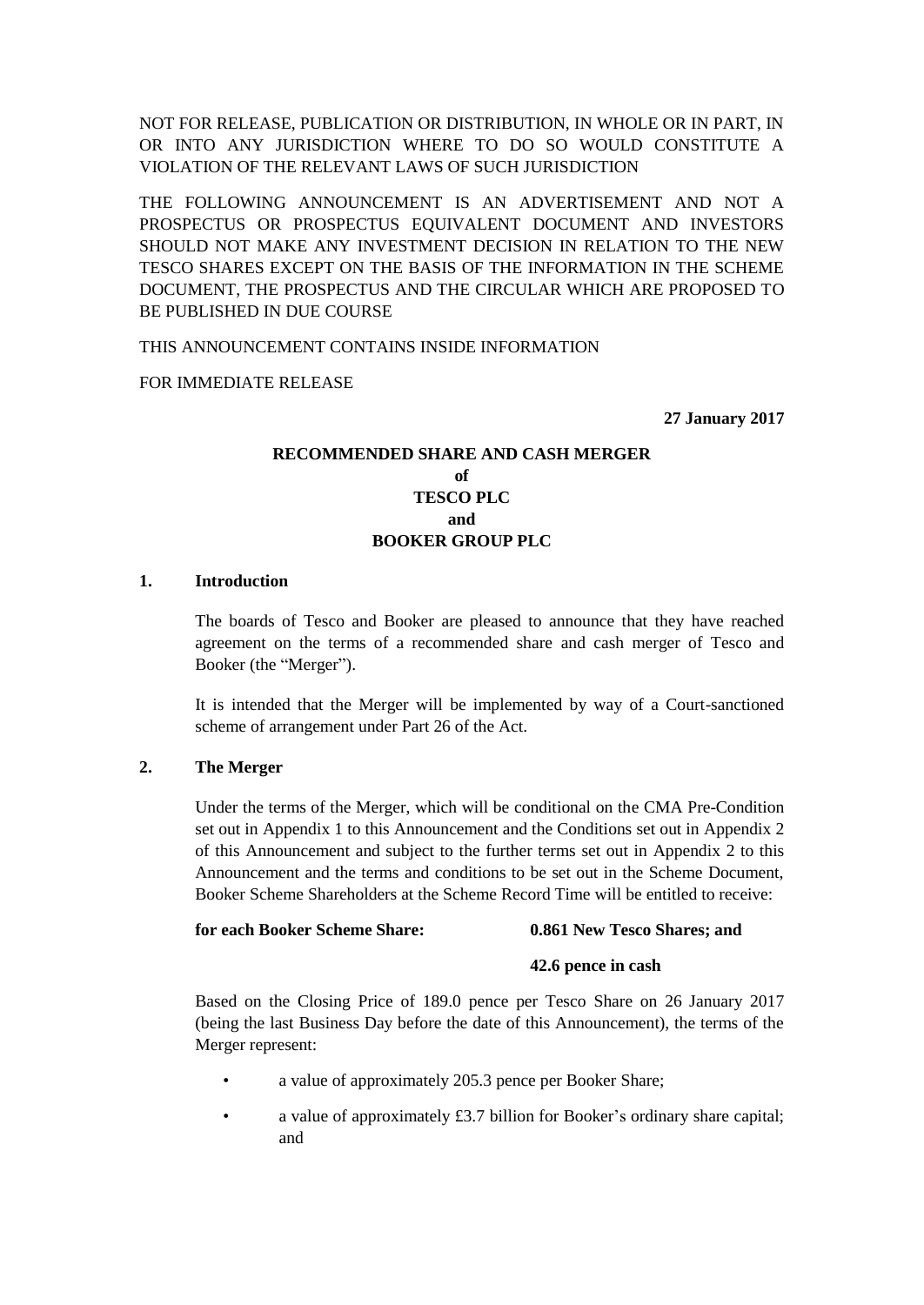• a premium of approximately 12 per cent. to the Closing Price of 183.1 pence per Booker Share on 26 January 2017, being the last Business Day prior to this Announcement.

The Merger represents:

- a premium of approximately 15 per cent. based on the volume weighted average share prices of Booker and Tesco since 12 January 2017, being the date on which Booker and Tesco published their Christmas trading updates; and
- a premium of approximately 24 per cent. based on the three month volume weighted average share prices of Booker and Tesco.

The Merger will result in Booker Shareholders owning approximately 16 per cent. of the Combined Group (based on the existing issued ordinary share capital of Tesco and Booker) and sharing in the benefits accruing to the Combined Group via its attractive growth prospects and the realisation of significant revenue and cost synergies.

Reflecting Tesco's improved performance and the Tesco Board's confidence in its future prospects, the Tesco Board has reviewed its dividend policy and intends to recommence paying dividends in respect of the financial year 2017/18. The Tesco Board expects dividends to grow progressively from that financial year with the aim of achieving a target cover of c.2x earnings per share over the medium term.

Tesco and Booker have agreed that Booker Shareholders will be entitled to receive: (i) any ordinary interim and final dividends announced, declared or paid by Booker in the ordinary course, in a manner consistent with past practice, and with a record date falling prior to the Effective Date; and (ii) a special dividend in respect of the financial year ending 24 March 2017 which Booker intends to pay in lieu of the annual B share scheme (as stated in Booker's interim results announcement on 13 October 2016), in each case as described in [Appendix 7.](#page-72-0) In addition, Booker Shareholders will also be entitled to receive a Closing Dividend soon after the Effective Date, as described in [Appendix 7.](#page-72-0) This dividend will reflect the principle agreed between Tesco and Booker that Booker Shareholders should receive a dividend payment equal to the accrued but unpaid ordinary dividends that they would otherwise have expected to receive as a Booker Shareholder in respect of the period from the end of the last financial period for which a dividend was announced, made, declared or paid until the Effective Date, such payment to be reduced by any dividends that a Booker Shareholder would be expected to become entitled to receive as a holder of New Tesco Shares after the Effective Date in relation to the same period. [Appendix 7](#page-72-0) sets out further details of the dividend entitlements of Booker Shareholders.

The rights of holders of B Shares issued by Booker on 18 July 2016, who elected for the deferred redemption option set out in the B Share Scheme Circular, will not be impacted by the Merger and the B Shares will be redeemed on or around 27 April 2017, as per the indicative timeline set out in the B Share Scheme Circular (the "2017 B Share Redemption").

If Booker announces, declares, makes or pays any dividend or other distribution on or after the date of this Announcement and prior to the Effective Date, other than the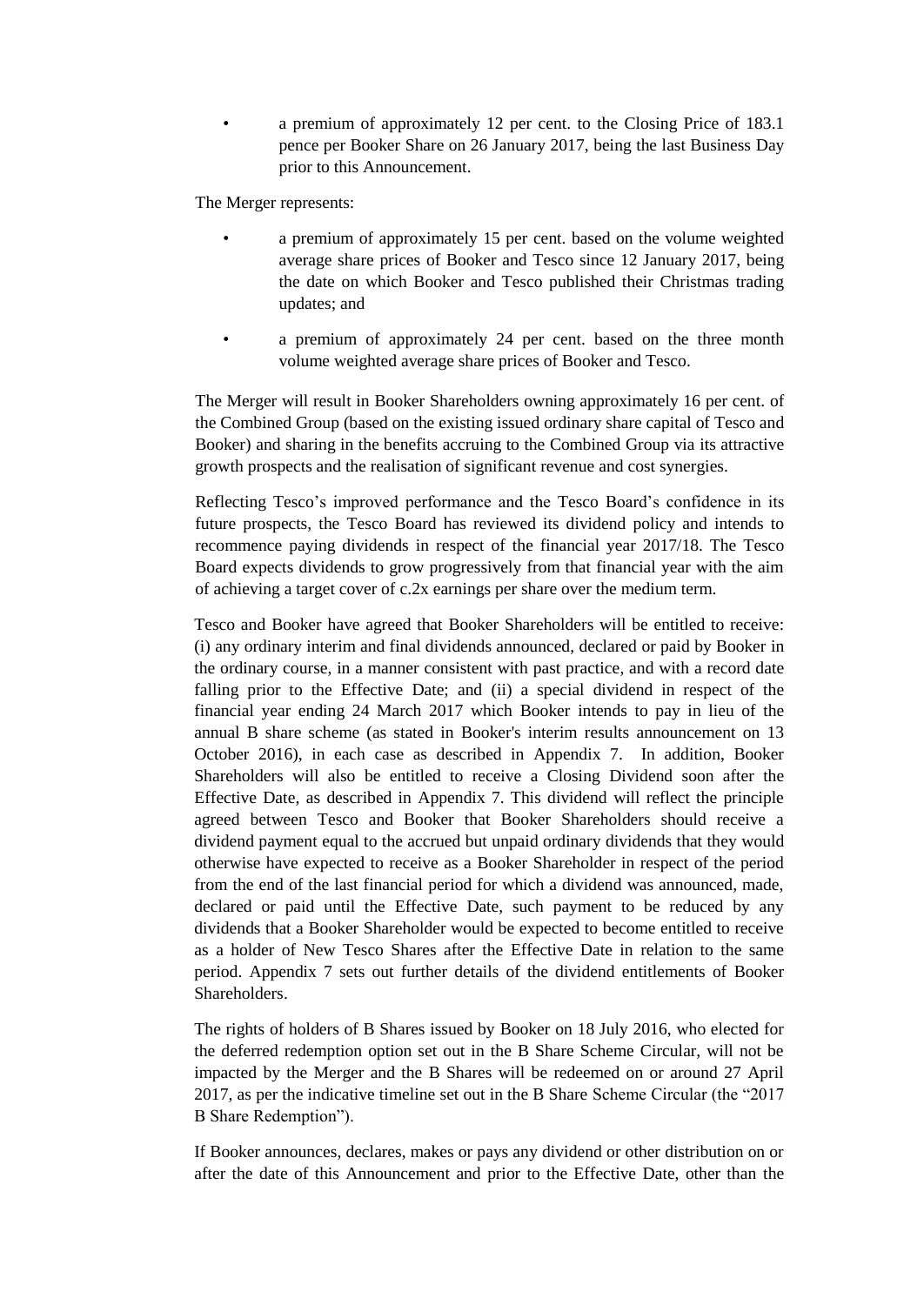Permitted Booker Dividends or 2017 B Share Redemption, or in excess of the Permitted Booker Dividends or 2017 B Share Redemption, Tesco reserves the right to reduce the amount of cash payable and the number of New Tesco Shares to be issued to each Booker Shareholder in respect of each Booker Share so as to reflect the value attributable to any such dividend or such excess.

Tesco will also provide a Mix and Match Facility (as further described in paragraph [7\)](#page-22-0), which will allow Booker Shareholders to elect, subject to off-setting elections, to vary the proportions in which they receive New Tesco Shares and cash. The Mix and Match Facility will not change the total number of New Tesco Shares to be issued or the maximum amount of cash that will be paid under the terms of the Merger.

In connection with the Mix and Match Facility, Charles Wilson, the Chief Executive Officer of Booker has irrevocably undertaken to elect to receive 100 per cent. New Tesco Shares in respect of his entire holding of Booker Shares, subject to the elections of other Booker Shareholders. In addition, Charles Wilson has also entered into the Lock-up Agreement pursuant to which he has agreed not to (subject to certain customary carve-outs) dispose of his current holding of 24,533 Tesco Shares and the New Tesco Shares he will receive pursuant to the Merger without Tesco's consent during the lock-up period of five years from the Effective Date.

The New Tesco Shares will be issued credited as fully paid and will rank *pari passu* in all respects with Tesco ordinary shares in issue at the time the New Tesco Shares are issued pursuant to the Merger, including the right to receive and retain dividends and other distributions declared, made or paid by reference to a record date falling on or after the Effective Date. Application will be made to the UK Listing Authority and to the London Stock Exchange for the New Tesco Shares to be admitted to the premium segment of the Official List of the UK Listing Authority and to trading on the Main Market.

The Booker Shares will be acquired pursuant to the Merger fully paid and free from all liens, equitable interests, charges, encumbrances, rights of pre-emption and other third party rights of any nature whatsoever and together with all rights attaching to them as at the date of this Announcement or subsequently attaching or accruing to them, save for any Permitted Booker Dividends set out in [Appendix 7](#page-72-0) to this Announcement.

## **3. Background to and reasons for the Merger**

The food market is constantly evolving. 'In home' consumption is significant and stable, but the eating out market continues to grow and evolve with delivery and convenience becoming increasingly important to business customers and consumers.

The Tesco Board recognises the attractive opportunity which exists for the Merger to bring together retail and wholesale expertise to create a market leader in products and procurement, with extensive reach, distribution and supply chain capabilities to create the UK's leading food business. The Combined Group will be well-positioned to offer a more innovative offer for customers and consumers in a larger and faster growing market.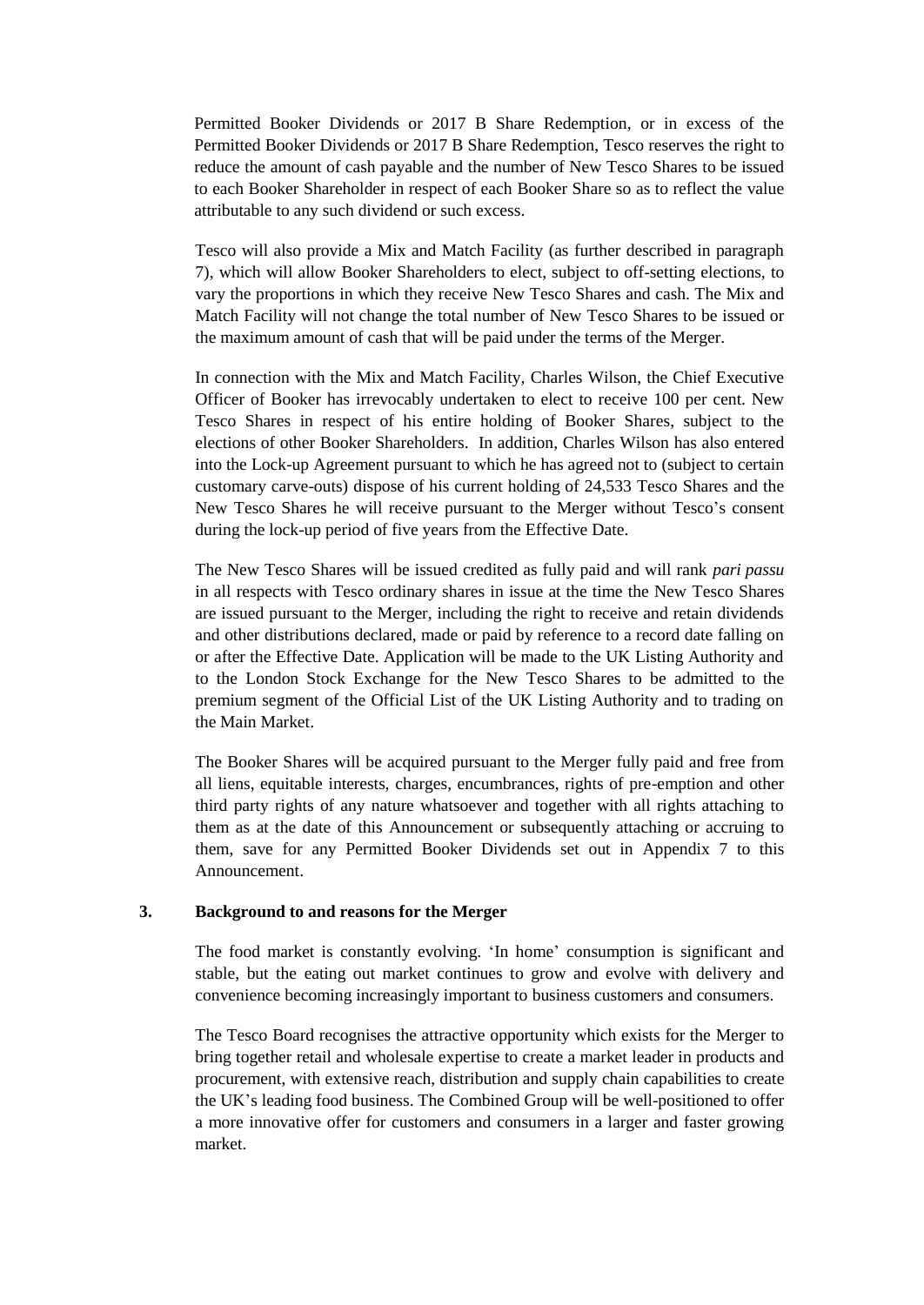# *Booker is the UK's leading food wholesaler*

Booker operates a cash and carry network and, through its 200 branches, has a delivery capability with national coverage. Through its branches, Booker has the ability to serve independent retailers, catering and small business customers, and also serves national chains of retailers (including symbols groups and franchise networks), cinemas and other organisations.

# *Tesco is the UK's leading food retailer*

Tesco operates as a leading food retailer via its own distribution channels and with an efficiently managed network of 3,500 directly owned and operated stores within easy reach of 95 per cent. of the population. 330,000 skilled colleagues help serve 50 million customer transactions a week. It has 16 million active Clubcard customers. Based on strong supplier partnerships Tesco offers leading fresh, own-brand and branded ranges of products. It already has proven leadership in grocery home shopping with 98 per cent. reach of the population through this on-line service.

Together, they will create the UK's leading food group offering benefits to consumers, customers, suppliers, colleagues and shareholders:

# **Consumers**

The consumers being served by the Combined Group are expected to benefit from:

- improved choice in the range of fresh food available at more, convenient outlets;
- the widest range of food and ingredients in professional catering outlets;
- quality fresh foods at attractive prices at more retail and eating out establishments; and
- an expanded network of up to 8,000 convenient neighbourhood locations to pick up click and collect orders.

# **Customers: Independent Retailers, Caterers and Small Businesses**

The Combined Group will be able to improve choice, prices and service for the retail, catering and small business customers that Booker is proud to serve. It is expected that, as a result of the Merger, Booker's customers will benefit from the Combined Group's ability to:

- offer a significant enhancement to the range of food available for independent retailers, caterers and small businesses, including fresh food and the availability of new, own brand ranges;
- improve the value equation though better sourcing, allowing access to competitive prices from larger brands;
- significantly enhance the delivery service by utilising the Combined Group's range and fleet;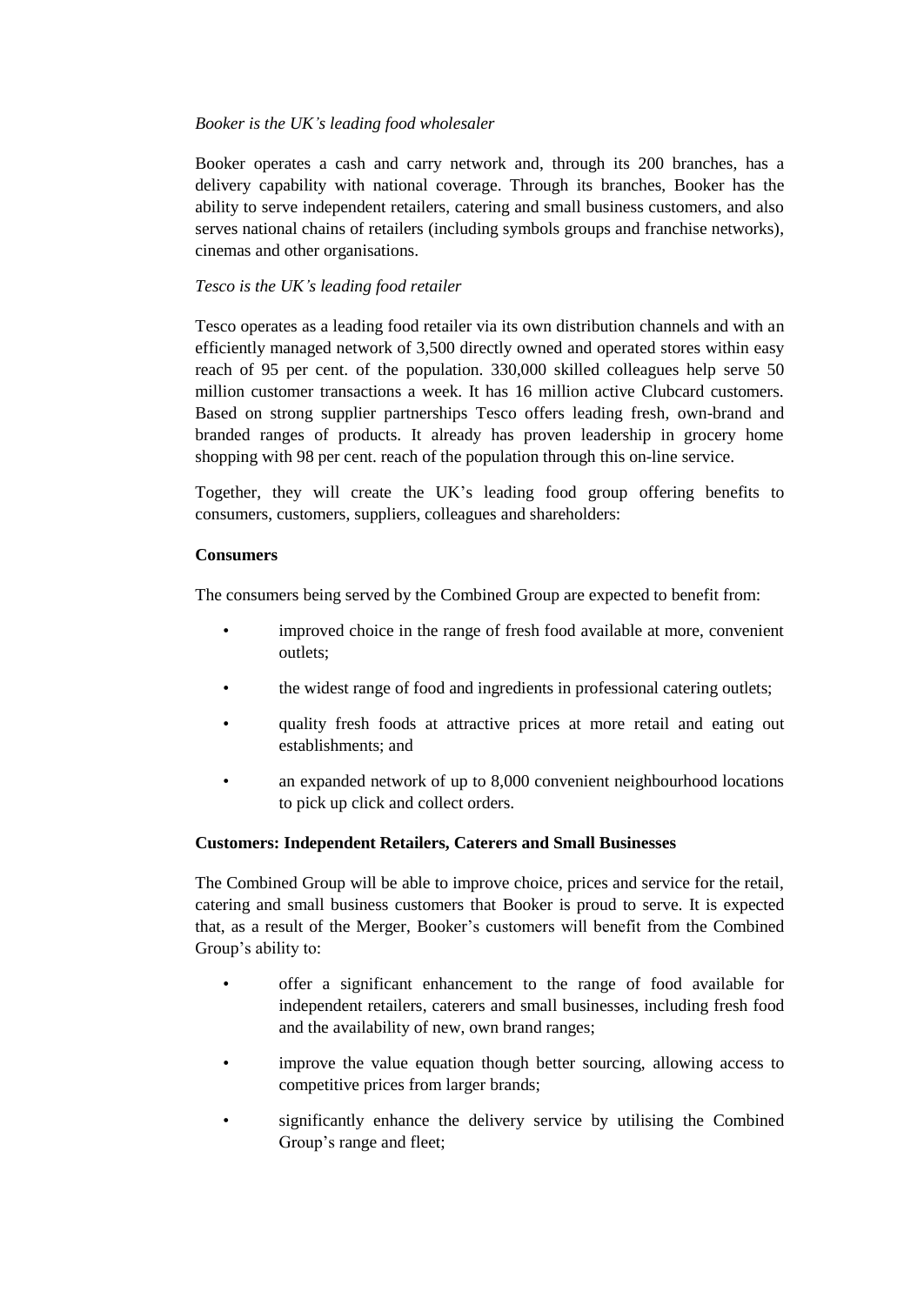- provide access to Tesco banking, mobile and PayQwiq services to support the management of businesses, and the core consumer offering;
- transfer knowledge, skills and innovation ideas across the retail and wholesale markets more readily to develop an enhanced proposition for businesses and consumers; and
- make a positive contribution to local communities through supporting small businesses.

# **Suppliers**

The Combined Group will benefit from a multi-channel supply chain covering the whole spectrum of food, grocery and catering supplies, which will provide opportunities for suppliers. It is expected that, as a result of the Merger, the Combined Group will:

- provide access to a wider range of channels and outlets, opening up broader market opportunities for suppliers. This includes the opportunity to create own label brands as well as supplying existing products to a wider footprint;
- create the opportunity for fresh suppliers to use and sell their full crop. By opening up a broader range of routes to markets the Combined Group anticipates fuller crop procurement and utilisation which will help reduce food waste, lower costs of production and increase efficiencies. It anticipates greater opportunity for innovation in food production as a result; and
- help reduce carbon emissions through improved production measures and the utilisation of the most efficient storage and transportation network.

# **Colleagues**

The Combined Group will open up opportunities for colleagues of both businesses by broadening the range of experiences, skills and roles in a multi-channel business. It is expected that, as a result of the Merger, the Combined Group will:

- provide stretching growth opportunities by becoming part of a larger business;
- offer broader experiences and skills in a new, multi-channel environment;
- enhance the security of roles by delivering growth; and
- open up further opportunities for colleagues to be involved in and contribute to local community projects.

# **Shareholders**

The Merger is anticipated to create shareholder value by generating new growth, whilst retaining market-leading retail and wholesale expertise. It is expected to: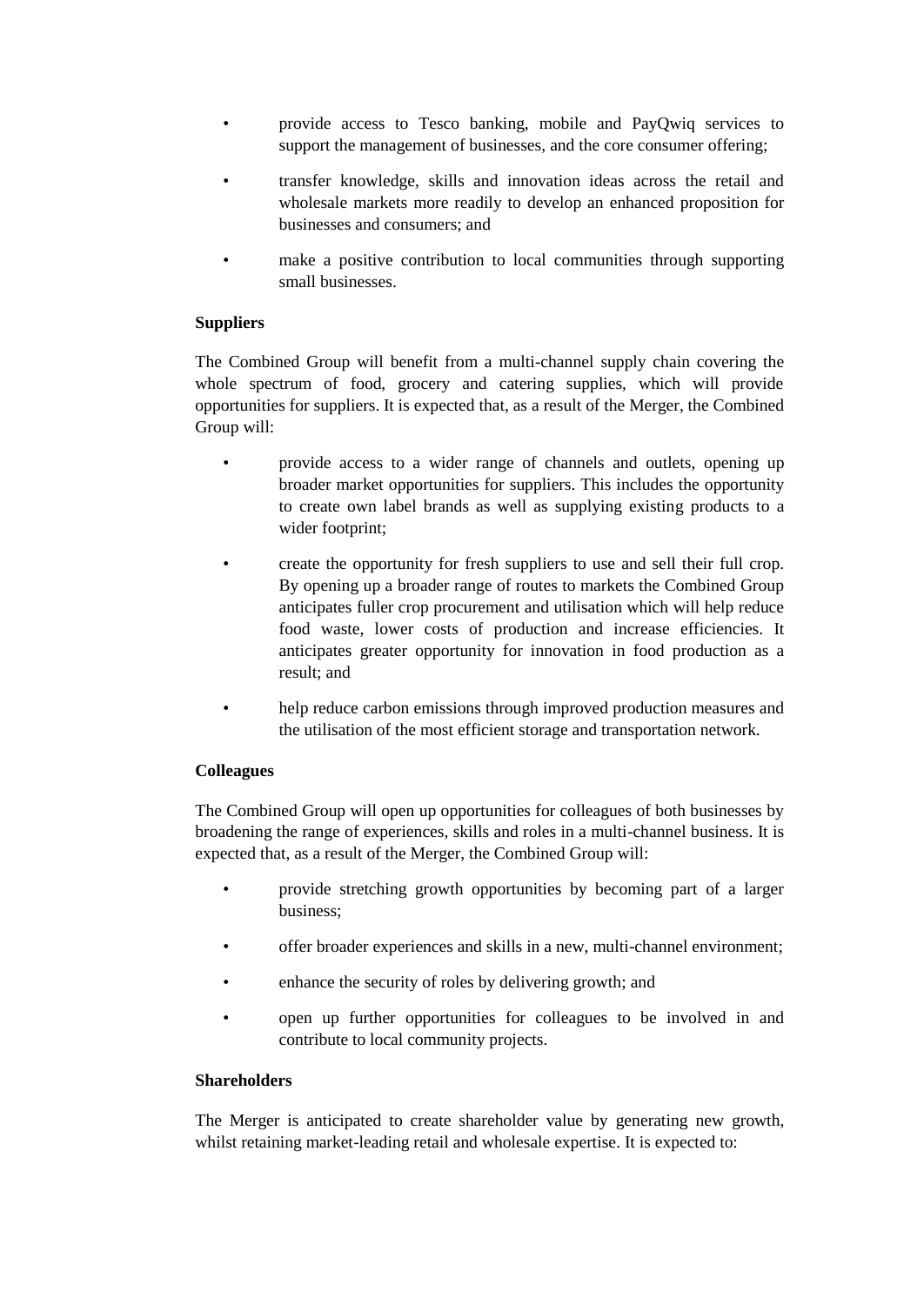- provide investors with access to a larger, faster-growing market opportunity for the Combined Group;
- bring together the capacity and capability to accelerate revenue growth;
- improve efficiency and asset utilisation of the Combined Group; and
- realise significant efficiencies with quantified synergies of at least £200 million per annum. by the end of the third year following completion of the Merger (as described in further detail in paragraph [4](#page-19-0) below).

As a result, the Tesco Board expects the Merger to:

- generate a Return on Invested Capital in excess of Tesco's cost of capital in the second full financial year following the Effective Date, and significantly in excess of Tesco's cost of capital in the third full financial year as the synergy benefits are delivered;
- be accretive to Tesco's earnings per share (excluding the effects of implementation costs) in the second full financial year following the Effective Date; and
- be beneficial to Tesco's leverage metrics.

## *Summary*

The Tesco Board believes that the Merger represents a compelling opportunity for shareholders of both Tesco and Booker to benefit from the growth opportunities arising from the merger of the two highly complementary businesses.

# <span id="page-19-0"></span>**4. Financial benefits and effects of the Merger**

The Tesco Board believes that the Combined Group will bring together the capacity and capability to accelerate revenue growth, from opportunities which:

- help independent retailers grow their business by enabling them to offer an enhanced customer proposition, better value and quality, with strong fresh and own brand ranges;
- help independent caterers by improving the value equation through better sourcing and enhancing the range of food available, including fresh food and own brand ranges;
- better utilise the combined asset base, leading to enhanced delivery service propositions and digital offerings for all customers and improving accessibility to the full offering of the Combined Group;
- accelerate growth in the food service sector, by utilising the Combined Group's combined skills and network;
- attract more catering and symbol group customers due to the enhanced product range and service proposition; and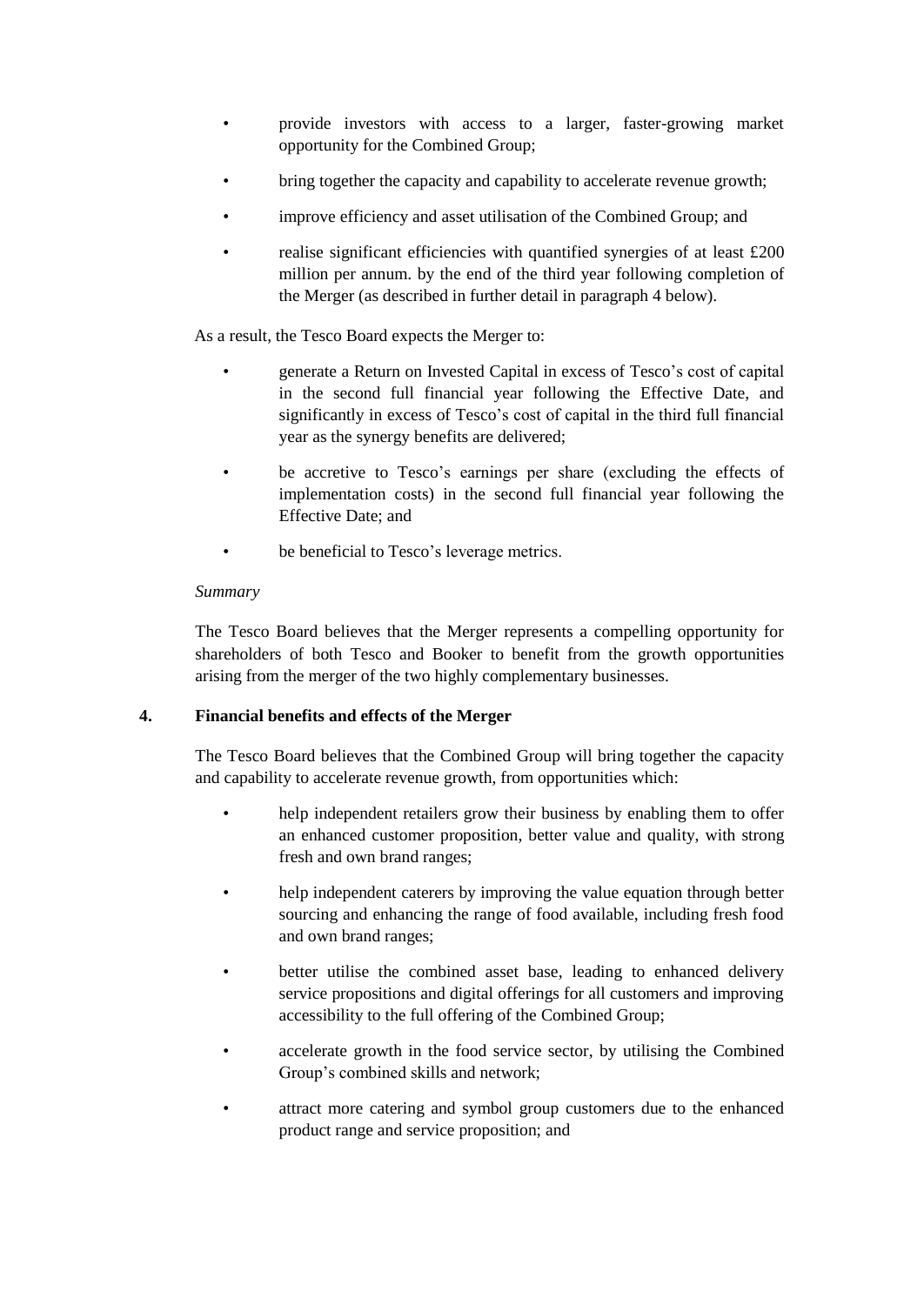• bring together complementary capabilities and a new source of consumer and customer insight to drive new innovative offerings.

## *Tesco Quantified Financial Benefits Statement*

As such, the Merger is expected to enable significant opportunity for revenue synergies. The Merger is also expected to enable significant opportunity for cost synergies across areas including procurement, distribution, central functions and other costs.

The Tesco Directors expect pre-tax synergies for the Combined Group to reach a runrate of at least £200 million per annum by the end of the third year following completion of the Merger. These anticipated synergies will accrue as a direct result of the Merger and would not be achieved on a standalone basis.

## *Significant revenue growth potential*

The Tesco Board anticipates significant revenue growth opportunities, many of which have not been fully quantified for reporting under the Code at this stage.

The Tesco Board is able to anticipate incremental operating profit of at least  $£25$ million per annum by the end of the third year following completion of the Merger, primarily through additional revenue generated from an extended catering offering within Tesco's stores, as well as Booker's symbol stores being able to offer an enhanced product range and customer proposition.

## *Significant cost synergy potential*

One of the key drivers of the identified synergies is the efficiencies that the Merger enables given the complementary nature of the businesses. The Tesco Directors expect pre-tax cost synergies for the Combined Group to reach a run-rate of at least £175 million per annum by the end of the third year following completion of the Merger.

The constituent elements of quantified cost synergies are in addition to savings initiatives already underway at Tesco and comprise:

- Procurement: approximately 55 per cent. of the identified cost synergies are expected to be generated from improved purchasing cost efficiencies and sharing best practice across each of the three main types of supplier: fresh, own label and branded. These opportunities comprise end-to-end cost reduction, lower waste, new opportunities for shared innovation and better optimisation of supply terms for the Combined Group.
- Distribution and fulfilment: approximately 35 per cent. of the identified cost synergies are expected to be generated from opportunities in logistics and delivery, and improved efficiency and service standards. Optimising a joint national distribution system of Tesco and Booker is expected to lead to material benefits, including sharing parts of the fleet and expanding click and collect services. Tesco also anticipates savings in relation to final mile delivery to customers.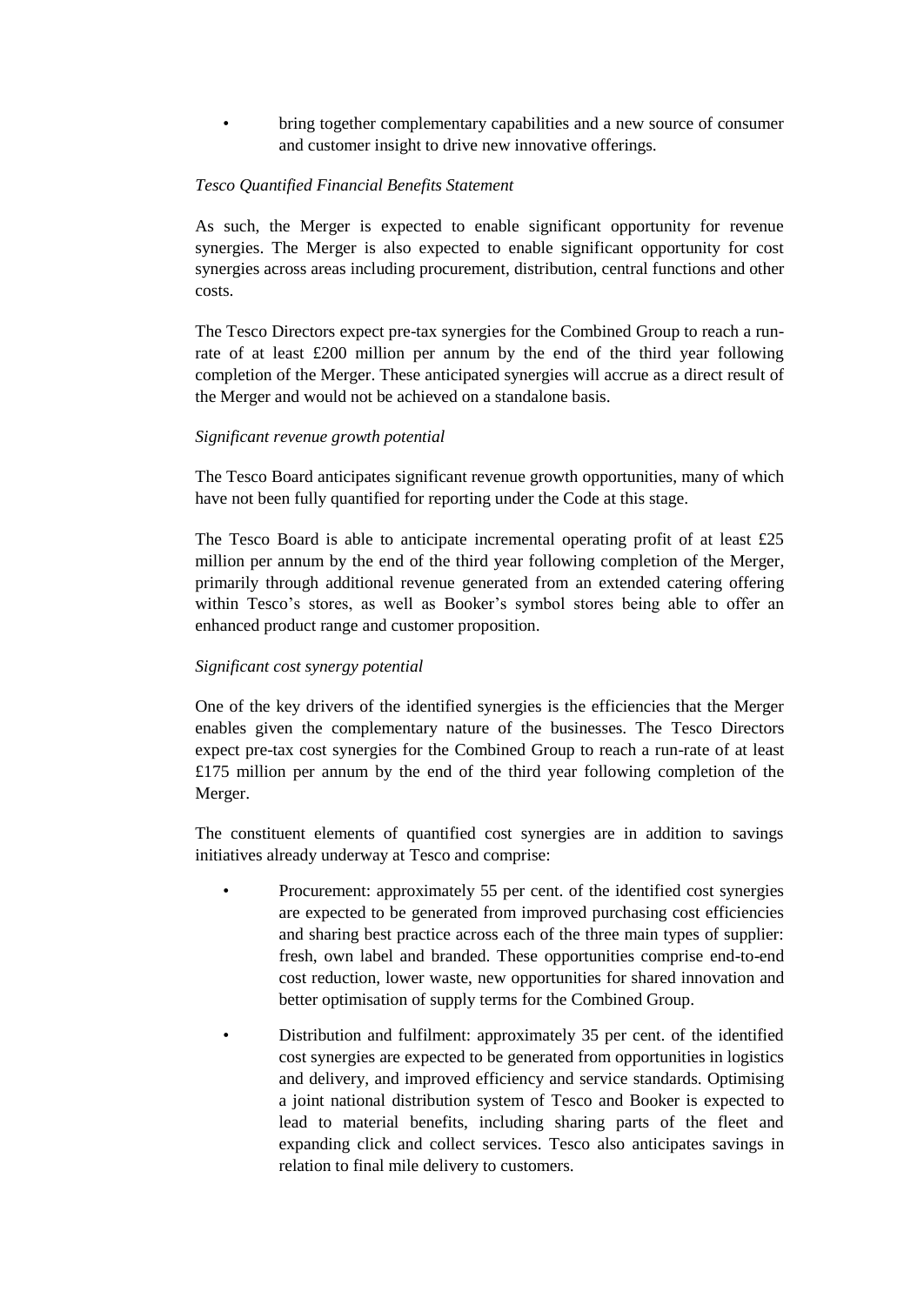• Central functions and other: less than 10 per cent. of the identified cost synergies are expected to be generated from the reduction of duplicate costs and improved purchase of goods not for resale.

#### *Realisation costs and dis-synergies*

The Tesco Directors expect the realisation of the quantified synergies will require estimated one-off cash costs of approximately £145 million incurred in the first three years after the Effective Date.

Aside from the one-off costs referred to above, the Tesco Directors do not expect any material dis-synergies to arise in connection with the Merger.

These statements of identified synergies and estimated savings relate to future actions and circumstances which by their nature involve risks, uncertainties and contingencies. As a consequence, the identified synergies and estimated savings referred to may not be achieved, may be achieved later or sooner than estimated, or those achieved could be materially different from those estimated.

Please refer to Appendix 5 for further details on these anticipated synergies. The Quantified Financial Benefits Statement set out above has been reported on under the Code by Deloitte, and by Tesco's lead financial adviser, Greenhill. References to those anticipated synergies should be read in conjunction with Appendix 5.

#### **5. Recommendations**

The Merger constitutes a Class 1 transaction for Tesco for the purposes of the Listing Rules. Accordingly, the Merger will be conditional on the approval of the Tesco Shareholders at the Tesco General Meeting.

The Tesco Directors consider the Merger to be in the best interests of Tesco and the Tesco Shareholders as a whole and unanimously intend to recommend that Tesco Shareholders vote in favour of the Tesco Resolutions to be proposed at the Tesco General Meeting which will be convened in connection with the Merger, as all Tesco Directors who hold Tesco Shares have irrevocably undertaken to do in respect of their own holdings of, in aggregate, 400,970 Tesco Shares representing approximately 0.0049 per cent. of the existing issued ordinary share capital of Tesco on 26 January 2017, being the last Business Day before the date of this Announcement. In addition, all Tesco Directors who hold their Tesco Shares in the form of ADRs have irrevocably undertaken to vote in favour of the Tesco Resolutions to be proposed at the Tesco General Meeting in the event that their current holdings convert from the form of ADRs to Tesco Shares (and therefore become entitled to vote at the Tesco General Meeting), with such undertakings relating to, in aggregate, 277,200 Tesco Shares representing approximately 0.0034 per cent. of the existing issued ordinary share capital of Tesco on 26 January 2017, being the last Business Day before the date of this Announcement.

The Tesco Directors have received financial advice from Greenhill, Barclays and Citi in relation to the Merger. In providing their advice to the Tesco Directors, Greenhill, Barclays and Citi have relied upon the Tesco Directors' commercial assessments of the Merger.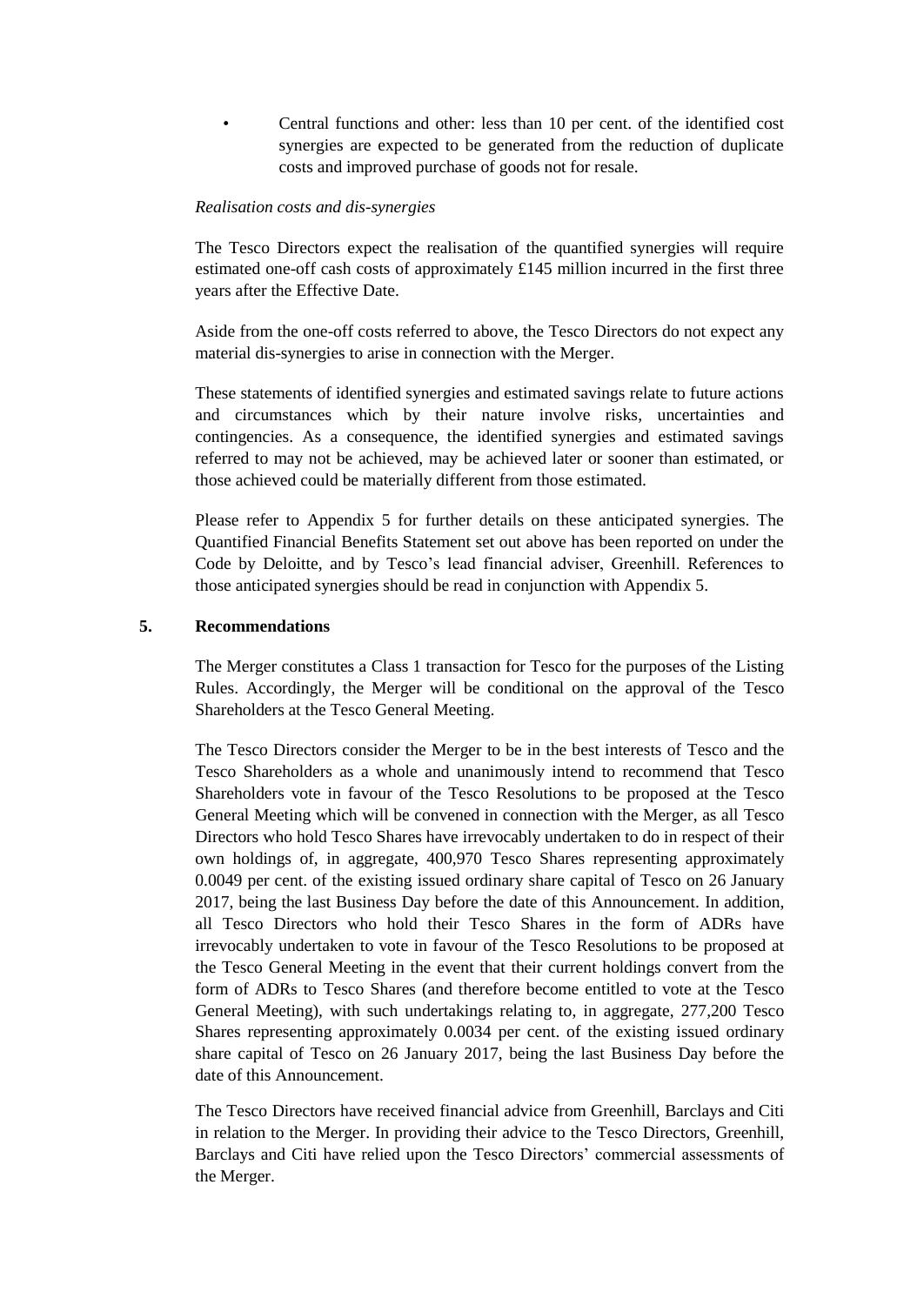Each of Greenhill, Barclays and Citi has given and not withdrawn its consent to the inclusion in this Announcement of reference to its advice to the Tesco Directors in the form and context in which it appears.

The Booker Directors, who have been so advised by J.P. Morgan Cazenove as to the financial terms of the Merger, consider the terms of the Merger to be fair and reasonable. Accordingly, the Booker Directors intend unanimously to recommend that Booker Shareholders vote in favour of the Scheme at the Scheme Court Meeting and the resolutions relating to the Merger at the Booker General Meeting as they have irrevocably undertaken to do in respect of their own holdings of, in aggregate, 120,555,793 Booker Shares (representing approximately 6.8 per cent. of the issued ordinary share capital of Booker on 26 January 2017, being the last Business Day before the date of this Announcement). In providing its advice, J.P. Morgan Cazenove has taken into account the commercial assessments of the Booker Directors.

J.P. Morgan Cazenove has given and not withdrawn its consent to the inclusion in this Announcement of reference to its advice to the Booker Directors in the form and context in which it appears.

#### **6. Background to and reasons for the Booker Board's recommendation**

Booker is proud to serve its retail, catering and small business customers. In the past decade, Booker has improved the choice, prices and service it provides to its customers, thereby earning more of its customer's business and growing with its customers. The Booker Board believes that becoming a part of the Tesco Group will help it further improve choice, prices and service. The Booker Board believes this will help its retail, catering and small business customers prosper in a challenging market. With the support of the UK's leading multi-channel food group, it is anticipated that Booker customers will be able to improve their offer to consumers and help them grow. Furthermore, the Booker Board expects that suppliers will see volume growth. Booker colleagues will have opportunities in the Combined Group and Booker Shareholders should benefit from the significant opportunities that will be delivered.

## <span id="page-22-0"></span>**7. Mix and Match Facility**

Booker Shareholders (other than certain Overseas Shareholders) will be entitled to elect to vary the proportions in which they receive New Tesco Shares and cash in respect of their holdings of Booker Shares. However, the total number of New Tesco Shares that will be issued and the maximum amount of cash that will be paid under the terms of the Merger will not be varied as a result of elections made under the Mix and Match Facility. In connection with the Mix and Match Facility, Charles Wilson, the Chief Executive Officer of Booker has irrevocably undertaken to elect to receive 100 per cent. New Tesco Shares in respect of his entire holding of Booker Shares, subject to the elections of other Booker Shareholders.

Elections made by Booker Shareholders under the Mix and Match Facility will be satisfied only to the extent that other Booker Shareholders make off-setting elections. To the extent that elections cannot be satisfied in full, they will be scaled down on a pro rata basis. As a result, Booker Shareholders who make an election under the Mix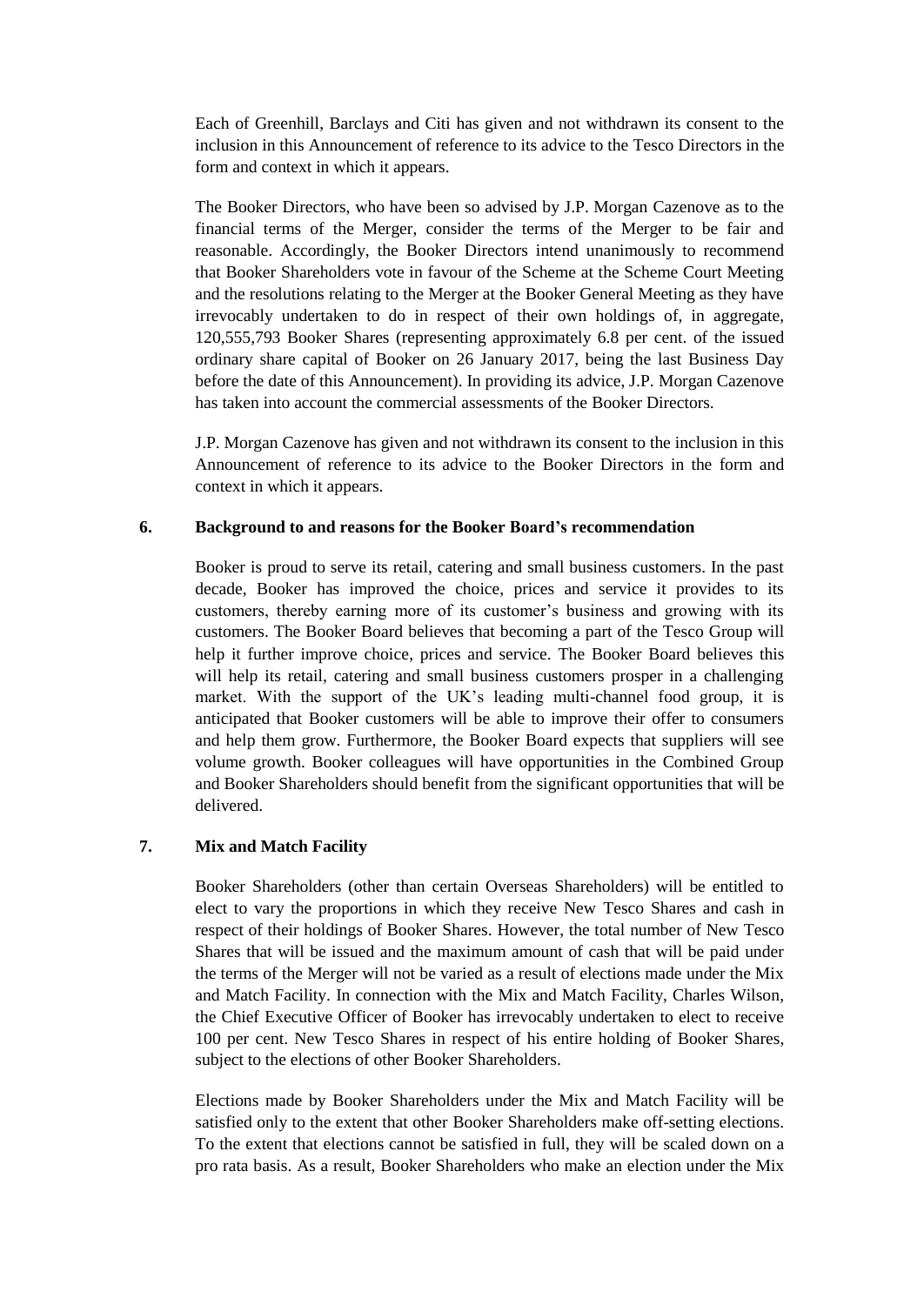and Match Facility will not know the exact number of New Tesco Shares or the amount of cash they will receive until settlement of the Merger Consideration due to them, although an announcement will be made of the approximate extent to which elections under the Mix and Match Facility will be satisfied.

The Mix and Match Facility will not affect the entitlement of any Booker Shareholder who does not make an election under the Mix and Match Facility. Any such Booker Shareholder will receive 0.861 New Tesco Shares and 42.6 pence in cash for each Booker Share it holds.

Further details of the Mix and Match Facility (including the action to take in order to make a valid election, the deadline for making elections, and the basis on which entitlement to receive cash may be exchanged for an entitlement to additional New Tesco Shares (or vice versa)) for Booker Shareholders will be included in the Scheme Document.

The Mix and Match Facility is conditional upon the Merger becoming effective.

## **8. Financing**

The aggregate value of the cash component of the Consideration of approximately £760 million payable by Tesco under the terms of the Merger will be funded from existing cash resources.

In accordance with Rule 2.7(d) of the Code, Greenhill, as lead financial adviser to Tesco, is satisfied that sufficient resources are available to Tesco to satisfy in full the cash consideration payable pursuant to the terms of the Merger.

#### **9. CMA Pre-Condition and Conditions**

The Merger is subject to the CMA Pre-Condition set out in [Appendix 1.](#page-42-0)

It is expected that the Scheme Document will be despatched to Booker Shareholders no later than 28 days after the date on which the CMA Pre-Condition is satisfied and/or waived, as applicable, save as the Panel may otherwise permit.

In addition to the CMA Pre-Condition, the Merger will be subject to the Conditions as set out in [Appendix 2](#page-43-0) to this Announcement and to the full terms and conditions which will be set out in the Scheme Document, including, amongst other things: (i) approval by a majority in number representing not less than 75 per cent. in value of Booker Shareholders who are on the register of members of Booker at the Scheme Voting Record Time, present and voting, whether in person or by proxy, at the Scheme Court Meeting; (ii) the passing of all resolutions required to approve and implement the Scheme and to approve certain related matters by the requisite majority of Booker Shareholders at the Booker General Meeting; (iii) the Scheme becoming effective no later than the Longstop Date; (iv) the passing of all resolutions required to approve and implement the Scheme and acquisition of the Booker Shares and to approve certain related matters by the requisite majority of Tesco Shareholders at the Tesco General Meeting; and (v) Admission.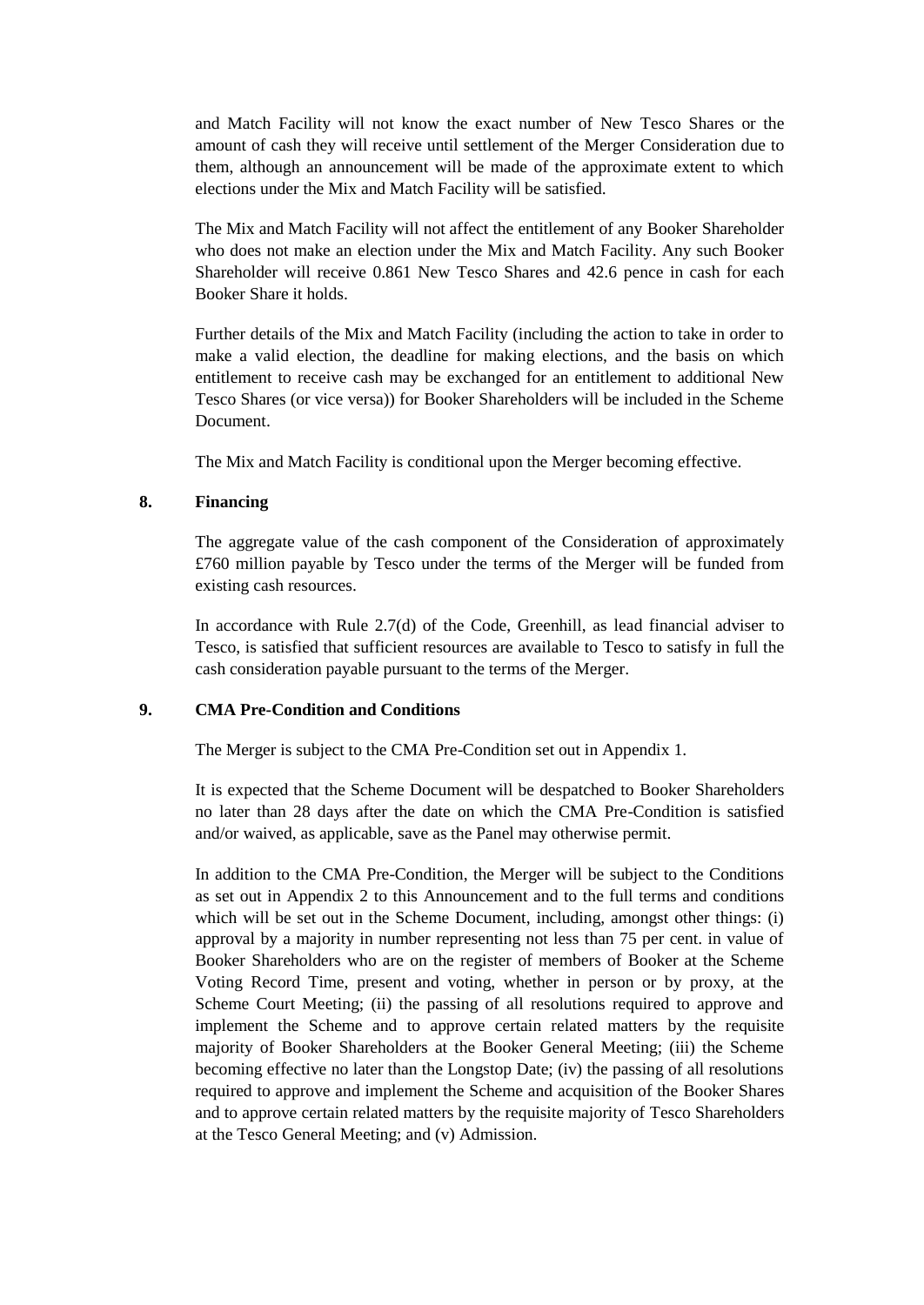## **10. Information relating to the Tesco Group**

Tesco operates as a leading food retailer via its own distribution channels and with an efficiently managed network of 3,500 directly owned and operated stores within reach of 95 per cent. of the population. 330,000 skilled colleagues help make 50 million customer transactions a week. It has 16 million active Clubcard customers. Based on strong supplier partnerships Tesco offers leading fresh, own-brand and branded ranges of products. It already has proven leadership in grocery home shopping with a 98 per cent. reach of the population through this on-line service. The Tesco Group has operations in the United Kingdom and the Republic of Ireland, and also in Central Europe and Asia.

The progress Tesco has made against the three priorities first set out in October 2014 has stabilised the Tesco Group. Tesco is more competitive, its balance sheet is more secure and Tesco is rebuilding trust and transparency in the Tesco brand.

The entire Tesco team is focused on serving shoppers a little better every day. The price of a typical basket remains nearly 7 per cent. cheaper than in September 2014, availability and service have never been better and the Tesco range is more compelling. Tesco's new fresh food brands are performing ahead of expectations, and have improved Tesco's value proposition and further removed reasons for customers to shop elsewhere.

Whilst Tesco expects the market to remain challenging and uncertain, Tesco has clear plans which will enable it to deliver more value for all of its stakeholders: customers, colleagues, suppliers and shareholders. Tesco's ambition is to deliver a Tesco Group operating margin of between 3.5 per cent. and 4.0 per cent. by its 2019/20 financial year. This ambition is underpinned by six strategic drivers including the identification of £1.5 billion further operating cost reductions which Tesco expects to secure over the next three years. This will enable Tesco to further invest in its offer for customers, offset expected inflationary pressures on costs and continue to rebuild profitability. Alongside these cost reductions, Tesco is looking to further differentiate its brand, continue its focus on strong cash generation, maximise the margin mix from its sales, maximise the value of its property portfolio and continue to innovate both in how it operates the business and in its offer for customers.

For the 26 weeks ended 27 August 2016, Tesco Group revenue (excluding fuel) was £24,402 million, an increase of 3.3 per cent. over the corresponding period in the previous year, Tesco Group operating profit before exceptional items was £596 million, an increase of 60.2 per cent. over the corresponding period in the previous year and Tesco Group profit before tax before exceptional items and net pension costs was £410 million, an increase of 124 per cent. over the corresponding period in the previous year. In accordance with accounting practices, these figures cover continuing operations only and exclude the Tesco Group's Turkish and Korean businesses. For the 52 weeks ended 27 February 2016, Group revenue (excluding fuel) was £48,352 million, a decrease of 1.6 per cent. over the corresponding period in the previous year, Tesco Group operating profit before exceptional items was £44 million, an increase of 0.4 per cent. over the corresponding period in the previous year and Tesco Group profit before tax before exceptional items and net pension finance costs was £435 million, a decrease of 11.9 per cent. over the corresponding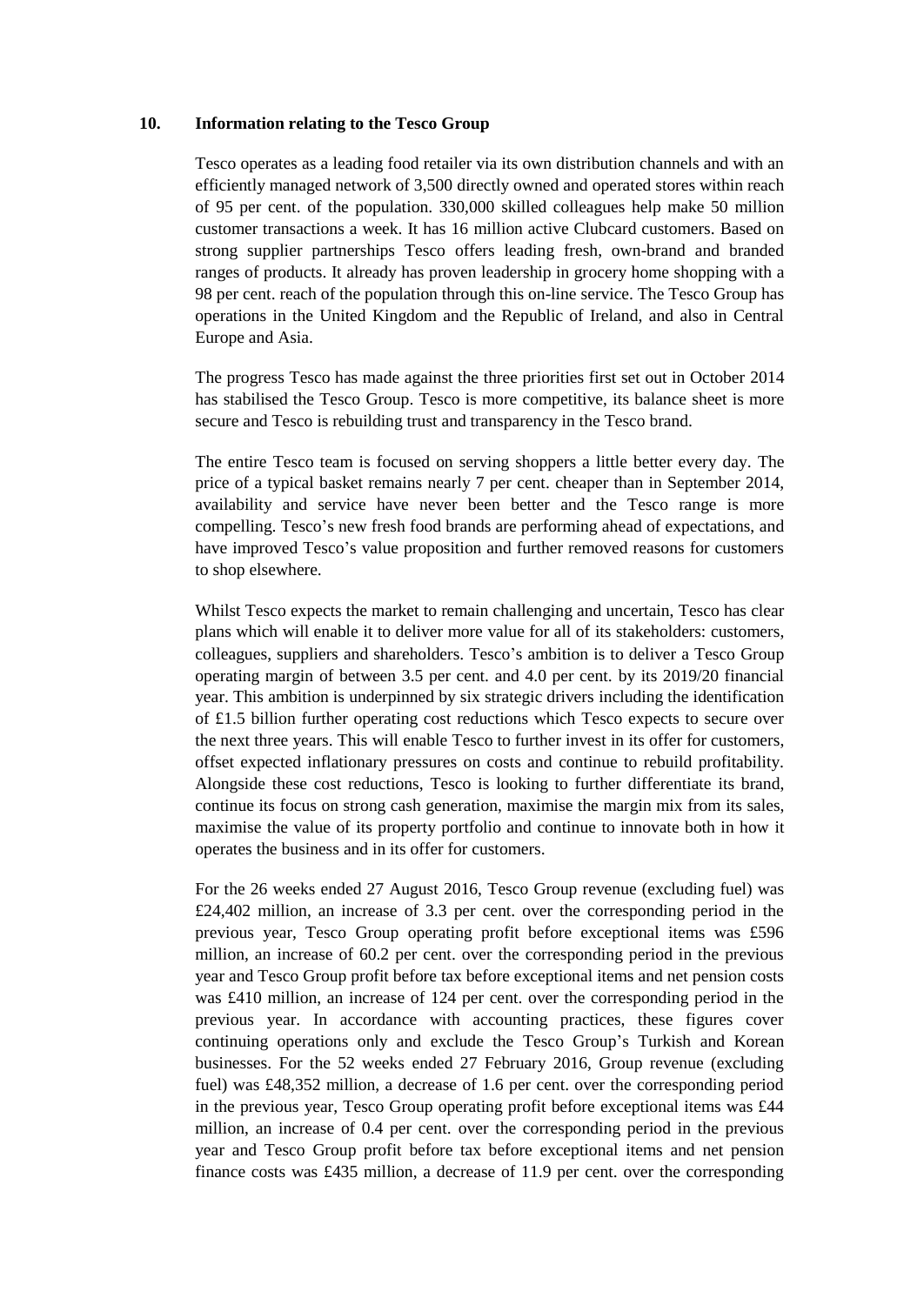period in the previous year. In accordance with accounting practices, these figures cover continuing operations only and exclude the Tesco Group's Turkish and Korean businesses.

Included in Tesco's Christmas trading update announcement released on 12 January 2017, was a statement by Tesco that: "We are well-placed against the medium-term aspirations we outlined in October 2016 and we are on track to deliver at least £1.2 bn Group operating profit before exceptional items for the full year." Tesco has elected to repeat this statement in this Announcement, which, for the purposes of Rule 28 of the Code, constitutes a profit forecast (the "Tesco Outlook Statement").

The Tesco Outlook Statement, the assumptions on which it is based, and the reports from Deloitte (acting as reporting accountants for Tesco) and Greenhill (acting as lead financial adviser for Tesco) as required by Rule 28.1 of the Code are set out in [Appendix 6](#page-67-0) to this Announcement. Each of Deloitte and Greenhill has given and not withdrawn its consent to the publication of its report in this Announcement in the form and context in which it is included.

# **11. Information relating to the Booker Group**

The Booker Group is the UK's leading food wholesaler, offering branded and own label goods which are sold to approximately 120,000 retail customers, 450,000 catering customers and 700,000 small business customers including independent convenience stores, grocers, leisure outlets, pubs and restaurants. The Booker Group currently lists approximately 18,000 product lines, comprising an extensive range of branded and own label grocery, fresh and frozen food, beers, wines, spirits, tobacco and non-food items. The Booker Group now comprises Booker Wholesale, Makro, Booker Direct, Classic Drinks, Ritter Courivaud, Chef Direct, Premier, Family Shopper, Budgens, Londis and Booker India.

In the 52 weeks ended 27 March 2016, sales totalling £3.2 billion were collected by customers from the Booker Group's branches and sales totalling £1.8 billion were delivered to the premises of Booker's customers. The Booker Group currently trades from 200 branches in the UK. The average size of the sales area of these branches is approximately 44,000 sq. ft., although Booker has two branches with sales areas over 100,000 sq. ft. and 20 branches with sales areas under 20,000 sq. ft.

For the 52 weeks ended 27 March 2016, the Booker Group generated profits of £127.8 million and as at 27 March 2016 the Booker Group had gross assets of £1,385.7 million.

For the 24 weeks ended 9 September 2016, the Booker Group generated profits of £67.8 million and as at 9 September 2016 had gross assets of £1,351.5 million.

#### **12. Irrevocable Undertakings**

Tesco has received irrevocable undertakings from the Booker Directors to vote in favour of the Scheme at the Scheme Court Meeting and the resolutions to be proposed at the Booker General Meeting (and if the Merger is subsequently structured as a Takeover Offer, to accept any Offer made by Tesco) in respect of their entire holdings, amounting to 120,555,793 Booker Shares in aggregate, representing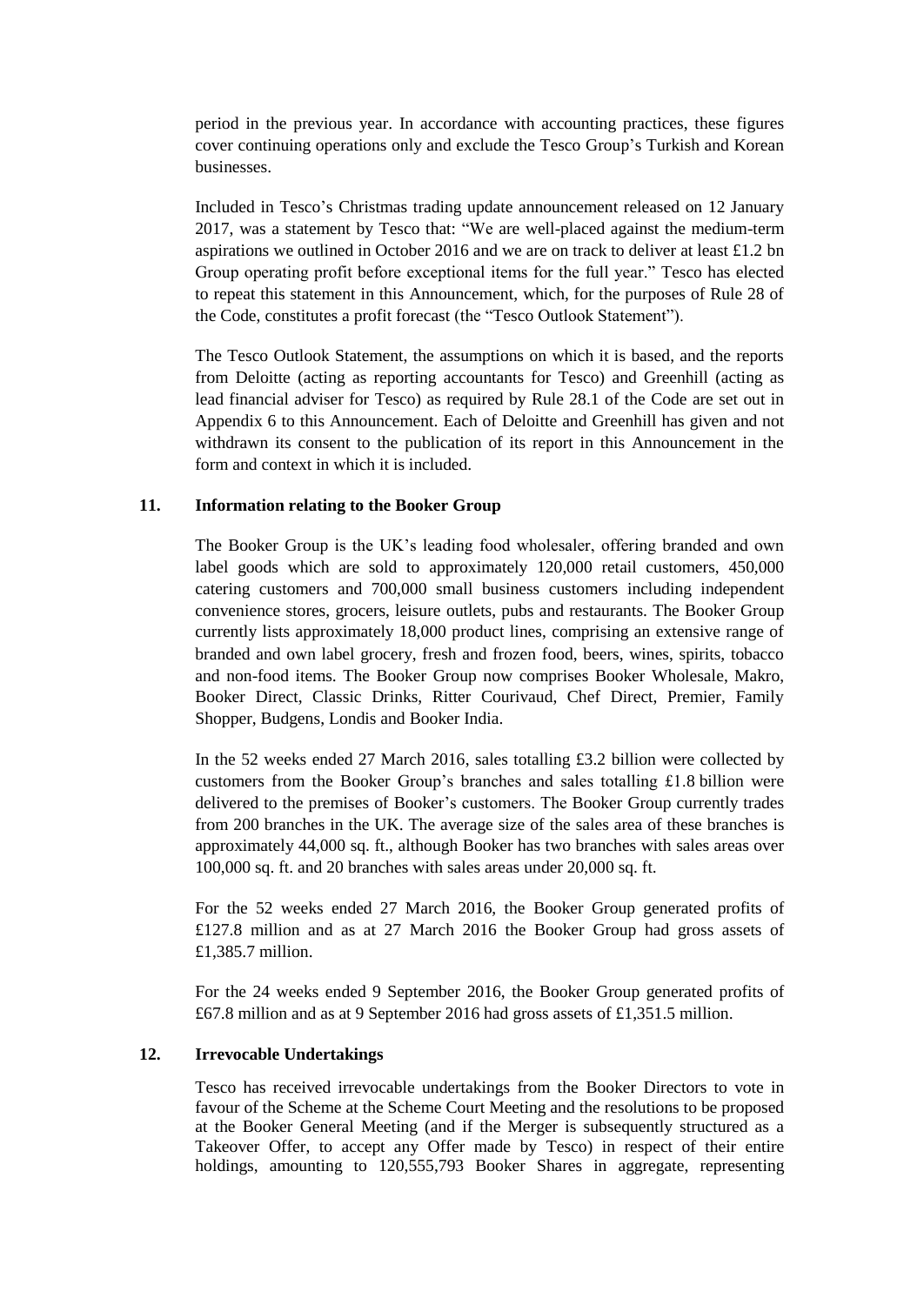approximately 6.8 per cent. of Booker's existing issued ordinary share capital on 26 January 2017, being the last Business Day before the date of this Announcement. The undertakings from the Booker Directors will cease to be binding only if (i) Tesco announces that it does not intend to proceed with the Merger; (ii) the Merger lapses or is withdrawn; (iii) the Circular does not contain a unanimous recommendation from the Tesco Board to Tesco Shareholders to approve the resolutions to be proposed at the Tesco General Meeting; (iv) the Tesco Board withdraws, adversely modifies or adversely qualifies its recommendation; or (v) the Merger has not become effective by the Longstop Date.

Booker has received irrevocable undertakings from the Tesco Directors to vote in favour of the resolutions to be proposed at the Tesco General Meeting in respect of their entire holdings, amounting to 400,970 Tesco Shares in aggregate, representing approximately 0.0049 per cent. of Tesco's existing issued ordinary share capital on 26 January 2017, being the last Business Day before the date of this Announcement. In addition, all Tesco Directors who hold their Tesco Shares in the form of ADRs have irrevocably undertaken to vote in favour of the Tesco Resolutions to be proposed at the Tesco General Meeting in the event that their holdings convert from the form of ADRs to Tesco Shares (and they therefore become entitled to vote at the Tesco General Meeting), with such undertakings relating to, in aggregate, 277,200 Tesco Shares representing approximately 0.0034 per cent. of the existing issued ordinary share capital of Tesco on 26 January 2017, being the last Business Day before the date of this Announcement. The undertakings from the Tesco Directors will cease to be binding only if: (i) Booker announces that it does not intend to proceed with the Merger; (ii) the Merger lapses or is withdrawn: (iii) the Scheme Document does not contain a unanimous recommendation from the Booker Board to Booker Shareholders to approve the resolutions to be proposed at the Scheme Court Meeting and the Booker General Meeting; (iv) the Booker Board withdraws, adversely modifies or adversely qualifies its recommendation; or (v) the Merger has not become effective by the Longstop Date.

Further details of these irrevocable undertakings are set out in [Appendix 4](#page-57-0) to this Announcement.

## **13. Management, employees and locations**

Tesco attaches great importance to the skills and experience of the existing management and employees of the Booker Group and believes that they will be a key factor in maximising the opportunities that the Merger will present for the Combined Group. Management and employees of the Booker Group will have the possibility of benefitting from potential new opportunities within the Combined Group following the Merger.

On completion of the Merger, Charles Wilson, Booker's Chief Executive Officer and Stewart Gilliland, Booker's Chairman, will join the Combined Group's Board. Charles Wilson will also join the Combined Group's Executive Committee.

Tesco will aim to retain the best talent across the Combined Group. The Tesco Board recognises that, in order to achieve the expected benefits of the Merger, some operational and administrative restructuring will be required following completion of the Merger. Initial work on integration has begun, but more detailed analysis will need to be undertaken. Finalisation of the integration plan will be subject to engagement with appropriate stakeholders, including employee representatives.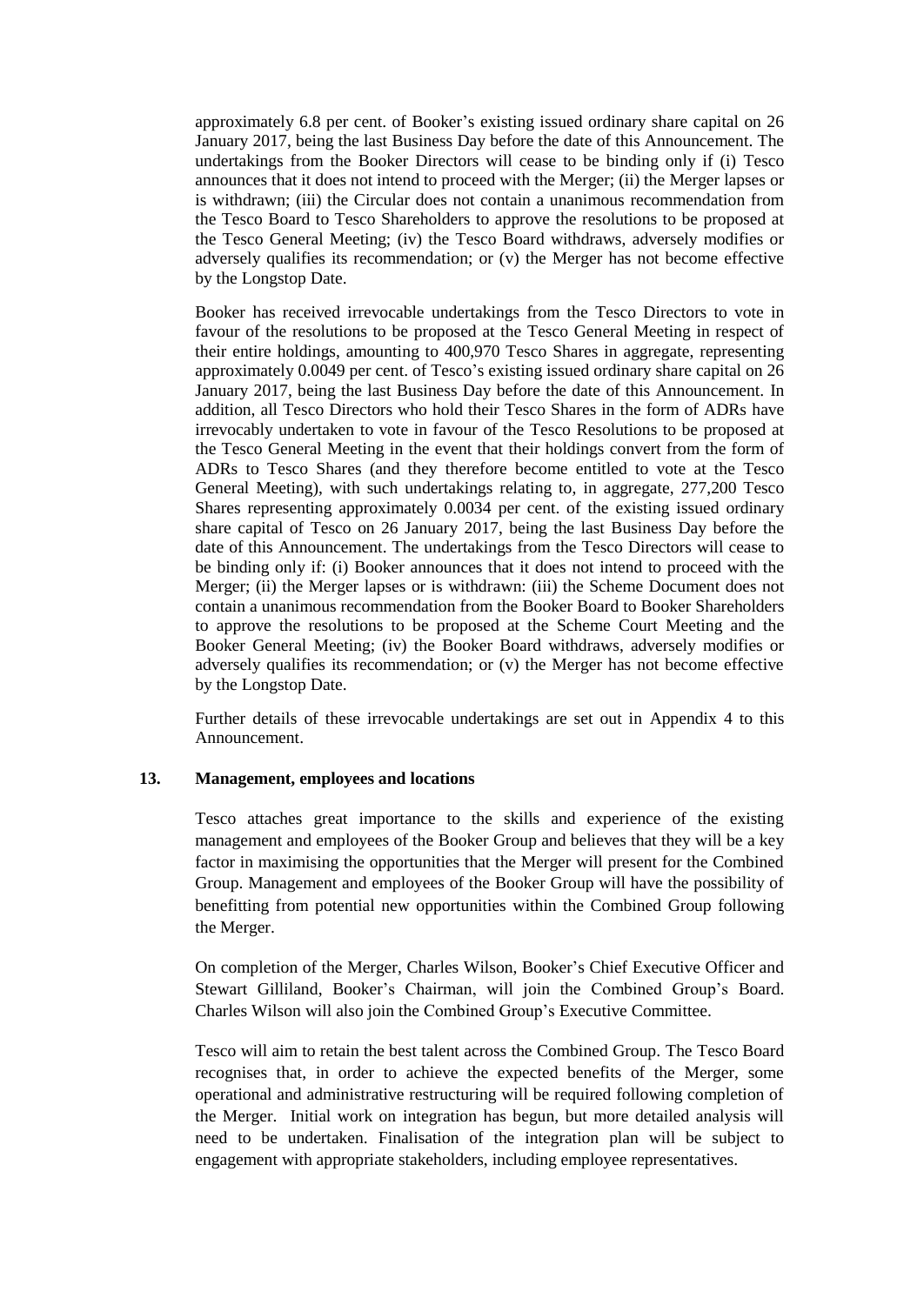Following completion of the Merger, the existing contractual and statutory employment rights of the Booker employees shall be observed and pension obligations complied with, in accordance with applicable law.

## **14. Booker Share Schemes**

Participants in the Booker Share Schemes will be contacted regarding the effect of the Merger on their rights under the Booker Share Schemes and appropriate proposals will be made to such participants in due course. Details of these proposals will be set out in the Scheme Document and in separate letters to be sent to participants in the Booker Share Schemes.

The Merger will extend to any Booker Shares which are unconditionally allotted, issued or transferred to satisfy the exercise of existing options or vesting of awards under the Booker Share Schemes prior to the Scheme Record Time.

# <span id="page-27-0"></span>**15. Offer-related Arrangements**

# *Confidentiality Agreement and Confidentiality and Joint Defense Agreement*

Tesco and Booker have entered into the Confidentiality Agreement, pursuant to which each of Tesco and Booker has undertaken, amongst other things, to: (a) keep confidential information relating to the Merger and the other party and not to disclose it to third parties (other than certain permitted parties) unless required by law or regulation; and (b) use the confidential information for the sole purpose of evaluating, negotiating, advising on or implementing the potential Merger. These confidentiality obligations remain in force for a period of 24 months after the date of the Confidentiality Agreement.

Tesco and Booker have also entered into the Confidentiality and Joint Defense Agreement to ensure that any exchange and/or disclosure of confidential information for the purpose of applying for CMA approval to satisfy the CMA Pre-Condition does not diminish in any way the confidentiality of such information and does not constitute a waiver of any privilege, right or immunity otherwise available. Either party may terminate the Confidentiality and Joint Defense Agreement by serving notice on the other party. The confidentiality obligations of each party will remain in place for a period of two years following such termination.

## *Clean Team Confidentiality Agreement*

Tesco and Booker have also entered into the Clean Team Confidentiality Agreement, which sets out how any confidential information that is competitively sensitive can be disclosed, used or shared for the purposes of due diligence, synergies evaluation, planning transition and integration and regulatory clearance.

# *Additional Confidentiality Agreements*

The General Counsel of Booker has entered into a confidentiality agreement with Tesco dated 19 December 2016 and two legal advisers to Booker have each entered into a confidentiality agreement with Tesco dated 15 December 2016 (together, the "Additional Confidentiality Agreements") pursuant to which they have agreed, in relation to information provided to them around certain legal and regulatory issues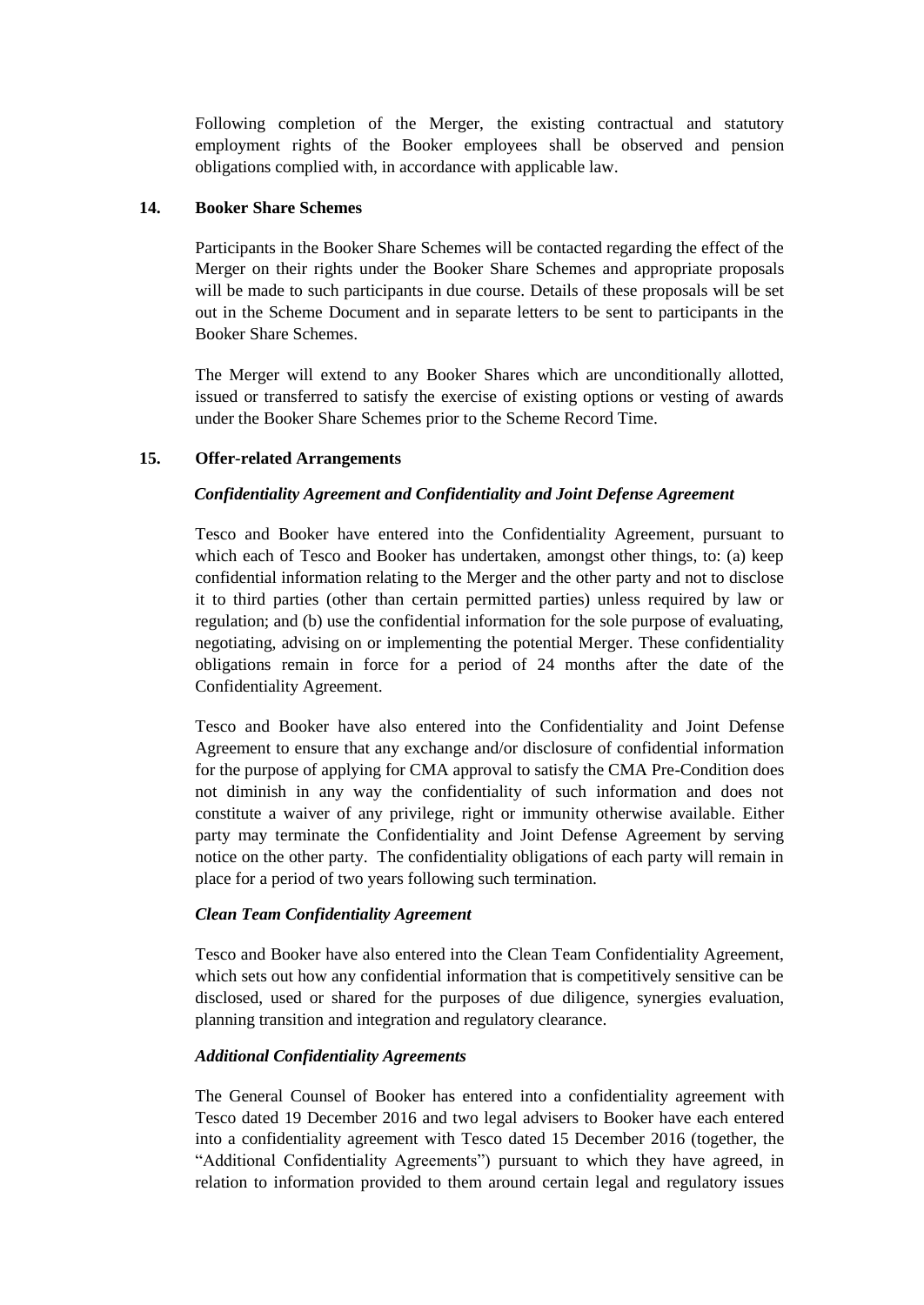relating to Tesco (the "Information"), that: (i) they will keep confidential any Information provided to them, whether verbally or in written form, during or shortly after a meeting at Freshfields Bruckhaus Deringer LLP on 15 December 2016; and (ii) the provision of any Information to them shall not waive any privilege in relation to such Information.

#### *Lock-up Agreement*

On 27 January 2017, Charles Wilson, Booker's Chief Executive Officer, and Tesco entered into the Lock-up Agreement, pursuant to which Charles Wilson agreed that he will not, without Tesco's consent, dispose of any Tesco Shares at any time during the lock-up period of five years commencing on the Effective Date (subject to certain customary carve-outs). The Lock-up Agreement is conditional upon and shall come into force upon the Effective Date, and the lock-up period continues until the date falling five years following the Effective Date.

## *Service Agreement Amendment Deed*

On 27 January 2017, Charles Wilson, Booker's Chief Executive Officer, Tesco and Booker entered into an agreement to amend Charles Wilson's service agreement with Booker in which Charles Wilson waived his right to rely on: (i) in connection with the Merger; or (ii) in the event of an intra-group transfer of Booker following the Effective Date, the change of control provision contained in his existing service contract with Booker.

#### *Co-operation Agreement*

Tesco and Booker have entered into the Co-operation Agreement, pursuant to which Tesco and Booker have agreed to use their reasonable endeavours to secure the regulatory clearances and authorisations necessary to satisfy the CMA Pre-Condition and the Regulatory Conditions.

Tesco and Booker have agreed to certain undertakings to co-operate and provide each other with reasonable information, assistance and access in relation to the filings, submissions and notifications to be made in relation to such regulatory clearances and authorisations. Tesco and Booker have also agreed to provide each other with reasonable information, assistance and access for the preparation of the key shareholder documentation.

The Co-operation Agreement shall be terminated with immediate effect if: (i) Tesco and Booker so agree in writing; (ii) if the Merger is, with the permission of the Panel, withdrawn or lapses in accordance with its terms prior to the Longstop Date; (iii) if the Scheme has not become effective by the Longstop Date; or (iv) on the Effective Date.

Tesco has the right to terminate the Co-operation Agreement if: (i) the Booker Board withdraws, intends to modify or modifies its recommendation of the Scheme (or it fails to publicly reaffirm or re-issue its recommendation when requested by Tesco); (ii) Booker announces that it will not convene the Booker Meetings or that it does not intend to post the Scheme Document; (iii) where a competing proposal is recommended by the Booker Directors or effected; or (iv) the CMA Pre-condition or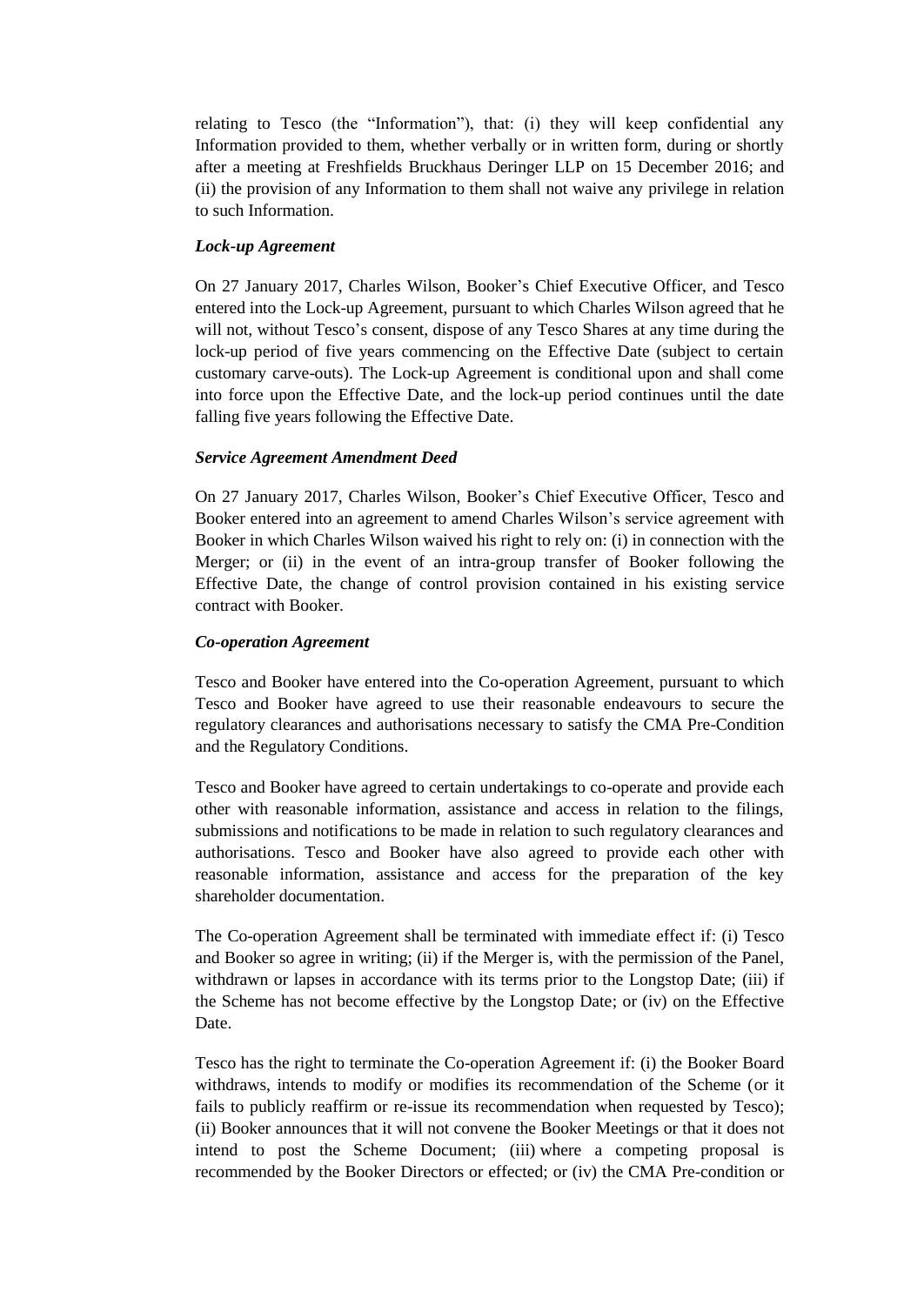any Condition is not satisfied or waived or becomes incapable of satisfaction or waiver (where such invocation has been permitted by the Panel) by the Longstop Date.

Booker has the right to terminate the Co-operation Agreement if: (i) the Tesco Board withdraws, intends to modify or modifies its recommendation (or it fails to publicly reaffirm or re-issue its recommendation when requested by Booker); (ii) Tesco announces that it will not convene the Tesco General Meeting or that it does not intend to post the Circular; or (iii) where the Merger is implemented by way of the Scheme, the Tesco General Meeting is not held within five Business Days of the Booker Meetings.

In addition, either party has the right to terminate the Co-operation Agreement if the requisite resolutions are not passed at the Booker Meetings or the Tesco General Meeting.

The Co-operation Agreement records Tesco's and Booker's intention to implement the Merger by way of the Scheme, subject to the ability of Tesco to proceed by way of a Takeover Offer in the circumstances described in paragrap[h 22](#page-32-0) below.

The Co-operation Agreement also contains provisions that will apply in respect of the Booker Share Schemes and certain other employee incentive arrangements.

## **16. Structure of the Merger**

It is intended that the Merger will be implemented by way of a Court-sanctioned scheme of arrangement between Booker and the Booker Scheme Shareholders, made under Part 26 of the Act. The procedure involves, among other things, an application by Booker to the Court to sanction the Scheme, in consideration for which the Booker Scheme Shareholders will receive the Consideration. The purpose of the Scheme is to provide for Tesco to become the owner of the entire issued and to be issued share capital of Booker.

The Scheme will only become effective if, among other things, the following events occur on or before the Longstop Date:

- a resolution to approve the Scheme is passed by a majority in number representing not less than 75 per cent. in value of Booker Shareholders who are on the register of members of Booker at the Scheme Voting Record Time, present and voting, whether in person or by proxy, at the Scheme Court Meeting;
- all resolutions required to approve and implement the Scheme and to approve certain related matters are passed by the requisite majority of Booker Shareholders at the Booker General Meeting;
- the Scheme is sanctioned (with or without modification, on terms agreed by Tesco and Booker) by the Court; and
- an office copy of the Scheme Court Order is delivered to the Registrar of Companies.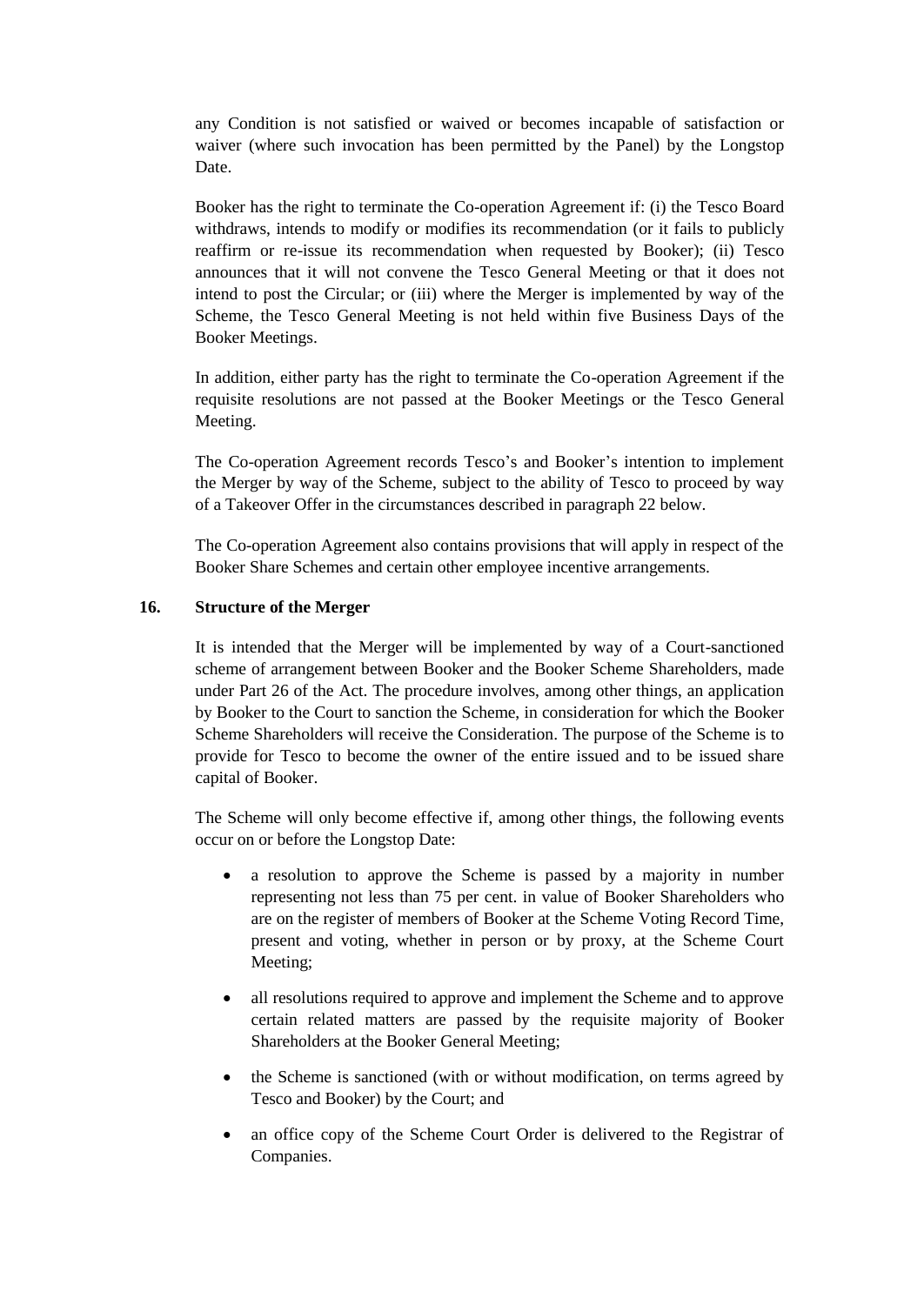Upon the Scheme becoming effective: (i) it will be binding on all Booker Scheme Shareholders, irrespective of whether or not they attended or voted at the Scheme Court Meeting or the Booker General Meeting (and if they attended and voted, whether or not they voted in favour); and (ii) share certificates in respect of Booker Shares will cease to be valid and entitlements to Booker Shares held within the CREST system will be cancelled. The Consideration will be despatched by Tesco to Booker Scheme Shareholders no later than 14 days after the Effective Date.

If the Scheme does not become effective on or before the Longstop Date, it will lapse and the Merger will not proceed (unless the Panel otherwise consents).

The Scheme Document will include full details of the Scheme, together with notices of the Scheme Court Meeting and the Booker General Meeting. The Scheme Document will also contain the expected timetable for the Merger, and will specify the necessary actions to be taken by Booker Shareholders. The Scheme Document will be posted to Booker Shareholders and, for information only, to persons with information rights and to holders of options granted under the Booker Share Schemes, as soon as practicable, and no later than 28 days after the date on which the CMA Pre-Condition is satisfied or waived, as applicable, save as the Panel may otherwise permit. Subject, amongst other things, to the satisfaction or waiver of the CMA Pre-Condition and the Conditions, it is currently expected that the Scheme will become effective in late 2017/ early 2018.

Fractions of New Tesco Shares will not be allotted to Booker Shareholders but will be aggregated and sold as soon as practicable after the Scheme becomes effective. The net proceeds of such sale will then be paid in cash to the relevant Booker Shareholders in accordance with their fractional entitlements (rounded down to the nearest penny).

The Scheme will be governed by English law and will be subject to the jurisdiction of the courts of England and Wales. The Scheme will be subject to the applicable requirements of the Code, the Panel, the London Stock Exchange and the FCA.

# **17. Tesco Shareholder approval and Prospectus**

The Merger constitutes a Class 1 transaction for Tesco for the purposes of the Listing Rules. Accordingly, Tesco will be required to seek the approval of Tesco Shareholders for the Merger at the Tesco General Meeting. The Tesco Directors intend unanimously to recommend Tesco Shareholders to vote in favour of the Tesco Resolutions to be proposed at the Tesco General Meeting as all Tesco Directors who hold Tesco Shares have irrevocably undertaken to do in respect of their own holdings of, in aggregated, 400,970 Tesco Shares (representing approximately 0.0049 per cent. of the issued share capital of Tesco on 26 January 2017, being the last Business Day before the date of this Announcement), or to the extent the Tesco Directors hold their Tesco Shares in the form of ADRs as they have irrevocably undertaken to do in the event that their holdings convert from the form of ADRs to Tesco Shares (and therefore become entitled to vote at the Tesco General Meeting) (with such undertakings relating to, in aggregate, 277,200 Tesco Shares representing approximately 0.0034 per cent. of the existing issued ordinary share capital of Tesco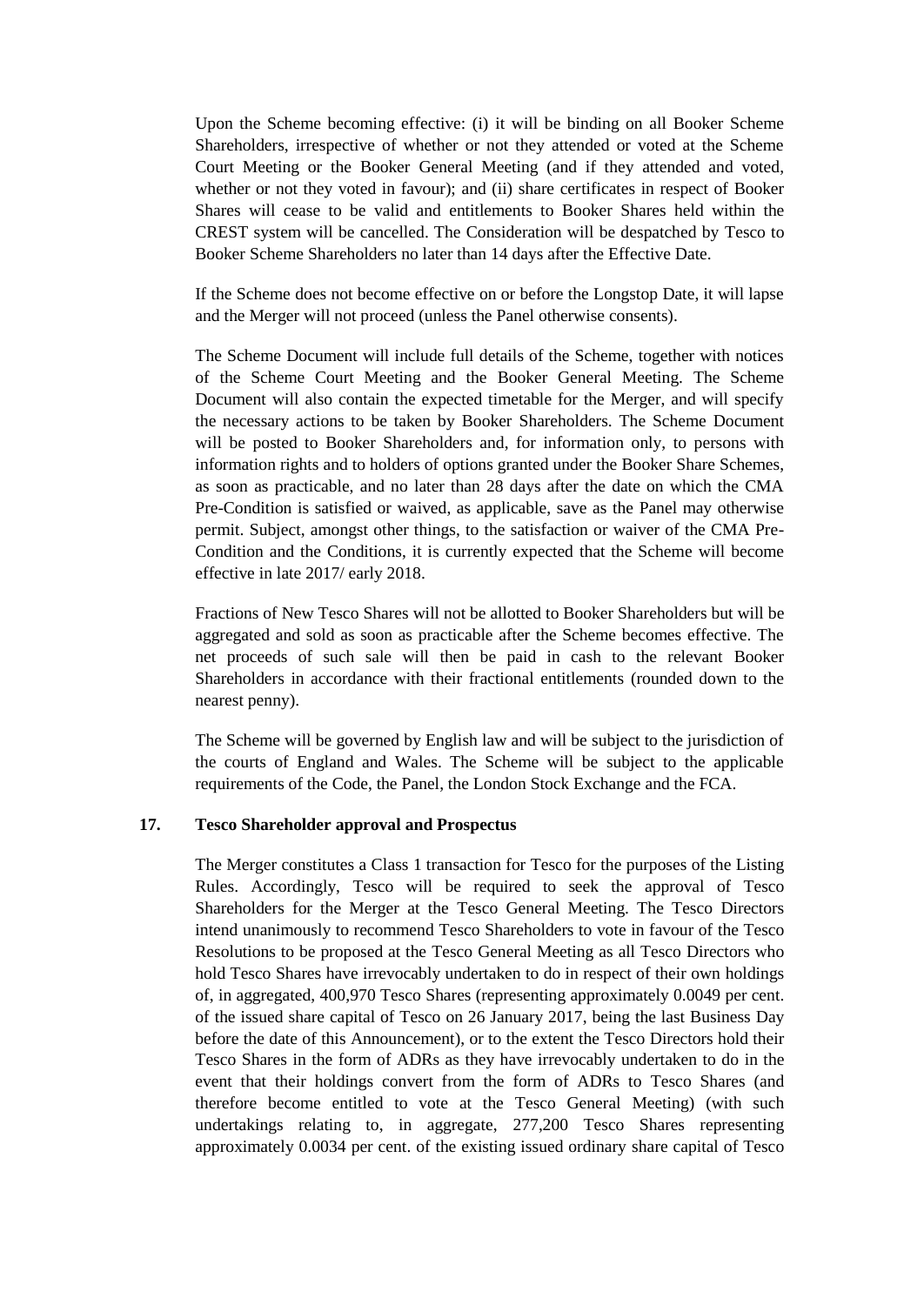on 26 January 2017, being the last Business Day before the date of this Announcement).

Tesco will send Tesco Shareholders the Circular summarising the background to and reasons for the Merger which will include a notice convening the Tesco General Meeting. The Merger is conditional on, among other things, the Tesco Resolutions being passed by the requisite majority of Tesco Shareholders at the Tesco General Meeting.

It is expected that the Circular will be posted to Tesco Shareholders at or around the same time as the Scheme Document is posted to Booker Shareholders and that the Tesco General Meeting will be held at or around the same time as the Booker Meetings.

Tesco will also be required to produce the Prospectus in connection with the issue of the New Tesco Shares. The Prospectus will contain information relating to the Merger, the Combined Group and the New Tesco Shares. It is expected that the Prospectus will be published at or around the same time as the Scheme Document is posted to Booker Shareholders.

## **18. Delisting and re-registration**

It is intended that dealings in Booker Shares will be suspended at 5.00 p.m. London time on the Business Day prior to the Effective Date. It is further intended that an application will be made to the UK Listing Authority for the cancellation of the listing of the Booker Shares on the Official List and to the London Stock Exchange for the cancellation of trading of the Booker Shares on the Main Market, with effect as of or shortly following the Effective Date.

It is also intended that, as soon as reasonably practicable following the Scheme becoming effective, Booker will be re-registered as a private company under the relevant provisions of the Act.

#### **19. Disclosure of interests in Booker relevant securities**

As at close of business on 26 January 2017 (being the latest practicable date prior to the date of this Announcement), neither Tesco, nor any of the Tesco Directors or any member of the Tesco Group, nor, so far as the Tesco Directors are aware, any person acting in concert with Tesco for the purposes of the Merger had any interest in, right to subscribe for, or had borrowed or lent any Booker Shares or securities convertible or exchangeable into Booker Shares, nor did any such person have any short position (whether conditional or absolute and whether in the money or otherwise), including any short position under a derivative, any agreement to sell or any delivery obligation or right to require another person to take delivery, or any dealing arrangement of the kind referred to in Note 11 of the definition of acting in concert in the Code, in relation to Booker Shares or in relation to any securities convertible or exchangeable into Booker Shares.

In the interests of secrecy prior to this Announcement, Tesco has not made any enquiries in respect of the matters referred to in this paragraph of certain parties who may be deemed by the Panel to be acting in concert with Tesco for the purposes of the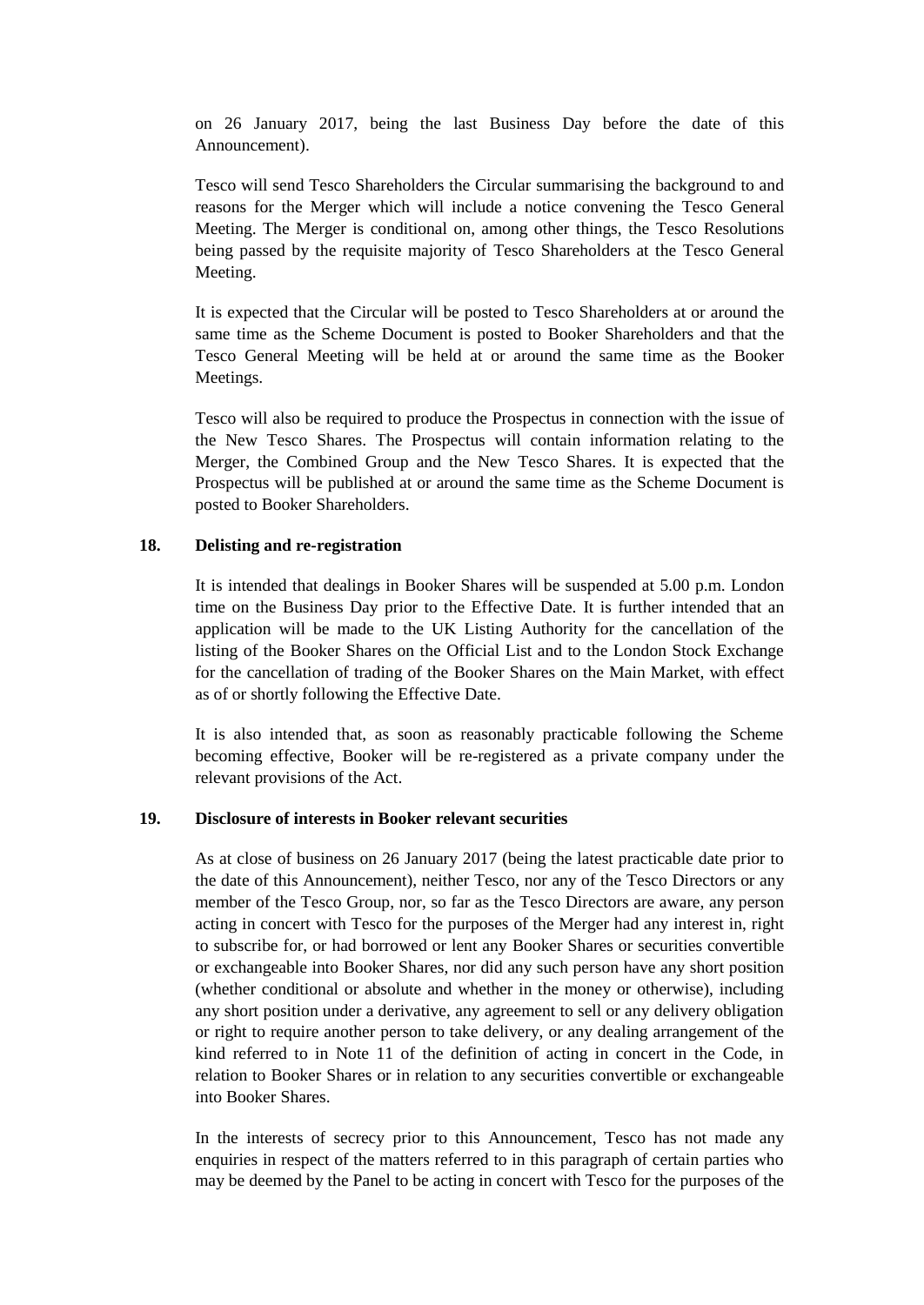Scheme. Enquiries of such parties will be made as soon as practicable following the date of this Announcement and any disclosure in respect of such parties will be disclosed as soon as possible via a Regulatory Information Service.

## **20. Overseas Shareholders**

The availability of the Merger and the distribution of this Announcement to Booker Shareholders who are not resident in the United Kingdom or the United States may be affected by the laws of the relevant jurisdiction. Such persons should inform themselves of, and observe, any applicable legal or regulatory requirements of their jurisdiction. Booker Shareholders who are in any doubt regarding such matters should consult an appropriate independent professional adviser in the relevant jurisdiction without delay.

This Announcement does not constitute an offer for sale for any securities or an offer or an invitation to purchase any securities. Booker Shareholders are advised to read carefully the Scheme Document and related Forms of Proxy once these have been despatched, as well as the Prospectus once it has been made available.

# **21. Documents published on a website**

Copies of the following documents will, by no later than 12 noon (London time) on 30 January 2017, be published on Booker's website at www.bookergroup.com/investor-centre and Tesco's website at www.tescoplc.com until the end of the Merger:

- this Announcement;
- the irrevocable undertakings listed i[n Appendix 4;](#page-57-0)
- the Confidentiality Agreement referred to in paragraph [15;](#page-27-0)
- the Confidentiality and Joint Defense Agreement referred to in paragraph [15;](#page-27-0)
- the Clean Team Confidentiality Agreement referred to in paragraph [15;](#page-27-0)
- the Additional Confidentiality Agreements referred to in paragraph [15;](#page-27-0)
- the Lock-up Agreement referred to in paragraph [15;](#page-27-0)
- the Service Agreement Amendment Deed referred to in paragraph [15;](#page-27-0) and
- the Co-operation Agreement referred to in paragraph [15.](#page-27-0)

# <span id="page-32-0"></span>**22. General**

The Merger is subject to the satisfaction or waiver of the CMA Pre-Condition set out in [Appendix 1](#page-42-0) to this Announcement and the Conditions set out in [Appendix 2](#page-43-0) to this Announcement. The Merger is also subject to the further terms set out in [Appendix 2](#page-43-0) to this Announcement and to the full terms and conditions which will be set out in the Scheme Document when issued.

Tesco reserves the right to elect to implement the Merger by way of a Takeover Offer, subject to the Panel's consent and the terms of the Co-operation Agreement,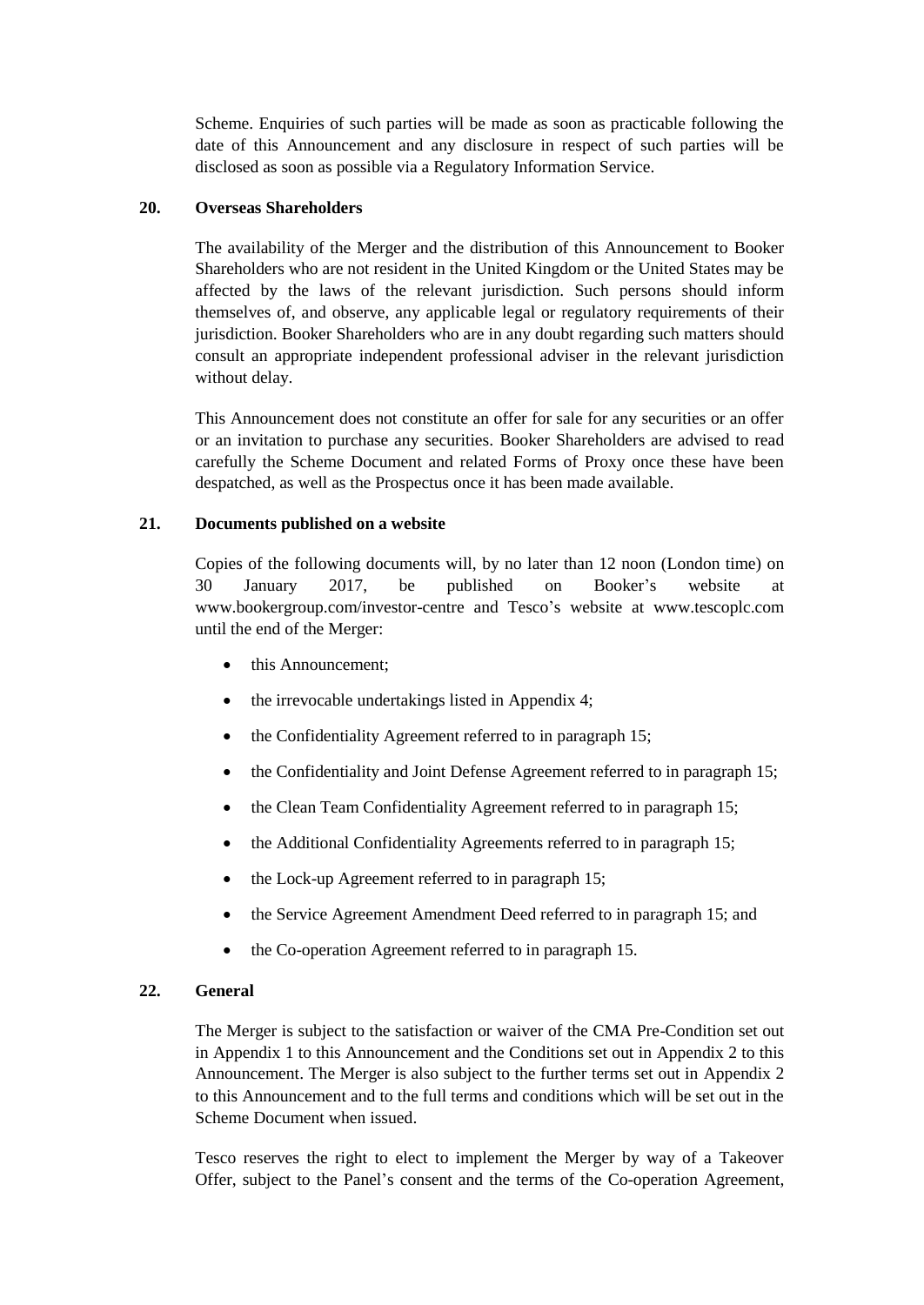for the entire issued and to be issued share capital of Booker not already held by Tesco as an alternative to the Scheme. In such an event, the Offer will be implemented on the same terms (subject to appropriate amendments), so far as applicable, as those which would apply to the Scheme.

If the Merger is effected by way of a Takeover Offer and such Offer becomes or is declared unconditional in all respects and sufficient acceptances are received, Tesco intends to: (i) make a request to the UK Listing Authority to cancel the listing of the Booker Shares from the Official List; (ii) make a request to the London Stock Exchange to cancel trading in Booker Shares on Main Market; and (iii) exercise its rights to apply the provisions of Chapter 3 of Part 28 of the Act to acquire compulsorily the remaining Booker Shares in respect of which the Offer has not been accepted.

The New Tesco Shares to be issued pursuant to the Merger have not been, and will not be, listed on any stock exchange other than London Stock Exchange and have not been, and will not be, registered under the US Securities Act or under any laws of any state, district or other jurisdiction, of the United States, nor have clearances been, nor will they be, obtained from the securities commission or similar authority of any province or territory of Canada and no prospectus has been, or will be, filed, or registration made, under any securities law of any province or territory of Canada, nor has a prospectus in relation to the New Tesco Shares been, nor will one be, lodged with, or registered by, the Australian Securities and Investments Commission, nor have any steps been taken, nor will any steps be taken, to enable the New Tesco Shares to be offered in compliance with applicable securities laws of Japan and no regulatory clearances in respect of the New Tesco Shares have been, or will be, applied for in any other jurisdiction. Accordingly, unless an exemption under relevant securities laws is available, the New Tesco Shares are not being, and may not be, offered, sold, resold, delivered or distributed, directly or indirectly, in, into or from the United States or any other Restricted Jurisdiction or to, or for the account or benefit of, any US Person or resident of any other Restricted Jurisdiction. The Merger does not constitute an offer of New Tesco Shares in the United States. Neither the SEC nor any US state securities commission has approved or disapproved of the New Tesco Shares, or determined if this Announcement is accurate or complete. Any representation to the contrary is a criminal offence.

Greenhill, Barclays, Citi and J.P. Morgan Cazenove have each given and not withdrawn their consent to the publication of this Announcement with the inclusion herein of the references to their names in the form and context in which they appear.

Greenhill is acting as lead financial adviser to Tesco, Barclays is acting as financial adviser, sponsor and corporate broker to Tesco and Citi is acting as financial adviser and corporate broker to Tesco. Deloitte is acting as reporting accountants for Tesco. Freshfields Bruckhaus Deringer LLP is acting as legal adviser to Tesco.

J.P. Morgan Cazenove is acting as is financial adviser and corporate broker to Booker. Clifford Chance LLP is acting as legal adviser to Booker.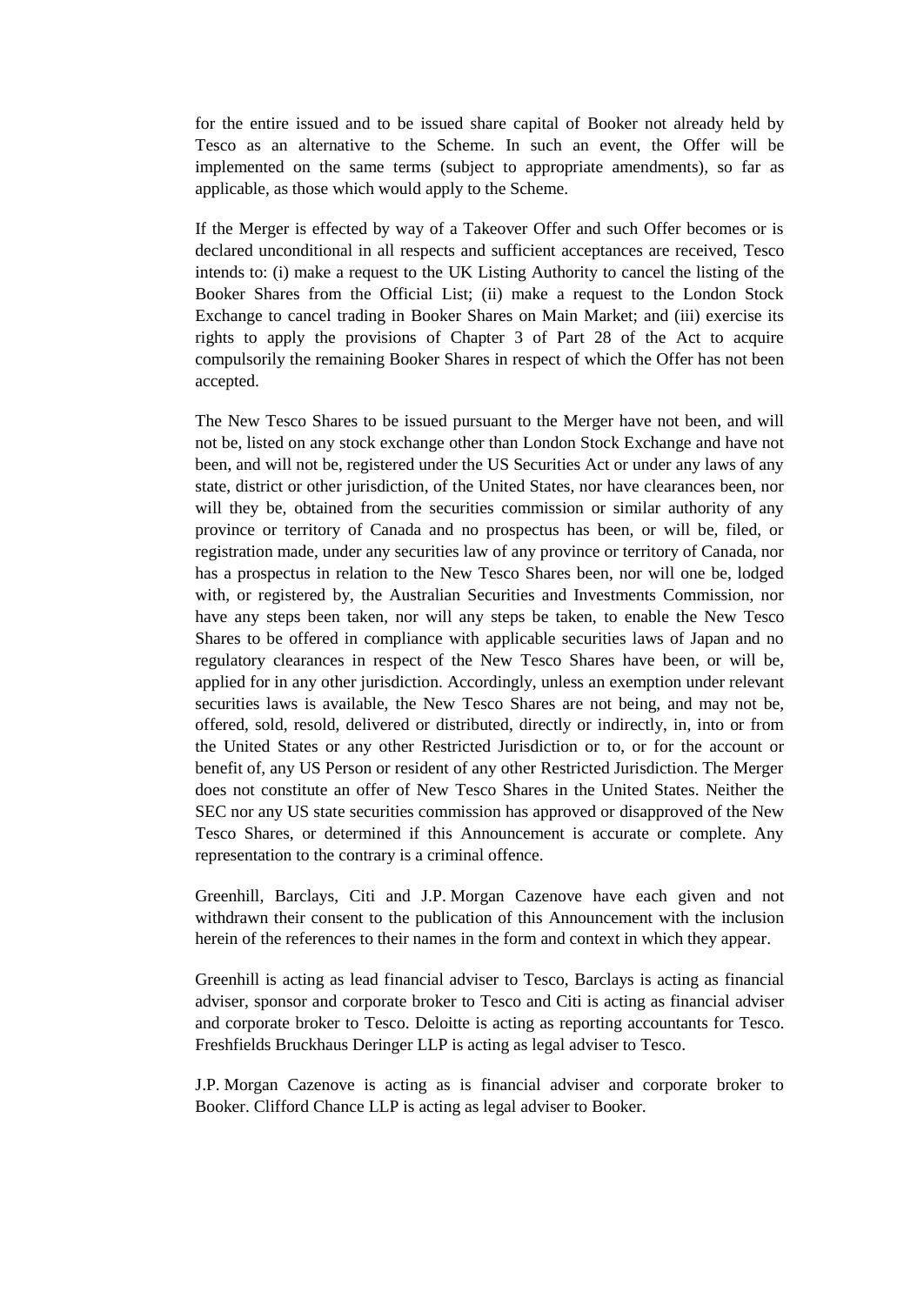The sources of certain financial information and bases of calculation contained in this Announcement are set out in [Appendix 3](#page-55-0) to this Announcement. Certain terms used in this Announcement are defined in [Appendix 8](#page-77-0) to this Announcement.

#### **Enquiries**

#### **Tesco**

| <b>Investor Relations:</b>                                        | Chris Griffith | +44 (0) 1707 912 900                                                    |
|-------------------------------------------------------------------|----------------|-------------------------------------------------------------------------|
| Media:                                                            | Jane Lawrie    | +44 (0) 1707 918 701                                                    |
| <b>Greenhill</b> (lead financial adviser to Tesco)                |                |                                                                         |
| David Wyles<br><b>Charles Gournay</b>                             |                | +44 (0) 207 198 7400                                                    |
|                                                                   |                | Barclays (financial adviser, corporate broker and sponsor to Tesco)     |
| Alisdair Gayne<br>Mark Todd                                       |                | $+44(0)$ 207 623 2323                                                   |
| Citi (financial adviser and corporate broker to Tesco)            |                |                                                                         |
| <b>Andrew Seaton</b><br>Ed McBride                                |                | $+44(0)$ 207 500 5000                                                   |
| Teneo Blue Rubicon (public relations adviser to Tesco)            |                |                                                                         |
| Philip Gawith                                                     |                | $+44(0)$ 207 260 2700                                                   |
| <b>Booker</b>                                                     |                |                                                                         |
| <b>Charles Wilson</b><br><b>Jonathan Prentis</b>                  |                | $+44(0)$ 193 337 1148                                                   |
|                                                                   |                | J.P. Morgan Cazenove (financial adviser and corporate broker to Booker) |
| Toby Radford / Behzad Arbabzadah<br>Dwayne Lysaght / Adam Laursen |                | $+44(0)$ 207 742 6000                                                   |

**Tulchan** (public relations adviser to Booker)

Susanna Voyle +44(0) 207 353 4200

#### **Further information**

*This Announcement is for information purposes only and is not intended to and does not constitute, or form part of, an offer, invitation or the solicitation of an offer or invitation to purchase, otherwise acquire, subscribe for, sell or otherwise dispose of any securities, or the solicitation of any vote or approval in any jurisdiction, pursuant to the Merger or otherwise, nor shall there be any sale, issuance or transfer of securities of Booker in any jurisdiction in contravention of applicable law. The Merger will be implemented solely by means of the Scheme Document (or in the event that the Merger is to be implemented by means of a Takeover Offer, the offer document), which will contain the full terms and conditions of the Merger including details of how to vote in respect of the Merger. Any vote in respect of the*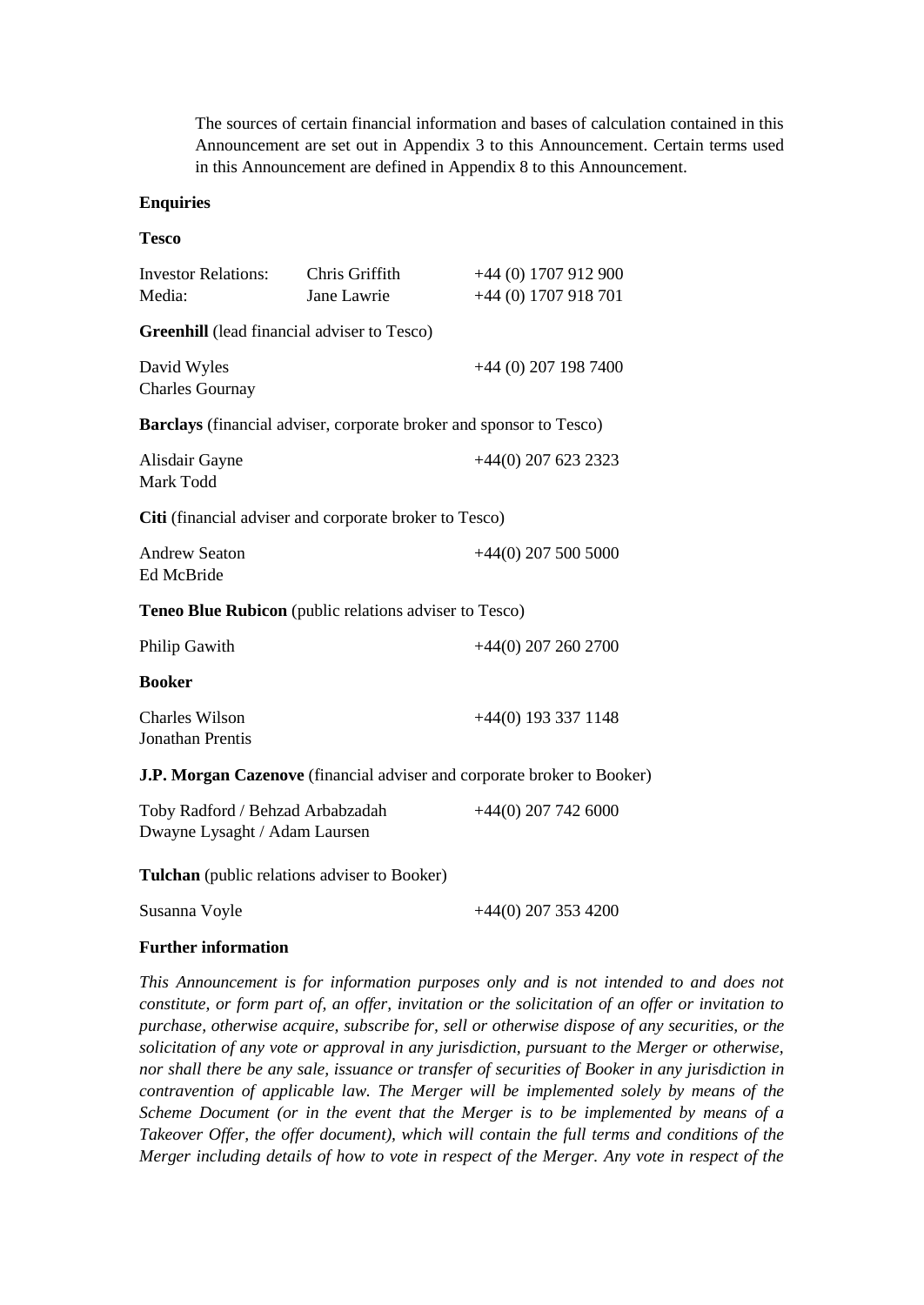*Scheme or other response in relation to the Merger should be made only on the basis of the information contained in the Scheme Document.*

*Tesco will prepare the Circular to be distributed to Tesco Shareholders and will also publish the Prospectus containing information on the New Tesco Shares and the Combined Group. Tesco urges Booker Shareholders to read the Scheme Document and the Prospectus carefully when they become available because they will contain important information in relation to the Merger, the New Tesco Shares and the Combined Group. Tesco urges Tesco Shareholders to read the Prospectus and the Circular carefully when they become available. Any vote in respect of resolutions to be proposed at the Booker Meetings or the Tesco General Meeting to approve the Merger, the Scheme or related matters, should be made only on the basis of the information contained in the Scheme Document, the Prospectus and, in the case of Tesco Shareholders, the Circular.*

*This Announcement does not constitute a prospectus or prospectus equivalent document.*

*Please be aware that addresses, electronic addresses and certain other information provided by Booker Shareholders, persons with information rights and other relevant persons for the receipt of communications from Booker may be provided to Tesco during the offer period as required under Section 4 of Appendix 4 of the Code to comply with Rule 2.11(c).*

*Greenhill, which is authorised and regulated in the UK by the FCA, is acting exclusively for Tesco and no one else in connection with the Merger and will not be responsible to anyone other than Tesco for providing the protections afforded to clients of Greenhill nor for providing advice in relation to the Merger or any other matters referred to in this Announcement. Neither Greenhill nor any of its affiliates owes or accepts any duty, liability or responsibility whatsoever (whether direct or indirect, whether in contract, tort or, under statute or otherwise) to any person who is not a client of Greenhill in connection with this Announcement, any statement contained herein, the Merger or otherwise.*

*Barclays, which is authorised by the PRA and regulated by the FCA and the PRA in the UK, is acting exclusively for Tesco and no one else in connection with the Merger and will not be responsible to anyone other than Tesco for providing the protections afforded to clients of Barclays nor for providing advice in relation to the Merger or any other matters referred to in this Announcement.*

*Citi, which is authorised by the PRA and regulated by the PRA and the FCA, is acting exclusively for Tesco and no one else in connection with the Merger and will not be responsible to anyone other than Tesco for providing the protections afforded to its clients for providing advice in relation to the Merger or in relation to the contents of this announcement or any transaction or any other matters referred to herein.*

*J.P. Morgan Cazenove, which is authorised and regulated in the UK by the FCA, is acting exclusively for Booker and no one else in connection with the Merger and will not be responsible to anyone other than Booker for providing the protections afforded to clients of J.P. Morgan Cazenove nor for providing advice in relation to the Merger or any other matters referred to in this Announcement.*

#### *Overseas jurisdictions*

*The release, publication or distribution of this Announcement in or into jurisdictions other than the UK may be restricted by law and therefore any persons who are subject to the law of any jurisdiction other than the UK should inform themselves about, and observe, any*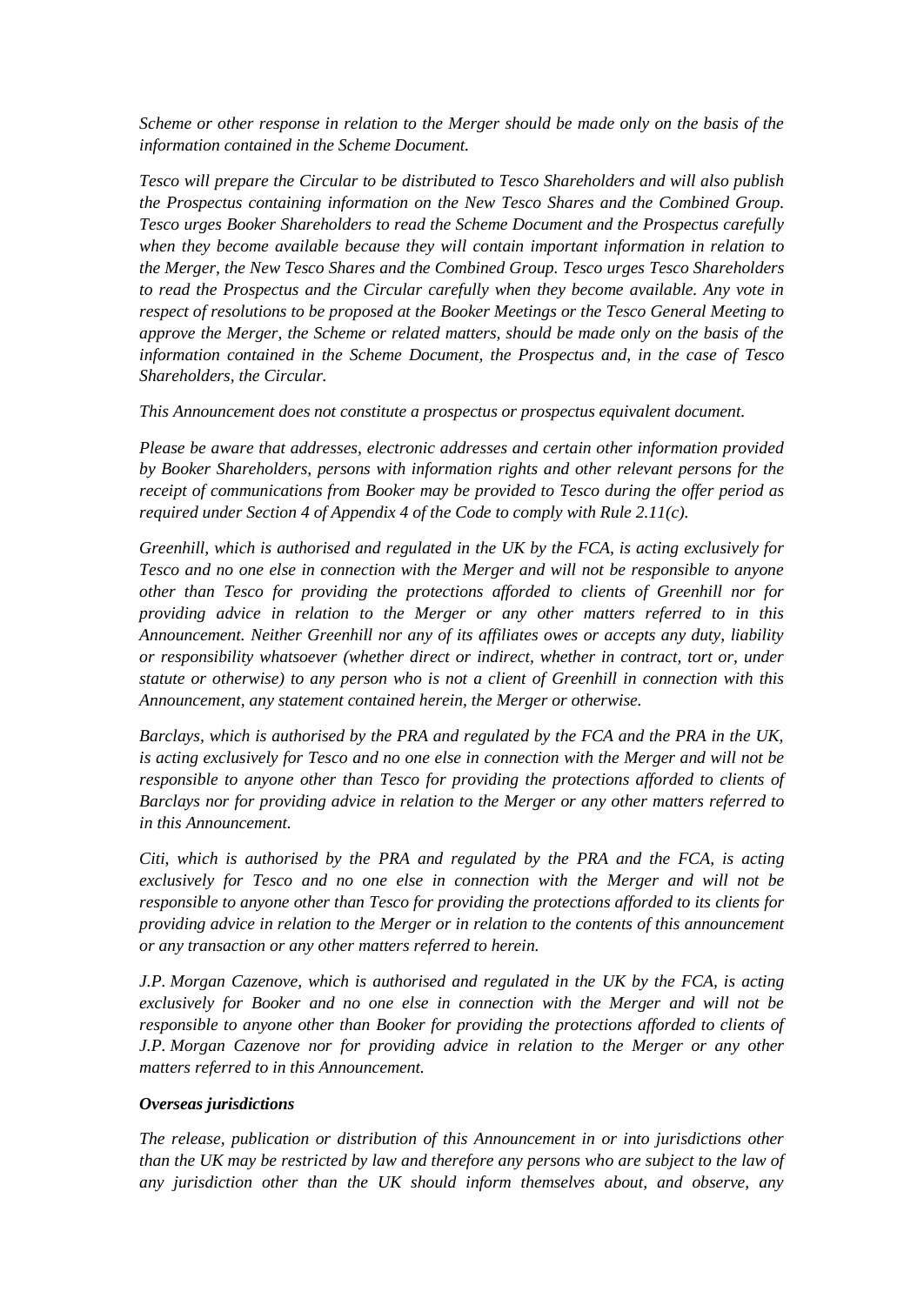*applicable legal or regulatory requirements. In particular the ability of persons who are not resident in the United Kingdom, to vote their Booker Shares with respect to the Scheme at the Scheme Court Meeting, or to appoint another person as proxy to vote at the Scheme Court Meeting on their behalf, may be affected by the laws of the relevant jurisdictions in which they are located. Any failure to comply with the applicable restrictions may constitute a violation of the securities laws of any such jurisdiction. To the fullest extent permitted by applicable law, the companies and persons involved in the Merger disclaim any responsibility or liability for the violation of such restrictions by any person. This Announcement has been prepared for the purpose of complying with English law and the Code and the information disclosed may not be the same as that which would have been disclosed if this Announcement had been prepared in accordance with the laws of jurisdictions outside of England and Wales. Unless otherwise determined by Tesco or required by the Code, and permitted by applicable law and regulation, the Merger will not be made available directly or indirectly, in, into or from a Restricted Jurisdiction where to do so would violate the laws in that jurisdiction and no person may vote in favour of the Merger by any such use, means, instrumentality or form within a Restricted Jurisdiction or any other jurisdiction if to do so would constitute a violation of the laws of that jurisdiction*

*Copies of this Announcement and any formal documentation relating to the Merger will not be and must not be, directly or indirectly, mailed or otherwise forwarded, distributed or sent in, into or from any Restricted Jurisdiction or any jurisdiction where to do so would violate the laws of that jurisdiction and persons receiving such documents (including custodians, nominees and trustees) must not mail or otherwise forward, distribute or send them in or into or from any Restricted Jurisdiction. Doing so may render invalid any related purported vote in respect of the Merger. If the Merger is implemented by way of Offer (unless otherwise permitted by applicable law or regulation), the Takeover Offer may not be made, directly or indirectly, in or into or by use of the mails or any other means or instrumentality (including, without limitation, facsimile, email or other electronic transmission, telex or telephone) of interstate or foreign commerce of, or any facility of a national, state or other securities exchange of any Restricted Jurisdiction and the Offer will not be capable of acceptance by any such use, means, instrumentality or facilities or from within any Restricted Jurisdiction.*

*The availability of New Tesco Shares under the Merger to Booker Shareholders who are not resident in the United Kingdom or the ability of those persons to hold such shares may be affected by the laws or regulatory requirements of the relevant jurisdictions in which they are resident. Persons who are not resident in the United Kingdom should inform themselves of, and observe, any applicable legal or regulatory requirements.*

*Further details in relation to Overseas Shareholders will be contained in the Scheme Document.*

#### *Additional information for US investors*

*The Merger is being made to acquire the securities of an English company by means of a scheme of arrangement provided for under English law. A transaction effected by means of a scheme of arrangement is not subject to the tender offer rules under the US Exchange Act and is exempt from the registration requirements under the US Securities Act. Accordingly, the Scheme will be subject to disclosure requirements and practices applicable in the UK to schemes of arrangement, which are different from the disclosure and other requirements of the US tender offer and securities laws. The financial information included in this Announcement and the Scheme documentation has been or will have been prepared in*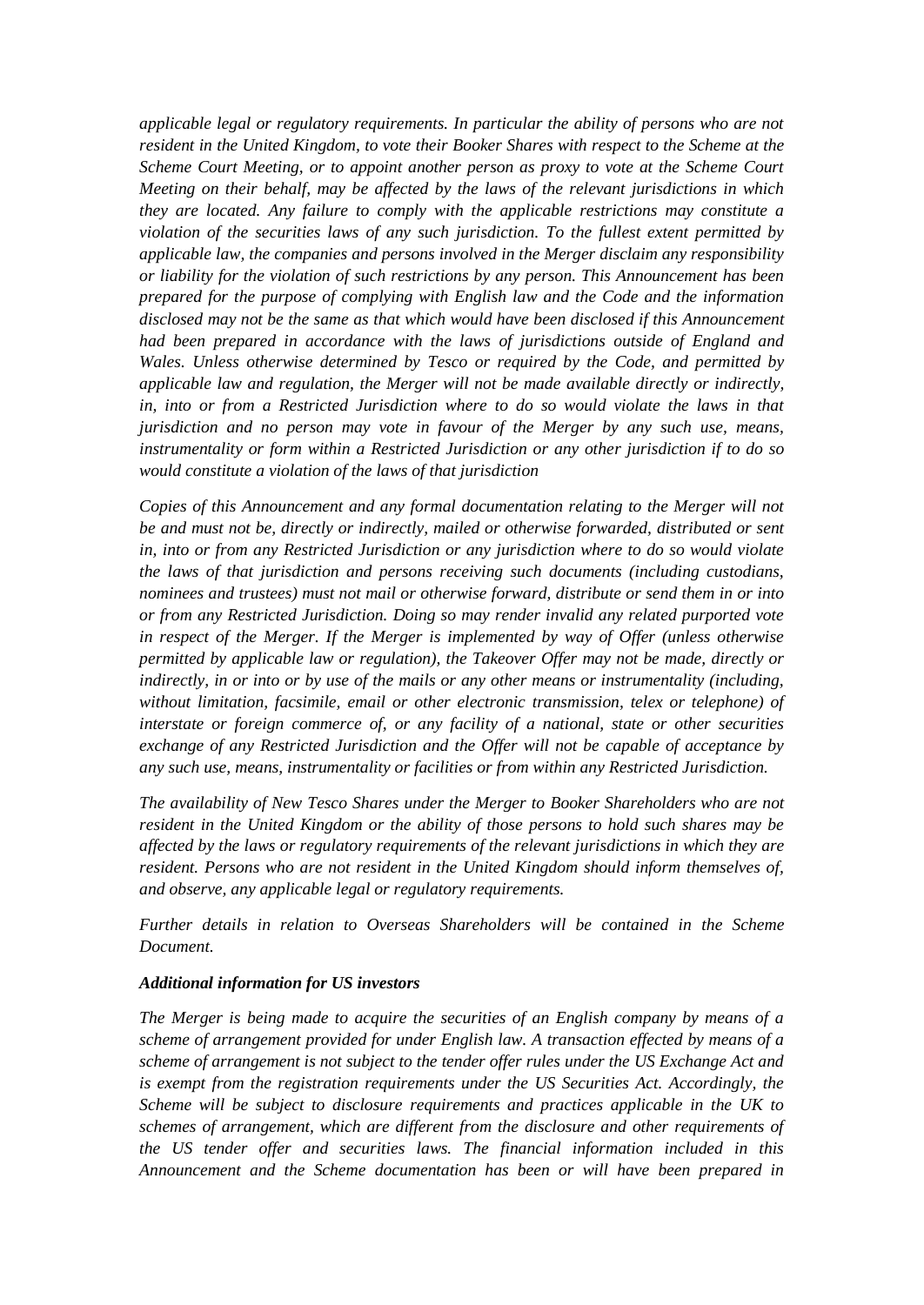*accordance with International Financial Reporting Standards and thus may not be comparable to financial information of US companies or companies whose financial statements are prepared in accordance with generally accepted accounting principles in the US.*

*The receipt of consideration pursuant to the Merger by a US holder for the transfer of its Booker Scheme Shares pursuant to the Scheme may be a taxable transaction for United States federal income tax purposes and under applicable United States state and local, as well as foreign and other, tax laws. Each Booker Shareholder is urged to consult his independent professional adviser immediately regarding the tax consequences of the Merger applicable to him.*

*It may be difficult for US holders of shares to enforce their rights and any claims they may have arising under US federal securities laws in connection with the Merger, since Tesco and Booker are each organised under the laws of a country other than the US, some or all of their officers and directors may be residents of countries other than the US and most of the assets of Tesco and Booker are located outside of the US. US holders may not be able to sue a non-US company or its officers or directors in a non-US court for violations of US securities laws. Further, it may be difficult to compel a non-US company and its affiliates to subject themselves to a US court's jurisdiction or judgement.*

*The Merger is intended to be carried out under a scheme of arrangement provided for under English company law (which requires the approval of the Booker Scheme Shareholders). If so, it is expected that any Tesco Shares to be issued pursuant to the Scheme to Booker Shareholders would be issued in reliance upon the exemption from the registration requirements of the US Securities Act, provided by Section 3(a)(10) thereof.*

*Securities issued pursuant to the Scheme will not be registered under any US state securities laws and may only be issued to persons resident in a state pursuant to an exemption from the registration requirements of the securities laws of such state.*

*For the purpose of qualifying for the exemption provided by Section 3(a)(10) of the US Securities Act, Booker will advise the Court that its sanctioning of the Scheme will be relied on by Tesco as an approval of the Scheme following a hearing on its fairness to Booker Shareholders, at which Court hearing all Booker Shareholders are entitled to attend in person or though counsel to support or oppose the sanctioning of the Scheme and with respect to which notification has been given to all such holders.*

*The Merger may in the circumstances provided for in this Announcement, instead be carried out by way of a Takeover Offer under English law. If Tesco exercises its right to implement the Merger by way of a Takeover Offer, such Offer will be made in compliance with applicable US tender offer and securities laws and regulations, including the exemptions therefrom.*

*In accordance with normal UK practice and pursuant to Rule 14e-5(b) of the US Exchange Act, Tesco or its nominees, or its brokers (acting as agents), may from time to time make certain purchases of, or arrangements to purchase, Booker Shares outside of the US, other than pursuant to the Merger, until the date on which the Merger and/or Scheme becomes effective, lapses or is otherwise withdrawn. These purchases may occur either in the open market at prevailing prices or in private transactions at negotiated prices. Any information about such purchases will be disclosed as required in the UK, will be reported to a*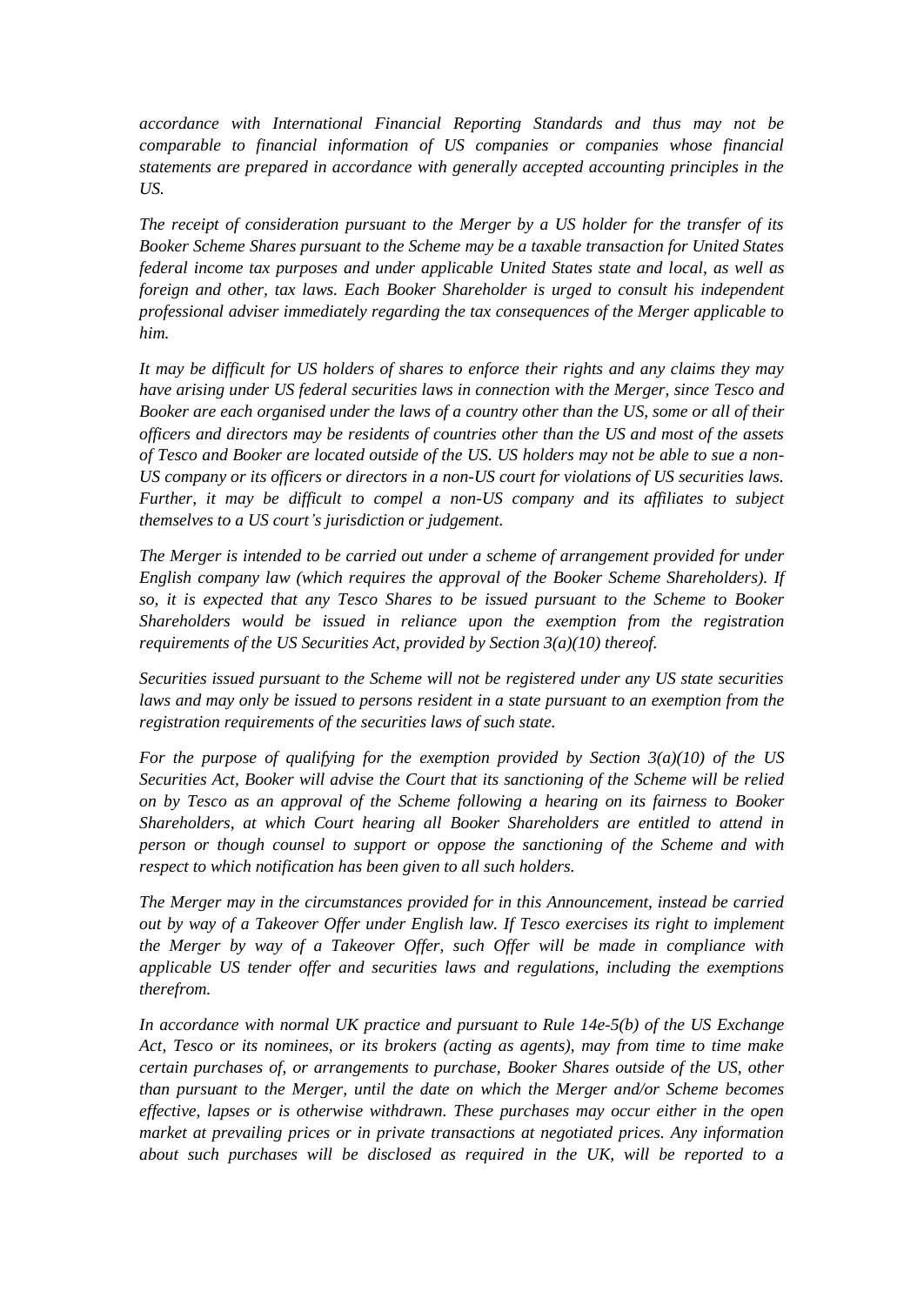*Regulatory Information Service and will be available on the London Stock Exchange website at www.londonstockexchange.com.*

*Investors are urged to read any documents related to the Merger filed, furnished or to be filed or furnished with the SEC because they will contain important information regarding the Merger and any related offer of securities Such documents will be available free of charge at the SEC's web site at www sec.gov, Tesco's website at www.tescoplc.com and Booker's website at www.bookergroup.com/investor-centre.*

#### *Forward-looking statements*

*This Announcement (including information incorporated by reference into this Announcement), oral statements made regarding the Merger, and other information published by Tesco and Booker contain statements which are, or may be deemed to be, "forwardlooking statements" with respect to the financial condition, results of operations and businesses of Booker and Tesco and the Booker Group and the Tesco Group, and certain plans and objectives of Booker and Tesco with respect to the Combined Group. All statements other than statements of historical fact are forward-looking statements. Forward-looking statements are prospective in nature and are not based on historical facts, but rather on current expectations and projections of the management of Tesco and Booker about future events, and are therefore subject to risks and uncertainties which could cause actual results to differ materially from the future results expressed or implied by the forward-looking statements. The forward-looking statements contained in this Announcement include statements relating to the expected effects of the Merger on Tesco and Booker, the expected timing and scope of the Merger and other statements other than historical facts. Often, but not always, forward-looking statements can be identified by the use of forward-looking words such as "plans", "expects", "does not expect", "is expected", "is subject to", "budget", "scheduled", "estimates", "forecasts", "intends", "anticipates", "does not anticipate", "believes", or variations of such words and phrases or statements that certain actions, events or results "may", "could", "should", "would", "might" or "will" be taken, occur or be achieved. Although Tesco and Booker believe that the expectations reflected in such forwardlooking statements are reasonable, Tesco and Booker can give no assurance that such expectations will prove to be correct. By their nature, forward-looking statements involve risk and uncertainty because they relate to events and depend on circumstances that will occur in the future. There are a number of factors that could cause actual results and developments to differ materially from those expressed or implied by such forward-looking statements. These factors include the satisfaction of the CMA Pre-Condition and the Conditions, as well as additional factors, such as: risks relating to the Tesco Group's credit rating; local and global political and economic conditions including Brexit; the Tesco Group's and the Booker Group's economic model and liquidity risks; financial services risk; the risks associated with each of Tesco's and Booker's brand, reputation and trust; environmental risks; safety, technology, data security and data privacy risks; changes in consumer habits and preferences; legal or regulatory developments and changes; the outcome of any litigation; the impact of any acquisitions or similar transactions; competition and market risks; competitive product and pricing pressures; business continuity and crisis management; pensions risks; joint venture governance and partnerships; and failure to report accurate financial information in compliance with accounting standards and applicable legislation. Other unknown or unpredictable factors could cause actual results to differ materially from those in the forward-looking statements. Such forward-looking statements should therefore be construed in the light of such factors. Neither Tesco nor Booker, nor any of their respective*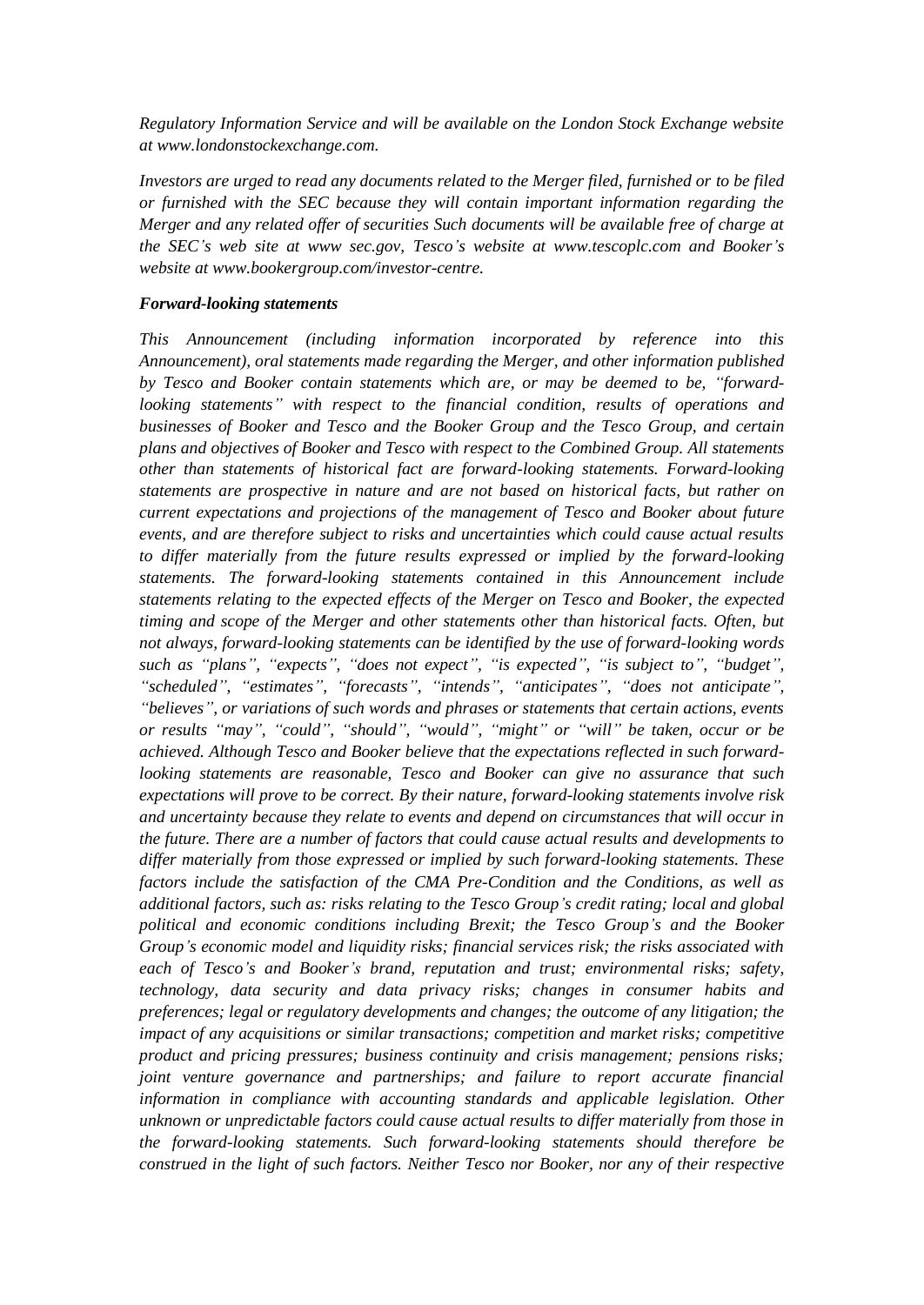*associates or directors, officers or advisers, provides any representation, assurance or guarantee that the occurrence of the events expressed or implied in any forward-looking statements in this Announcement will actually occur. You are cautioned not to place undue reliance on these forward-looking statements. Each forward looking statement speaks only as of the date of this Announcement. None of Booker, the Booker Group, Tesco or the Tesco Group undertakes any obligation to publicly update or revise any forward-looking statements, whether as a result of new information, future events or otherwise.*

## *Rounding*

*Certain figures included in this Announcement have been subjected to rounding adjustments. Accordingly, figures shown for the same category presented in different tables may vary slightly and figures shown as totals in certain tables may not be an arithmetic aggregation of the figures that precede them.*

### *Tesco Quantified Financial Benefits Statement*

*The statements in the Tesco Quantified Financial Benefits Statement relate to future actions and circumstances which by their nature, involve risks, uncertainties and contingencies. The synergies and cost savings referred to may not be achieved, or may be achieved later or sooner than estimated, or those achieved could be materially different from those estimated. No statement in the Tesco Quantified Financial Benefits Statement, or this Announcement generally, should be construed as a profit forecast (other than the Tesco Outlook Statement) or interpreted to mean that the Combined Group's earnings in the first full year following the Effective Date, or in any subsequent period, would necessarily match or be greater than or be less than those of Tesco and/or Booker for the relevant preceding financial period or any other period. For the purposes of Rule 28 of the Code, the Tesco Quantified Financial Benefits Statement is the responsibility of Tesco and the Tesco Directors.*

### *Tesco Outlook Statement*

*The Tesco Outlook Statement is a profit forecast for the purposes of Rule 28 of the Code. The Tesco Outlook Statement is repeated in [Appendix 6,](#page-67-0) together with the reports from Deloitte, Tesco's reporting accountants and Greenhill, Tesco's lead financial adviser, as required under Rule 28.1(b) of the Code. For the purposes of Rule 28 of the Code, the Tesco Outlook Statement is the responsibility of Tesco and the Tesco Directors.*

*Other than the Tesco Outlook Statement, no statement in this Announcement is intended as a profit forecast or estimate for any period and no statement in this Announcement should be interpreted to mean that earnings or earnings per Booker Share or per Tesco Share for the current or future financial years would necessarily match or exceed the historical published earnings per Booker Share or per Tesco Share.*

## *Rule 2.9 information*

*In accordance with Rule 2.9 of the Code, Tesco confirms that, as at close of business on 26 January 2017, being the last Business Day before the date of this Announcement, it has 8,174,829,405 ordinary shares of 5 pence each in issue and admitted to trading on the London Stock Exchange. Tesco currently holds no ordinary shares in treasury. Tesco's International Securities Identification Number ("ISIN") is GB0008847096. Tesco has an ADR programme. Each ADR represents three ordinary shares of 5 pence each. The ADRs have the trading symbol TSCDY and ISIN US8815753020.*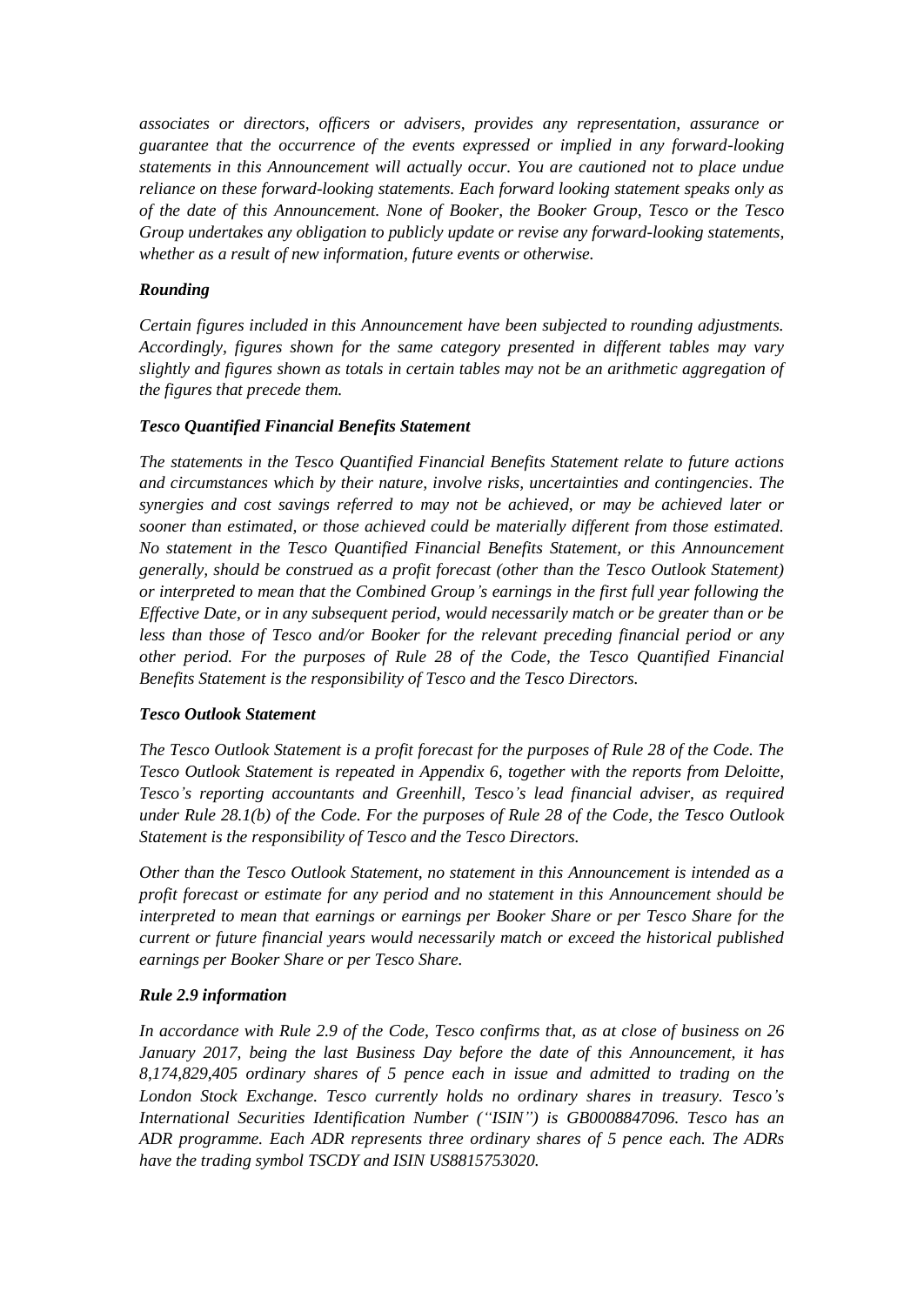*In accordance with Rule 2.9 of the Code, Booker confirms that, as at close of business on 26 January 2017, being the last Business Day before the date of this Announcement, it has 1,780,895,173 ordinary shares of 1 penny each in issue and admitted to trading on the London Stock Exchange. Booker currently holds no ordinary shares in treasury. The ISIN for the Booker Shares is GB00B01TND91.*

### *Disclosure requirements of the Code*

*Under Rule 8.3(a) of the Code, any person who is interested in 1 per cent. or more of any class of relevant securities of an offeree company or of any securities exchange offeror (being any offeror other than an offeror in respect of which it has been announced that its offer is, or is likely to be, solely in cash) must make an Opening Position Disclosure following the commencement of the offer period and, if later, following the announcement in which any securities exchange offeror is first identified. An Opening Position Disclosure must contain details of the person's interests and short positions in, and rights to subscribe for, any relevant securities of each of (i) the offeree company and (ii) any securities exchange offeror (s). An Opening Position Disclosure by a person to whom Rule 8.3(a) applies must be made by no later than 3.30 pm (London time) on the 10th Business Day following the commencement of the offer period and, if appropriate, by no later than 3.30 pm (London time) on the 10th Business Day following the announcement in which any securities exchange offeror is first identified. Relevant persons who deal in the relevant securities of the offeree company or of a securities exchange offeror prior to the deadline for making an Opening Position Disclosure must instead make a Dealing Disclosure.*

*Under Rule 8.3(b) of the Code, any person who is, or becomes, interested in 1 per cent. or more of any class of relevant securities of the offeree company or of any securities exchange offeror must make a Dealing Disclosure if the person deals in any relevant securities of the offeree company or of any securities exchange offeror. A Dealing Disclosure must contain details of the dealing concerned and of the person's interests and short positions in, and rights to subscribe for, any relevant securities of each of (i) the offeree company and (ii) any securities exchange offeror(s), save to the extent that these details have previously been disclosed under Rule 8. A Dealing Disclosure by a person to whom Rule 8.3(b) applies must be made by no later than 3.30 pm (London time) on the Business Day following the date of the relevant dealing.*

*If two or more persons act together pursuant to an agreement or understanding, whether formal or informal, to acquire or control an interest in relevant securities of an offeree company or a securities exchange offeror, they will be deemed to be a single person for the purpose of Rule 8.3.*

*Opening Position Disclosures must also be made by the offeree company and by any offeror and Dealing Disclosures must also be made by the offeree company, by any offeror and by any persons acting in concert with any of them (see Rules 8.1, 8.2 and 8.4).*

*Details of the offeree and offeror companies in respect of whose relevant securities Opening Position Disclosures and Dealing Disclosures must be made can be found in the disclosure table on the Panel's website at www.thetakeoverpanel.org.uk, including details of the number of relevant securities in issue, when the offer period commenced and when any offeror was first identified. You should contact the Panel's Market Surveillance Unit on +44 (0)20 7638 0129 if you are in any doubt as to whether you are required to make an Opening Position Disclosure or a Dealing Disclosure.*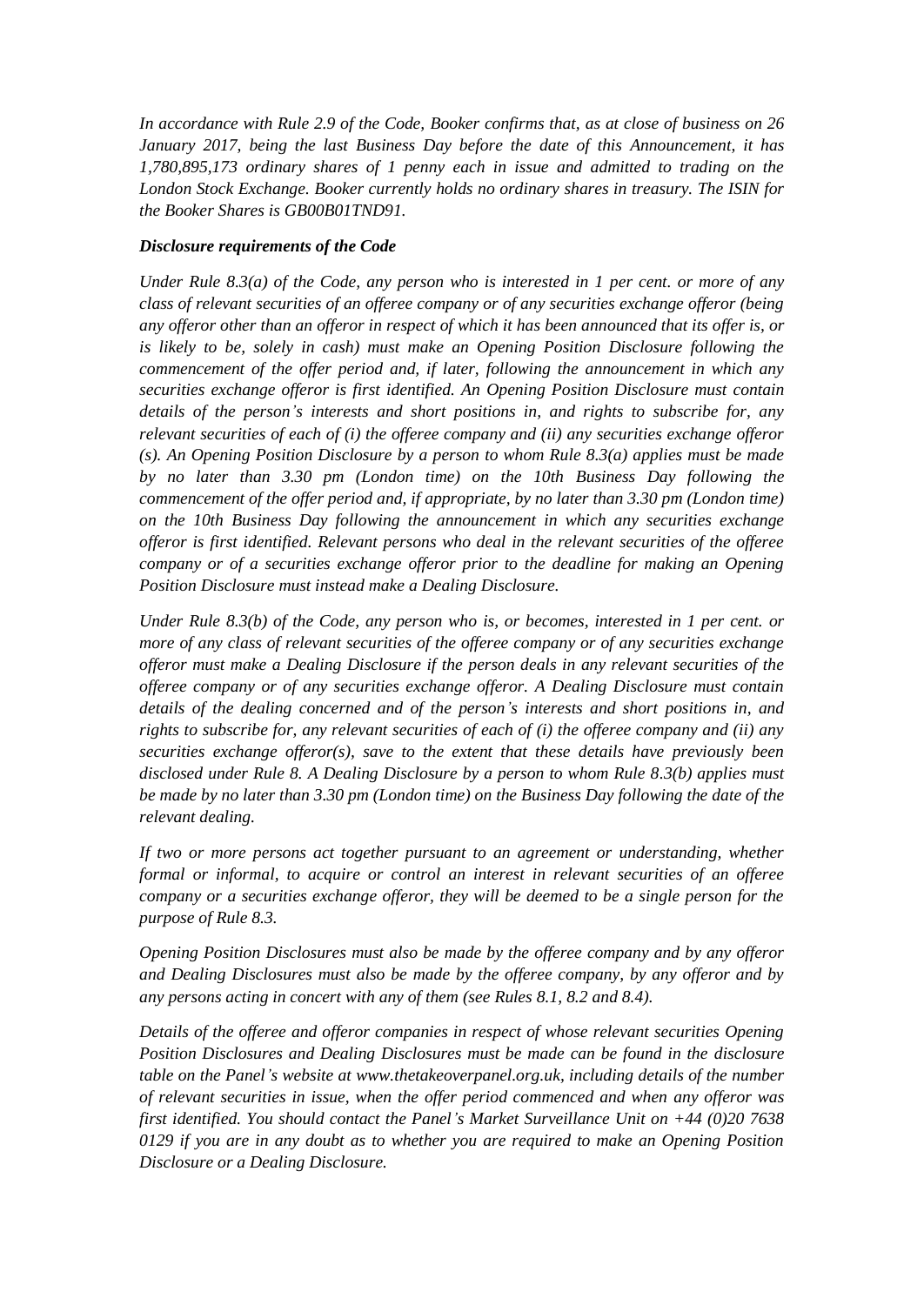## *Publication on website and availability of hard copies*

*A copy of this Announcement and the documents required to be published by Rule 26 of the Code will be made available, subject to certain restrictions relating to persons resident in Restricted Jurisdictions, on Tesco's website at www.tescoplc.com and Booker's website at www.bookergroup.com/investor-centre by no later than 12 noon (London time) on the Business Day following this Announcement. For the avoidance of doubt, the contents of those websites are not incorporated into and do not form part of this Announcement.*

*Tesco Shareholders may request a hard copy of this Announcement by: (i) contacting Equiniti during business hours on +44 371 384 2977 if calling from the UK, or +44 121 415 7053 if calling from outside the UK (lines are open from 8.30am to 5.30pm (UK time), Monday to Friday (excluding public holidays in England and Wales)); or (ii) by submitting a request in writing to Equiniti at Equiniti Limited, Aspect House, Spencer Road, Lancing, West Sussex BN99 6DA. Calls to 03 numbers cost no more than a national rate call to a 01 or 02 number. If you have received this Announcement in electronic form, copies of this Announcement and any document or information incorporated by reference into this document will not be provided unless such a request is made. Tesco Shareholders may also request that all future documents, announcements and information to be sent to them in relation to the Merger should be in hard copy form.*

*Booker Shareholders may request a hard copy of this Announcement by contacting Computershare during business hours on +44 370 889 3230 or by submitting a request in writing to Computershare at Computershare Investor Services PLC, The Pavilions, Bridgwater Road, Bristol, BS13 8AE. If you have received this Announcement in electronic form, copies of this Announcement and any document or information incorporated by reference into this document will not be provided unless such a request is made. Booker Shareholders may also request that all future documents, announcements and information to be sent to them in relation to the Merger should be in hard copy form.*

*If you are in any doubt about the contents of this Announcement or the action you should take, you are recommended to seek your own independent financial advice immediately from your stockbroker, bank manager, solicitor, accountant or independent financial adviser duly authorised under the Financial Services and Markets Act 2000 (as amended) if you are resident in the United Kingdom or, if not, from another appropriately authorised independent financial adviser.*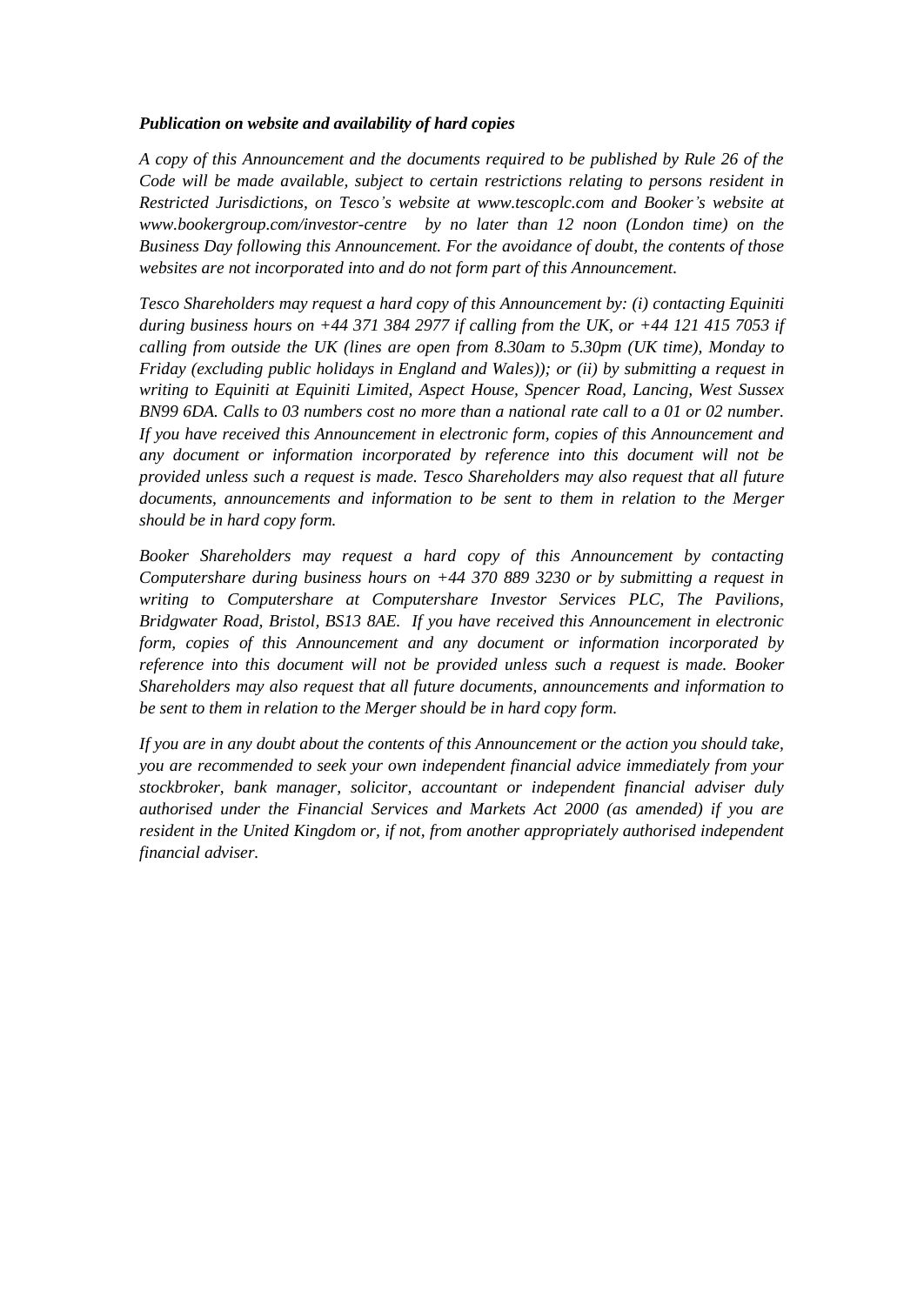# **Appendix 1 CMA Pre-Condition**

<span id="page-42-0"></span>The posting of the Scheme Document or making of the Offer will take place following the satisfaction or waiver of the CMA Pre-Condition below. Tesco shall be entitled to waive the following CMA Pre-Condition in whole or in part:

# **CMA Pre-Condition**

The CMA deciding, in terms reasonably satisfactory to Tesco: (a) not to make a Phase 2 CMA Reference (pursuant to sections 33 or 73 of the Enterprise Act 2002); or (b) where the CMA has made a Phase 2 CMA Reference, confirmation having been received by Tesco from the CMA that: (i) the Merger may proceed without any undertakings, conditions or orders; or (ii) the Merger may proceed subject to the giving of such undertakings by, or the imposition of such conditions or orders on, Tesco and/or Booker, on terms reasonably satisfactory to Tesco, and all necessary approvals or consents for clearance having been provided by the CMA.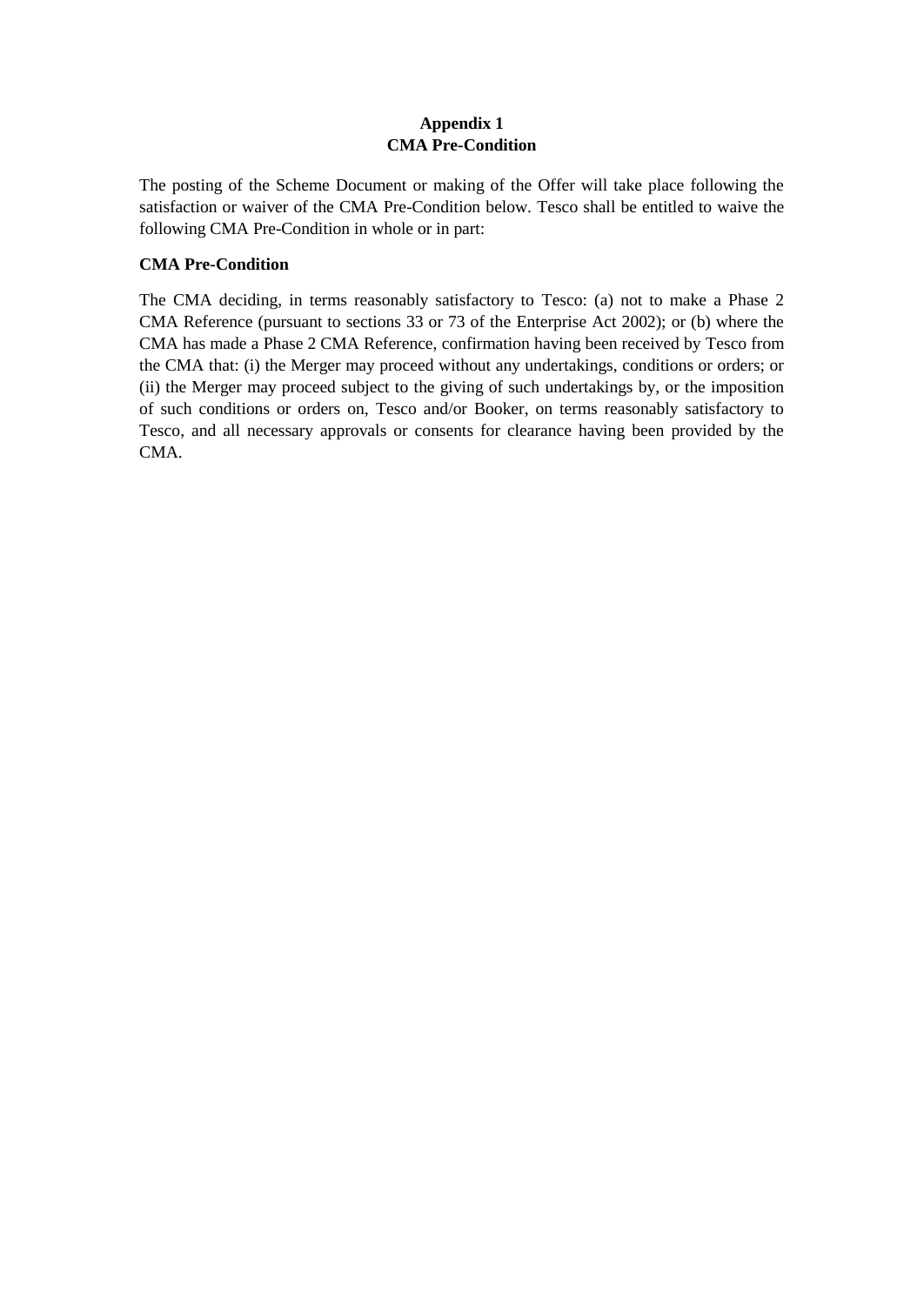# **Appendix 2 Conditions and Certain Further Terms of the Scheme and the Merger**

#### <span id="page-43-1"></span><span id="page-43-0"></span>**A. Conditions to the Scheme and Merger**

1. The Merger will be conditional upon the Scheme becoming unconditional and becoming effective, subject to the provisions of the Code, on or before the Longstop Date.

#### **Scheme approval**

- 2. The Scheme will be conditional upon:
	- (a) (i) approval of the Scheme at the Scheme Court Meeting by a majority in number of the Booker Scheme Shareholders on the register of members of Booker at the Scheme Voting Record Time, present and voting, either in person or by proxy, representing three-quarters or more in value of the Booker Scheme Shares held by those Booker Scheme Shareholders; and (ii) such Scheme Court Meeting being held on or before the 22nd day after the expected date of the Scheme Court Meeting to be set out in the Scheme Document in due course (or such later date (if any) as Tesco and Booker may agree);
	- (b) (i) all resolutions required to approve and implement the Scheme as set out in the notice of the Booker General Meeting (including, without limitation, the Special Resolution) being duly passed by the requisite majority at the Booker General Meeting; and (ii) the Booker General Meeting being held on or before the 22nd day after the expected date of the Booker General Meeting to be set out in the Scheme Document in due course (or such later date (if any) as Tesco and Booker may agree); and
	- (c) (i) the sanction of the Scheme by the Court without modification or with modification on terms acceptable to Tesco and Booker, and the delivery of an office copy of the Scheme Court Order to the Registrar of Companies; and (ii) the Scheme Court Sanction Hearing being held on or before the 22nd day after the expected date of the Scheme Court Sanction Hearing to be set out in the Scheme Document in due course (or such later date (if any) as Tesco and Booker may agree).

In addition, Tesco and Booker have agreed that the Merger will be conditional upon the following Conditions and, accordingly, the necessary actions to make the Scheme effective will not be taken unless such Conditions (as amended, if appropriate) have been satisfied or, where relevant, waived:

### **Tesco Shareholder approval**

3. All Tesco Resolutions being duly passed at the Tesco General Meeting.

### **Listing of New Tesco Shares**

4. (i) The FCA having acknowledged to Tesco or its agent (and such acknowledgement not having been withdrawn) that the application for the admission of the New Tesco Shares to the Official List with a premium listing has been approved and (after satisfaction of any conditions to which such approval is expressed to be subject ("listing conditions")) admission will become effective as soon as a dealing notice has been issued by the FCA and any listing conditions have been satisfied; and (ii) the London Stock Exchange having acknowledged to Tesco or its agent (and such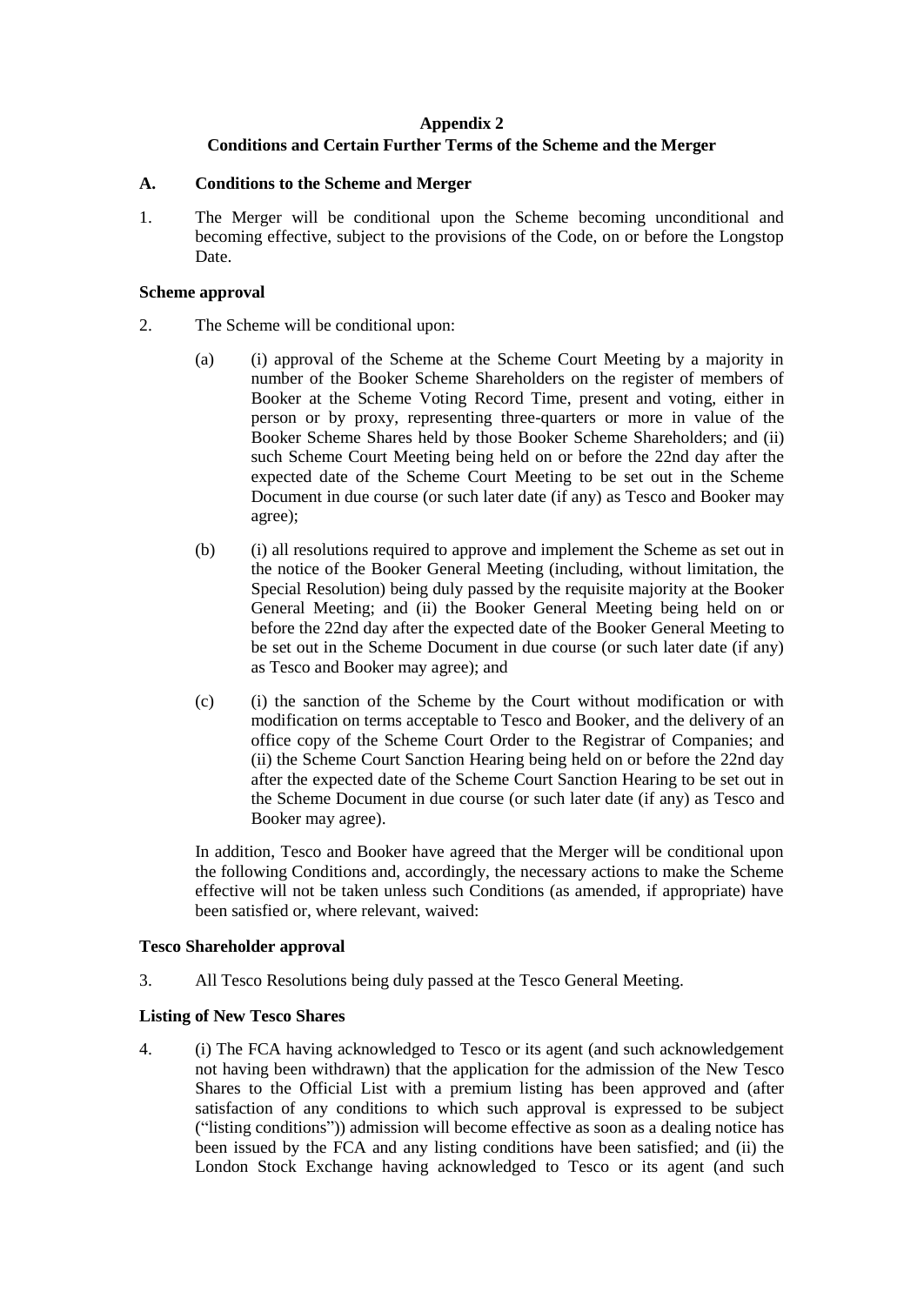acknowledgement not having been withdrawn) that the New Tesco Shares will be admitted to trading on the Main Market.

### **Competition and Markets Authority clearance**

5. To the extent that the CMA Pre-Condition set out in [Appendix 1](#page-42-0) is waived, the CMA deciding, in terms reasonably satisfactory to Tesco: (a) not to make a Phase 2 CMA Reference (pursuant to sections 33 or 73 of the Enterprise Act 2002); or (b) where the CMA has made a Phase 2 CMA Reference, confirmation having been received by Tesco from the CMA that: (i) the Merger may proceed without any undertakings, conditions or orders; or (ii) the Merger may proceed subject to the giving of such undertakings by, or the imposition of such conditions or orders on, Tesco and/or Booker, on terms reasonably satisfactory to Tesco, and all necessary approvals or consents for clearance having been provided by the CMA.

#### **General Third Party clearances**

- 6. Other than in respect of Conditions 4 and 5, all material notifications to and filings with Third Parties which are necessary or are considered appropriate by Tesco (acting reasonably) having been made, all appropriate waiting and other time periods (including any extensions of such waiting and other time periods) under any applicable legislation or regulation of any relevant jurisdiction having expired, lapsed or been terminated (as appropriate) and all statutory or regulatory obligations in any relevant jurisdiction having been complied with in each case in connection with the Scheme or Merger or the acquisition or proposed acquisition of any shares or other securities in, or control or management of any member of the Wider Booker Group by any member of the Wider Tesco Group, where the direct consequence of a failure to make such a notification or filing or to wait for the expiry, lapse, or termination of any such waiting or time period would be unlawful in any relevant jurisdiction or have a material adverse effect on the Wider Tesco Group or the Wider Booker Group, in each case, taken as a whole, or would be material in the context of the Merger.
- 7. Other than in respect of Conditions 4 and 5, no Third Party having intervened (as defined below) and there not continuing to be outstanding any statute, regulation or order of any Third Party in each case which is or is likely to be material in the context of the Merger which would or might reasonably be expected to:
	- (a) make the Scheme or the Merger or, in each case, its implementation or the acquisition or proposed acquisition by Tesco or any member of the Wider Tesco Group of any shares or other securities in, or control or management of any member of the Wider Booker Group void, illegal or unenforceable in any relevant jurisdiction, or otherwise directly or indirectly materially restrain, prevent, prohibit, restrict or delay the same or impose additional conditions or obligations with respect to the Scheme or the Merger or such acquisition, or otherwise materially impede, challenge or interfere with the Scheme or Merger or such acquisition, or require amendment to the terms of the Scheme or Merger or the acquisition or proposed acquisition of any Booker Shares or the Merger of control or management of Booker or the Wider Booker Group by Tesco or any member of the Tesco Group;
	- (b) materially limit or delay, or impose any material limitations on, the ability of any member of the Wider Tesco Group or any member of the Wider Booker Group to acquire or to hold or to exercise effectively, directly or indirectly, all or any rights of ownership in respect of shares or other securities in, or to exercise voting or management control over, any member of the Wider Booker Group;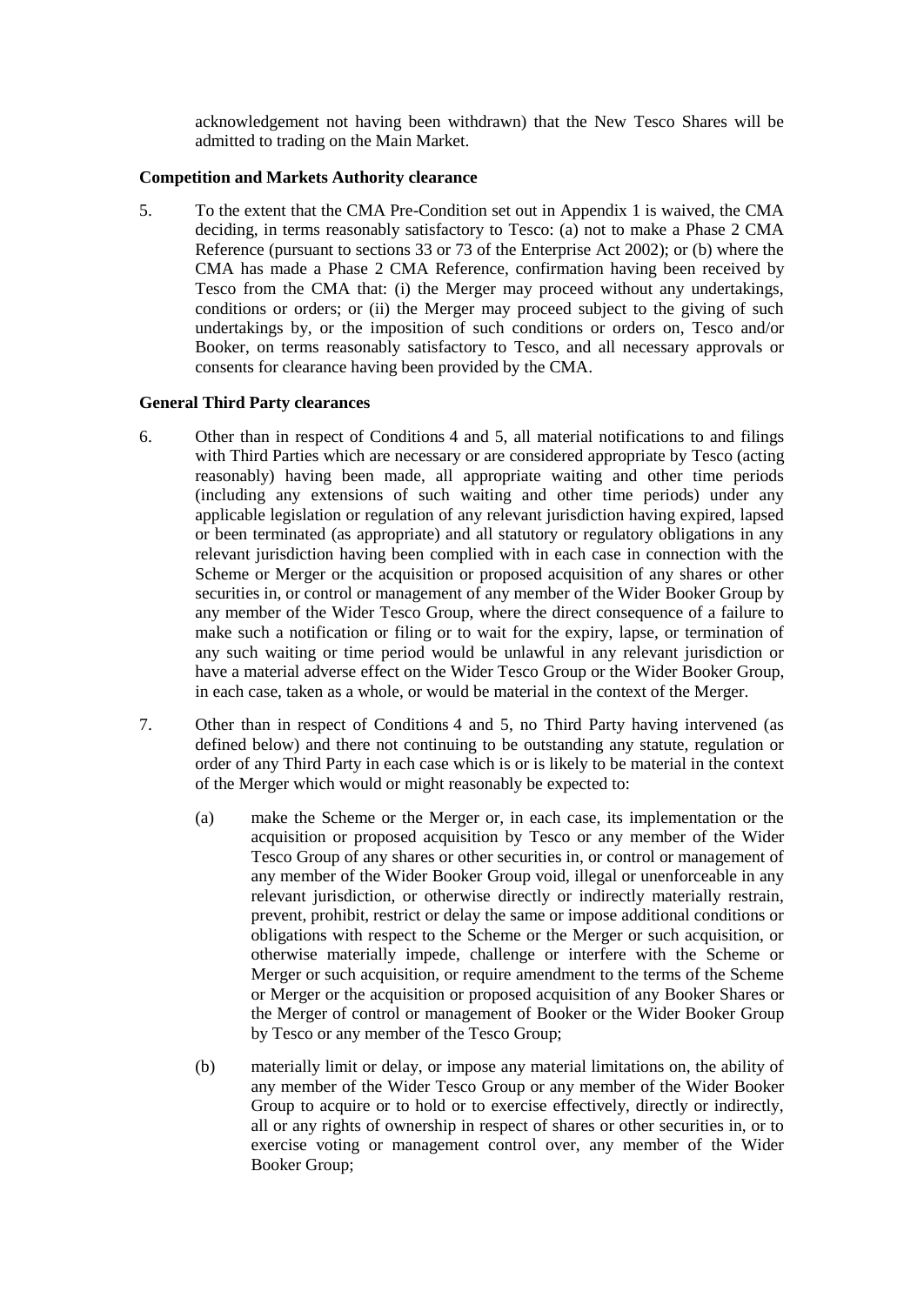- (c) require, prevent or materially delay the divestiture or materially alter the terms envisaged for any proposed divestiture by any member of the Wider Tesco Group of any shares or other securities in any member of the Booker Group;
- (d) require, prevent or materially delay the divestiture or alter the terms envisaged for any proposed divestiture by any member of the Wider Tesco Group or by any member of the Wider Booker Group of all or any portion of their respective businesses, assets or properties or materially limit the ability of any of them to conduct any of their respective businesses or to own or control any of their respective assets or properties or any part thereof;
- (e) except pursuant to sections 974 to 991 of the Act and in connection with the Merger, require any member of the Wider Tesco Group or of the Wider Booker Group to acquire, or to offer to acquire, any shares or other securities (or the equivalent) in any member of either group owned by any third party;
- (f) materially limit the ability of any member of the Wider Tesco Group or of the Wider Booker Group to conduct or integrate or co-ordinate its business, or any part of it, with the businesses or any part of the businesses of any other member of the Wider Tesco Group or of the Wider Booker Group;
- (g) result in any member of the Wider Booker Group or the Wider Tesco Group ceasing to be able to carry on business under any name under which it presently does so; or
- (h) otherwise materially adversely affect any or all of the business, assets, profits, financial or trading position or prospects of any member of the Wider Booker Group or of the Wider Tesco Group.
- 8. All material Authorisations which are necessary or are reasonably considered necessary or appropriate by Tesco (acting reasonably) in any relevant jurisdiction for or in respect of the Scheme or Merger or the acquisition or proposed acquisition of any shares or other securities in, or control or management of any member of the Wider Booker Group by any member of the Wider Tesco Group or the carrying on by any member of the Wider Booker Group of its business having been obtained, in terms and in a form reasonably satisfactory to Tesco, from all appropriate Third Parties or from any persons or bodies with whom any member of the Wider Booker Group has entered into contractual arrangements in each case where the absence of such material Authorisation would have a material adverse effect on the Wider Booker Group taken as a whole and all such material Authorisations remaining in full force and effect and there being no notice or intimation of any intention to revoke, suspend, restrict, modify or not to renew any of the same.

### **Certain matters arising as a result of any arrangement, agreement etc.**

<span id="page-45-0"></span>9. Except as Disclosed, there being no provision of any arrangement, agreement, licence, permit, franchise or other instrument to which any member of the Wider Booker Group is a party, or by or to which any such member or any of its assets is or are or may be bound, entitled or subject or any circumstance, which, in each case as a consequence of the Scheme or Merger or the acquisition or proposed acquisition of any shares or other securities in, or control of any member of the Wider Booker Group by any member of the Wider Tesco Group or otherwise, would or might reasonably be expected to result in, (in any case to an extent which is or would be material in the context of the Wider Booker Group taken as a whole or in the context of the Merger):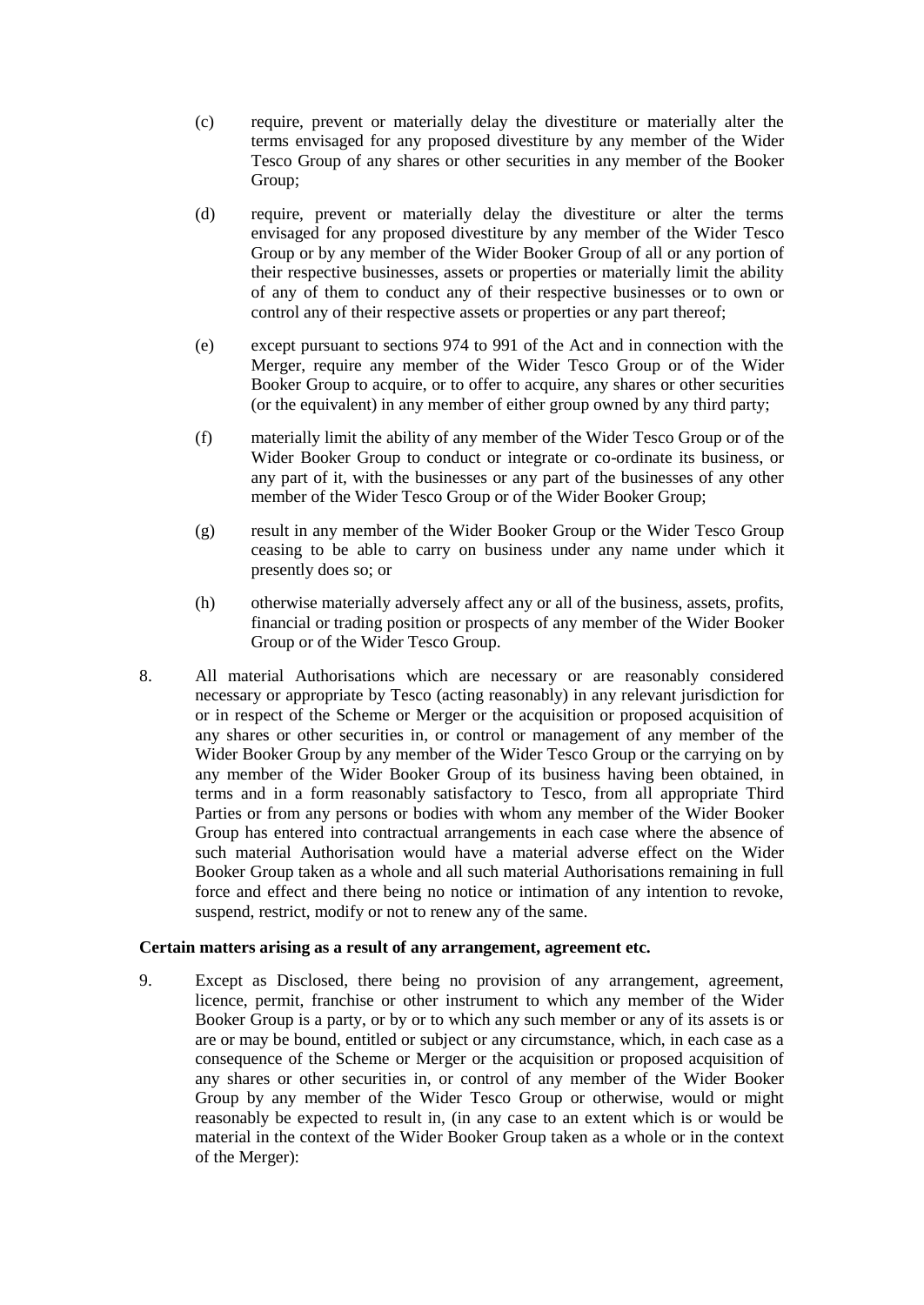- <span id="page-46-0"></span>(a) any monies borrowed by or any other indebtedness or liabilities (actual or contingent) of, or any grant available to, any member of the Wider Booker Group being or becoming repayable or capable of being declared repayable immediately or prior to its stated maturity date or repayment date or the ability of any member of the Wider Booker Group to borrow monies or incur any indebtedness being withdrawn or inhibited or becoming capable of being withdrawn or inhibited;
- (b) the creation or enforcement of any mortgage, charge or other security interest over the whole or any part of the business, property, assets or interests of any member of the Wider Booker Group or any such mortgage, charge or other security interest (wherever created, arising or having arisen) becoming enforceable;
- (c) any such arrangement, agreement, licence, permit, franchise or instrument, or the rights, liabilities, obligations or interests of any member of the Wider Booker Group thereunder, being, or becoming capable of being, terminated or adversely modified or affected or any adverse action being taken or any onerous obligation or liability arising thereunder;
- (d) any asset or interest of any member of the Wider Booker Group being or falling to be disposed of or charged or ceasing to be available to any member of the Wider Booker Group or any right arising under which any such asset or interest could be required to be disposed of or could cease to be available to any member of the Wider Booker Group otherwise than, in each case, in the ordinary course of business;
- (e) any member of the Wider Booker Group ceasing to be able to carry on business under any name under which it presently does so;
- (f) the creation of liabilities (actual or contingent) by any member of the Wider Booker Group other than in the ordinary course of business;
- (g) the interests or business of any member of the Wider Booker Group in or with any other person, firm, company or body (or any arrangement or arrangements relating to any such interests or business) being or adversely modified or affected; or
- <span id="page-46-1"></span>(h) the financial or trading position or the prospects or the value of any member of the Wider Booker Group being prejudiced or adversely affected,

and no event having occurred which, under any provision of any such arrangement, agreement, licence, permit or other instrument, could, as a consequence of the Scheme or the Merger, result in any of the events or circumstances which are referred to in paragraphs [\(a\)](#page-46-0) to [\(h\)](#page-46-1) of this Condition [9](#page-45-0) in any case to an extent which is or would be material in the context of the Wider Booker Group taken as a whole.

- <span id="page-46-2"></span>10. Since 25 March 2016, except as Disclosed, no member of the Wider Booker Group having:
	- (a) issued or agreed to issue, or authorised the issue of, additional shares of any class, or securities convertible into or exchangeable for, or rights, warrants or options to subscribe for or acquire, any such shares or convertible securities or transferred or sold any shares out of treasury, other than as between Booker and wholly owned subsidiaries of Booker or between such wholly-owned subsidiaries and other than: (i) options or awards granted under; or (ii) shares transferred from treasury or shares issued upon the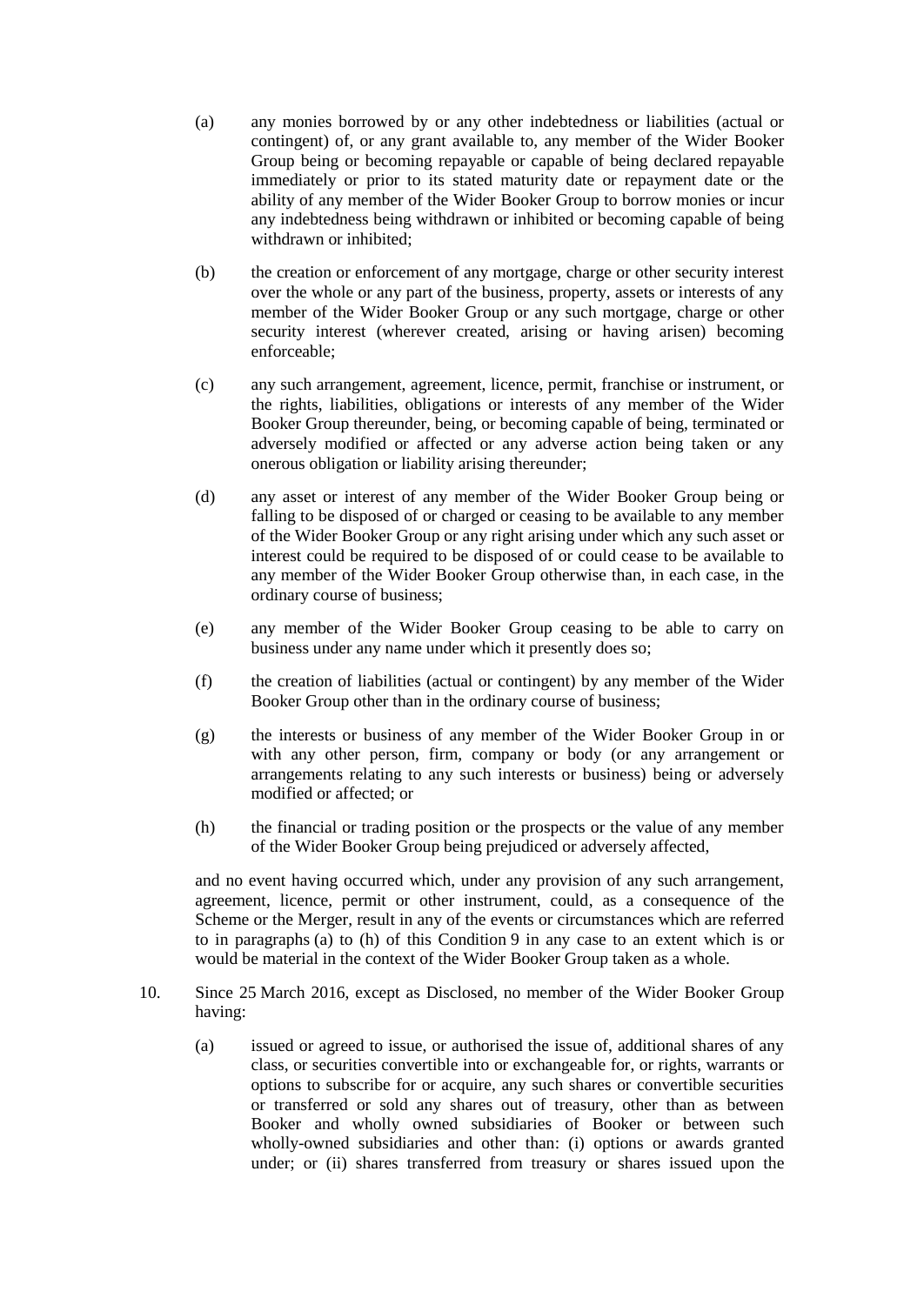exercise of any options or vesting of awards granted under, in either case, any of the Booker Share Schemes;

- (b) purchased or redeemed or repaid any of its own shares or other securities or reduced or made any other change to any part of its share capital (except for the 2017 B Share Redemption) to an extent which is material in the context of the Wider Booker Group taken as a whole;
- (c) recommended, declared, paid or made any dividend or other distribution whether payable in cash or otherwise or made any bonus issue (other than: (i) a Permitted Booker Dividend; (ii) the 2017 B Share Redemption or (iii) to Booker or a wholly owned subsidiary of Booker);
- (d) except as between Booker and its wholly-owned subsidiaries or between such wholly-owned subsidiaries made or authorised any change in its loan capital;
- (e) (other than any Merger or disposal in the ordinary course of business or a transaction between Booker and a wholly owned subsidiary of Booker or between such wholly-owned subsidiaries) merged with, demerged or acquired any body corporate, partnership or business or acquired or disposed of or, other than in the ordinary course of business, transferred, mortgaged, charged or created any security interest over any assets or any right, title or interest in any assets (including shares in any undertaking and trade investments) or authorised the same (in each case to an extent which is material in the context of the Wider Booker Group taken as a whole);
- (f) issued or authorised the issue of, or made any change in or to, any debentures or (except in the ordinary course of business or except as between Booker and its wholly-owned subsidiaries or between such wholly-owned subsidiaries) incurred or increased any indebtedness or liability (actual or contingent) which in any case is material in the context of the Wider Booker Group taken as a whole;
- (g) entered into, varied, or authorised any agreement, transaction, arrangement or commitment (whether in respect of capital expenditure or otherwise) which:
	- (i) is of a long term, onerous or unusual nature or magnitude or which could reasonably be expected to involve an obligation of such nature or magnitude; or
	- (ii) could restrict the business of any member of the Wider Booker Group; or
	- (iii) is other than in the ordinary course of business,

and which in any case is material in the context of the Wider Booker Group taken as a whole;

- (h) (other than in connection with the Merger) except as between Booker and its wholly-owned subsidiaries or between such wholly-owned subsidiaries entered into, implemented, effected or authorised any merger, demerger, reconstruction, amalgamation, scheme, commitment or other transaction or arrangement in respect of itself or another member of the Wider Booker Group otherwise than in the ordinary course of business which in any case is material in the context of the Wider Booker Group taken as a whole;
- (i) entered into or varied the terms of, any contract, agreement or arrangement with any of the directors or senior executives of any member of the Wider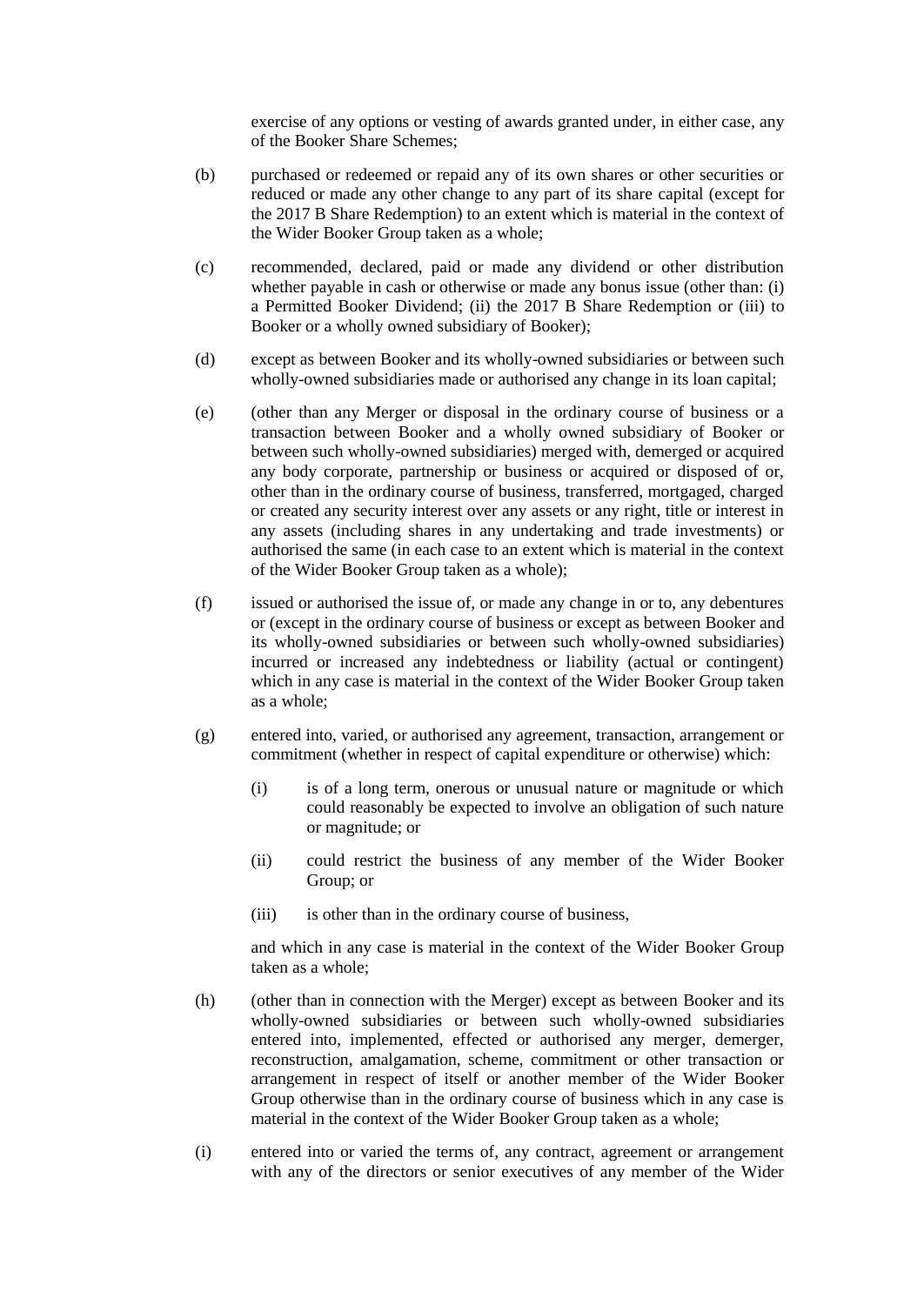Booker Group which is material the context of the Wider Booker Group taken as a whole or in the context of the Merger, save for salary increases, bonuses or variations of terms in the ordinary course;

- (j) taken any corporate action or had any legal proceedings instituted or threatened against it or petition presented or order made for its winding up (voluntarily or otherwise), dissolution or reorganisation or for the appointment of a receiver, administrator, administrative receiver, trustee or similar officer of all or any part of its assets and revenues or any analogous proceedings in any jurisdiction or appointed any analogous person in any jurisdiction which in any case is material in the context of the Wider Booker Group taken as a whole;
- (k) been unable, or admitted in writing that it is unable, to pay its debts or having stopped or suspended (or threatened to stop or suspend) payment of its debts generally or ceased or threatened to cease carrying on all or a substantial part of its business in any case with a material adverse effect on the Wider Booker Group taken as a whole;
- (l) waived or compromised any claim, otherwise than in the ordinary course of business, which is material in the context of the Wider Booker Group taken as a whole;
- (m) made any material alteration to its memorandum or articles of association ;
- (n) made or agreed or consented to:
	- (i) any change:
		- (A) to the terms of the trust deeds constituting the pension scheme(s) established for its directors, employees or their dependants; or
		- (B) the contributions payable to any such scheme(s) or to the benefits which accrue or to the pensions which are payable thereunder; or
		- (C) the basis on which qualification for, or accrual or entitlement to such benefits or pensions are calculated or determined; or
		- (D) the basis upon which the liabilities (including pensions) or such pension schemes are funded, valued or made,

in each case, which has an effect that is material in the context of the Wider Booker Group taken as a whole, or

- (ii) any change to the trustees including the appointment of a trust corporation;
- (o) proposed, agreed to provide or modified the terms of any share option scheme, incentive scheme or other benefit relating to the employment or termination of employment of any person employed by the Wider Booker Group in a manner which is material in the context of the Wider Booker Group taken as a whole or in the context of the Merger; or
- (p) entered into any agreement, commitment or arrangement or passed any resolution or made any offer (which remains open for acceptance) or proposed or announced any intention with respect to any of the transactions, matters or events referred to in this Condition [10.](#page-46-2)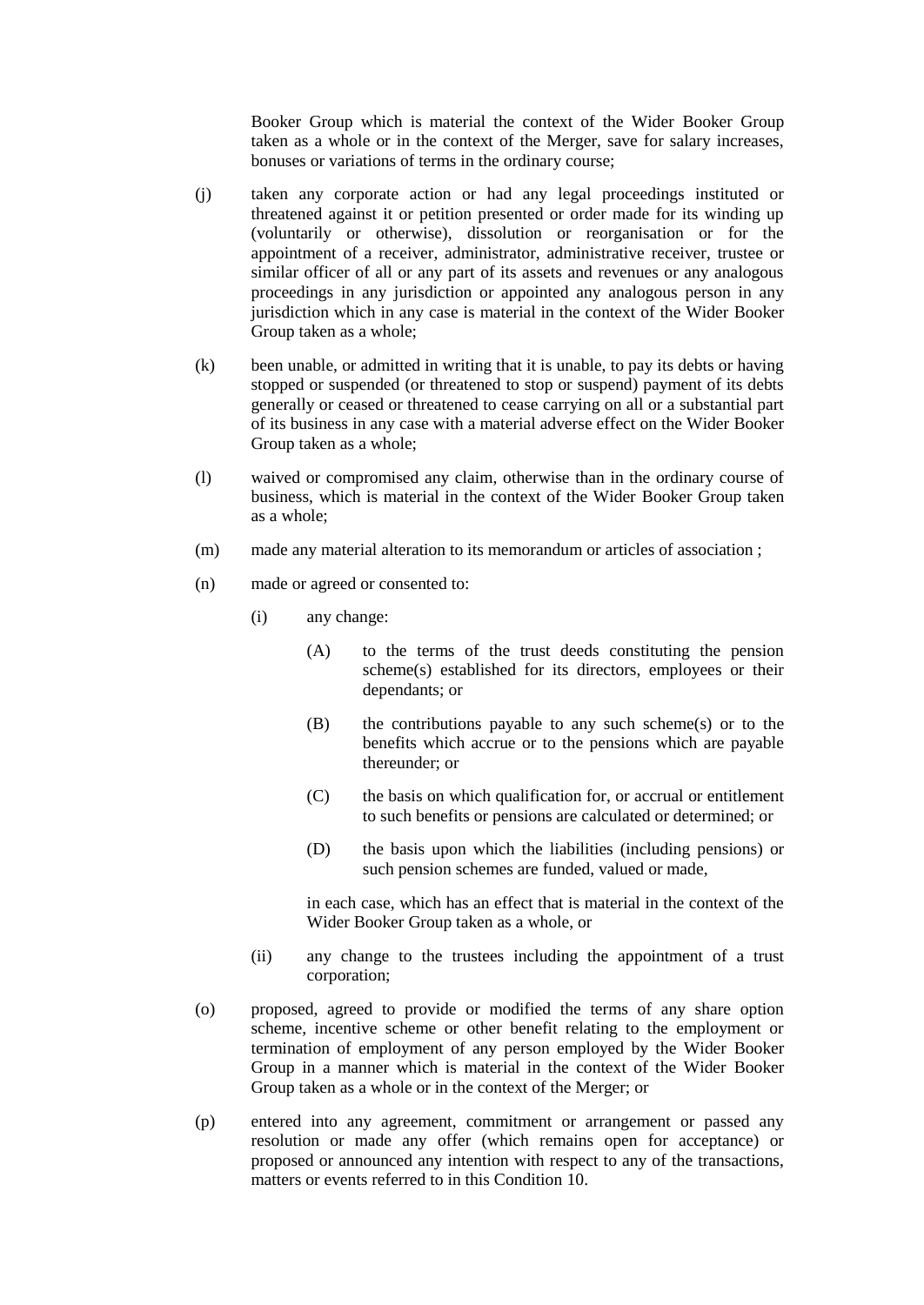### **No adverse change, litigation or regulatory enquiry**

- <span id="page-49-0"></span>11. Since 25 March 2016, except as Disclosed:
	- (a) there having been no adverse change or deterioration in the business, assets, financial or trading positions or profit or prospects of any member of the Wider Booker Group which in any case is material in the context of the Wider Booker Group taken as a whole or in the context of the Merger, save in consequence of the proposed Merger or of the process leading to the Merger;
	- (b) no contingent or other liability of any member of the Wider Booker Group having arisen or become apparent or increased which in any case is material in the context of the Wider Booker Group taken as a whole;
	- (c) no litigation, arbitration proceedings, prosecution or other legal proceedings to which any member of the Wider Booker Group is or may become a party (whether as plaintiff, defendant or otherwise) having been threatened, announced, implemented or instituted by or against or remaining outstanding against or in respect of any member of the Wider Booker Group which in any case would reasonably be expected to have a material adverse effect in the context of the Wider Booker Group taken as a whole; and
	- (d) (other than as a result of the Merger) no enquiry or investigation by, or complaint or reference to, any Third Party having been threatened, announced, implemented, instituted by or against or remaining outstanding against or in respect of any member of the Wider Booker Group which in any case might reasonably be expected to have an adverse effect that is material in the context of the Wider Booker Group taken as a whole;
	- (e) other than with the consent of Tesco, no action having been taken or proposed by any member of the Wider Booker Group, or having been approved by Booker Shareholders or consented to by the Panel, which falls or would fall within or under Rule 21.1 of the Code or which otherwise is or would be materially inconsistent with the implementation by Tesco of the Merger on the basis contemplated as at the date of this Announcement; and
	- (f) no member of the Wider Booker Group having conducted its business in breach of any applicable laws and regulations which in any case is material in the context of the Wider Booker Group taken as a whole.

### **No discovery of certain matters**

- 12. Tesco not having discovered (other than as a result of it having been Disclosed):
	- (a) that any financial or business or other information concerning the Wider Booker Group disclosed at any time by or on behalf of any member of the Wider Booker Group publicly or to any member of the Wider Tesco Group or to any of their advisers, is materially misleading or contains any material misrepresentation of fact or omits to state a fact necessary to make any information contained therein not materially misleading and which was not subsequently corrected before the date of this Announcement by disclosure either publicly or otherwise to Tesco or its professional advisers to an extent which in any case is material in the context of the Wider Booker Group taken as a whole;
	- (b) that any member of the Wider Booker Group is subject to any liability (actual or contingent) which has not been Disclosed and which in any case is material in the context of the Wider Booker Group taken as a whole;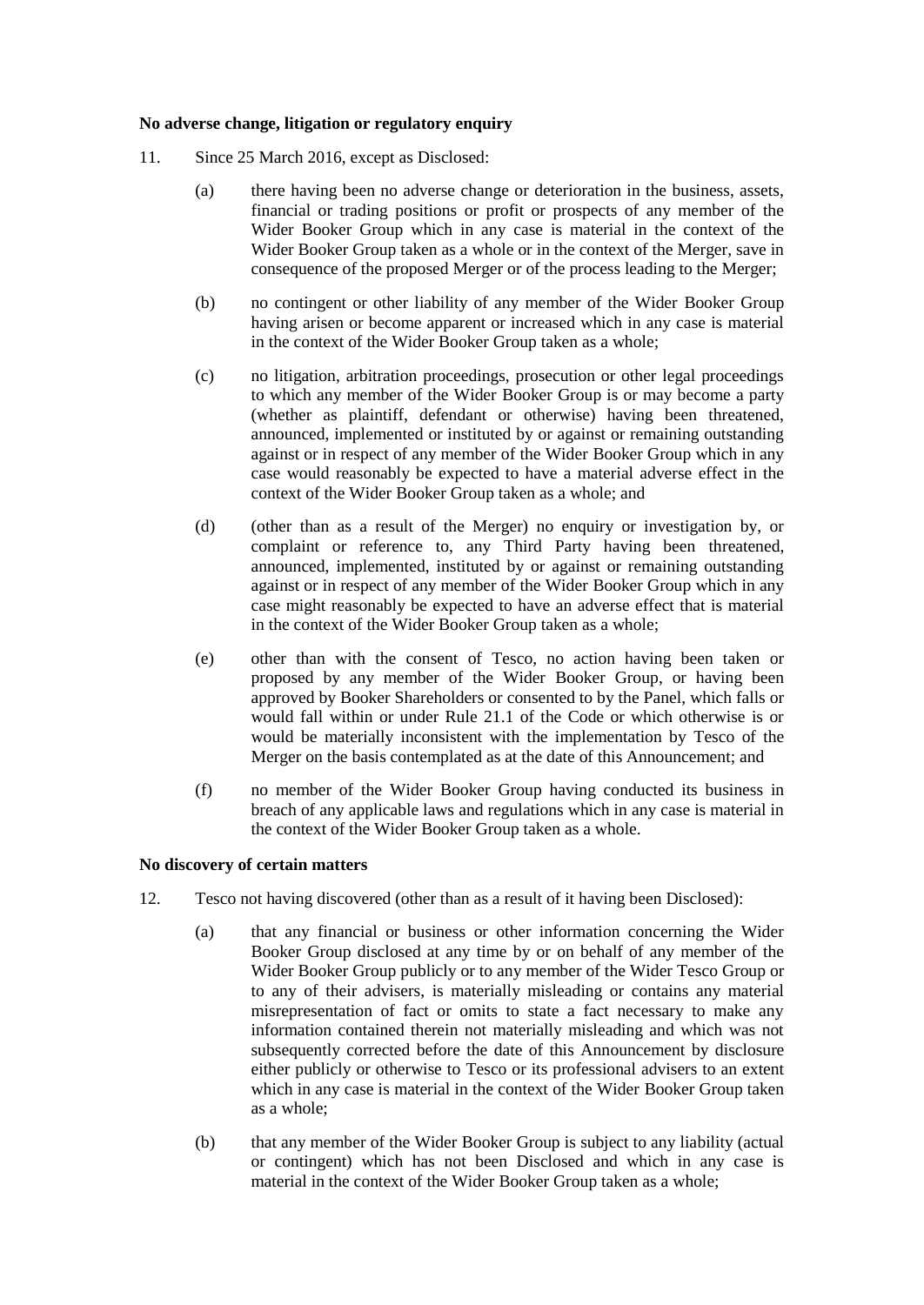- (c) that any information which has not been Disclosed and which affects the import of any information disclosed at any time by or on behalf of any member of the Wider Booker Group to an extent which is material in the context of the Wider Booker Group taken as a whole;
- (d) that any past or present member of the Wider Booker Group has not complied with any applicable legislation or regulations of any jurisdiction with regard to the use, treatment, handling, storage, transport, release, disposal, discharge, spillage, leak or emission of any waste or hazardous substance or any substance likely to impair the environment or harm human health, or otherwise relating to environmental matters or the health and safety of any person, or that there has otherwise been any such use, treatment, handling, storage, transport, release, disposal, discharge, spillage, leak or emission (whether or not this constituted a non-compliance by any person with any legislation or regulations and wherever the same may have taken place) which, in any case, would be likely to give rise to any liability (whether actual or contingent) or cost on the part of any member of the Wider Booker Group which in any case is material in the context of the Wider Booker Group taken as a whole;
- (e) that there is, or is likely to be, any liability, whether actual or contingent, to make good, repair, reinstate or clean up any property now or previously owned, occupied or made use of by any past or present member of the Wider Booker Group or any other property or any controlled waters under any environmental legislation, regulation, notice, circular, order or other lawful requirement of any relevant authority or Third Party or otherwise which in any case is material in the context of the Wider Booker Group taken as a whole; or
- (f) that circumstances exist whereby a person or class of persons would be likely to have a claim in respect of any product or process of manufacture or materials used therein now or previously manufactured, sold or carried out by any past or present member of the Wider Booker Group which is or would be material in the context of the Wider Booker Group taken as a whole.

## **Anti-corruption, sanctions and criminal property**

- 13. Tesco not having discovered (other than as a result of it having been Disclosed) that:
	- (a) (i) any past or present member, director, officer or employee of the Wider Booker Group is or has at any time during the course of such person's employment with any member of the Booker Group engaged in any activity, practice or conduct which would constitute an offence under the Bribery Act 2010, the US Foreign Corrupt Practices Act of 1977 or any other anticorruption legislation applicable to the Wider Booker Group or (ii) any person that performs or has performed services for or on behalf of the Wider Booker Group is or has at any time during the course of such person's performance of services for any member of the Booker Group engaged in any activity, practice or conduct in connection with the performance of such services which would constitute an offence under the Bribery Act 2010, the US Foreign Corrupt Practices Act of 1977 or any other applicable anticorruption legislation; or
	- (b) any asset of any member of the Wider Booker Group constitutes criminal property as defined by section 340(3) of the Proceeds of Crime Act 2002 (but disregarding paragraph (b) of that definition); or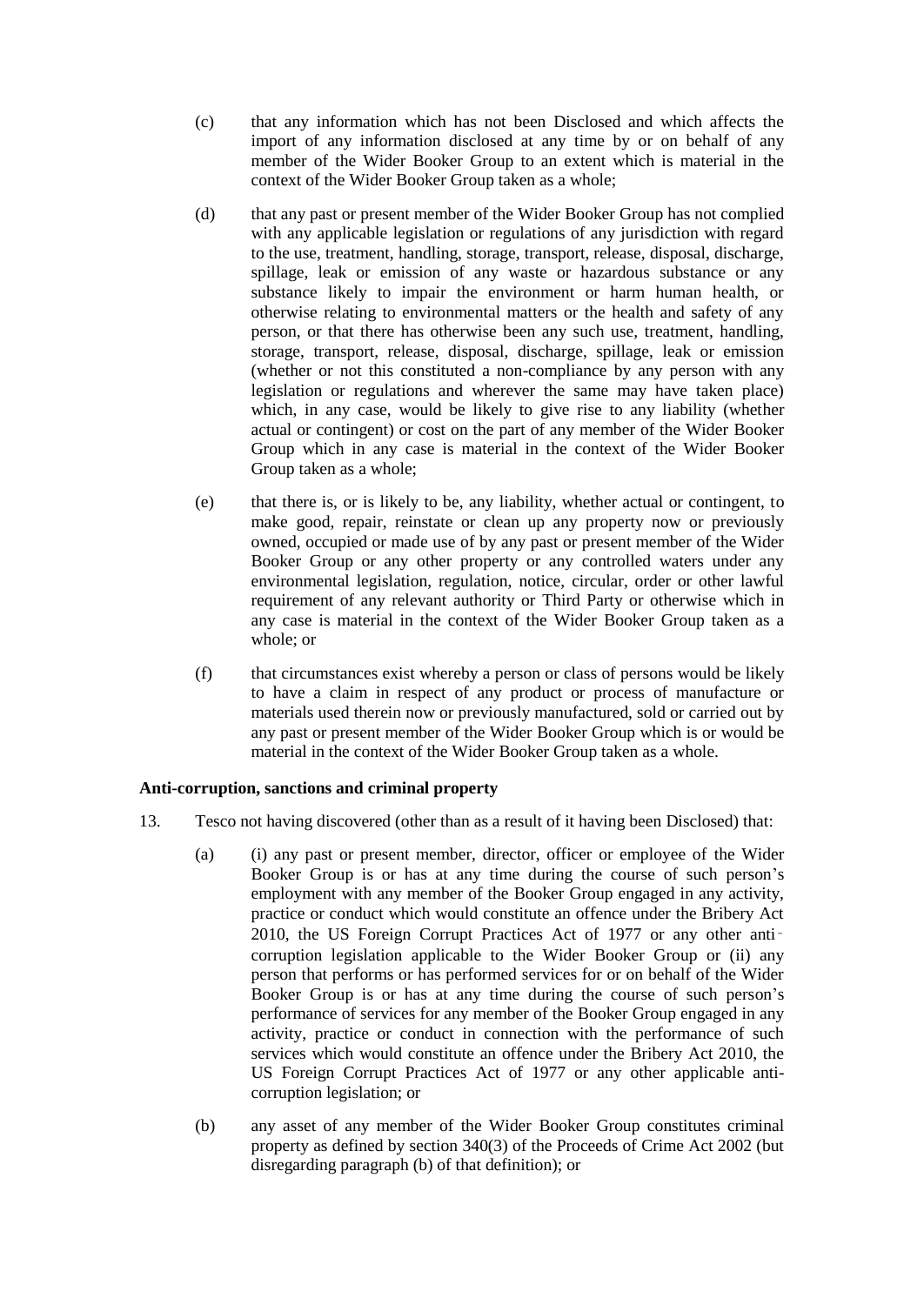- (c) any past or present member, director, officer or employee of the Booker Group, or any person that performs or has performed services for or on behalf of any such company is or has, at any time during the course of such person's employment with, or performance of services for or on behalf of, any member of the Booker Group, engaged in any business with, made any investments in, made any funds or assets available to or received any funds or assets from: (i) any government, entity or individual in respect of which US or European Union persons, or persons operating in those territories, are prohibited from engaging in activities or doing business, or from receiving or making available funds or economic resources, by US or European Union laws or regulations, including the economic sanctions administered by the United States Office of Foreign Assets Control, or HM Treasury & Customs; or (ii) any government, entity or individual targeted by any of the economic sanctions of the United Nations, the United States, the European Union or any of its member states; or
- (d) a member of the Booker Group has engaged in any transaction which would cause Tesco to be in breach of any law or regulation upon its Merger with Booker, including the economic sanctions of the United States Office of Foreign Assets Control, or HM Treasury & Customs, or any government, entity or individual targeted by any of the economic sanctions of the United Nations, the United States, the European Union or any of its member states.

For the purpose of these Conditions:

- (i) "Third Party" means any central bank, government, government department or governmental, quasi-governmental, supranational, statutory, regulatory, environmental or investigative body, authority (including any national or supranational anti-trust or merger control authority), court, trade agency, association, institution or professional or environmental body or any other person or body whatsoever in any relevant jurisdiction, including, for the avoidance of doubt, the Panel;
- (ii) a Third Party shall be regarded as having "intervened" if it has decided to take, institute, implement or threaten any action, proceeding, suit, investigation, enquiry or reference or made, proposed or enacted any statute, regulation, decision or order or taken any measures or other steps or required any action to be taken or information to be provided or otherwise having done anything and "intervene" shall be construed accordingly; and
- (iii) "Authorisations" means authorisations, orders, grants, recognitions, determinations, certificates, confirmations, consents, licences, clearances, provisions and approvals, in each case, of a Third Party.

### **B. Waiver and invocation of the CMA Pre-Condition and Conditions**

The Scheme will not become effective unless the CMA Pre-Condition and the Conditions have been fulfilled or (if capable of waiver) waived or, where appropriate, have been determined by Tesco to be or remain satisfied by no later than the Longstop Date.

Subject to the requirements of the Panel, Tesco reserves the right in its sole discretion to waive, in whole or in part, the CMA Pre-Condition in [Appendix 1](#page-42-0) or all or any of Conditions in Part [A](#page-43-0) above, except for Conditions 2(a)(i), 2(b)(i) and 2(c)(i) (*Scheme*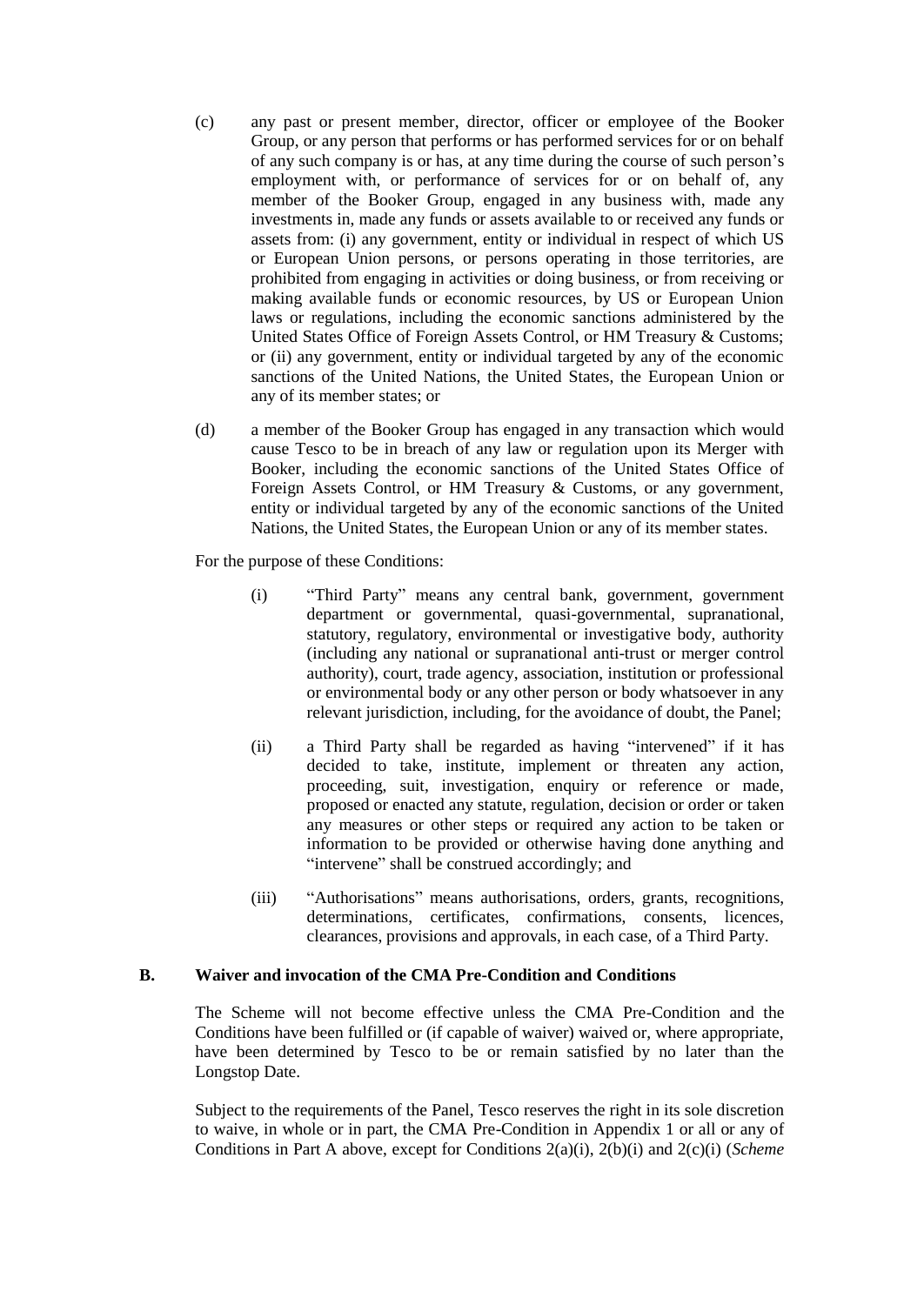*approval*), 3 (*Tesco Shareholder approval*) and 4 (*Listing of New Tesco Shares*), which cannot be waived.

Tesco shall be under no obligation to waive (if capable of waiver), to determine to be or remain satisfied or to treat as fulfilled any of the Conditions in Part [A](#page-43-0) above by a date earlier than the latest date specified above for the fulfilment of that Condition, notwithstanding that the other Conditions may at such earlier date have been waived or fulfilled and that there are, at such earlier date, no circumstances indicating that any Condition may not be capable of fulfilment.

### **C. Implementation by way of Takeover Offer**

Tesco reserves the right to elect to implement the Merger by way of a Takeover Offer, subject to the Panel's consent and the terms of the Co-operation Agreement. In such event, such Offer will be implemented on the same terms and conditions, so far as applicable, as those which would apply to the Scheme subject to appropriate amendments, including (without limitation) an acceptance condition set at 90 per cent. (or such other percentage as Tesco may decide (subject to the Panel's consent)) (i) in nominal value of the shares to which such Offer relates; and (ii) of the voting rights attaching to those shares, provided that the acceptance condition will not be satisfied unless any member of the Wider Tesco Group shall have acquired or agreed to acquire (whether pursuant to the Offer or otherwise), directly or indirectly, Booker Shares carrying in aggregate more than 50 per cent. of the voting rights normally exercisable at a general meeting of Booker (including for this purpose, except to the extent otherwise agreed by the Panel, any such voting rights attaching to the Booker Shares that are unconditionally allotted or issued before the Offer becomes or is declared unconditional as to acceptances whether pursuant to exercise of any outstanding subscription rights or conversion rights or otherwise).

### **D. Certain further terms of the Merger**

Under Rule 13.5(a) of the Code, Tesco may not invoke a Condition to the Merger so as to cause the Merger not to proceed, to lapse or to be withdrawn unless the circumstances which give rise to the right to invoke the Condition are of material significance to Tesco in the context of the Merger. The CMA Pre-Condition and the Conditions contained in paragraphs 2 to 5 and, if applicable, any acceptance condition if the Merger is implemented by means of a Takeover Offer, are not subject to this provision of the Code.

If the Panel requires Tesco to make an offer or offers for any Booker Shares under the provisions of Rule 9 of the Code, Tesco may make such alterations to the Conditions as are necessary to comply with the provisions of that Rule.

Each of the Conditions shall be regarded as a separate Condition and shall not be limited by reference to any other Condition.

The Booker Shares will be acquired pursuant to the Merger fully paid and free from all liens, equitable interests, charges, encumbrances, rights of pre-emption and other third party rights of any nature whatsoever and together with all rights attaching to them as at the date of this Announcement or subsequently attaching or accruing to them, save for any Permitted Booker Dividends set out in [Appendix 7](#page-72-0) to this Announcement.

If, on or after the date of this Announcement, any dividend and/or other distribution and/or other return of capital is declared, made or paid or becomes payable in respect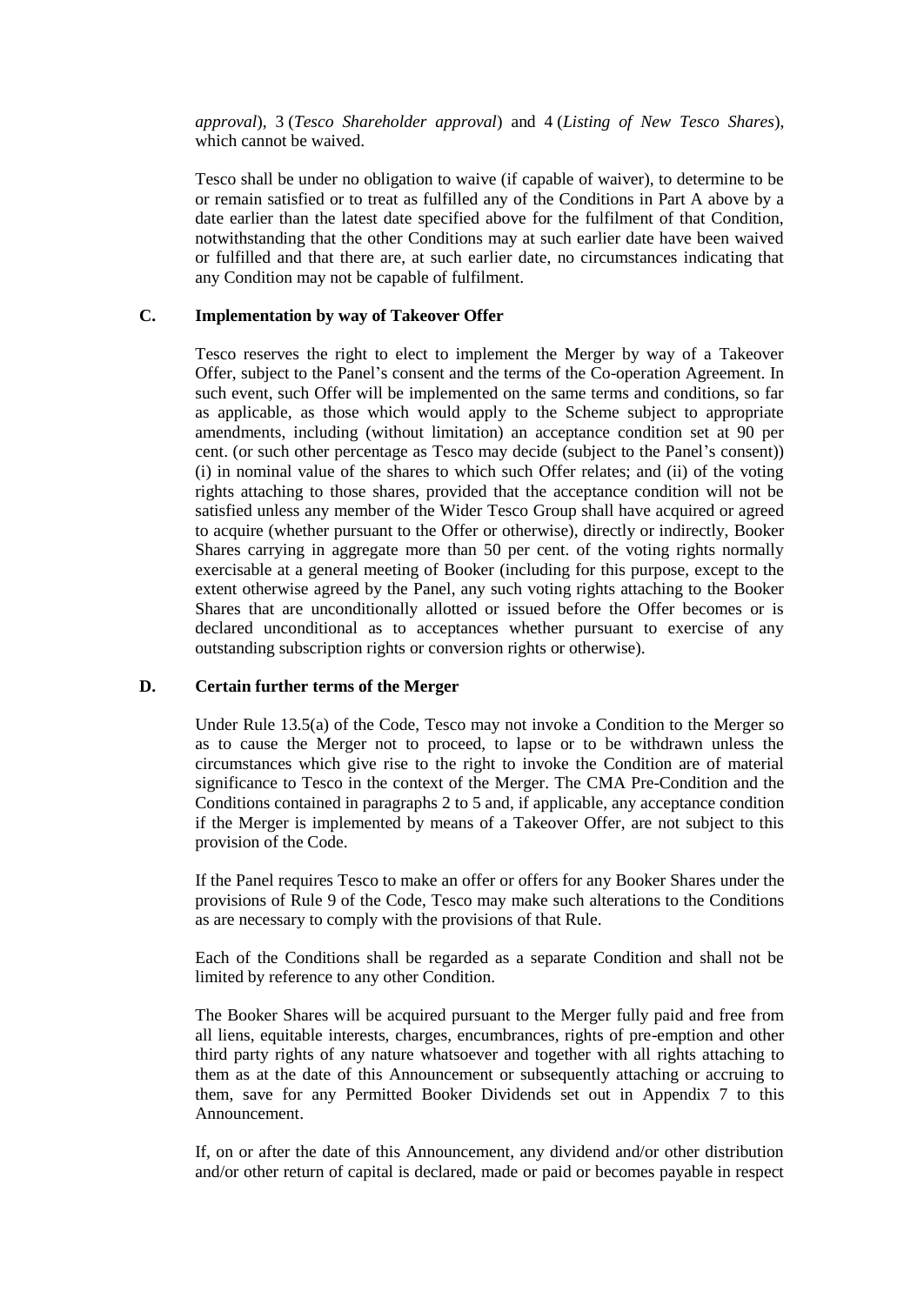of the Booker Shares, other than a Permitted Booker Dividend or the 2017 B Share Redemption, Tesco reserves the right (without prejudice to any right of Tesco to invoke Condition 1[0\(c\)](#page-49-0) in Part [A](#page-43-0) of this [Appendix 2](#page-43-1) to this Announcement), to reduce the value implied under the terms of the Merger for the Booker Shares by an amount up to the amount of such dividend and/or distribution and/or return of capital, in which case any reference in this Announcement or in the Scheme Document to the Consideration payable under the terms of the Merger will be deemed to be a reference to the Consideration as so reduced. In such circumstances, to the extent possible, the cash component of the Consideration would be reduced by an amount up to the amount of such dividend and/or distribution and/or return of capital. To the extent that any such dividend and/or distribution and/or other return of capital is declared, made or paid or is payable and it is: (i) transferred pursuant to the Merger on a basis which entitles Tesco to receive the dividend or distribution and to retain it; or (ii) cancelled, the Consideration payable under the terms of the Merger will not be subject to change in accordance with this paragraph. Any exercise by Tesco of its rights referred to in this paragraph shall be the subject of an announcement and, for the avoidance of doubt, shall not be regarded as constituting any revision or variation of the Merger.

Fractions of New Tesco Shares will not be allotted to Booker Shareholders but will be aggregated and sold as soon as practicable after the Scheme becomes effective. The net proceeds of such sale will then be paid in cash to the relevant Booker Shareholders in accordance with their fractional entitlements (rounded down to the nearest penny).

The New Tesco Shares, which will be issued in connection with the Merger, have not been and will not be registered under any of the relevant securities laws of the US, Canada, Japan or Australia and no regulatory clearance in respect of the New Tesco Shares has been, or will be, applied for in any jurisdiction other than the UK. The New Tesco Shares may not be offered, sold or delivered, directly or indirectly, in the US, Canada, Japan or Australia except pursuant to exemptions from applicable requirements of any such jurisdiction.

The New Tesco Shares will be issued credited as fully paid and will rank *pari passu* in all respects with Tesco Shares in issue at the time the New Tesco Shares are issued pursuant to the Merger, including the right to receive and retain dividends and other distributions declared, made or paid by reference to a record date falling on or after the Effective Date. Applications will be made to the UK Listing Authority for the New Tesco Shares to be admitted to the Official List with a premium listing and to the London Stock Exchange for the New Tesco Shares to be admitted to trading.

The Merger is subject to, *inter alia*, the satisfaction or waiver of the CMA Pre-Condition set out in [Appendix 1](#page-42-0) to this Announcement and the Conditions set out in [Appendix 2](#page-43-1) to this Announcement. The Merger is also subject to the further terms which are set out in this [Appendix 2](#page-43-1) to this Announcement and to the full terms and conditions which will be set out in the Scheme Document and such further terms as may be required to comply with the Listing Rules and the provisions of the Code.

The availability of the Merger to persons not resident in the United Kingdom may be affected by the laws of the relevant jurisdiction. Any persons who are subject to the laws of any jurisdiction other than the United Kingdom should inform themselves about and observe any applicable requirements. Further information in relation to Overseas Shareholders will be contained in the Scheme Document.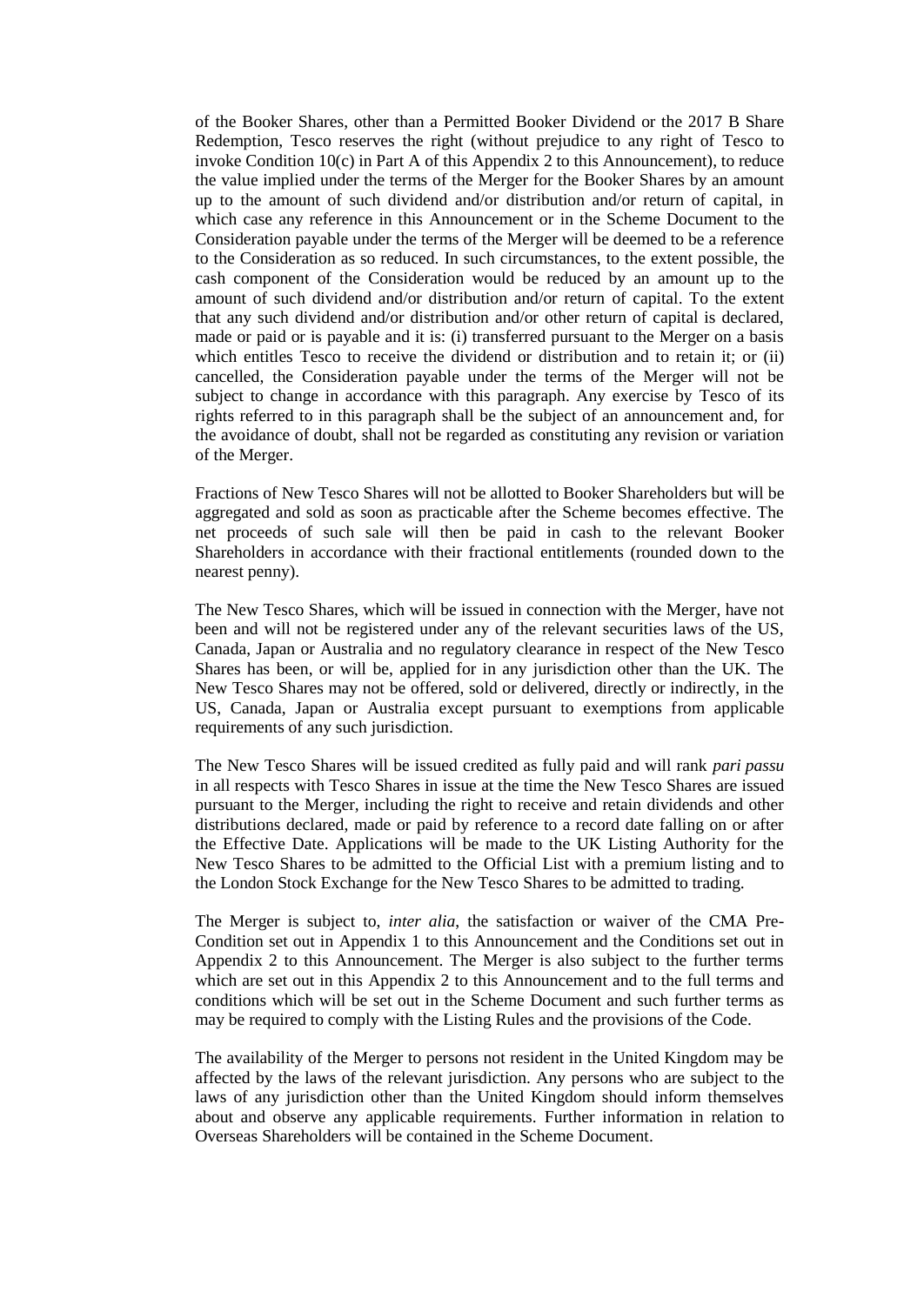This Announcement and any rights or liabilities arising hereunder, the Merger, the Scheme, and any proxies will be governed by English law and be subject to the jurisdiction of the courts of England and Wales. The Scheme will be subject to the applicable requirements of the Code, the Panel, the London Stock Exchange and the FCA.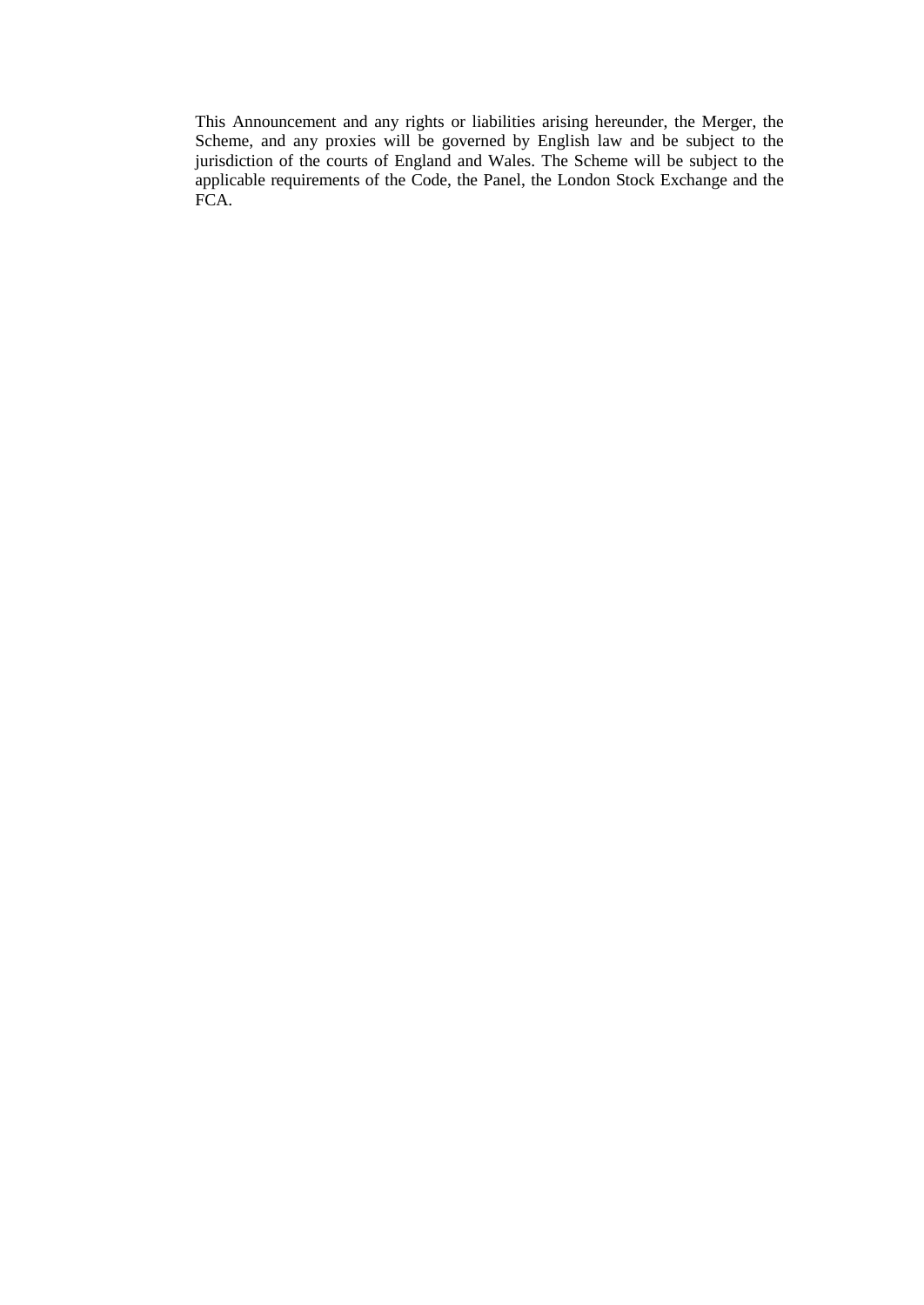## **Appendix 3 Sources of Information and Bases of Calculation**

- (a) All references to Booker Shares are to Booker ordinary shares of one penny each. References to Tesco Shares are to Tesco ordinary shares of five pence each.
- <span id="page-55-2"></span>(b) The aggregate value of the cash component of the Consideration of approximately £760 million is calculated by multiplying the offered amount of 42.6 pence in cash per Booker Share by Booker's issued ordinary share capital (as referred to in paragraph [\(f\)](#page-55-0) below).
- <span id="page-55-3"></span>(c) The aggregate value of the share component of the Consideration of approximately £2.9 billion is calculated by multiplying the number of Tesco Shares to be issued under the terms of the Merger (as referred to in  $(g)(ii)$ ) below) by the price per Tesco Share of 189.0 pence (being the Closing Price on 26 January 2017, the last Business Day prior to the date of this Announcement).
- (d) The value attributed to the entire existing issued share capital of Booker under the terms of the Merger of approximately £3.7 billion is the sum of the aggregate value of the cash component and the aggregate value of the share component of the Consideration (as referred to in paragraphs [\(b\)](#page-55-2) and [\(c\)](#page-55-3) above respectively).
- (e) The percentage of the share capital of the Combined Group that will be owned by Booker Shareholders of 16 per cent. is calculated by dividing the number of New Tesco Shares to be issued under the terms of the Merger referred to in paragraph  $(g)(ii)$  below by the issued share capital of the Combined Group (as set out in paragraph [\(g\)](#page-55-1) below) and multiplying the resulting sum by 100 to produce a percentage.
- <span id="page-55-0"></span>(f) Booker's issued ordinary share capital refers to the 1,780,895,173 Booker Shares in issue as at 5.00 p.m. on 26 January 2017.
- <span id="page-55-1"></span>(g) The share capital of the Combined Group (being 9,708,180,149 Tesco Shares) has been calculated as the sum of:
	- (i) a total number of 8,174,829,405 Tesco Shares in issue (as at the close of business on 26 January 2017, the last Business Day prior to the date of this Announcement); and
	- (ii) 1,533,350,744 New Tesco Shares which would be issued under the terms of the Merger (being 0.861 Tesco Shares per Booker Share multiplied by the issued ordinary share capital of Booker as referred to in paragraph [\(f\)](#page-55-0) above).

On the date of this Announcement Tesco holds no ordinary shares in treasury.

- (h) Unless otherwise stated, all prices quoted for Tesco Shares and Booker Shares have been derived from the Daily Official List and represent closing middle market prices on the relevant date.
- (i) The premium calculations to the price per Booker Share have been calculated by reference to: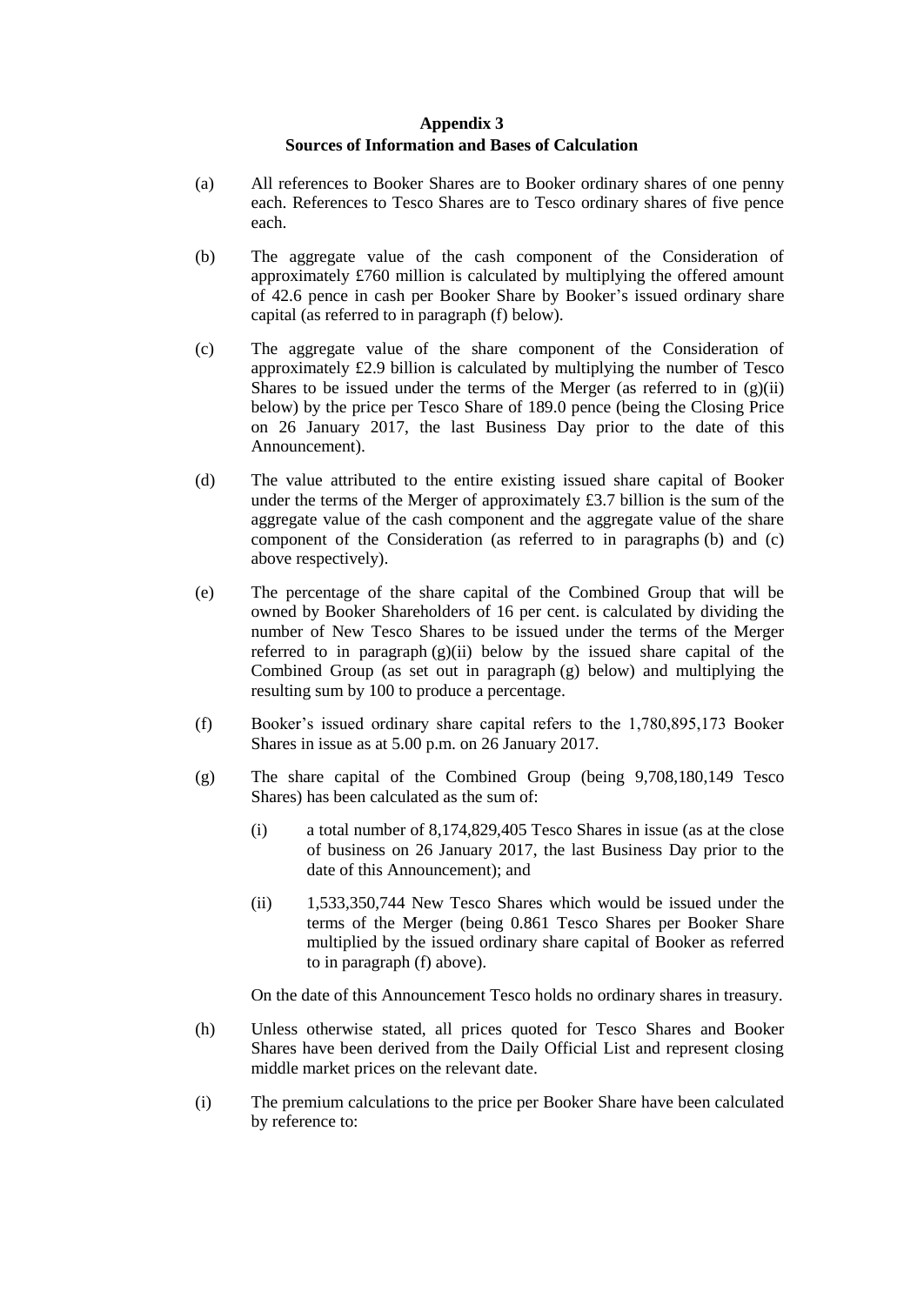- (i) the Closing Price of a Tesco Share of 189.0 pence and of a Booker Share of 183.1 pence, as of 26 January 2017 (being the last Business Day prior to the date of this Announcement);
- (ii) the volume weighted average price of a Tesco Share of 197.8 pence and of a Booker Share of 185.2 pence, since 12 January 2017; or
- (iii) the three month volume weighted average price of 176.8 pence per Booker Share and 205.7 pence per Tesco Share, in each case since 26 October 2016.
- (j) The volume weighted average prices of a Tesco Share and of a Booker Share are derived from data provided by Bloomberg and refer to trading on the London Stock Exchange only.
- (k) Unless otherwise stated:
	- (i) historic financial information relating to Tesco has been extracted or derived (without material adjustment) from the audited financial statements of Tesco contained in Tesco's 2016 Annual Report and Financial Statements; and
	- (ii) historic financial information relating to Booker has been extracted or derived (without material adjustment) from the audited financial statements of Booker contained in Booker's 2016 Annual Report and Accounts.
- (l) The synergy numbers are unaudited and are based on analysis by Tesco's management and on Tesco's internal records. Further information underlying the Tesco Quantified Financial Benefits Statement contained in this Announcement is provided in [Appendix 5.](#page-60-0)
- (m) The Tesco Group operating profit number referred to in the Tesco Outlook Statement is based on analysis by Tesco's management and on Tesco's internal records. Further information underlying the Tesco Outlook Statement contained in this Announcement is provided in [Appendix 6.](#page-67-0)
- (n) The timing expectations set out in this Announcement assume that the Merger would be completed in late 2017/ early 2018.
- (o) For the purposes of the financial comparisons contained in this Announcement, no account has been taken of any liability to taxation or the treatment of fractions under the Merger.
- (p) Earnings per share figures are stated exclusive of exceptional and extraordinary items where these have been disclosed.
- (q) Certain figures included in this Announcement have been subject to rounding adjustments.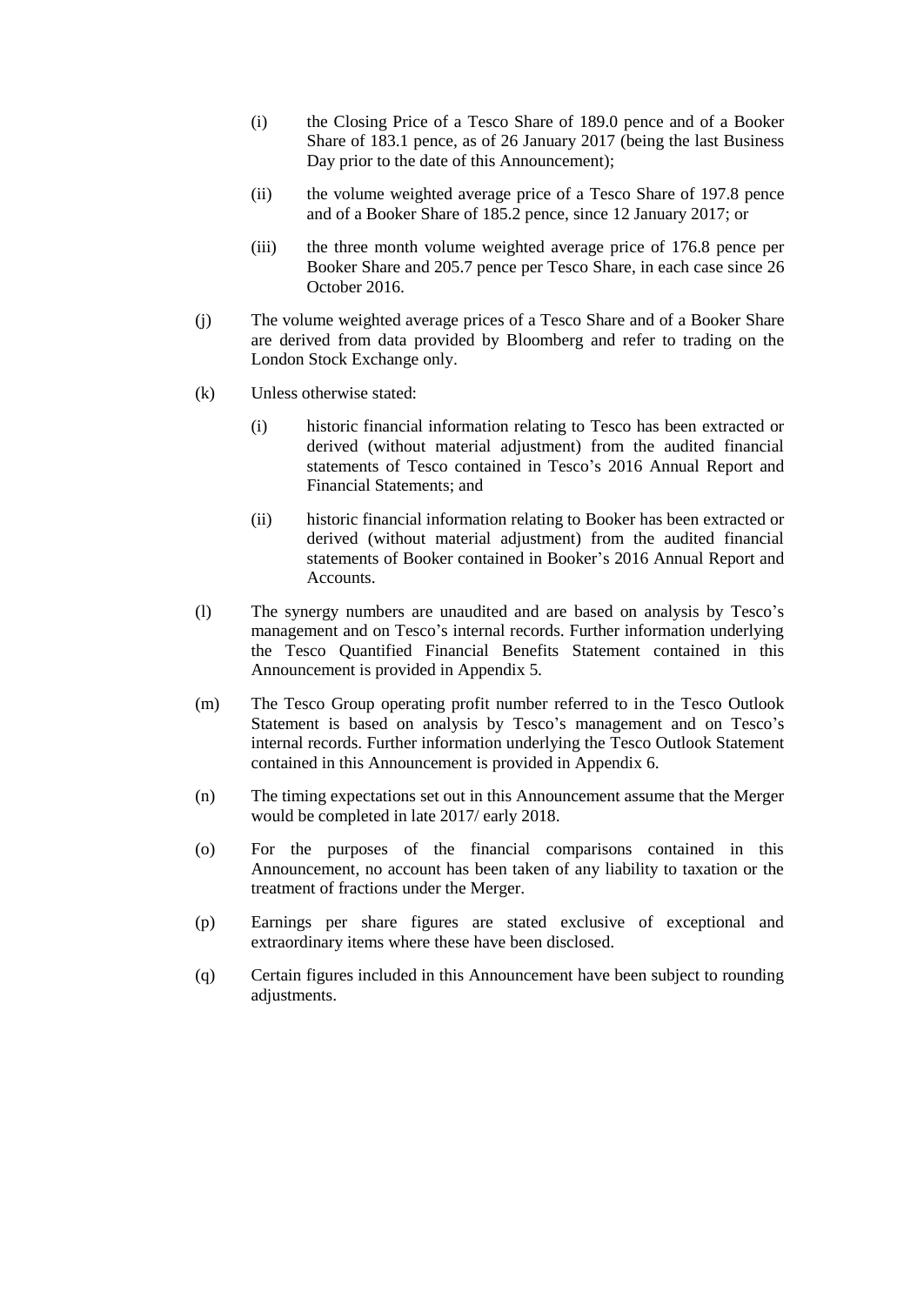# **Appendix 4 Details of Irrevocable Undertakings**

## **A. Irrevocable undertakings from Booker Directors**

The following Booker Directors have given irrevocable undertakings to vote in favour of the Scheme at the Scheme Court Meeting and the resolutions to be proposed at the Booker General Meeting in relation to the following Booker Shares currently held by them as well as any further Booker Shares they may acquire:

| <b>Name</b>                   | <b>Number of Booker Shares</b> | <b>Percentage of issued</b><br>ordinary share capital of<br>Booker $(\% )$ |  |
|-------------------------------|--------------------------------|----------------------------------------------------------------------------|--|
| Charles $Wilson1$             | 108,241,986                    | 6.0780                                                                     |  |
| Jonathan Prentis <sup>2</sup> | 10,413,807                     | 0.5848                                                                     |  |
| Guy Farrant <sup>3</sup>      | 1,500,000                      | 0.0842                                                                     |  |
| <b>Andrew Cripps</b>          | 200,000                        | 0.0112                                                                     |  |
| Karen Jones                   | 100,000                        | 0.0056                                                                     |  |
| <b>Stewart Gilliland</b>      | 50,000                         | 0.0028                                                                     |  |
| <b>Gary Hughes</b>            | 40,000                         | 0.0022                                                                     |  |
| Helena Andreas                | 10,000                         | 0.0006                                                                     |  |
| <b>TOTAL</b>                  | 120,555,793                    | 6.7694                                                                     |  |

The obligations of the Booker Directors under the irrevocable undertakings shall lapse and cease to have effect on and from the earlier of the following occurrences:

- Tesco announces that it does not intend to make or proceed with the Merger and no new, revised or replacement Scheme or Offer is announced in accordance with Rule 2.7 of the Code at the same time;
- the Scheme or Offer lapses or is withdrawn and no new, revised or replacement Scheme or Offer has been announced, in accordance with Rule 2.7 of the Code, in its place or is announced, in accordance with Rule 2.7 of the Code, at the same time;
- the Circular and (if different) the document convening the Tesco General Meeting does not include a unanimous and unconditional recommendation made by the Tesco Board to Tesco Shareholders to approve the Tesco Resolutions (the "Tesco Board Recommendation"), or Tesco makes an announcement prior to the publication of such

 $\overline{a}$ 

<sup>&</sup>lt;sup>1</sup> The irrevocable undertaking provided by Charles Wilson contains an undertaking in respect of the Mix and Match Facility pursuant to which he has irrevocably undertaken to elect to receive 100 per cent. New Tesco Shares in respect of his entire holding of Booker Shares, subject to the elections of other Booker Shareholders.

<sup>2</sup> Jonathan Prentis may dispose of any additional Booker Shares he acquires upon the exercise of his share options (including vested but unexercised share options).

<sup>3</sup> Guy Farrant may dispose of any additional Booker Shares he acquires upon the exercise of his share options (including vested but unexercised share options).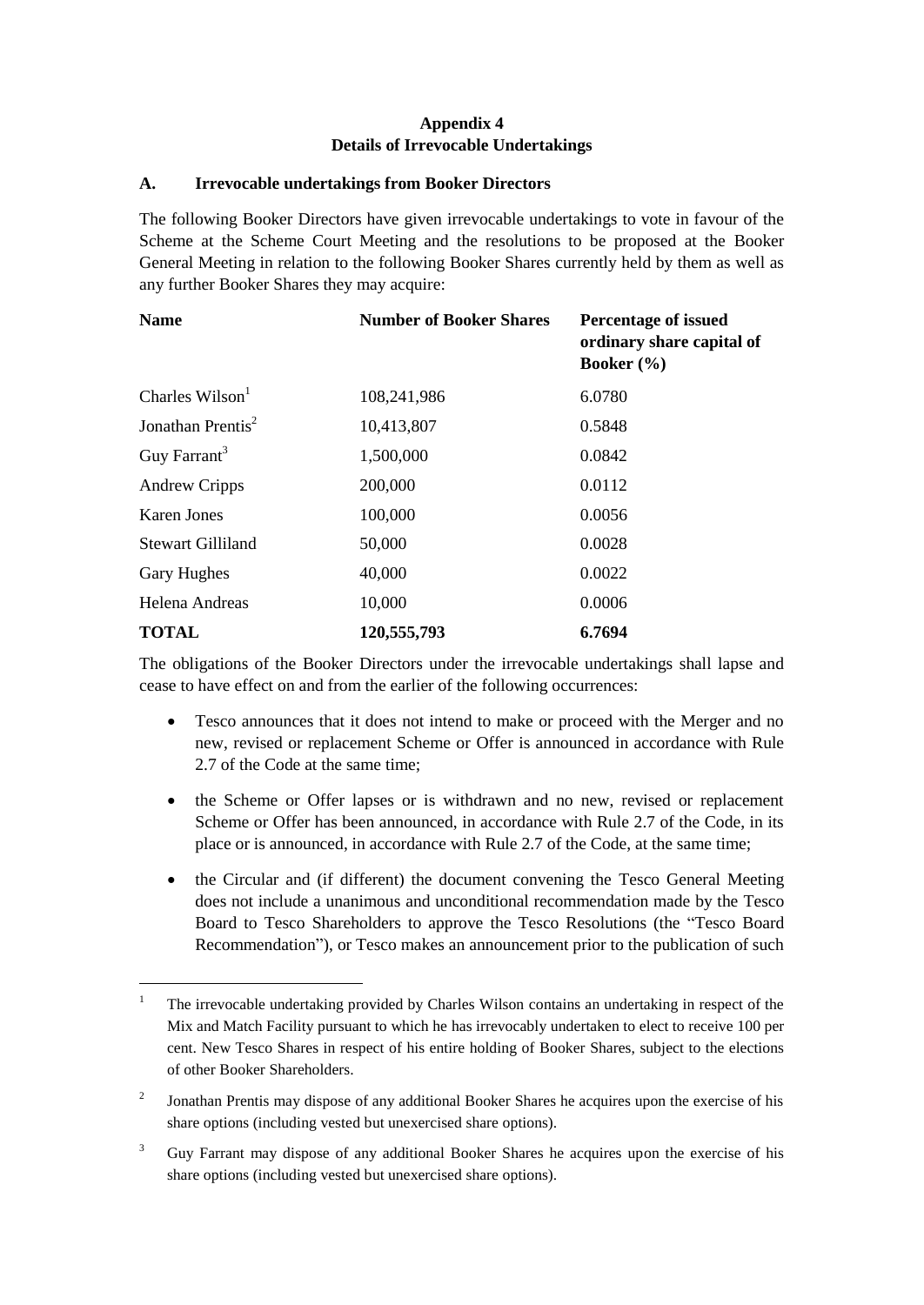document(s) that: (i) the Tesco Board no longer intends to make such recommendation or intends adversely to modify or qualify such recommendation; (ii) it will not convene the Tesco General Meeting; or (iii) it does not intend to post the Circular or (if different) the document convening the Tesco General Meeting;

- the Tesco Board withdraws, adversely modifies or adversely qualifies the Tesco Board Recommendation or fails to publicly reaffirm or re-issue such unanimous and unqualified recommendation before the earlier of  $(A)$  5.30 p.m. on the fifth Business Day following Booker's reasonable request to do so, or (B) the time of the start of the Booker General Meeting (it being understood that the issue of any holding statement(s) issued to the Tesco Shareholders following a change of circumstances (so long as any such holding statement contains an express statement that such recommendation is not withdrawn or adversely modified and does not contain a statement that the Tesco Directors intend to withdraw or adversely modify such recommendation) shall not constitute a withdrawal or adverse modification of such recommendation for purposes of this paragraph); or
- the Scheme or Offer has not become effective by the Longstop Date.

### **B. Irrevocable undertakings from Tesco Directors**

## **1. Irrevocable undertakings in respect of Tesco Shares**

The following Tesco Directors have given irrevocable undertakings to vote (or procure the vote) in favour of the resolutions to be proposed at the Tesco General Meeting in relation to the following Tesco Shares currently held by them as well as any further Tesco Shares they may acquire:

| <b>Name</b>   | <b>Number of Tesco Shares</b> | <b>Percentage of issued</b><br>ordinary share capital of<br>Tesco $(\% )$<br>0.0012 |  |
|---------------|-------------------------------|-------------------------------------------------------------------------------------|--|
| Dave Lewis    | 99,950                        |                                                                                     |  |
| Alan Stewart  | 50,000                        | 0.0006                                                                              |  |
| John Allan    | 221,020                       | 0.0027                                                                              |  |
| Mark Armour   | 25,000                        | 0.0003                                                                              |  |
| Mikael Olsson | 5,000                         | 0.0001                                                                              |  |
| <b>TOTAL</b>  | 400,970                       | 0.0049                                                                              |  |

### **2. Irrevocable undertakings in respect of ADRs**

Two of the Tesco Directors, Deanna Oppenheimer and Byron Grote, hold their Tesco Shares in the form of ADRs (each ADR represents three Tesco Shares). As a result, they have each irrevocably undertaken to vote in favour of the resolutions to be proposed at the Tesco General Meeting in the event that their holding converts from the form of ADRs to Tesco Shares (and they therefore become entitled to vote at the Tesco General Meeting).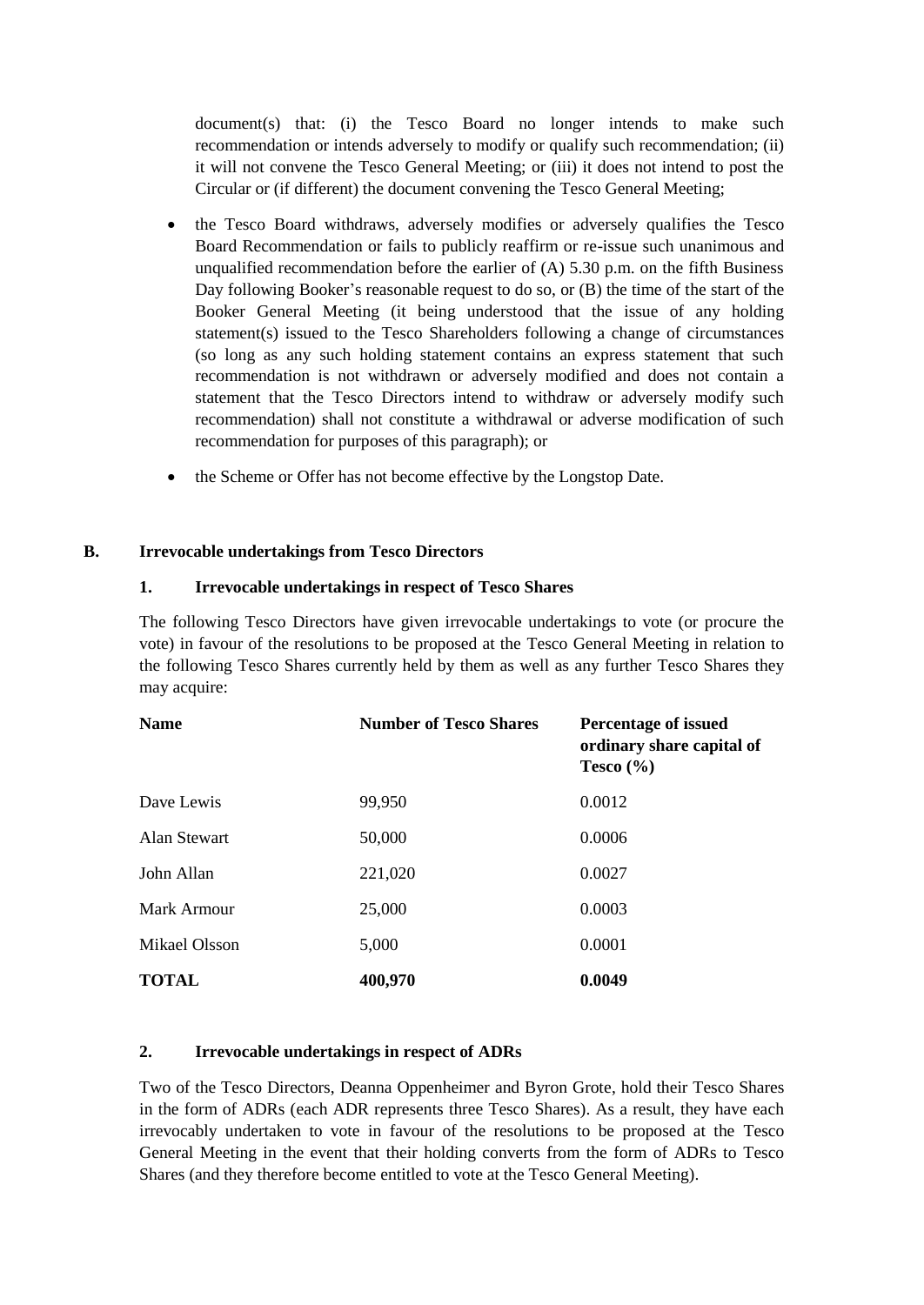| <b>Name</b>        | Number of<br><b>ADRs</b> | <b>Number of Tesco</b><br><b>Shares</b> | <b>Percentage of issued</b><br>ordinary share<br>capital of Tesco $(\% )$ |
|--------------------|--------------------------|-----------------------------------------|---------------------------------------------------------------------------|
| Deanna Oppenheimer | 34,500                   | 103,500                                 | 0.0013                                                                    |
| <b>Byron Grote</b> | 57,900                   | 173,700                                 | 0.0021                                                                    |
| <b>TOTAL</b>       | 92,400                   | 277,200                                 | 0.0034                                                                    |

The obligations of the Tesco Directors under the irrevocable undertakings shall lapse and cease to have effect on and from the earlier of the following occurrences:

- Booker announces that it does not intend to proceed with the Merger and no new, revised or replacement Scheme or Offer is announced in accordance with Rule 2.7 of the Code at the same time;
- the Scheme or Offer lapses or is withdrawn and no new, revised or replacement Scheme or Offer has been announced, in accordance with Rule 2.7 of the Code, in its place or is announced, in accordance with Rule 2.7 of the Code, at the same time;
- the Scheme Document does not include a unanimous and unconditional recommendation made by the Booker Board to Booker Shareholders to vote in favour of the Scheme at the Scheme Court Meeting and in favour of the Merger at the Booker General Meeting (the "Booker Board Recommendation"), or Booker makes an announcement prior to the publication of the Scheme Document that: (i) the Booker Board no longer intends to make such recommendation or intends adversely to modify or qualify such recommendation; or (ii) it will not convene the necessary Booker General Meeting and/ or the Scheme Court Meeting;
- the Booker Board withdraws, adversely modifies or adversely qualifies the Booker Board Recommendation or fails to publicly reaffirm or re-issue such unanimous and unqualified recommendation before the earlier of  $(A)$  5.30 p.m. on the fifth Business Day following Tesco's reasonable request to do so; or (B) the time of the start of the Tesco General Meeting (it being understood that the issue of any holding statement(s) issued to Booker Shareholders following a change of circumstances (so long as any such holding statement contains an express statement that such recommendation is not withdrawn or adversely modified and does not contain a statement that the Booker Directors intend to withdraw or adversely modify such recommendation) shall not constitute a withdrawal or adverse modification of such recommendation for purposes of this paragraph); or
- the Scheme or Offer has not become effective by the Longstop Date.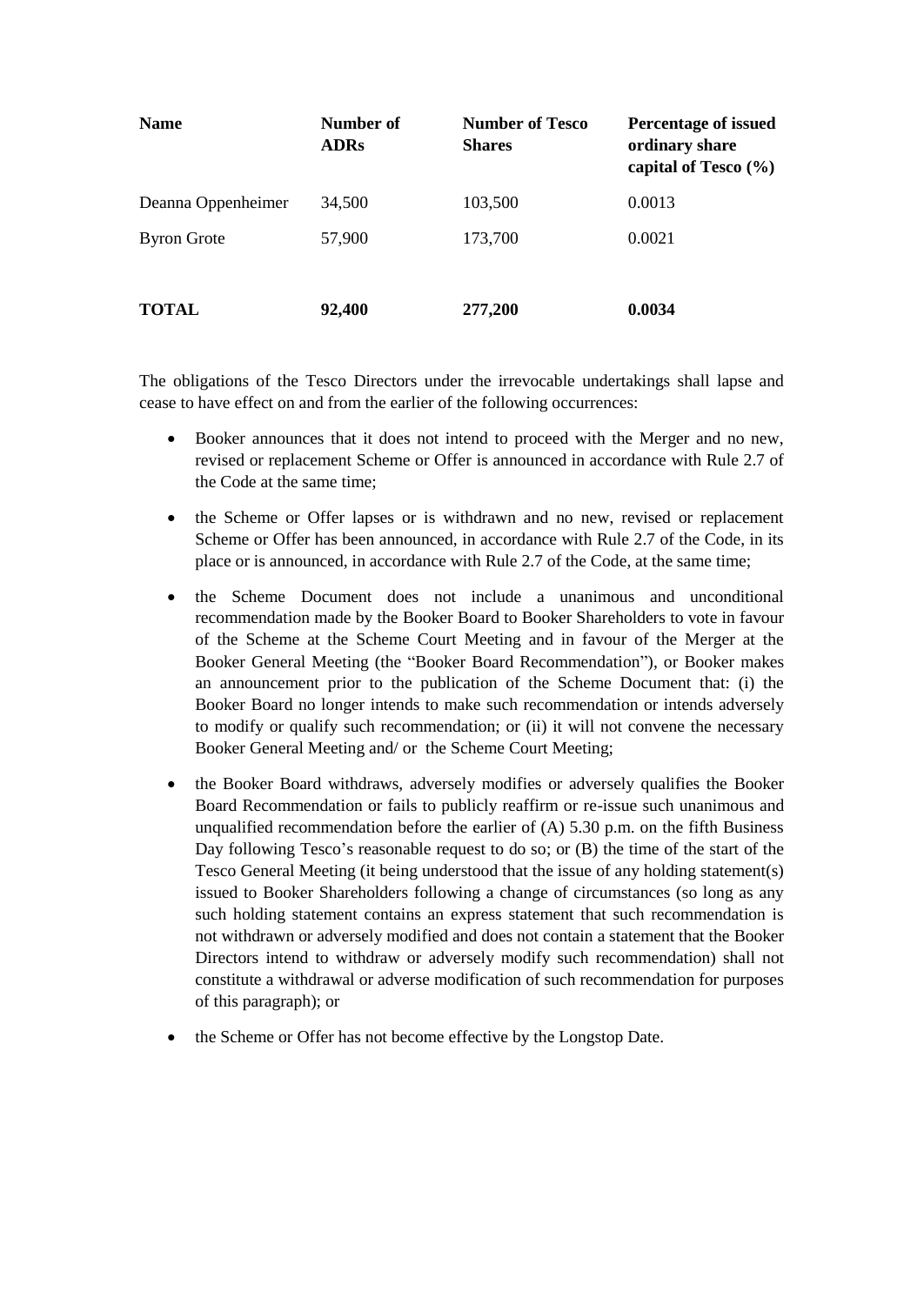# **Appendix 5 Tesco Quantified Financial Benefits Statement**

## <span id="page-60-0"></span>**A. Tesco Quantified Financial Benefits Statement**

<span id="page-60-1"></span>Paragraph [4](#page-19-0) of this Announcement (Financial benefits and effects of the Merger) contains statements of estimated cost savings and synergies arising from the Merger (together, the "Tesco Quantified Financial Benefits Statement").

A copy of the Tesco Quantified Financial Benefits Statement is set out below.

*The Merger is expected to enable significant opportunity for revenue synergies. The Merger is also expected to enable significant opportunity for cost synergies across areas including procurement, distribution, central functions and other costs. The Tesco Directors expect pretax synergies for the Combined Group to reach a run-rate of at least £200 million per annum by the end of the third year following completion of the Merger. These anticipated synergies will accrue as a direct result of the Merger and would not be achieved on a standalone basis.*

## *Significant revenue growth potential*

*The Tesco Board anticipates significant revenue growth opportunities, many of which have not been fully quantified for reporting under the Code at this stage.* 

*The Tesco Board is able to anticipate incremental operating profit of at least £25 million per annum by the end of the third year following completion of the Merger, primarily through additional revenue generated from an extended catering offering within Tesco's stores, as well as Booker's symbol stores being able to offer an enhanced product range and customer proposition.*

### *Significant cost synergy potential*

*One of the key drivers of the identified synergies is the efficiencies that the Merger enables given the complementary nature of the businesses. The Tesco Directors expect pre-tax cost synergies for the Combined Group to reach a run-rate of at least £175 million per annum by the end of the third year following completion of the Merger.* 

*The constituent elements of quantified cost synergies are in addition to savings initiatives already underway at Tesco and comprise:*

- *Procurement: approximately 55 per cent. of the identified cost synergies are expected to be generated from improved purchasing cost efficiencies and sharing best practice across each of the three main types of supplier: fresh, own label and branded. These opportunities comprise end-to-end cost reduction, lower waste, new opportunities for shared innovation and better optimisation of supply terms for the Combined Group.*
- *Distribution and fulfilment: approximately 35 per cent. of the identified cost synergies are expected to be generated from opportunities in logistics and delivery, and improved efficiency and service standards. Optimising a joint national distribution system of Tesco and Booker is expected to lead to material benefits, including sharing parts of the fleet and expanding click and collect services. Tesco also anticipates savings in relation to final mile delivery to customers.*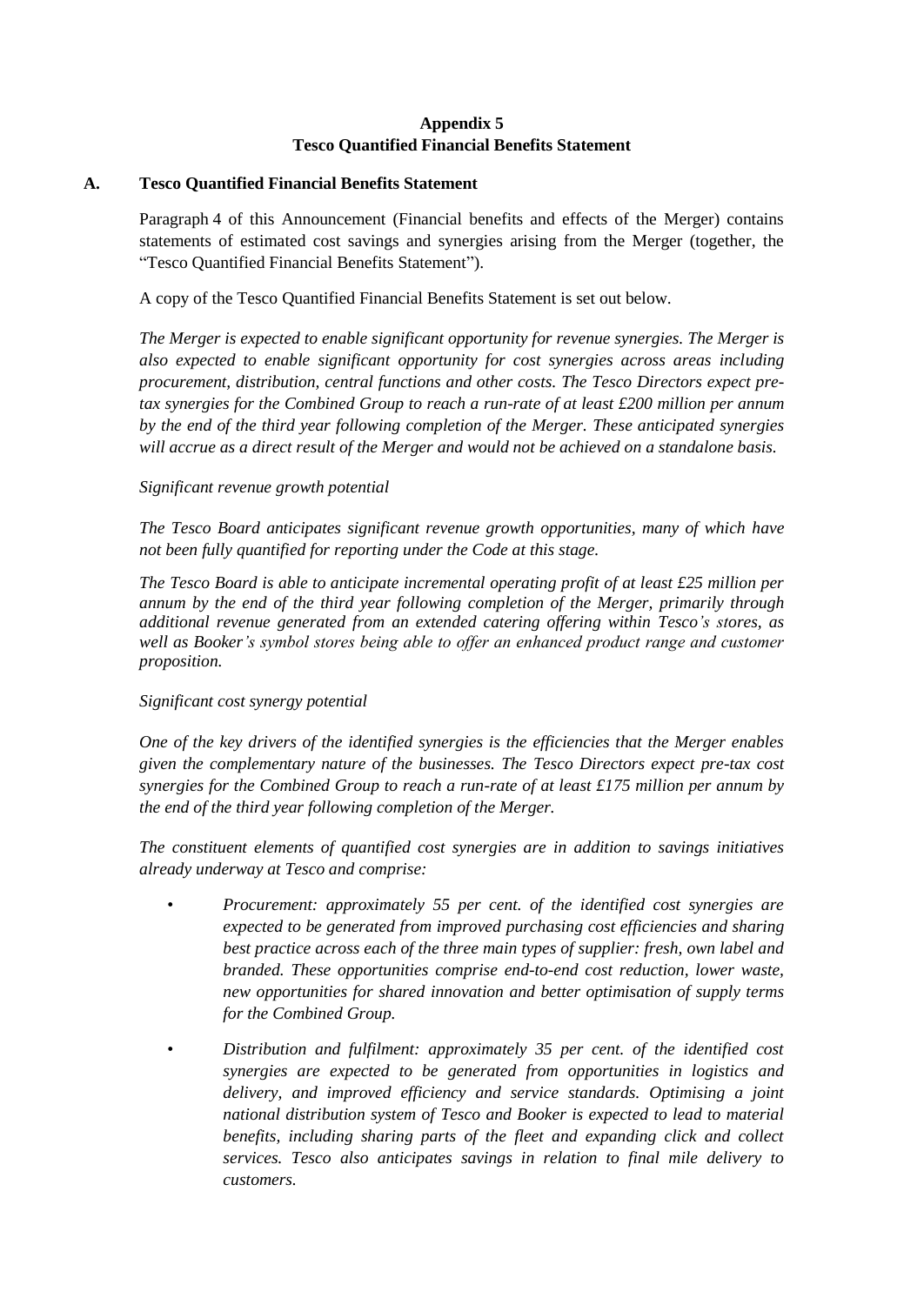• *Central functions and other: less than 10 per cent. of the identified cost synergies are expected to be generated from the reduction of duplicate costs and improved purchase of goods not for resale.* 

## *Realisation costs and dis-synergies*

*The Tesco Directors expect the realisation of the quantified synergies will require estimated one-off cash costs of approximately £145 million incurred in the first three years after the Effective Date.*

*Aside from the one-off costs referred to above, the Tesco Directors do not expect any material dis-synergies to arise in connection with the Merger.*

*These statements of identified synergies and estimated savings relate to future actions and circumstances which by their nature involve risks, uncertainties and contingencies. As a consequence, the identified synergies and estimated savings referred to may not be achieved, may be achieved later or sooner than estimated, or those achieved could be materially different from those estimated.*

Further information on the bases of belief supporting the Tesco Quantified Financial Benefits Statement including the principal assumptions and sources of information, is set out below.

### **Bases of Belief for the Tesco Quantified Financial Benefits Statement**

- (a) Following initial discussions regarding the Merger, a synergy development team was established to evaluate and assess the potential synergies available for the integration and undertake an initial planning exercise (the "Synergy Team"). The Synergy Team comprises senior personnel representing both Tesco and Booker. Collectively, the Synergy Team brings significant experience of operations, distribution, commercial, procurement and central/other activities across both organisations. The Synergy Team has worked collaboratively to identify and quantify potential synergies as well as estimate any associated costs on behalf of the Tesco Directors.
- (b) In preparing a detailed synergy plan, the Synergy Team has worked alongside and with the support of external consultants engaged by Tesco.
- (c) In supporting this exercise, Booker and Tesco have shared certain operating and financial information with each other, in order to facilitate a detailed analysis of the potential synergies available from the combination of the Tesco and Booker businesses. This has included the use of a clean team process, where each of Tesco and Booker has shared detailed operating and financial metrics, visibility of which is limited to specific clean team personnel within the Synergy Team.
- (d) As is typical of these exercises, confidentiality considerations and legal restrictions have limited the scale of the Synergy Team to being formed of a small number of specialists and experts from each of Tesco and Booker. Nevertheless, the Synergy Team has, to the extent allowed by such confidentiality considerations, engaged with relevant Tesco and Booker functional heads and other personnel to provide input into the development process and to agree on the nature and quantum of the identified synergy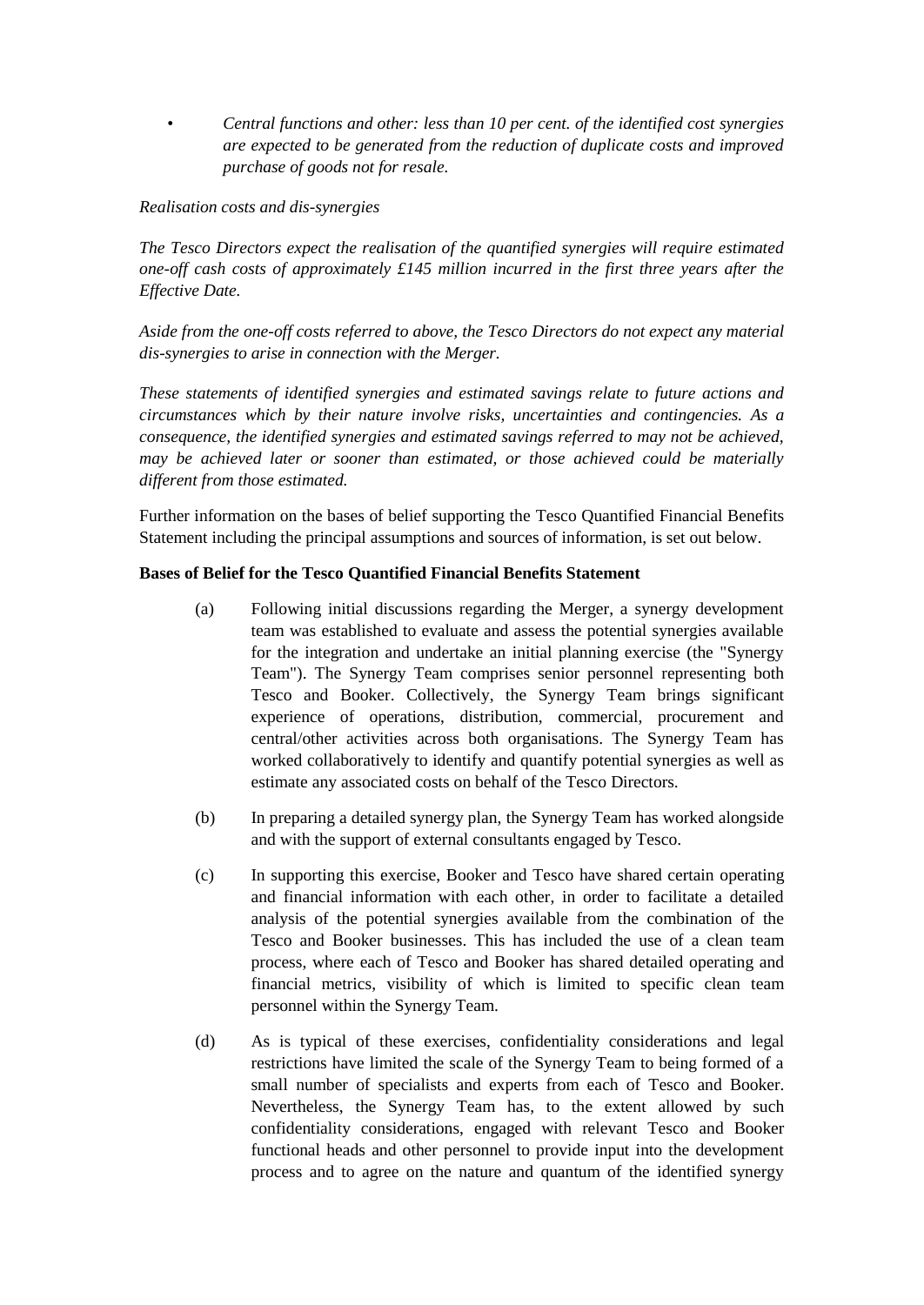initiatives. Specifically this has included the input of the Chief Executive Officer of Booker, as well as the Tesco executive leadership team.

- (e) In circumstances where data has been limited due to lack of access to the relevant Tesco or Booker experts or data, the Synergy Team has made estimates and assumptions to aid its development of individual synergy initiatives. The assessment and quantification of the potential synergies have in turn been informed by Tesco and Booker management's industry experience and knowledge of the existing businesses.
- (f) The cost and revenue bases used as the basis for the quantified exercise are those contained in Tesco's 2016 Annual Report and Financial Statements and Booker's 2016 Annual Report and Accounts, supported where relevant by Tesco's and Booker's forecast current year cost bases.
- (g) The cost synergies are within the influence of Tesco's management, albeit the procurement synergies are dependent upon negotiations with suppliers. Delivery of the revenue synergies is more complex and to some extent outside the full control of Tesco's management.
- (h) The merger is subject to CMA approval. It is not possible to predict with certainty the outcome of the CMA approval process and therefore any potential impact has not been quantified.

In general, the synergy assumptions have in turn been risk adjusted, exercising a degree of prudence in the calculation of the estimated synergy benefit set out above.

### **Reports**

As required by Rule 28.1(a) of the Code, Deloitte, as reporting accountants to Tesco, and Greenhill, lead financial adviser to Tesco, have provided the reports required under that Rule. Each of Deloitte and Greenhill has given and has not withdrawn its consent to the publication of its report in the form and context in which it is included.

### **Notes**

- (a) The statements of estimated synergies relate to future actions and circumstances which, by their nature, involve risks, uncertainties and contingencies. As a result, the synergies referred to may not be achieved, or may be achieved later or sooner than estimated or those achieved could be materially different from those estimated.
- (b) In future, there may be additional changes to the Combined Group's operations. As a result, and given the fact that the changes relate to the future, the resulting synergies may be materially greater or less than those estimated.
- (c) No statement should be construed as a profit forecast or interpreted to mean that the Combined Group's earnings in the first full financial year following completion of the Merger, or in any subsequent period. would necessarily match or be greater than or less than those of Tesco and/or Booker for the relevant preceding financial period or any other period.
- (d) In arriving at the estimate of synergies set out in this Announcement, the Synergy Team has assumed that: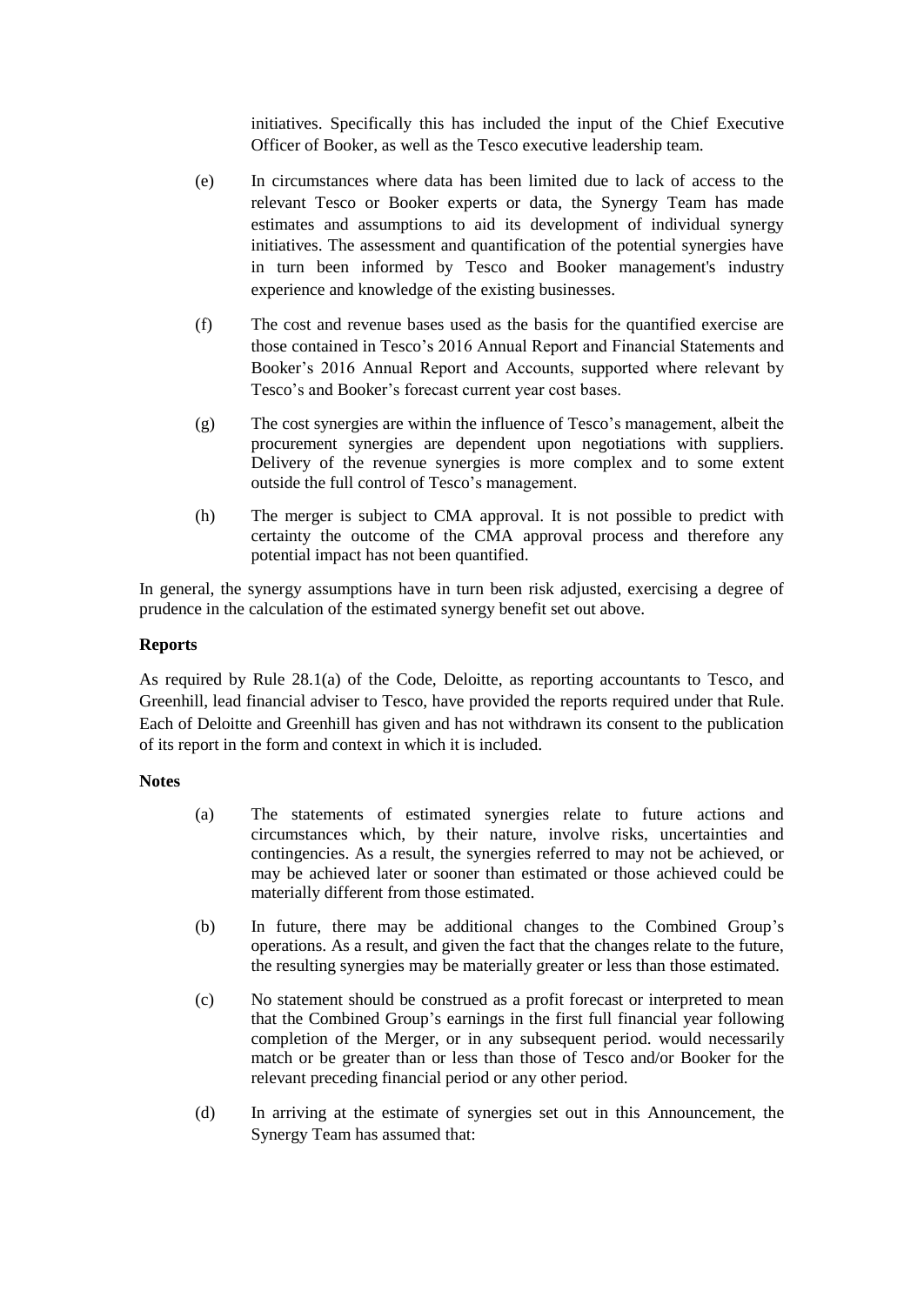- (i) there will be no significant impact on the underlying operations of either business;
- (ii) there will be no material change to macroeconomic, political or legal conditions in the markets or regions in which in the Combined Group operates which will materially impact on the implementation of or costs to achieve the proposed cost savings; and
- (iii) there will be no material change in exchange rates.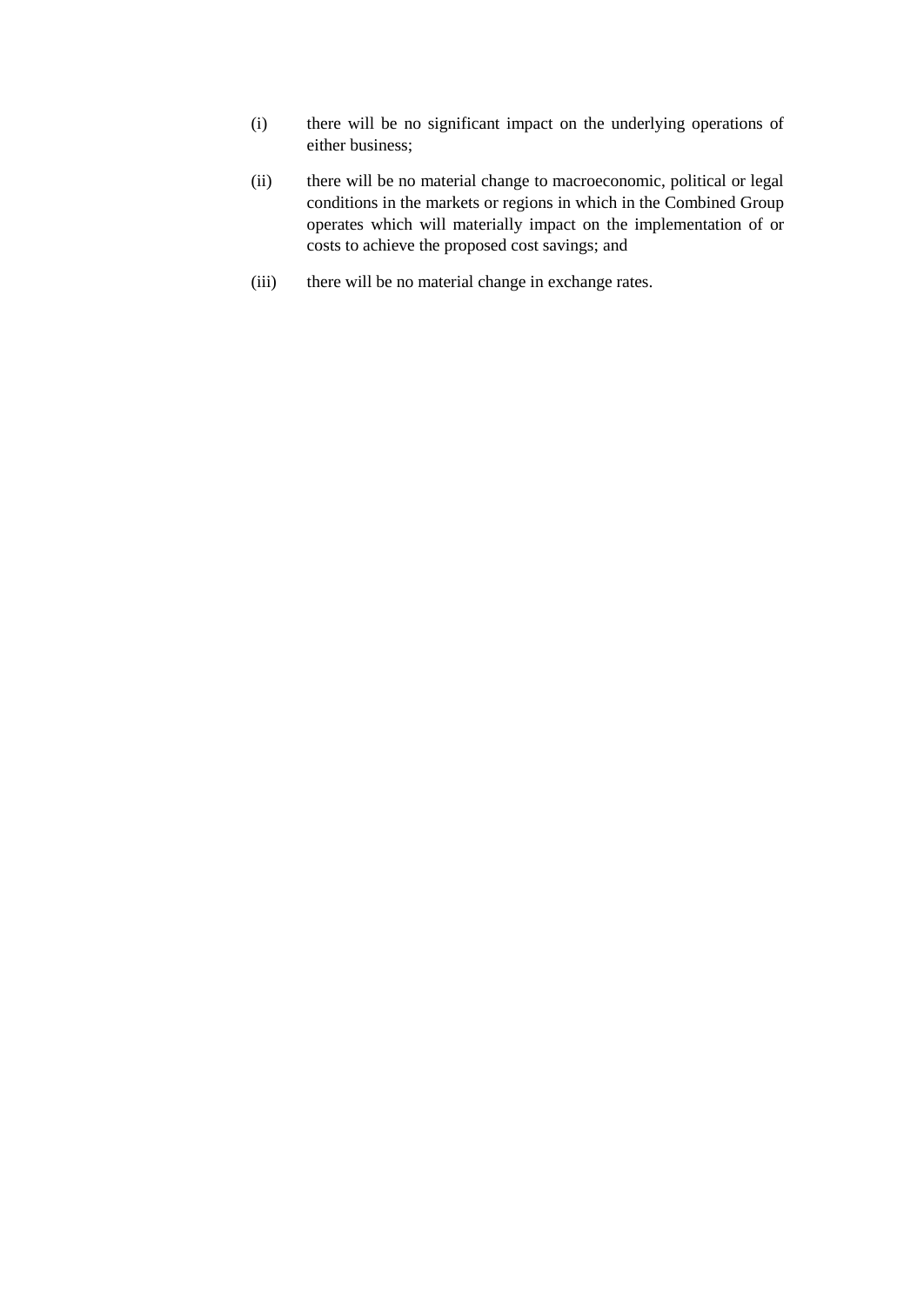## <span id="page-64-0"></span>**B. Report from Deloitte**

The Board of Directors on behalf of Tesco PLC Tesco House, Shire Park, Kestrel Way Welwyn Garden City United Kingdom AL7 1GA

Greenhill & Co. International LLP Lansdowne House 57 Berkeley Square London W1J 6ER

27 January 2017

Dear Sirs

## **OFFER FOR BOOKER GROUP PLC ("BOOKER") BY TESCO PLC ("TESCO")**

We report on the statement made by the directors of Tesco (the "Directors") of synergy benefits set out in [Appendix 5,](#page-60-0) Part A of the Rule 2.7 Announcement dated 27 January 2017 (the "Announcement") issued by Tesco ("the Quantified Financial Benefits Statement" or "the Statement"). The Statement has been made in the context of the disclosures within Part [A](#page-60-1) of [Appendix 5](#page-60-0) setting out, inter alia, the basis of the Directors' belief (identifying the principal assumptions and sources of information) supporting the Statement and their analysis, explanation and quantification of the constituent elements.

## **Responsibilities**

It is the responsibility of the Directors to prepare the Statement in accordance with Rule 28 of the City Code on Takeovers and Mergers (the "Code").

It is our responsibility to form our opinion, as required by Rule 28.1(a) of the Code, as to whether the Statement has been properly compiled on the basis stated and to report that opinion to you.

This report is given solely for the purposes of complying with Rule 28.1(a)(i) of the Code and for no other purpose. Therefore, to the fullest extent permitted by law we do not assume any other responsibility to any person for any loss suffered by any such person as a result of, arising out of, or in connection with this report or our statement, required by and given solely for the purposes of complying with Rule 23.2 of the Code, consenting to its inclusion in the Announcement.

### **Basis of opinion**

We conducted our work in accordance with the Standards for Investment Reporting issued by the Auditing Practices Board in the United Kingdom.

Our work included considering whether the Statement has been accurately computed based upon the disclosed bases of belief (including the principal assumptions). Whilst the bases of belief (and the principal assumptions) upon which the Statement is based are solely the responsibility of the Directors, we considered whether anything came to our attention to indicate that any of the bases of belief (or principal assumptions) adopted by the Directors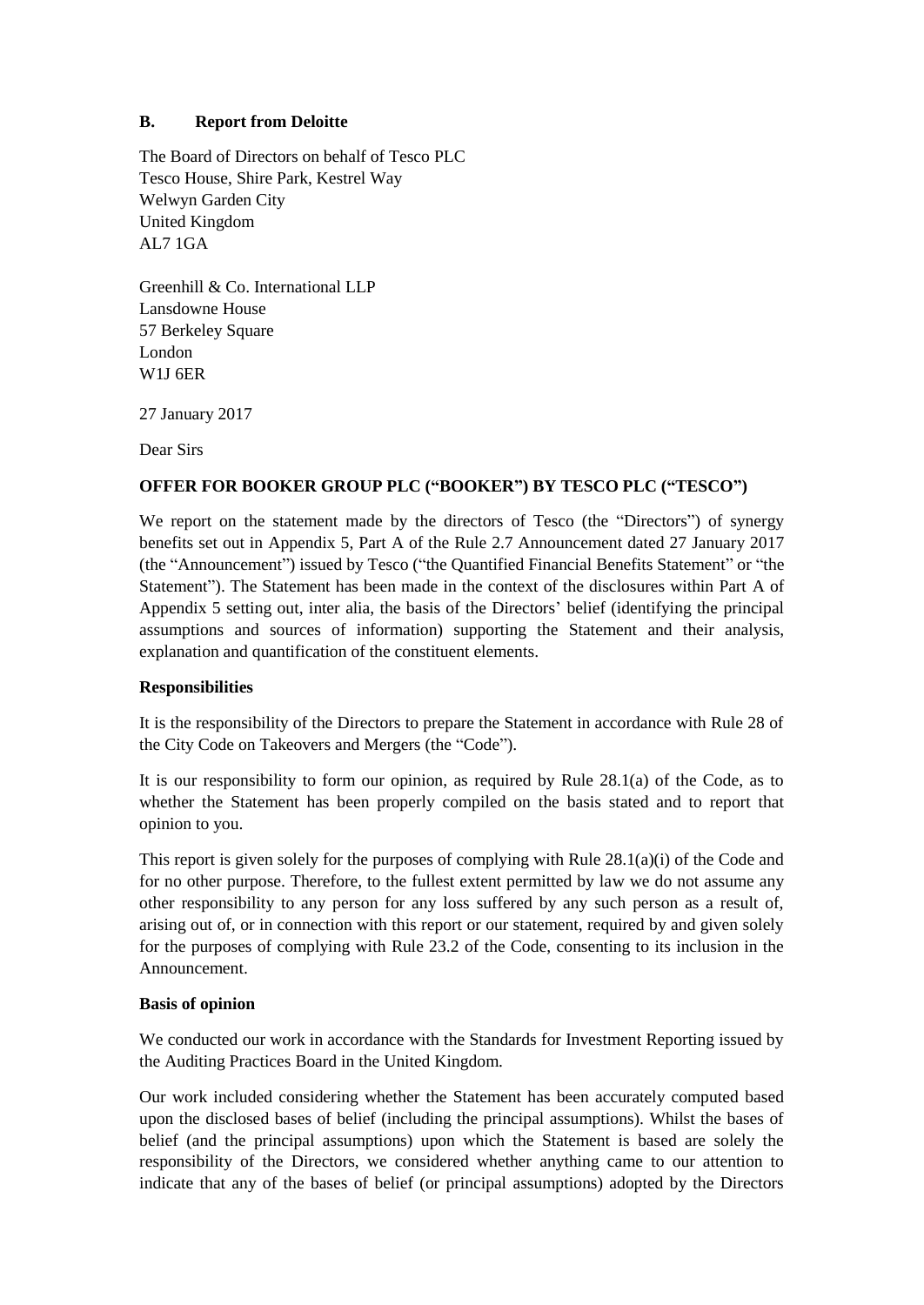which, in our opinion, are necessary for a proper understanding of the Statement have not been disclosed or if any basis of belief (or principal assumption) made by the Directors appears to us to be unrealistic. Our work did not involve any independent examination of any of the financial or other information underlying the Statement.

We planned and performed our work so as to obtain the information and explanations we considered necessary in order to provide us with reasonable assurance that the Quantified Financial Benefits Statement has been properly compiled on the basis stated.

Since the Statement (and the principal assumptions on which it is based) relates to the future, the actual synergy benefits achieved are likely to be different from those anticipated in the Statement and the differences may be material. Accordingly, we can express no opinion as to the achievability of the synergy benefits identified by the Directors in the Statement.

Our work has not been carried out in accordance with auditing or other standards and practices generally accepted in jurisdictions outside the United Kingdom, including the United States of America, and accordingly should not be relied upon as if it had been carried out in accordance with those standards and practices. We have not consented to the inclusion of this report and our opinion in any registration statement filed with the SEC under the US Securities Act of 1933 (either directly or by incorporation by reference) or in any offering document enabling an offering of securities in the United States (whether under Rule 144A or otherwise). We therefore accept no responsibility to, and deny any liability to, any person using this report and opinion in connection with any offering of securities inside the United States of America or who makes a claim on the basis they had acted in reliance on the protections afforded by United States of America law and regulation.

### **Opinion**

In our opinion, based on the foregoing, the Quantified Financial Benefits Statement has been properly compiled on the basis stated.

Yours faithfully

Deloitte LLP Chartered Accountants

*Deloitte LLP is a limited liability partnership registered in England and Wales with registered number OC303675 and its registered office at 2 New Street Square, London EC4A 3BZ, United Kingdom. Deloitte LLP is the United Kingdom member firm of Deloitte Touche Tohmatsu Limited ("DTTL"), a UK private company limited by guarantee, whose member firms are legally separate and independent entities. Please see www.deloitte.co.uk/about for a detailed description of the legal structure of DTTL and its member firms.*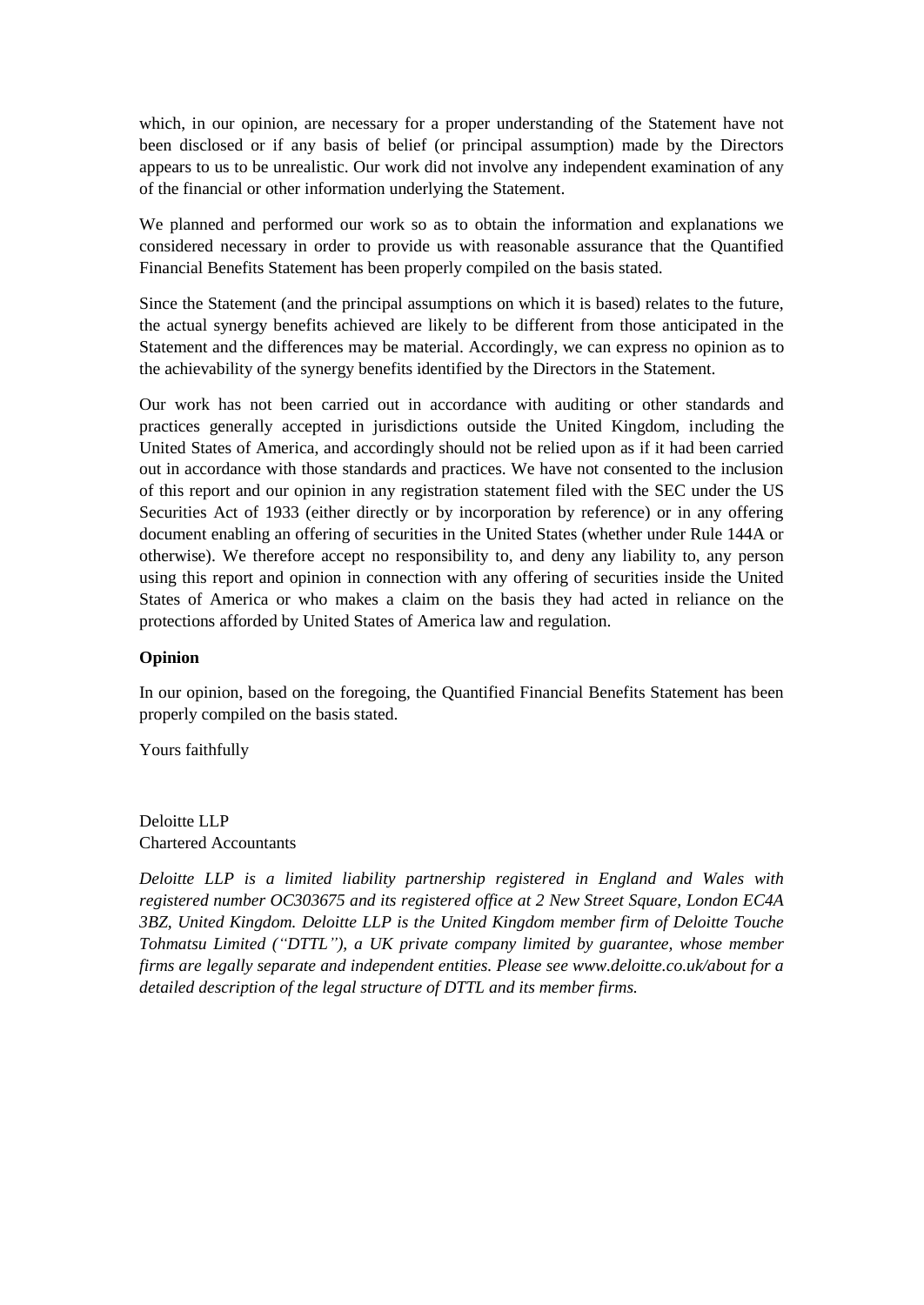## **C. Report from Greenhill**

The Board of Directors Tesco PLC Tesco House, Shire Park, Kestrel Way Welwyn Garden City United Kingdom AL7 1GA

27 January 2017

## **Merger of Tesco PLC ( "Tesco") and Booker Group plc ("Booker")**

We refer to the Tesco Quantified Financial Benefits Statement (the "Statement") set out in Part [A](#page-60-1) of [Appendix 5](#page-60-0) of the rule 2.7 announcement dated 27 January 2017 (the "Announcement") for which the Board of Directors of Tesco (the "Tesco Directors") are solely responsible under Rule 28.3 of the UK City Code on Takeovers and Mergers (the "Code").

We have discussed the Statement (including the assumptions and sources of information referred to therein) with the Tesco Directors and those officers and employees of Tesco who developed the underlying plans. The Statement is subject to uncertainty as described in the Announcement and our work did not involve an independent examination of any of the financial or other information underlying the Statement.

We have relied upon the accuracy and completeness of all the financial and other information provided to us by or on behalf of Tesco, or otherwise discussed with or reviewed by us, and we have assumed such accuracy and completeness for the purposes of providing this letter.

We do not express any view as to the achievability of the quantified financial benefits identified by the Tesco Directors.

We have also reviewed the work carried out by Deloitte LLP and have discussed with them the opinion set out in Part [B](#page-64-0) of [Appendix 5](#page-60-0) of the Announcement addressed to yourselves and ourselves.

This letter is provided to you solely in connection with Rule 28.1(a)(ii) of the Code and for no other purpose. We accept no responsibility to Tesco or its shareholders or any person other than the Tesco Directors in respect of the contents of this letter; no person other than the Tesco Directors can rely on the contents of this letter, and to the fullest extent permitted by law, we exclude all liability (whether in contract, tort or otherwise) to any other person, in respect of this letter, its contents or the work undertaken in connection with this letter or any of the results that can be derived from this letter or any written or oral information provided in connection with this letter, and any such liability is expressly disclaimed except to the extent that such liability cannot be excluded by law.

On the basis of the foregoing, we consider that the Statement, for which you as the Tesco Directors are solely responsible, has been prepared with due care and consideration.

Yours faithfully,

Greenhill & Co. International LLP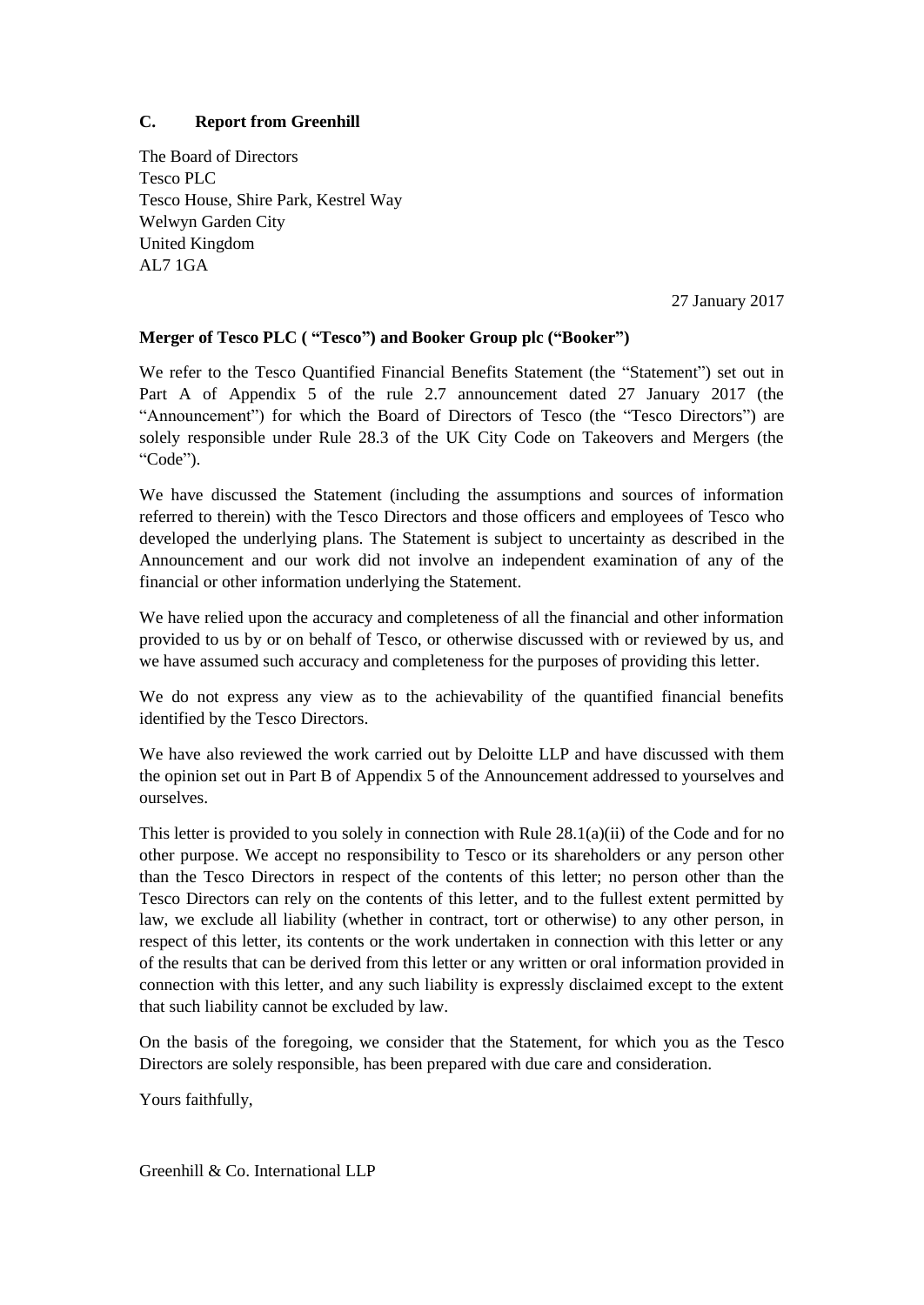# **Appendix 6 Tesco Outlook Statement**

### <span id="page-67-0"></span>**A. Tesco Outlook Statement**

On 12 January 2017, Tesco released its Q3 and Christmas trading announcement. Included in this announcement was the following statement, which Tesco has elected to repeat in this Announcement and which for the purposes of Rule 28 of the Code constitutes a profit forecast for the financial year ending 25 February 2017:

"*We are well-placed against the medium-term aspirations we outlined in October 2016 and we are on track to deliver at least £1.2 bn Group operating profit before exceptional items for the full year.*"

Further information on the bases of belief supporting the Tesco Outlook Statement, including the principal assumptions and sources of information, is set out below.

## **Reconfirmation and basis of preparation**

The Tesco Directors hereby confirm that the Tesco Outlook Statement remains valid and has been properly compiled on the basis stated below and that the basis of accounting used is consistent with Tesco's accounting policies, which are in accordance with IFRS and are those that Tesco will apply in preparing its financial statements for the financial year to 25 February 2017.

In confirming the Outlook Statement, the Tesco Directors made the following assumptions:

## *Factors outside the influence or control of the Tesco Directors*

- no change to current prevailing global macroeconomic and political conditions during FY2017 which is material in the context of the Tesco Outlook Statement;
- no change in legislation or regulation impacting on the Group's operations or its accounting policies and standards to which it is subject which is material in the context of the Tesco Outlook Statement;
- no change in inflation, interest or tax rates in Tesco's principal markets compared with Tesco's budgeted estimates which is material in the context of the Tesco Outlook Statement;
- no change in market conditions within the retail or financial services industry in relation to either demand or competitive environment which is material in the context of the Tesco Outlook Statement;
- no change in the exchange rates compared with Tesco's budgeted estimates which is material in the context of the Tesco Outlook Statement;
- no change in labour costs, including pension and other post-retirement benefits; and
- there will be no adverse event that will have an impact on Tesco's financial performance which is material in the context of the Tesco Outlook Statement.

### *Factors within the influence or control of the Tesco Directors*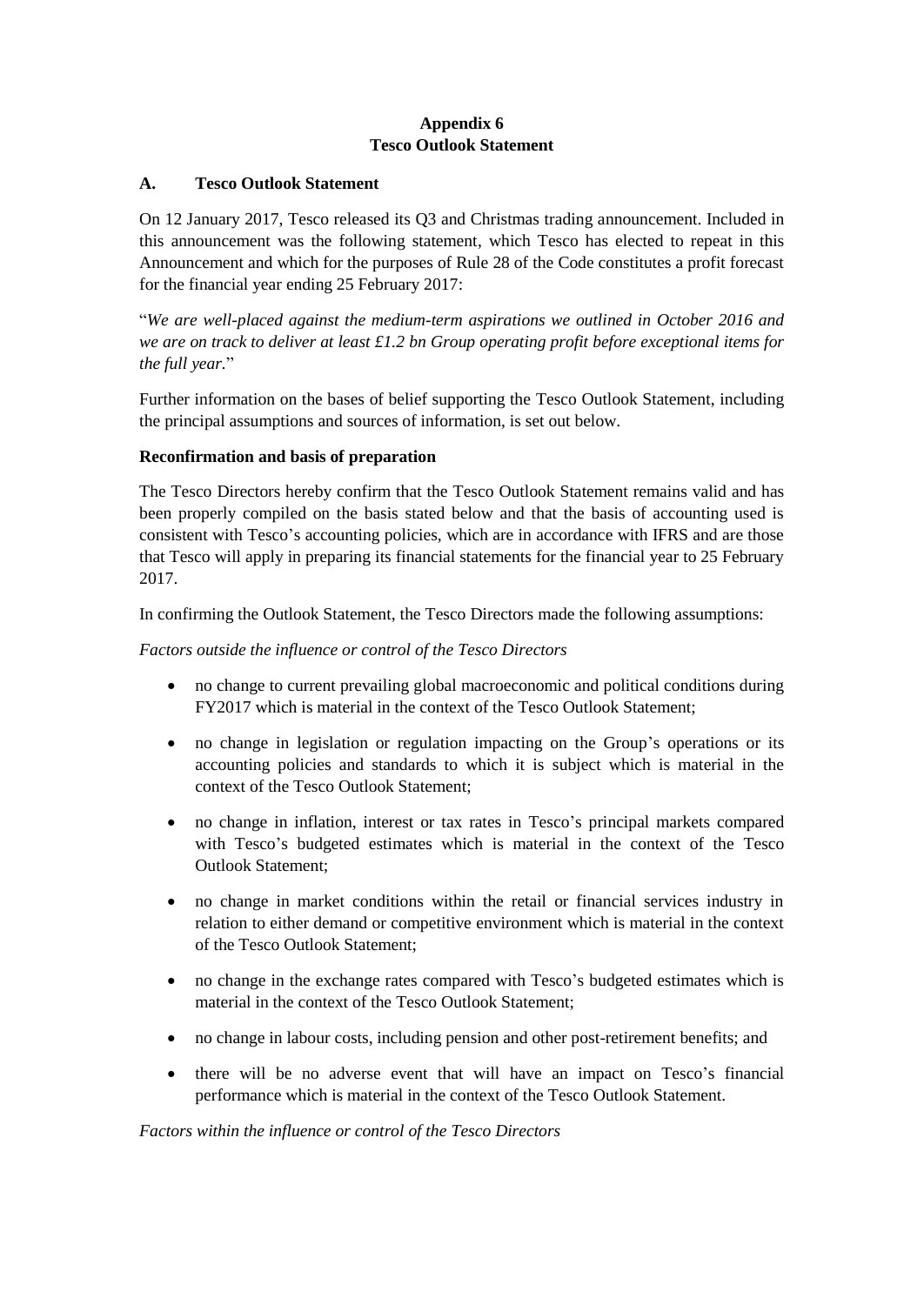- no material acquisitions, joint venture agreements or disposals will be made by Tesco prior to 25 February 2017;
- the level of loan related provisions within Tesco Bank appropriately covers future losses under the relevant loans and there are no events or circumstances arising which would cause a change in the level of loan related provisions in Tesco bank that would be material to the Tesco Outlook Statement; and
- no change in Tesco's strategy.

# **Reports**

As required by Rule 28.1(a) of the Code, Deloitte, as reporting accountants to Tesco, and Greenhill, lead financial adviser to Tesco, have provided the reports required under that Rule. Each of Deloitte and Greenhill has given and has not withdrawn its consent to the publication of its report in the form and context in which it is included.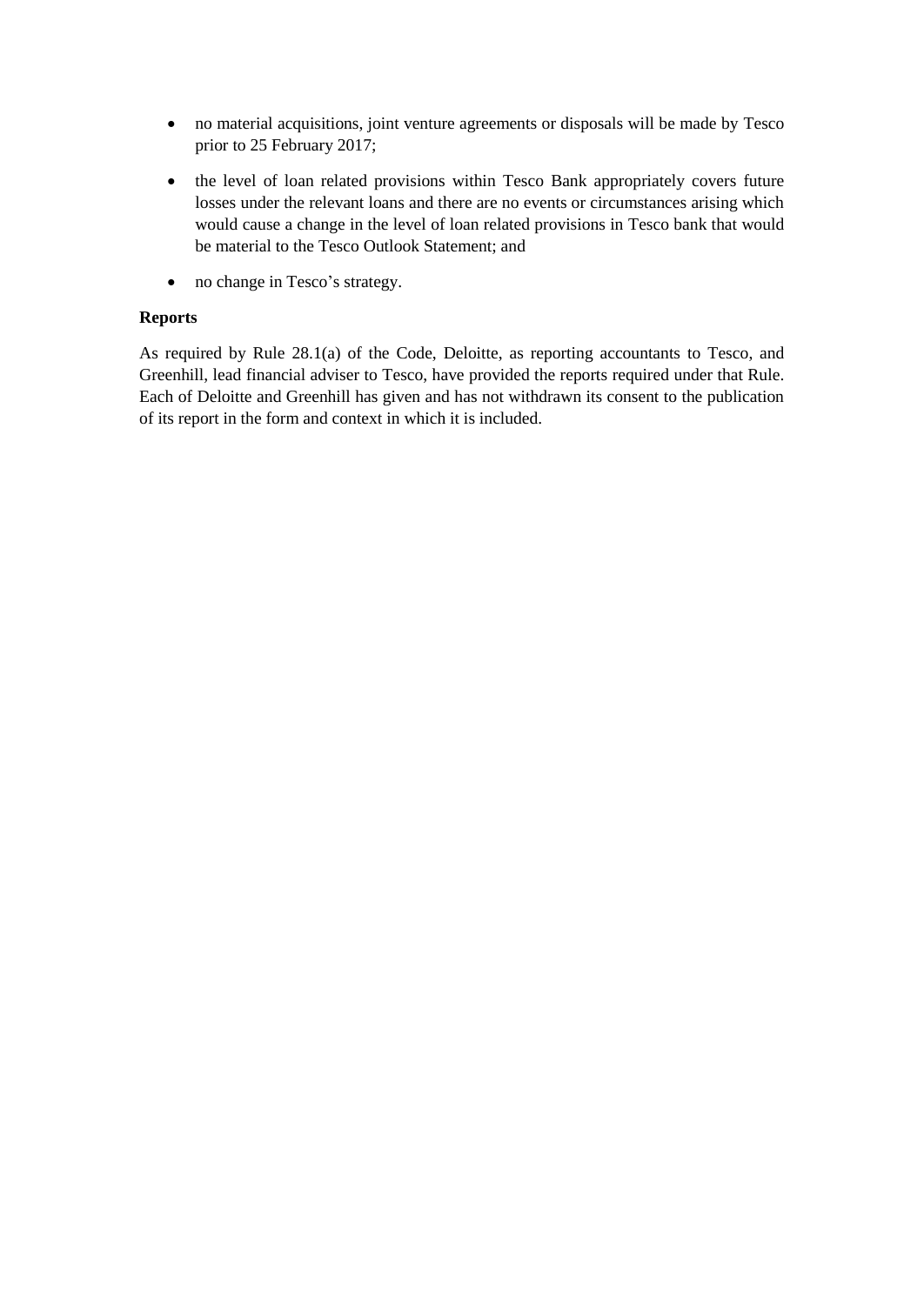## **B. Report from Deloitte**

The Board of Directors on behalf of Tesco PLC Tesco House, Shire Park, Kestrel Way Welwyn Garden City United Kingdom AL7 1GA

Greenhill & Co. International LLP Lansdowne House 57 Berkeley Square London W1J 6ER

27 January 2017

Dear Sirs

## **OFFER FOR BOOKER GROUP PLC ("BOOKER") BY TESCO PLC ("TESCO")**

We report on the profit forecast comprising a forecast of group operating profit before exceptional items of Tesco plc (the "Company") and its subsidiaries (together the "Group") for the 12 months ending 25 February 2017 (the "Profit Forecast"). The Profit Forecast, and the material assumptions upon which it is based are set out in Part A of Appendix 6 to the Rule 2.7 Announcement dated 27 January 2017 (the "Announcement")).

## **Responsibilities**

It is the responsibility of the directors of the Company (the "Directors") to prepare the Profit Forecast in accordance with the requirements of Rule 28 of the City Code on Takeovers and Mergers (the "Code").

It is our responsibility to form an opinion as required by Rule 28.1(a) of the Code as to whether the Profit Forecast has been properly compiled on the basis stated and to report that opinion to you.

This report is given solely for the purposes of complying with Rule 28.1(a)(i) of the Code and for no other purpose. Therefore, to the fullest extent permitted by law we do not assume any other responsibility to any person for any loss suffered by any such person as a result of, arising out of, or in connection with this report or our statement, required by and given solely for the purposes of complying with Rule 23.2 of the Code, consenting to its inclusion in the Announcement.

### **Basis of Preparation of the Profit Forecast**

The Profit Forecast has been prepared on the basis stated in Part A of Appendix 6 to the Announcement and is based on the unaudited interim financial results for the six months ended 27 August 2016, the unaudited management accounts for the four months ended 31 December 2016 and a forecast for the two months to 25 February 2017. The Profit Forecast is required to be presented on a basis consistent with the accounting policies of the Group.

### **Basis of opinion**

We conducted our work in accordance with the Standards for Investment Reporting issued by the Auditing Practices Board in the United Kingdom. Our work included evaluating the basis on which the historical financial information included in the Profit Forecast has been prepared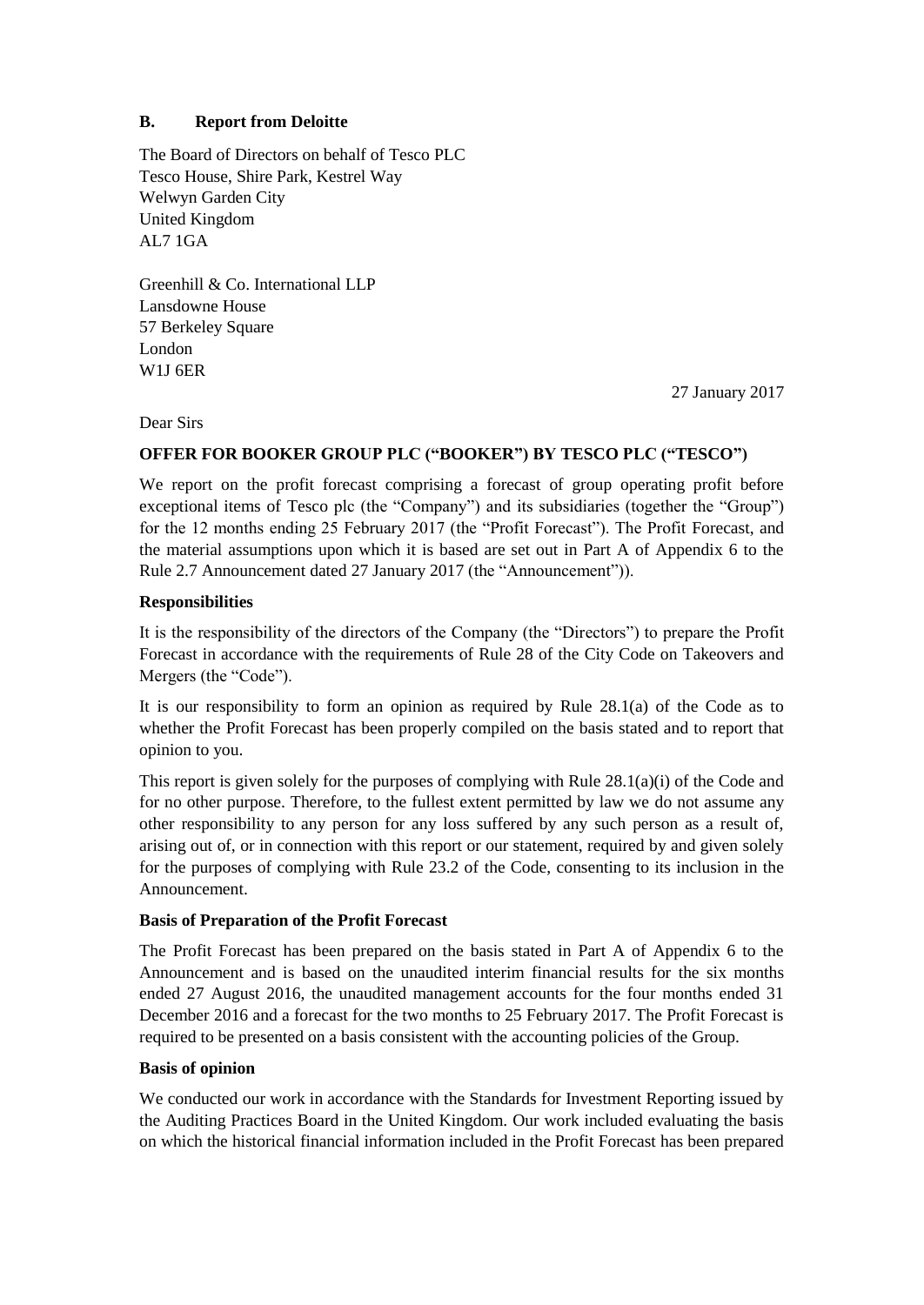and considering whether the Profit Forecast has been accurately computed based upon the disclosed assumptions and the accounting policies of the Group.

Whilst the assumptions upon which the Profit Forecast are based are solely the responsibility of the Directors, we considered whether anything came to our attention to indicate that any of the assumptions adopted by the Directors which, in our opinion, are necessary for a proper understanding of the Profit Forecast have not been disclosed or if any material assumption made by the Directors appears to us to be unrealistic.

We planned and performed our work so as to obtain the information and explanations we considered necessary in order to provide us with reasonable assurance that the Profit Forecast has been properly compiled on the basis stated.

Since the Profit Forecast and the assumptions on which it is based relate to the future and may therefore be affected by unforeseen events, we can express no opinion as to whether the actual results reported will correspond to those shown in the Profit Forecast and differences may be material.

Our work has not been carried out in accordance with auditing or other standards and practices generally accepted in jurisdictions outside the United Kingdom, including the United States of America, and accordingly should not be relied upon as if it had been carried out in accordance with those standards and practices. We have not consented to the inclusion of this report and our opinion in any registration statement filed with the SEC under the US Securities Act of 1933 (either directly or by incorporation by reference) or in any offering document enabling an offering of securities in the United States (whether under Rule 144A or otherwise). We therefore accept no responsibility to, and deny any liability to, any person using this report and opinion in connection with any offering of securities inside the United States of America or who makes a claim on the basis they had acted in reliance on the protections afforded by United States of America law and regulation.

### **Opinion**

In our opinion, the Profit Forecast has been properly compiled on the basis stated and the basis of accounting used is consistent with the accounting policies of the Group.

Yours faithfully

Deloitte LLP

#### Chartered Accountants

*Deloitte LLP is a limited liability partnership registered in England and Wales with registered number OC303675 and its registered office at 2 New Street Square, London EC4A 3BZ, United Kingdom. Deloitte LLP is the United Kingdom member firm of Deloitte Touche Tohmatsu Limited ("DTTL"), a UK private company limited by guarantee, whose member firms are legally separate and independent entities. Please see www.deloitte.co.uk/about for a detailed description of the legal structure of DTTL and its member firms.*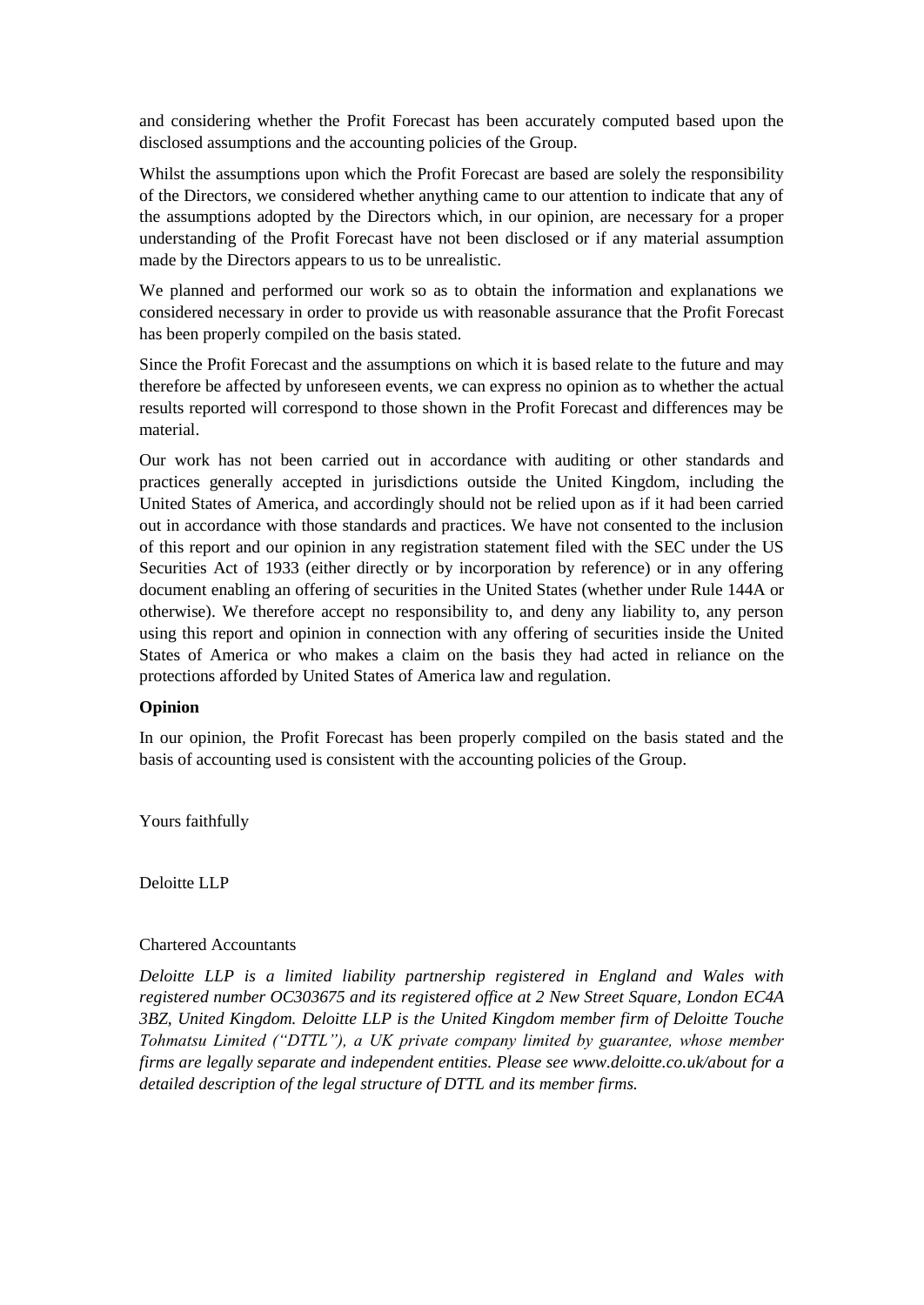## **C. Report from Greenhill**

The Board of Directors Tesco PLC Tesco House, Shire Park, Kestrel Way Welwyn Garden City United Kingdom AL7 1GA

27 January 2017

### **Merger of Tesco PLC and Booker Group plc**

We report on the Tesco Outlook Statement (the "Statement") made by Tesco PLC ("Tesco") and set out in [Appendix 6](#page-67-0) of the Rule 2.7 announcement dated 27 January 2017 (the "Announcement") for which the Board of Directors of Tesco (the "Tesco Directors") are solely responsible under Rule 28.3 of the City Code on Takeovers and Mergers (the "Code").

We have discussed the Statement with the Tesco Directors. The Statement is subject to uncertainty as described in the Announcement and our work did not involve an independent examination of any of the financial or other information underlying the Statement.

We have relied upon the accuracy and completeness of all the financial and other information provided to us by or on behalf of Tesco, or otherwise discussed with or reviewed by us, and we have assumed such accuracy and completeness for the purposes of providing this letter.

We do not express any view as to the achievability of the Statement.

We have also reviewed the work carried out by Deloitte LLP and have discussed with them the opinion set out in [Appendix 6](#page-67-0) of the Announcement.

This letter is provided to you solely in connection with Rule 28.1(a)(ii) of the Code and for no other purpose. We accept no responsibility to Tesco, its shareholders or any person other than the Tesco Directors in respect of the contents of this letter. No person other than the Tesco Directors can rely on the contents of this letter, and to the fullest extent permitted by law, we exclude all liability (whether in contract, tort or otherwise) to any other person, in respect of this letter, its contents or the work undertaken in connection with this letter or any of the results that can be derived from this letter or any written or oral information provided in connection with this letter, and any such liability is expressly disclaimed except to the extent that such liability cannot be excluded by law.

On the basis of the foregoing, we consider that the Statement, for which you as the Tesco Directors are solely responsible, has been prepared with due care and consideration.

Yours faithfully,

Greenhill & Co. International LLP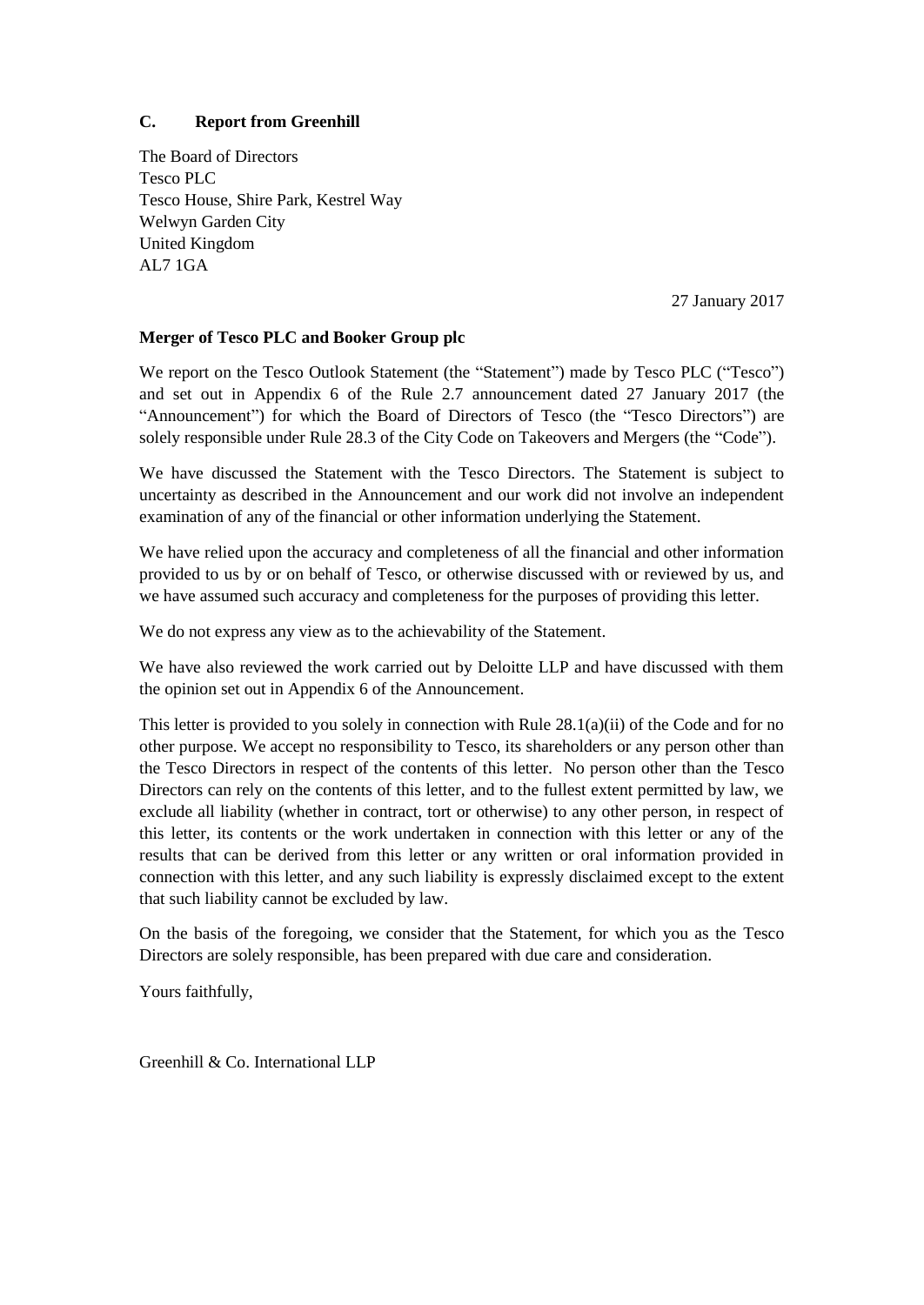## **Appendix 7 Booker Dividends**

<span id="page-72-0"></span>Under the terms of the Merger, Tesco and Booker have agreed that Booker Shareholders on the relevant record date will be entitled to receive, subject to Booker having sufficient distributable reserves at the relevant time, the following dividends (each a "Permitted Booker Dividend", and together, the "Permitted Booker Dividends"):

- subject to approval by the Booker Shareholders, a final dividend in respect of the 52 weeks ending 24 March 2017 of up to 65 per cent. of Booker's profits after tax, calculated and determined in accordance with and consistent with Booker's past practice ("Earnings") for that 52 week period less the aggregate amount of the interim dividend of 0.63 pence per Booker Share already paid by Booker on 25 November 2016 (the "2016/17 Final Dividend"). If the Effective Date is expected to occur prior to Booker's annual general meeting for the 52 weeks ending 24 March 2017, the 2016/17 Final Dividend may be approved by the Booker Board, and paid, as an interim dividend. The record date for the 2016/17 Final Dividend shall be in June 2017, or if the Effective Date is expected to fall on or prior to such date, the record date will be brought forward to a time and date which falls prior to the Scheme Record Time;
- a further special dividend in respect of the 52 weeks ending 24 March 2017 of up to 100 per cent. of Booker's Earnings for that 52 week period less the aggregate amount of the interim dividend of 0.63 pence per Booker Share already paid by Booker on 25 November 2016 and the 2016/17 Final Dividend (the "2016/17 Special Dividend"). The record date for the 2016/17 Special Dividend shall be in June 2017, or if the Effective Date is expected to fall on or prior to such date, the record date will be brought forward to a time and date which falls prior to the Scheme Record Time;
- if the Effective Date is after the record date for the 2017/18 Interim Dividend (as defined below) (but not otherwise), an interim dividend of up to 0.69 pence per Booker Share in respect of the 24 weeks ending 8 September 2017 (the "2017/18 Interim Dividend"). If the 2017/18 Interim Dividend is announced or declared, the record date for it shall be in October 2017;
- if the Effective Date is after the record date for the 2017/18 Final Dividend (as defined below) (but not otherwise), subject to approval by the Booker Shareholders, a final dividend of up to 65 per cent. of Booker's Earnings for the 53 weeks ending 30 March 2018 less the aggregate amount of the 2017/18 Interim Dividend (the "2017/18 Final Dividend"). If the Effective Date is expected to occur prior to Booker's annual general meeting for the 53 weeks ending 30 March 2018, the 2017/18 Final Dividend may be approved by the Booker Board, and paid, as an interim dividend). If the 2017/18 Final Dividend is announced or declared, the record date for it shall be in June 2018 and any general meeting to approve the 2017/18 Final Dividend shall be after such record date;
- if the Effective Date is after the record date for the 2018/19 Interim Dividend (as defined below) (but not otherwise), an interim dividend of up to 0.76 pence per Booker Share in respect of the 24 weeks ending 14 September 2018 (the "2018/19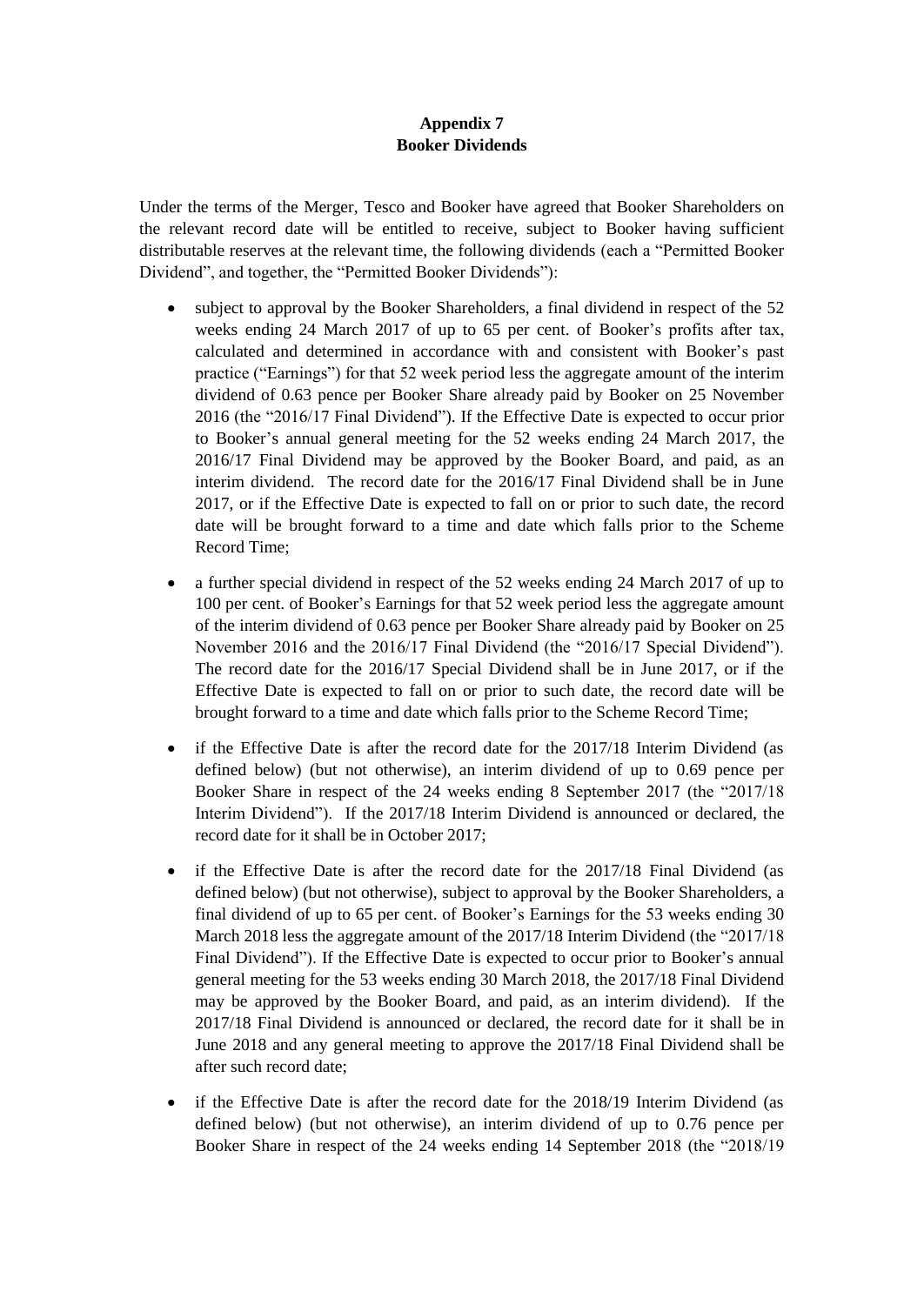Interim Dividend"). If the 2018/19 Interim Dividend is announced or declared, the record date for it shall be in October 2018; and

- subject to the Scheme becoming effective, an aggregate closing dividend (the "Closing Dividend"), to be agreed by Tesco and Booker (or, in the absence of agreement, determined as set out below) to reflect the principle that Booker Shareholders should receive a dividend payment equal to the accrued but unpaid ordinary dividends that they would otherwise have expected to receive as Booker Shareholders in respect of the period from the end of the last financial period for which a dividend was made, declared or paid until the Effective Date, such payment to be reduced by any dividends that Booker Shareholders would be expected to become entitled to receive as holders of New Tesco Shares after the Effective Date in relation to the same period. The Closing Dividend shall be announced on the Posting Date and set out in the Scheme Document, with the record date and time falling prior to the Scheme Record Time and the payment date within 14 days of the Effective Date. Unless otherwise agreed between Tesco and Booker and announced on the Posting Date and set out in the Scheme Document, the Closing Dividend shall be an aggregate amount that is calculated by deducting the aggregate Accrued Tesco Dividend from the aggregate Accrued Booker Dividend (provided that the Closing Dividend shall not be a negative number), where:
	- o the Accrued Booker Dividend is equal to the aggregate amount of unpaid ordinary dividends that will have accrued as ordinary dividends on the Booker Shares on or prior to the Effective Date, calculated as:

$$
(A x 1.1 x B) - C
$$

where:

- A equals the sum of the aggregate amounts of the last interim dividend and last final (or second interim) dividend of Booker (but, for the avoidance of doubt, excluding any special dividend of Booker, including the 2016/17 Special Dividend) that have been announced or declared, and for which the record date has or will have occurred as at the Effective Date;
- B equals:
	- if the Effective Date is prior to the record date for the 2017/18 Final Dividend, the number of days from (and including) 25 March 2017 to (and excluding) the Effective Date divided by 365;
	- if the Effective Date is on or after the record date for the 2017/18 Final Dividend, the number of days from (and including) 31 March 2018 to (and excluding) the Effective Date divided by 365;
- C equals:
	- if the Effective Date is prior to the record date for the 2017/18 Interim Dividend, zero;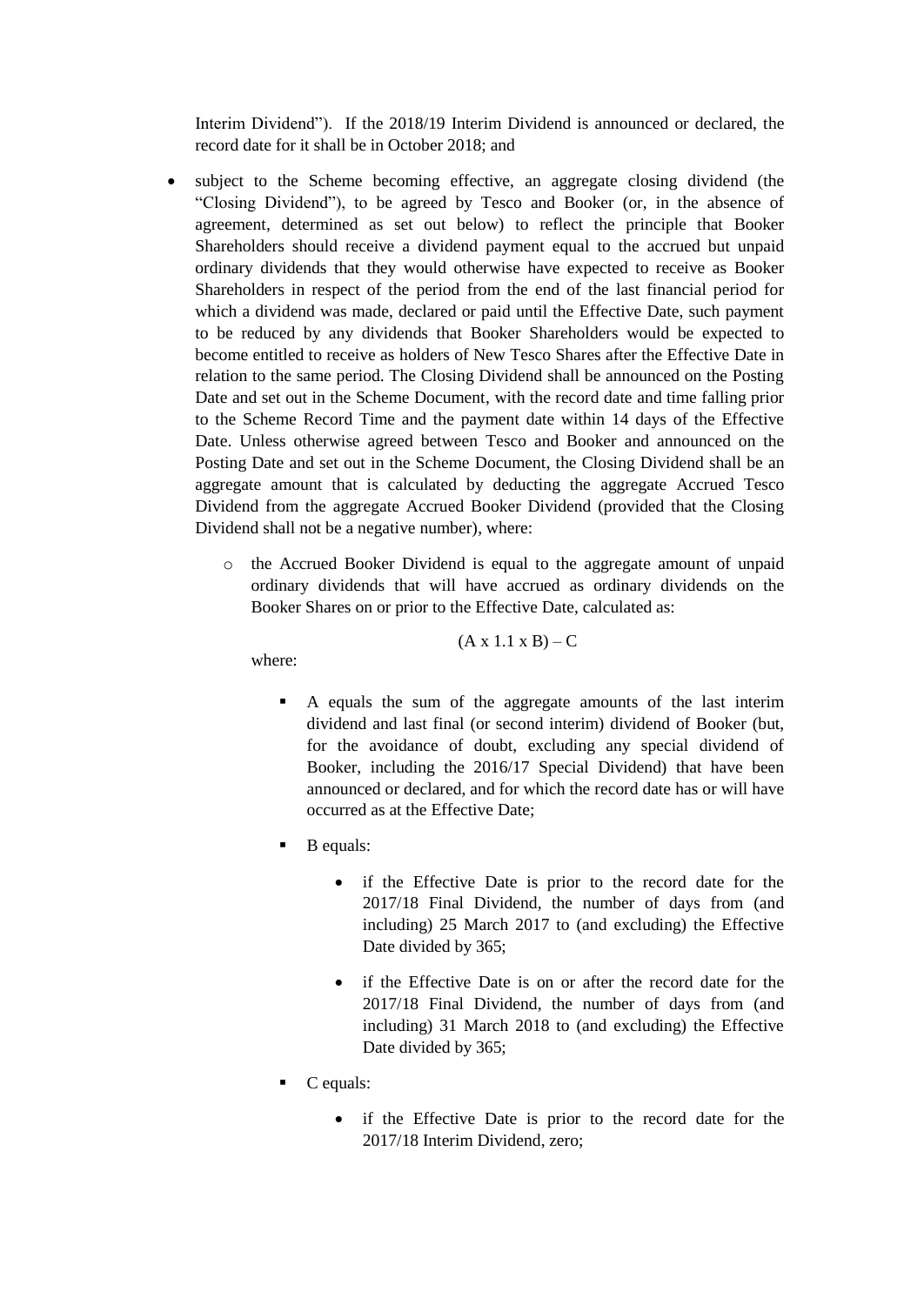- if the Effective Date is on or after the record date for the 2017/18 Interim Dividend but prior to the record date for the 2017/18 Final Dividend, the aggregate 2017/18 Interim Dividend<sup>.</sup>
- if the Effective Date is on or after the record date for the 2017/18 Final Dividend but prior to the record date for the 2018/19 Interim Dividend, zero;
- if the Effective Date is on or after the record date for the 2018/19 Interim Dividend, the aggregate 2018/19 Interim Dividend;
- o the Accrued Tesco Dividend is equal to the aggregate amount of unpaid ordinary dividends that Booker Shareholders are expected to become entitled to receive as holders of New Tesco Shares after the Effective Date in relation to the same period as for the Accrued Booker Dividend, calculated as:

$$
((D x E x F) - G) x H
$$

where:

- D equals the sum of the aggregate amounts of the last interim dividend and the last final (or second interim) dividend of Tesco (other than any dividend in respect of any financial period ending on or prior to 25 February 2017) that have been announced or declared, and for which the record date has or will have occurred on or prior to the Effective Date, provided that if the Effective Date is:
	- prior to the record date for an interim dividend by Tesco in respect of the financial year ending 24 February 2018 (the "Tesco 2017 FY") (the "Tesco 2017/18 Interim Dividend"), such amount will be equal to zero (in which case the Accrued Tesco Dividend will also be zero);
	- on or after the record date for the Tesco 2017/18 Interim Dividend but prior to the record date for a final (or second interim) dividend by Tesco in respect of the Tesco 2017 FY (the "Tesco 2017/18 Final Dividend"), such amount will be equal to the aggregate amount of the Tesco 2017/18 Interim Dividend multiplied by 3;
- E equals:
	- if the Effective Date is prior to the record date for the Tesco 2017/18 Final Dividend, one;
	- if the Effective Date is on or after the record date for the Tesco 2017/18 Final Dividend, 1.5;
- F equals:
	- if the Effective Date is prior to the record date for the Tesco 2017/18 Final Dividend, the sum of the number of days from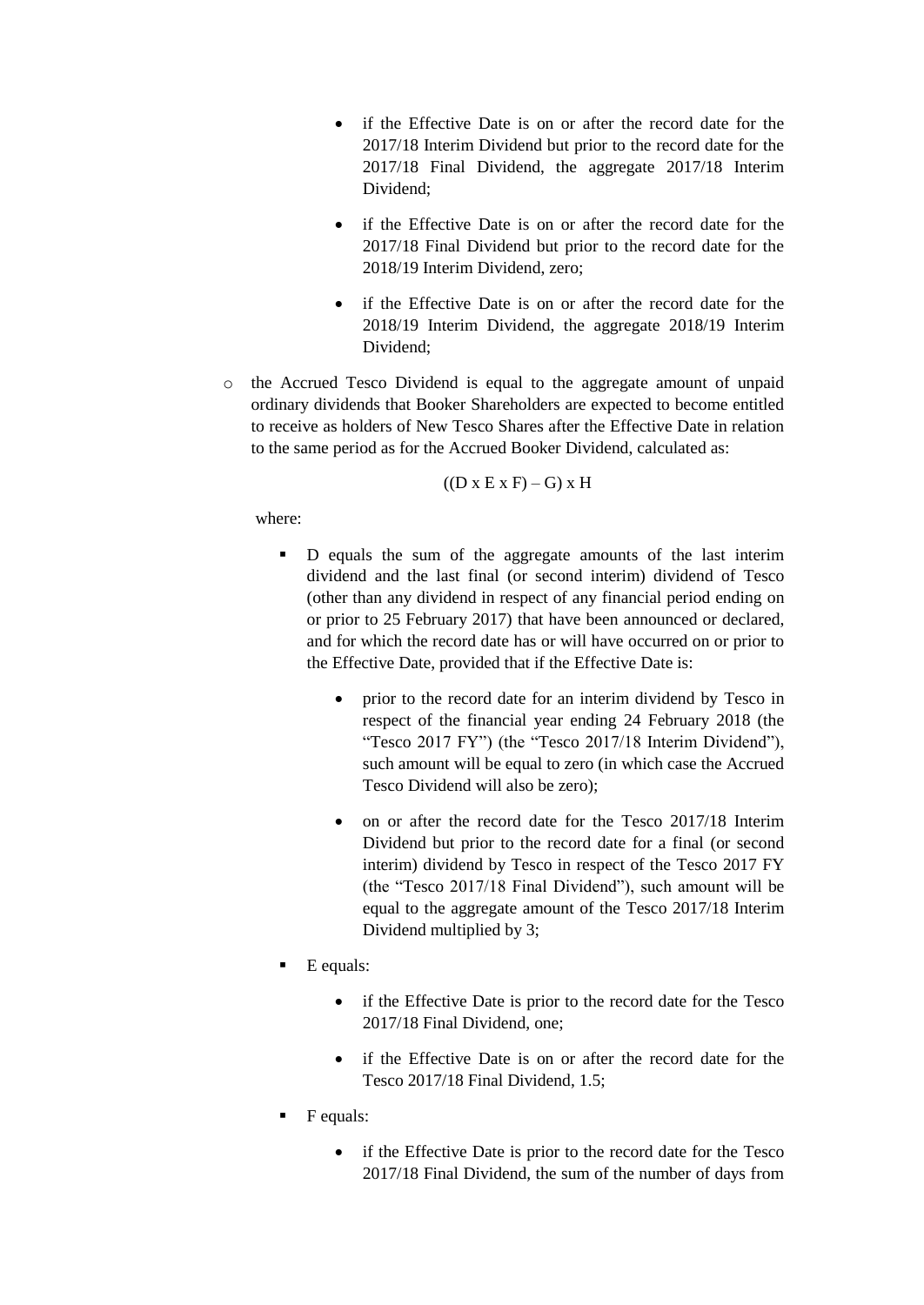(and including) 26 February 2017 to (and excluding) the Effective Date divided by 365;

- if the Effective Date is on or after the record date for the Tesco 2017/18 Final Dividend, the number of days from (and including) 25 February 2018 to (and excluding) the Effective Date divided by 365;
- G equals:
	- if the Effective Date is prior to the record date for the Tesco 2017/18 Interim Dividend, zero;
	- if the Effective Date is on or after the record date for the Tesco 2017/18 Interim Dividend but prior to the record date for the Tesco 2017/18 Final Dividend, the aggregate Tesco 2017/18 Interim Dividend;
	- if the Effective Date is on or after the record date for the Tesco 2017/18 Final Dividend but prior to the record date for an interim dividend by Tesco in respect of the financial year ending 23 February 2019 (the "Tesco 2018/19 Interim Dividend"), zero;
	- if the Effective Date is on or after the record date for the Tesco 2018/19 Interim Dividend, the aggregate Tesco 2018/19 Interim Dividend;
- H equals the number of New Tesco Shares to be issued under the Merger divided by the number of Tesco Shares in issue immediately prior to the Scheme becoming effective.

For the avoidance of doubt, if the Effective Date occurs after the announcement or declaration of any Permitted Booker Dividend, but before its record date, the relevant Booker Shareholders will not be entitled to receive such dividend.

Tesco and Booker intend to agree the timetable relating to the Permitted Booker Dividends with the London Stock Exchange to take into account the relevant dividend procedure timetable at the relevant time.

If, on or after the date of this Announcement, any dividend and/or other distribution and/or other return of capital is declared, made or paid or becomes payable in respect of the Booker Shares, other than a Permitted Booker Dividend or the 2017 B Share Redemption, Tesco reserves the right (without prejudice to any right of Tesco to invoke Condition 1[0\(c\)](#page-49-0) in Part [A](#page-43-0) of [Appendix 2](#page-43-1) to this Announcement), to reduce the value implied under the terms of the Merger for the Booker Shares by an amount up to the amount of such dividend and/or distribution and/or return of capital, in which case any reference in this Announcement or in the Scheme Document to the Consideration payable under the terms of the Merger will be deemed to be a reference to the Consideration as so reduced. In such circumstances, to the extent possible, the cash component of the Consideration would be reduced by an amount up to the amount of such dividend and/or distribution and/or return of capital. To the extent that any such dividend and/or distribution and/or other return of capital is declared, made or paid or is payable and it is: (i) transferred pursuant to the Merger on a basis which entitles Tesco to receive the dividend or distribution and to retain it; or (ii) cancelled, the Consideration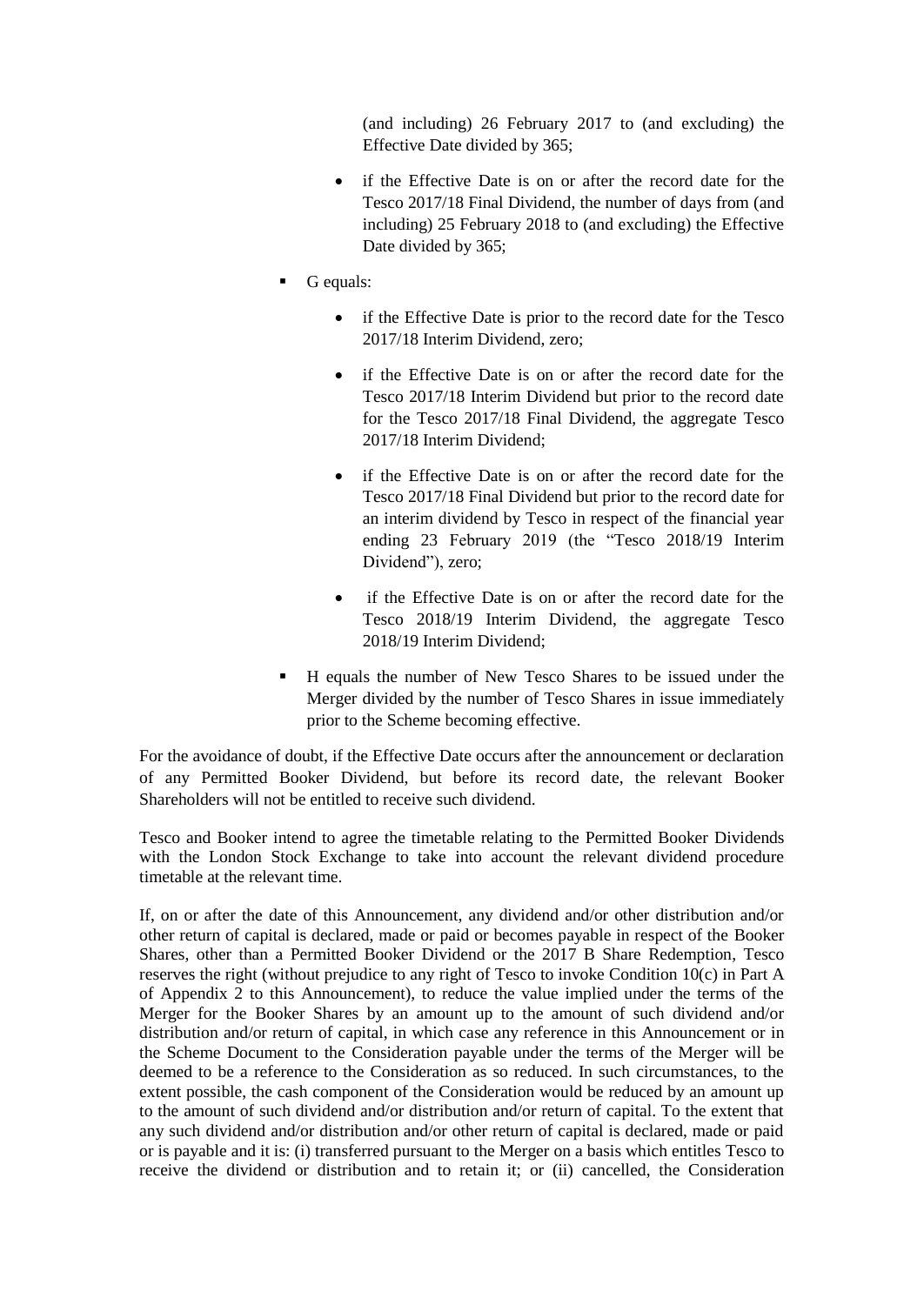payable under the terms of the Merger will not be subject to change in accordance with this paragraph. Any exercise by Tesco of its rights referred to in this paragraph shall be the subject of an announcement and, for the avoidance of doubt, shall not be regarded as constituting any revision or variation of the Merger.

*If you are in any doubt as to how the above will apply, you are recommended to seek your own financial advice from your stockbroker, bank manager, solicitor, accountant, fund manager or other appropriate independent financial adviser, who is authorised under the Financial Services and Markets Act 2000 if you are resident in the UK or, if not, from another appropriately authorised independent financial adviser.*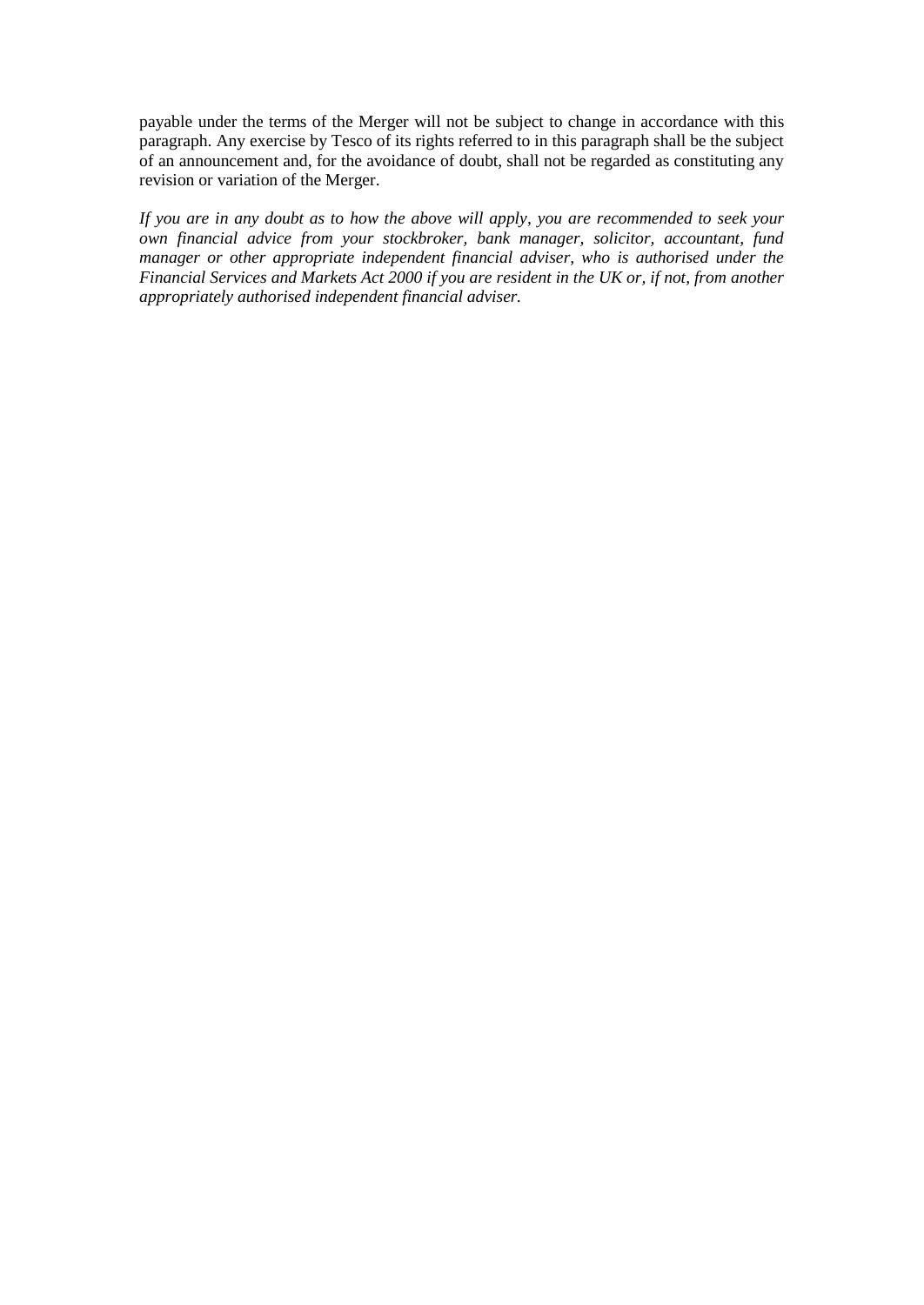## **Appendix 8 Definitions**

The following definitions apply throughout this Announcement unless the context requires otherwise.

| "2016/17 Final Dividend"                                  | has the meaning set out in Appendix 7;                                                                                 |
|-----------------------------------------------------------|------------------------------------------------------------------------------------------------------------------------|
| "2016/17 Special Dividend"                                | has the meaning set out in Appendix 7;                                                                                 |
| "2017/18 Interim Dividend"                                | has the meaning set out in Appendix 7;                                                                                 |
| "2017/18 Final Dividend"                                  | has the meaning set out in Appendix 7;                                                                                 |
| "2017 B Share Redemption"                                 | has the meaning set out in paragraph 2 of this<br>Announcement;                                                        |
| "2018/19 Interim Dividend"                                | has the meaning set out in Appendix 7;                                                                                 |
| "f", "Sterling", "pence" or "p"                           | the lawful currency of the UK;                                                                                         |
| "Act"                                                     | the Companies Act 2006, as amended from<br>time to time;                                                               |
| "Accrued Booker Dividend"                                 | has the meaning set out in Appendix 7;                                                                                 |
| "Accrued Tesco Dividend"                                  | has the meaning set out in Appendix 7;                                                                                 |
| "Additional Confidentiality Agreements"                   | has the meaning set out in paragraph 15;                                                                               |
| "Admission"                                               | admission of the New Tesco Shares to the<br>Official List with a premium listing and to<br>trading on the Main Market; |
| "ADR"                                                     | American Depositary Receipt;                                                                                           |
| "Announcement"                                            | this announcement;                                                                                                     |
| "Authorisation"                                           | has the meaning set out at the end of Part A<br>in Appendix 2;                                                         |
| "B Share Scheme Circular"                                 | the B share scheme circular published by<br>Booker on 2 June 2016;                                                     |
| "B Shares"                                                | the unlisted redeemable shares of 3.2 pence<br>each in the capital of Booker;                                          |
| "Barclays"                                                | Barclays Bank Plc, acting through its<br>investment bank;                                                              |
| "Booker"                                                  | Booker Group plc, incorporated in England<br>and Wales with registered number 05145685;                                |
| "Booker's<br>2016<br>Annual<br>Report<br>and<br>Accounts" | the annual report and audited financial<br>statements of Booker for the year ended 25<br>March 2016;                   |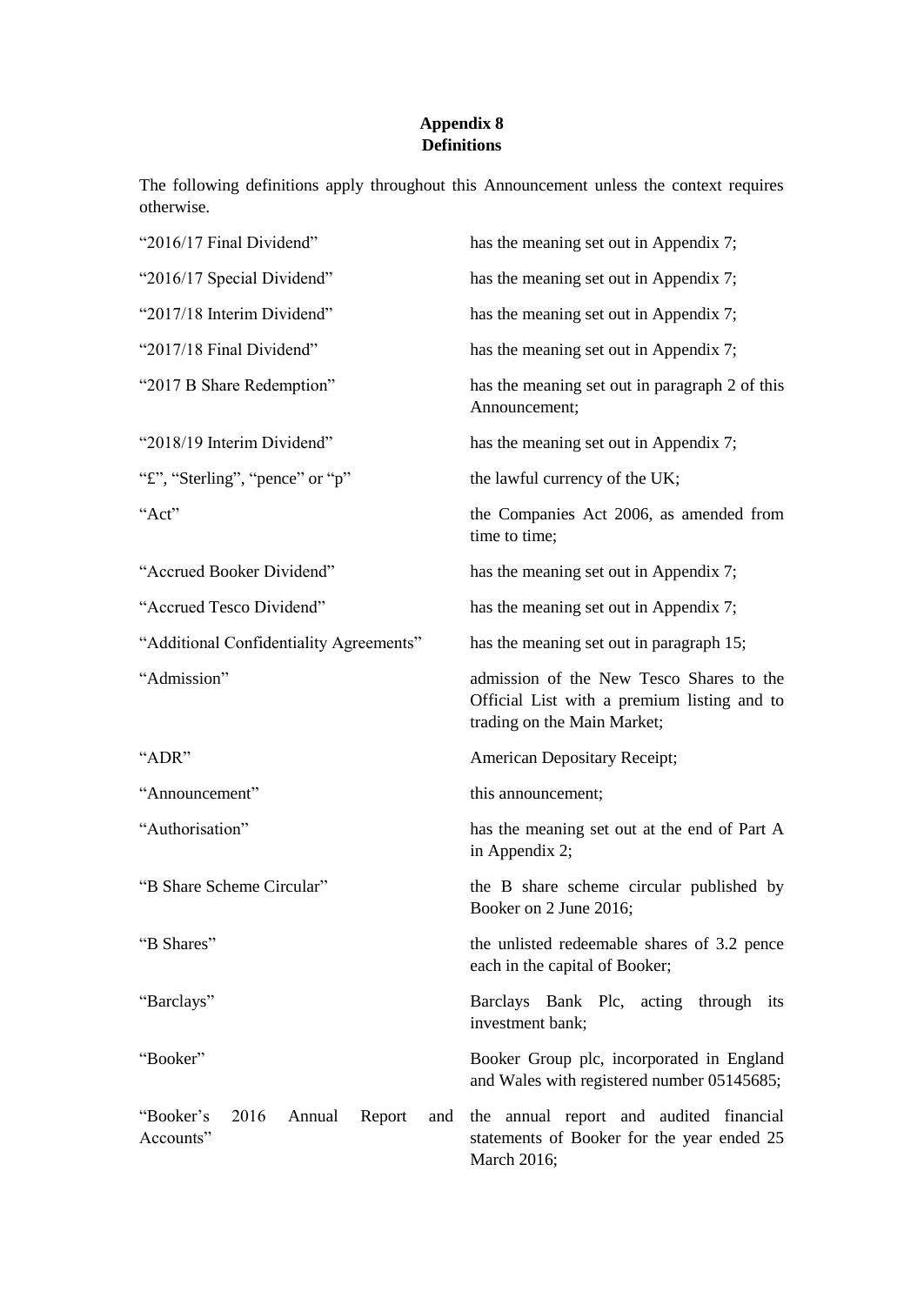| "Booker Board"                | the board of directors of Booker as at the date<br>of this Announcement or, where the context<br>so requires, the board of directors of Booker<br>from time to time;                                                                                                                                                      |
|-------------------------------|---------------------------------------------------------------------------------------------------------------------------------------------------------------------------------------------------------------------------------------------------------------------------------------------------------------------------|
| "Booker Board Recommendation" | has the meaning set out in Appendix 4;                                                                                                                                                                                                                                                                                    |
| "Booker Directors"            | the directors of Booker as at the date of this<br>Announcement or, where the context so<br>requires, the directors of Booker from time to<br>time;                                                                                                                                                                        |
| "Booker General Meeting"      | the general meeting of Booker to be<br>convened in connection with the Scheme and<br>the Merger, notice of which will be set out in<br>Scheme Document,<br>the<br>including<br>any<br>adjournment thereof;                                                                                                                |
| "Booker Group"                | Booker, its subsidiaries and its subsidiary<br>undertakings from time to time;                                                                                                                                                                                                                                            |
| "Booker Meetings"             | the Scheme Court Meeting and the Booker<br>General Meeting;                                                                                                                                                                                                                                                               |
| "Booker Scheme Shareholders"  | holders of Booker Scheme Shares;                                                                                                                                                                                                                                                                                          |
| "Booker Scheme Shares"        | <b>Booker Shares:</b>                                                                                                                                                                                                                                                                                                     |
|                               | (a) in issue as at the date of the Scheme<br>Document;                                                                                                                                                                                                                                                                    |
|                               | (b) (if any) issued after the date of the<br>Scheme Document and prior to the<br>Scheme Voting Record Time; and                                                                                                                                                                                                           |
|                               | (c) (if any) issued on or after the Scheme<br>Voting Record Time and before the<br>Scheme Record Time, either on terms<br>that the original or any subsequent<br>holders thereof shall be bound by the<br>Scheme or in respect of which the<br>holders thereof shall have agreed in<br>writing to be bound by the Scheme, |
|                               | but in each case other than the Excluded<br>Shares;                                                                                                                                                                                                                                                                       |
| "Booker Shareholders"         | the registered holders of Booker Shares from<br>time to time;                                                                                                                                                                                                                                                             |
| "Booker Share Schemes"        | the Booker Performance Share Plan 2008<br>(including the UK tax-favoured appendix) as<br>amended from time to time and the Booker<br>Savings Related Share Option Plan 2008 as                                                                                                                                            |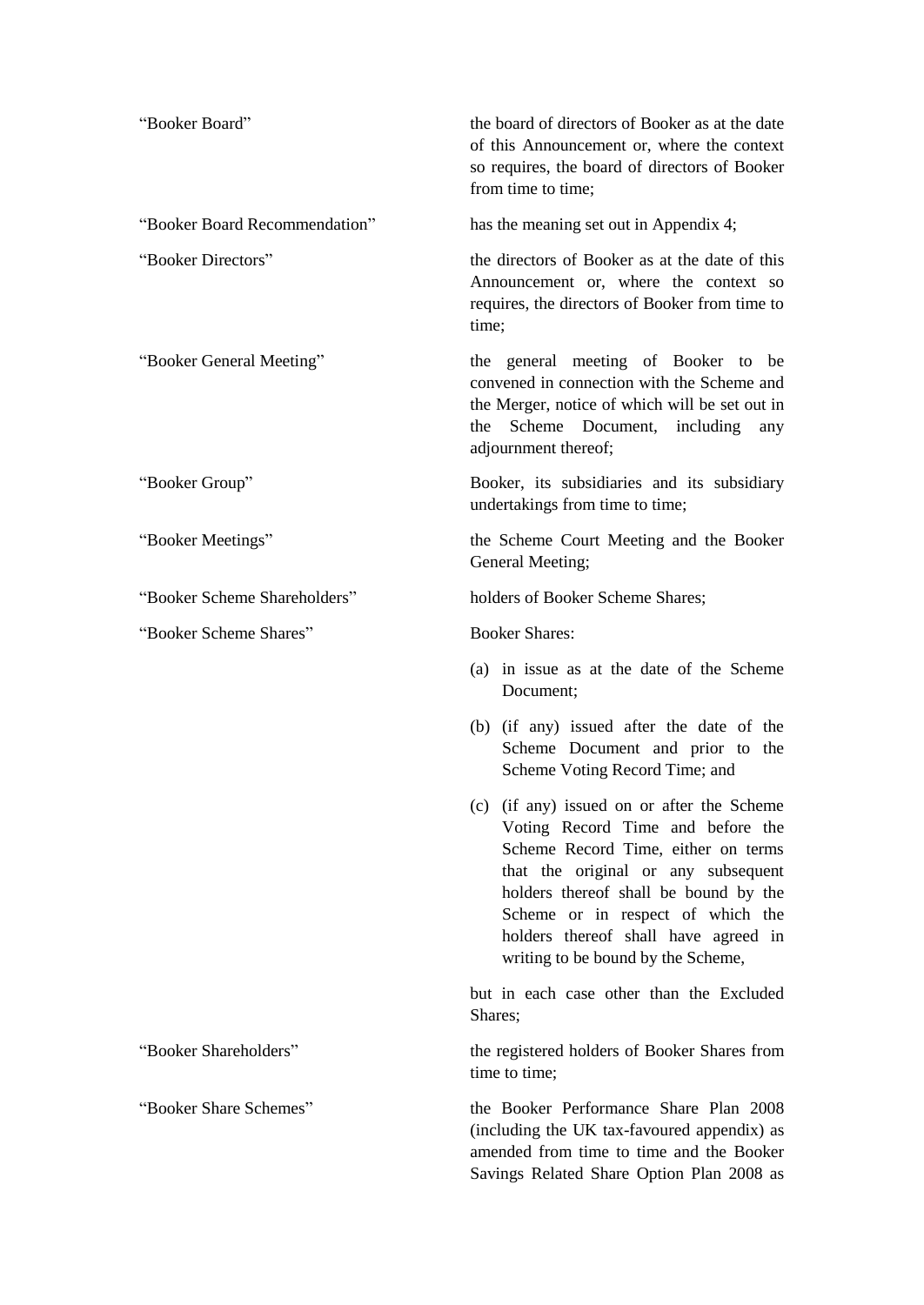|                                             | amended from time to time;                                                                                                                                                                   |
|---------------------------------------------|----------------------------------------------------------------------------------------------------------------------------------------------------------------------------------------------|
| "Booker Shares"                             | the ordinary shares of one penny each in the<br>capital of Booker from time to time;                                                                                                         |
| "Business Day"                              | a day, other than a Saturday, Sunday or<br>public or bank holiday, when banks are open<br>for business in London;                                                                            |
| "Circular"                                  | the circular to be sent by Tesco to Tesco<br>Shareholders summarising the background to<br>and reasons for the Merger which will<br>include a notice convening the Tesco General<br>Meeting; |
| "Citi"                                      | Citigroup Global Markets Limited;                                                                                                                                                            |
| "Clean Team Confidentiality Agreement"      | the clean team confidentiality agreement<br>and Booker<br>between Tesco<br>dated 12<br>December 2016;                                                                                        |
| "Closing Price"                             | the closing middle market quotations of a<br>share derived from the Daily Official List;                                                                                                     |
| "Closing Dividend"                          | has the meaning set out in Appendix 7;                                                                                                                                                       |
| "CMA Pre-Condition"                         | the pre-condition to the Merger as set out in<br>Appendix 1 to this Announcement;                                                                                                            |
| "Code"                                      | the UK City Code on Takeovers and Mergers<br>as issued from time to time by or on behalf of<br>the Panel:                                                                                    |
| "Combined Group"                            | the enlarged group following the Merger<br>comprising the Tesco Group and the Booker<br>Group;                                                                                               |
| "Combined Group's Board"                    | the directors comprising the Tesco Board as<br>at the date of completion of the Merger,<br>Charles Wilson and Stewart Gilliland;                                                             |
| "Combined Group's Executive Committee"      | the executive committee of Tesco as at the<br>date of completion of the Merger and Charles<br>Wilson;                                                                                        |
| "Conditions"                                | the conditions to the implementation of the<br>Merger (including the Scheme) as set out in<br>Part A of Appendix 2 to this Announcement<br>and to be set out in the Scheme Document;         |
| "Confidentiality Agreement"                 | the confidentiality agreement between Tesco<br>and Booker dated 20 June 2016;                                                                                                                |
| "Confidentiality<br>Joint<br>Defense<br>and | confidentiality<br>joint<br>defense<br>the<br>and<br>agreement between Tesco and Booker dated                                                                                                |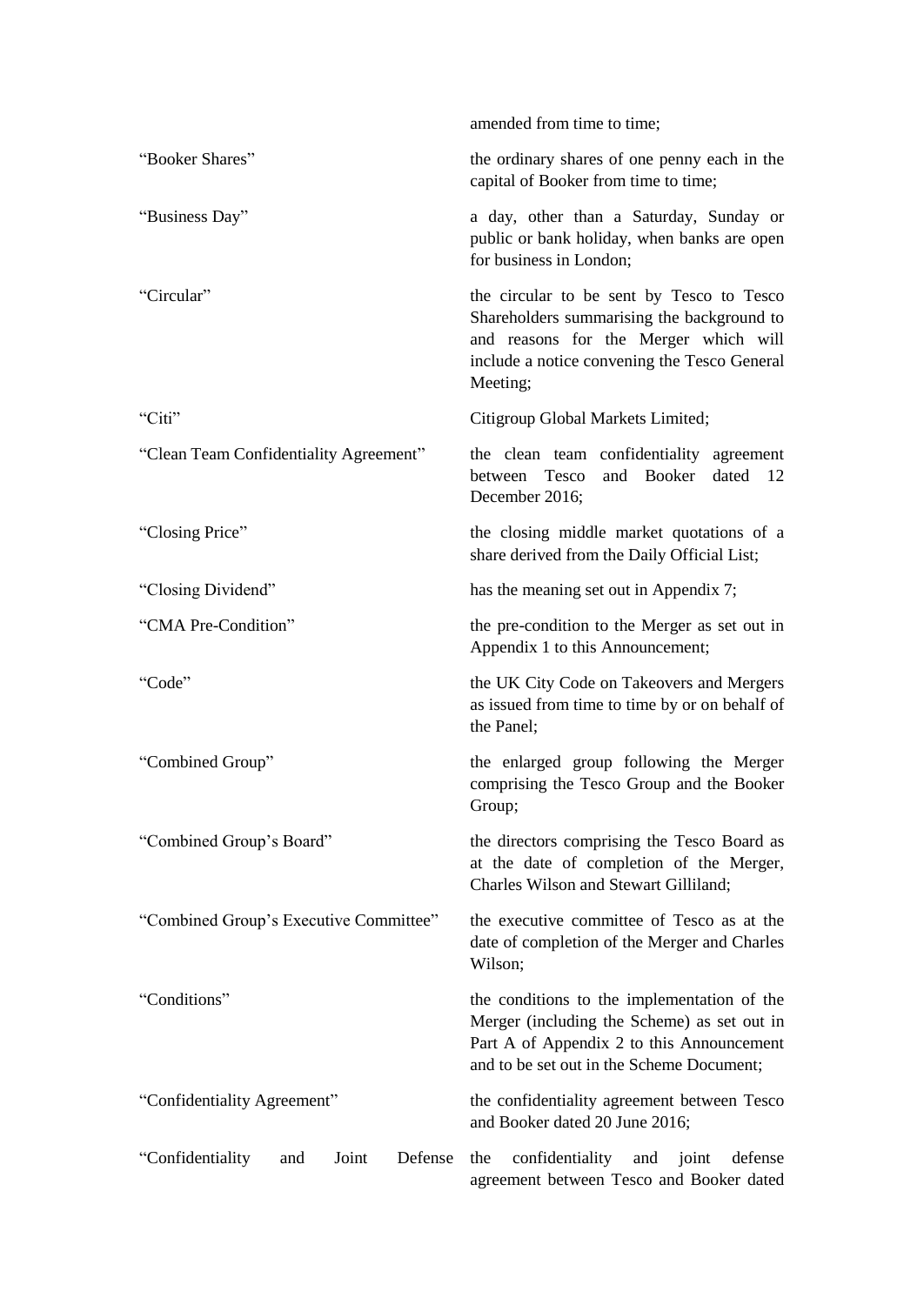| Agreement"               | 28 June 2016;                                                                                                                                                                                                                                                                                                                                                                                                                                                                                                                                                                                                                                                              |
|--------------------------|----------------------------------------------------------------------------------------------------------------------------------------------------------------------------------------------------------------------------------------------------------------------------------------------------------------------------------------------------------------------------------------------------------------------------------------------------------------------------------------------------------------------------------------------------------------------------------------------------------------------------------------------------------------------------|
| "Consideration"          | the basic consideration payable to Booker<br>Shareholders in connection with the Merger<br>comprising a share component of 0.861 New<br>Tesco Shares per Booker Share and a cash<br>component of 42.6 pence per Booker Share,<br>subject to final allocations under the Mix and<br>Match Facility;                                                                                                                                                                                                                                                                                                                                                                         |
| "Co-operation Agreement" | the co-operation agreement between Tesco<br>and Booker dated 27 January 2017;                                                                                                                                                                                                                                                                                                                                                                                                                                                                                                                                                                                              |
| "Court"                  | the High Court of Justice of England and<br>Wales;                                                                                                                                                                                                                                                                                                                                                                                                                                                                                                                                                                                                                         |
| "CREST"                  | the relevant system (as defined in the<br>Uncertificated Securities Regulations 2001<br>$(SI \quad 2001/3755)$ in respect of which<br>Euroclear UK & Ireland Limited is the<br>Operator (as defined in such Regulations) in<br>accordance with which securities may be held<br>and transferred in uncertificated form;                                                                                                                                                                                                                                                                                                                                                     |
| "Daily Official List"    | the daily official list of the London Stock<br>Exchange;                                                                                                                                                                                                                                                                                                                                                                                                                                                                                                                                                                                                                   |
| "Dealing Disclosure"     | an announcement pursuant to Rule 8 of the<br>Code containing details of dealings in                                                                                                                                                                                                                                                                                                                                                                                                                                                                                                                                                                                        |
|                          | relevant securities of a party to an offer;                                                                                                                                                                                                                                                                                                                                                                                                                                                                                                                                                                                                                                |
| "Deloitte"               | Deloitte LLP;                                                                                                                                                                                                                                                                                                                                                                                                                                                                                                                                                                                                                                                              |
| "Disclosed"              | the information fairly disclosed by, or on<br>behalf of Booker; (i) in the Annual Report<br>and Accounts of the Booker Group for the<br>financial year ended 25 March 2016; (ii) in<br>this Announcement; (iii) in any other public<br>made<br>announcement<br>by<br><b>Booker</b><br>in<br>with<br>the<br>Market Abuse<br>accordance<br>Regulation, Listing Guidance, Disclosure<br>Rules or Transparency Rules of the FCA<br>after 25 March 2016; or (iv) as fairly<br>disclosed in writing prior to the date of this<br>Announcement by or on behalf of Booker to<br>Tesco (or its respective officers, advisers,<br>employees or agents in their capacity as<br>such); |
| "Earnings"               | has the meaning set out in Appendix 7                                                                                                                                                                                                                                                                                                                                                                                                                                                                                                                                                                                                                                      |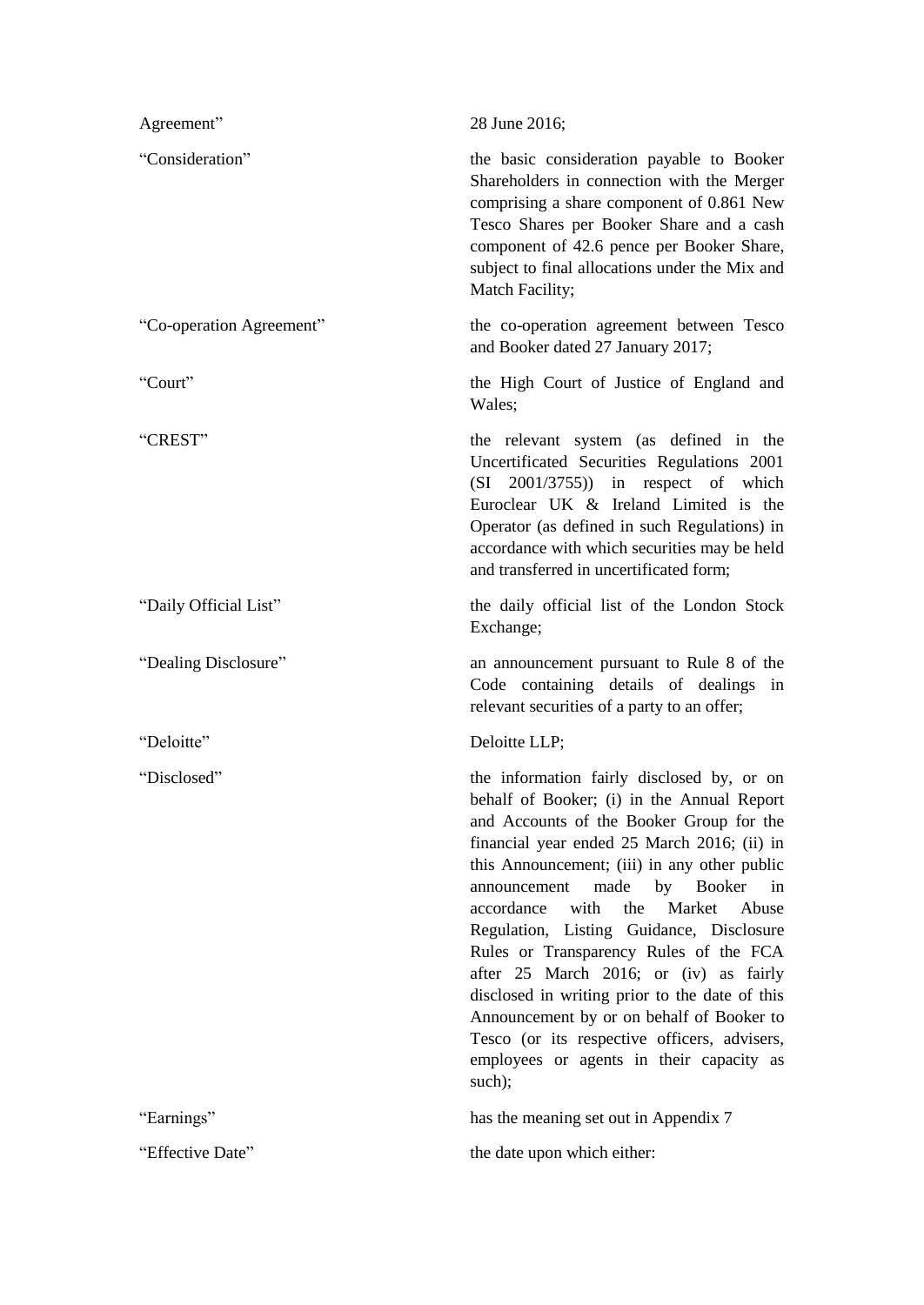|                           | the Scheme becomes effective in accordance<br>with its terms; or                                                                                                                                                       |
|---------------------------|------------------------------------------------------------------------------------------------------------------------------------------------------------------------------------------------------------------------|
|                           | if Tesco elects to implement the Merger by<br>way of an Offer, the date on which the Offer<br>becomes or is declared unconditional in all<br>respects;                                                                 |
| "Excluded Shares"         | any Booker Shares beneficially owned by<br>Tesco or any other member of the Tesco<br>Group;                                                                                                                            |
| "Forms of Proxy"          | the form of proxy in connection with each of<br>the Scheme Court Meeting and the Booker<br>General Meeting, which shall accompany the<br>Scheme Document;                                                              |
| "FCA"                     | the Financial Conduct Authority;                                                                                                                                                                                       |
| "Greenhill"               | Greenhill & Co. International LLP;                                                                                                                                                                                     |
| "Information"             | has the meaning set out in paragraph 15;                                                                                                                                                                               |
| "J.P. Morgan Cazenove"    | J.P. Morgan Limited (which conducts its UK<br>investment banking activities under the<br>marketing name J.P. Morgan Cazenove);                                                                                         |
| "Listing Rules"           | the listing rules made by the FCA pursuant to<br>Part 6 of the Financial Services and Markets<br>Act 2000, referred to in section $73A(2)$ of the<br>same, and contained in the FCA's publication<br>of the same name; |
| "Lock-up Agreement"       | the lock-up agreement between Charles<br>Wilson, Chief Executive of Booker, and<br>Tesco, entered into on 27 January 2017;                                                                                             |
| "London Stock Exchange"   | London Stock Exchange plc;                                                                                                                                                                                             |
| "Longstop Date"           | 30 November 2018 or such later date as may<br>be agreed in writing by Booker and Tesco<br>(with the Panel's consent and as the Court<br>may approve (if such approval(s)<br>are<br>required));                         |
| "Main Market"             | the Main Market of the London Stock<br>Exchange;                                                                                                                                                                       |
| "Market Abuse Regulation" | the Market Abuse Regulation (2014/596/EU);                                                                                                                                                                             |
| "Merger"                  | the proposed acquisition of the entire issued<br>and to be issued share capital of Booker by<br>Tesco, to be implemented by way of the<br>Scheme or (should Tesco so elect, subject to                                 |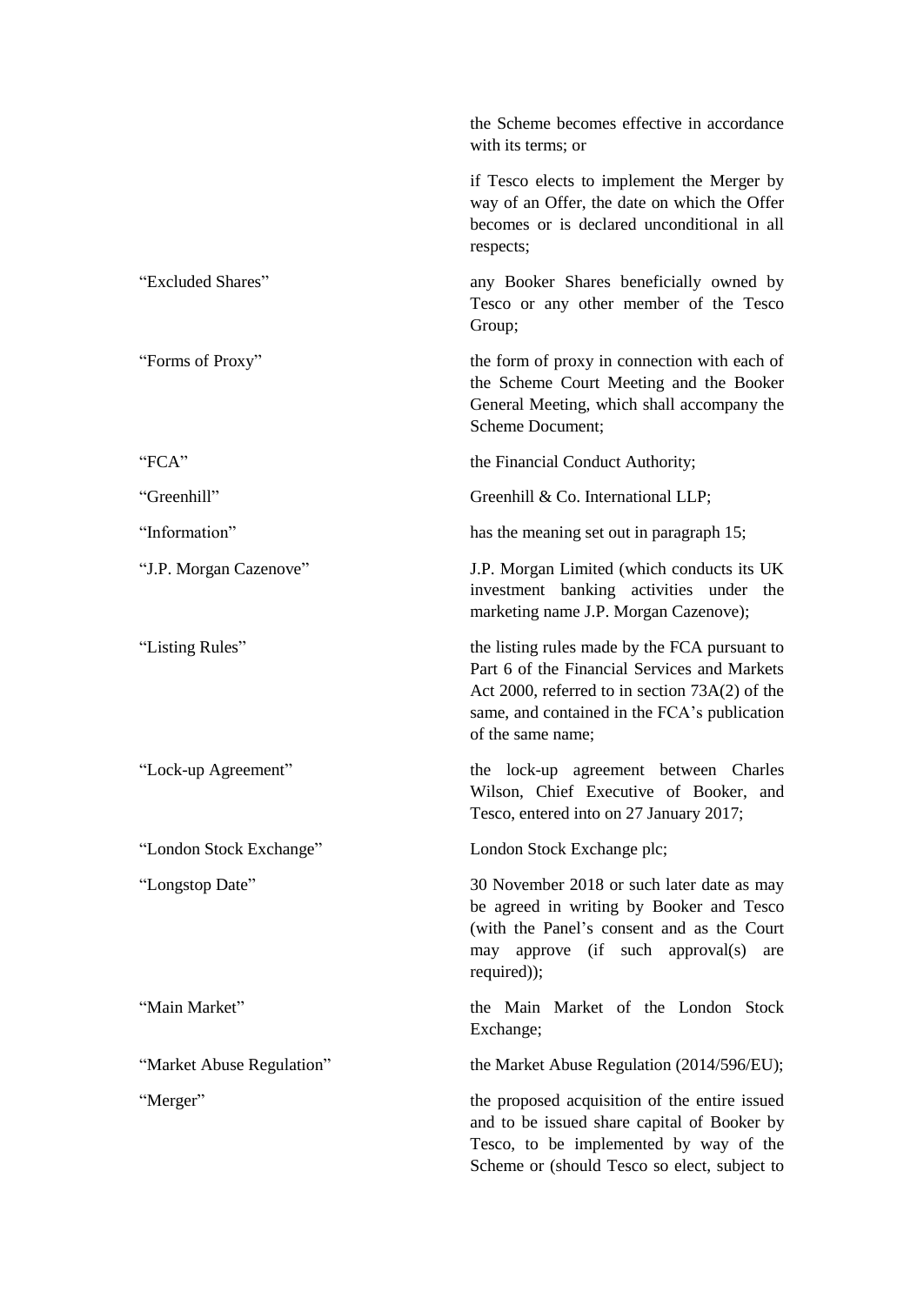|                                                                        | the consent of the Panel) by way of the Offer;                                                                                                                                                                                                                                                                                |
|------------------------------------------------------------------------|-------------------------------------------------------------------------------------------------------------------------------------------------------------------------------------------------------------------------------------------------------------------------------------------------------------------------------|
| "Mix and Match Facility"                                               | the mix and match facility under which<br>Booker Shareholders may, subject to off-<br>setting elections made by other Booker<br>Shareholders, elect to vary the proportion of<br>New Tesco Shares and cash received under<br>the terms of the Merger;                                                                         |
| "New Tesco Shares"                                                     | the Tesco Shares which, subject to a valid<br>effect<br>that<br>by<br>election<br>to<br>a<br>Booker<br>Shareholder, are to be issued pursuant to the<br>Merger;                                                                                                                                                               |
| "Offer"                                                                | if (subject to the consent of the Panel) Tesco<br>elects to effect the Merger by way of a<br>Takeover Offer, the offer to be made by or on<br>behalf of Tesco to acquire the issued and to<br>be issued share capital of Booker on the<br>terms and subject to the conditions to be set<br>out in the related offer document; |
| "Official List"                                                        | the official list of the London Stock<br>Exchange;                                                                                                                                                                                                                                                                            |
| "Opening Position Disclosure"                                          | announcement containing details of<br>an<br>interests or short positions in, or rights to<br>subscribe for, any relevant securities of a<br>party to the offer if the person concerned has<br>such a position;                                                                                                                |
| "Overseas Shareholders"                                                | Booker Shareholders who are resident in,<br>ordinarily resident in, or<br>citizens<br>of,<br>jurisdictions outside the United Kingdom or<br>the United States;                                                                                                                                                                |
| "Panel"                                                                | the UK Panel on Takeovers and Mergers;                                                                                                                                                                                                                                                                                        |
| "Permitted Booker Dividend" or "Permitted"<br><b>Booker Dividends"</b> | has the meaning set out in Appendix 7;                                                                                                                                                                                                                                                                                        |
| "Posting Date"                                                         | the date upon which the Scheme Document is<br>sent to Booker Shareholders;                                                                                                                                                                                                                                                    |
| "Prospectus"                                                           | the prospectus to be published by Tesco at or<br>around the same time as the Scheme<br>Document in respect of the New Tesco<br>Shares to be issued to Booker Shareholders in<br>connection with the Merger and for the<br>purpose of Admission;                                                                               |
| "PRA"                                                                  | the Prudential Regulation Authority;                                                                                                                                                                                                                                                                                          |
|                                                                        |                                                                                                                                                                                                                                                                                                                               |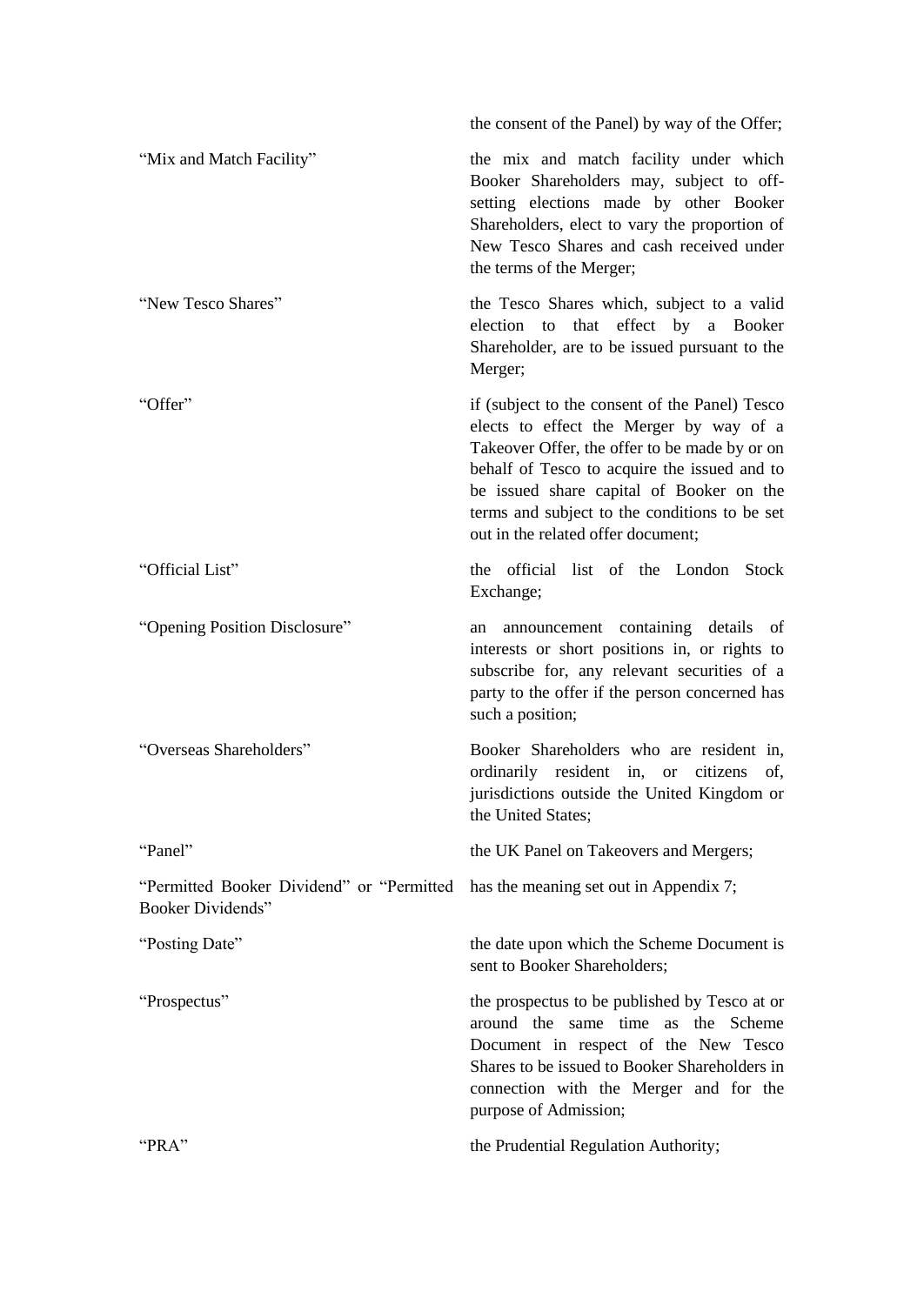| "Registrar of Companies"         | the Registrar of Companies in England and<br>Wales;                                                                                                                                                                                                                                                                                                                          |
|----------------------------------|------------------------------------------------------------------------------------------------------------------------------------------------------------------------------------------------------------------------------------------------------------------------------------------------------------------------------------------------------------------------------|
| "Regulatory Conditions"          | the Conditions set out in paragraphs 6 to 9<br>(inclusive) of Part A of Appendix 2 to this<br>Announcement (so far as, in the case of the<br>Conditions set out in paragraphs 7, 8 and 9 of<br>Part A of Appendix 2 to this Announcement,<br>relevant Third Party under those<br>the<br>Conditions is a Relevant Authority,<br>as<br>defined in the Co-operation Agreement); |
| "Regulatory Information Service" | any information service authorised from time<br>to time by the FCA for the purpose of<br>disseminating regulatory announcements;                                                                                                                                                                                                                                             |
| "Restricted Jurisdiction"        | any jurisdiction where local laws<br><sub>or</sub><br>regulations may result in a significant risk of<br>civil, regulatory or criminal exposure if<br>information concerning the Merger is sent or<br>made available to Booker Shareholders in<br>that jurisdiction;                                                                                                         |
| "Return on Invested Capital"     | the sum of Booker's post-tax earnings and<br>post-tax synergies, divided by the purchase<br>price plus transaction-related costs net of tax;                                                                                                                                                                                                                                 |
| "Scheme"                         | the scheme of arrangement proposed to be<br>made under Part 26 of the Act between<br>Booker<br>Booker<br>the<br>Scheme<br>and<br>Shareholders, with or subject to<br>any<br>modification, addition or condition approved<br>or imposed by the Court and agreed to by<br>Booker and Tesco;                                                                                    |
| "Scheme Court Meeting"           | the meeting or meetings of the Booker<br>Scheme Shareholders or any class or classes<br>thereof (and any adjournment(s) thereof) to<br>be convened pursuant to section 896 of the<br>Act for the purpose of considering, and, if<br>thought fit, approving the Scheme, and any<br>adjournment, postponement or reconvention<br>thereof;                                      |
| "Scheme Court Order"             | the order of the Court sanctioning the<br>Scheme under Part 26 of the Act;                                                                                                                                                                                                                                                                                                   |
| "Scheme Court Sanction Hearing"  | means the hearing of the Court (and any<br>adjournment thereof) to sanction the Scheme<br>pursuant to section 899 of the Act, at which<br>the Scheme Court Order is expected to be<br>granted;                                                                                                                                                                               |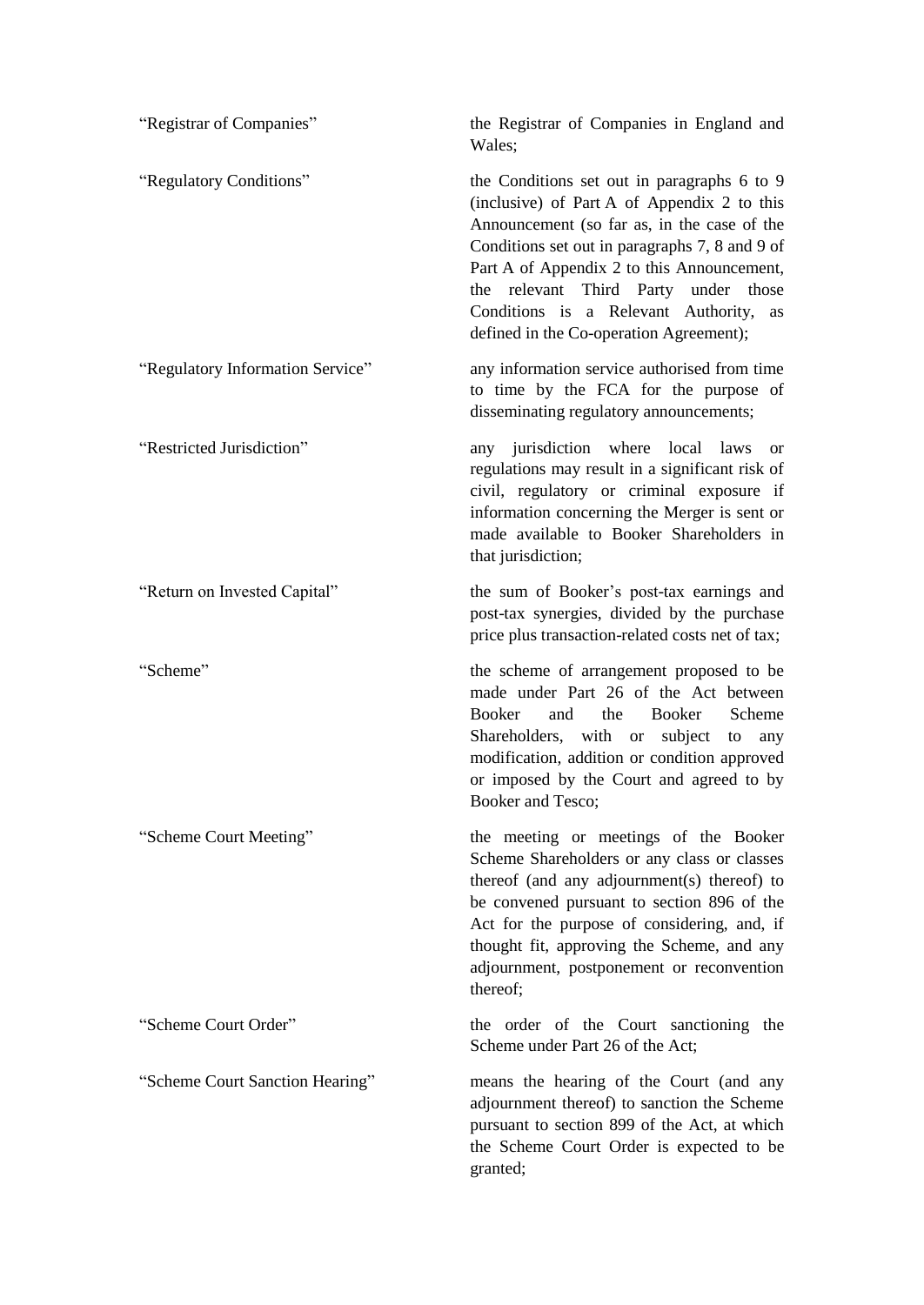| "Scheme Document"                                        | the document to be sent to (among others)<br>Booker Shareholders containing and setting<br>out, among other things, the full terms and<br>conditions of the Scheme and containing the<br>notices convening the Scheme Court Meeting<br>and Booker General Meeting;            |
|----------------------------------------------------------|-------------------------------------------------------------------------------------------------------------------------------------------------------------------------------------------------------------------------------------------------------------------------------|
| "Scheme Record Time"                                     | the time and date specified in the Scheme<br>Document, expected to be 6.00 p.m. on the<br>Business Day immediately prior to the<br><b>Effective Date;</b>                                                                                                                     |
| "Scheme Voting Record Time"                              | the time and date specified in the Scheme<br>Document by reference to which entitlement<br>to vote on the Scheme will be determined;                                                                                                                                          |
| "Service Agreement Amendment Deed"                       | the service agreement amendment deed<br>between Charles Wilson, Tesco and Booker<br>dated 27 January 2017;                                                                                                                                                                    |
| "SEC"                                                    | the<br>US.<br>Securities<br>Exchange<br>and<br>Commission;                                                                                                                                                                                                                    |
| "Special Resolution"                                     | the special resolution to be proposed by<br>Booker at the Booker General Meeting in<br>connection with, among other things, the<br>approval of the Scheme and such other<br>matters as may be necessary to implement the<br>Scheme and the delisting of the Booker<br>Shares; |
| "Substantial Interest"                                   | a direct or indirect interest in 20 per cent. or<br>more of the voting equity capital of an<br>undertaking;                                                                                                                                                                   |
| "Synergy Team"                                           | has the meaning set out in Appendix 5;                                                                                                                                                                                                                                        |
| "Takeover Offer"                                         | a takeover offer as defined in Part 28 of the<br>Act;                                                                                                                                                                                                                         |
| "Tesco"                                                  | Tesco PLC, incorporated in England and<br>Wales with registered number 00445790;                                                                                                                                                                                              |
| "Tesco's 2016 Annual Report and Financial<br>Statements" | the annual report and audited financial<br>statements of Tesco for the year ended 27<br>February 2016;                                                                                                                                                                        |
| "Tesco 2017 FY"                                          | has the meaning set out in Appendix 7;                                                                                                                                                                                                                                        |
| "Tesco 2017/18 Interim Dividend"                         | has the meaning set out in Appendix 7;                                                                                                                                                                                                                                        |
| "Tesco 2017/18 Final Dividend"                           | has the meaning set out in Appendix 7;                                                                                                                                                                                                                                        |
| "Tesco 2018/19 Interim Dividend"                         | has the meaning set out in Appendix 7;                                                                                                                                                                                                                                        |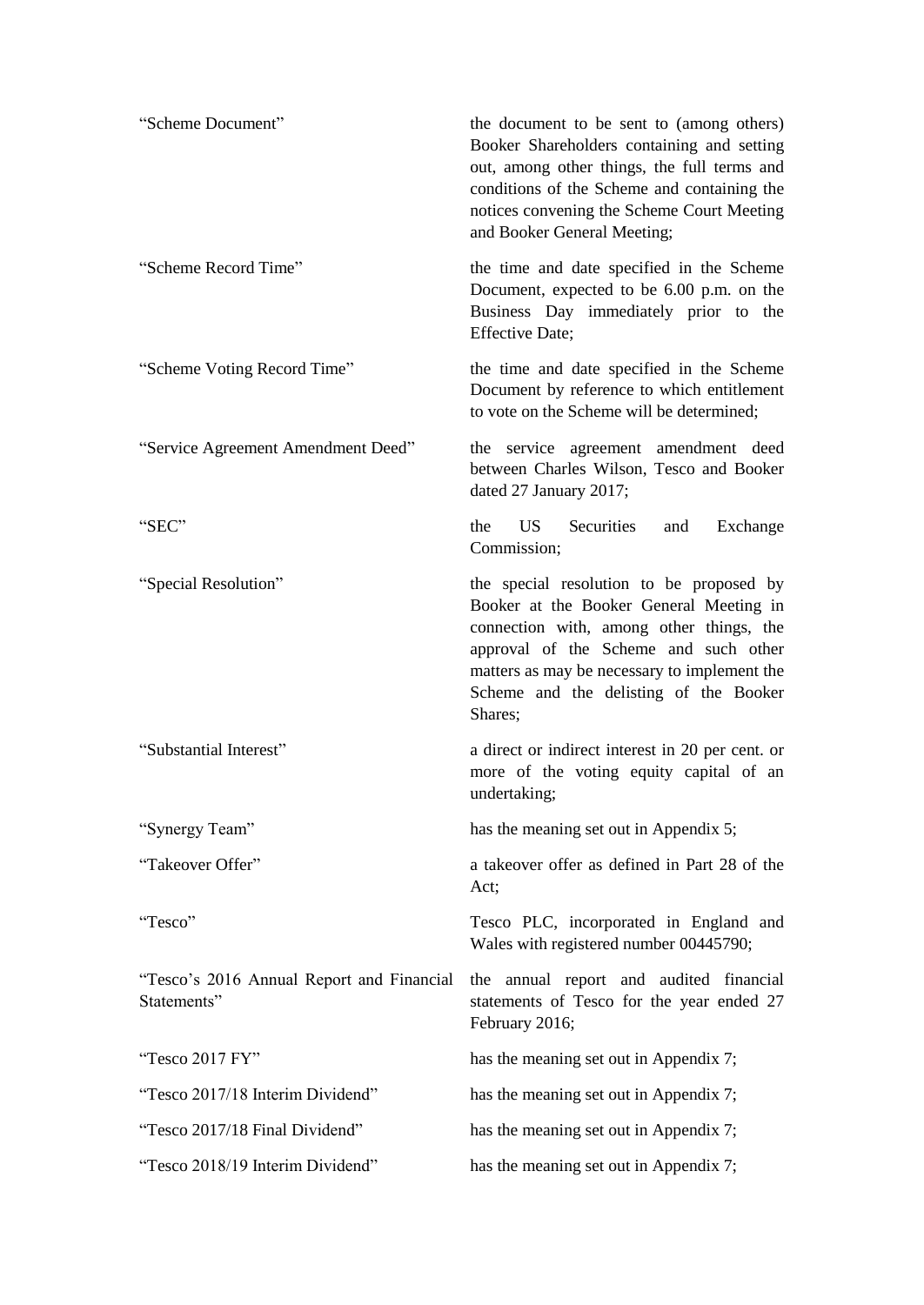| "Tesco Board"                                                      | the board of directors of Tesco as at the date<br>of this Announcement or, where the context<br>so requires, the board of directors of Booker<br>from time to time;                                                                                       |
|--------------------------------------------------------------------|-----------------------------------------------------------------------------------------------------------------------------------------------------------------------------------------------------------------------------------------------------------|
| "Tesco Board Recommendation"                                       | has the meaning set out in Appendix 4;                                                                                                                                                                                                                    |
| "Tesco Directors"                                                  | the directors of Tesco as at the date of this<br>Announcement or, where the context so<br>requires, the directors of Tesco from time to<br>time;                                                                                                          |
| "Tesco General Meeting"                                            | the general meeting of Tesco to be convened<br>in connection with the Merger, notice of<br>which will be sent to Tesco Shareholders,<br>including any adjournment thereof;                                                                                |
| "Tesco Group"                                                      | Tesco, its subsidiaries and its subsidiary<br>undertakings from time to time;                                                                                                                                                                             |
| "Tesco Outlook Statement"                                          | the statement in italics as set out in Appendix<br>6;                                                                                                                                                                                                     |
| "Tesco<br>Quantified<br>Financial<br><b>Benefits</b><br>Statement" | the statement described as such and set out in<br>Appendix 5;                                                                                                                                                                                             |
| "Tesco Resolutions"                                                | such shareholder resolutions of Tesco as are<br>required to approve, implement and effect the<br>Merger, including, if required, a resolution or<br>resolutions to authorise the creation and<br>allotment of New Tesco Shares pursuant to<br>the Merger; |
| "Tesco Shareholders"                                               | the registered holders of Tesco Shares from<br>time to time;                                                                                                                                                                                              |
| "Tesco Shares"                                                     | Tesco ordinary shares of five pence each;                                                                                                                                                                                                                 |
| "Third Party"                                                      | has the meaning set out at the end of Part A<br>in Appendix 2;                                                                                                                                                                                            |
| "UK"                                                               | the United Kingdom of Great Britain and<br>Northern Ireland;                                                                                                                                                                                              |
| "US"                                                               | the United States of America, its territories<br>and possessions, any state of the United<br>States and the District of Columbia;                                                                                                                         |
| "UK Listing Authority"                                             | the FCA acting in its capacity as the<br>competent authority for listing under the<br>Financial Services and Markets Act 2000;                                                                                                                            |
| "US Exchange Act"                                                  | the United States Securities Exchange Act of<br>1934, as amended, and the rules and                                                                                                                                                                       |